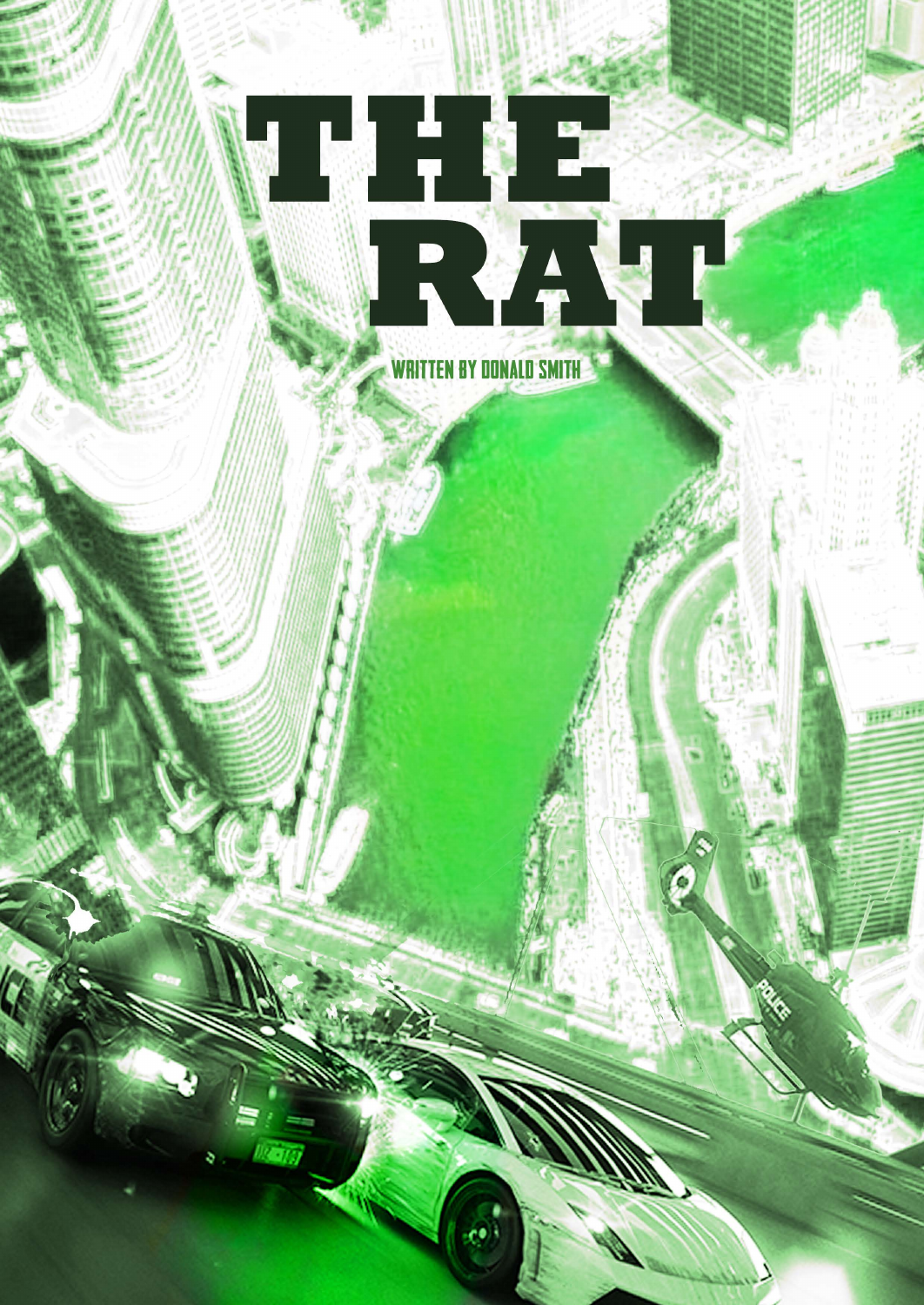OVER BLACK.

MALE WEATHER REPORTER (V.O.) That's right Kelly, it is unusually cold in Chicago this Paddy's Day.

FADE IN:

#### EXT. CHICAGO RIVER - DAY

A traditional Irish anthem plays.

MONTAGE: HAPPY REVELLERS DRINK AND DANCE. EXCITED FAMILIES MINGLE. IRISH TRICOLOR FLAGS EVERYWHERE.

> MALE WEATHER REPORTER (V.O.) We can expect it to stay that way through the weekend.

Thousands line the banks - a carnival of emerald green hats, scarves and gloves.

The annual coloring of the river has taken place. The crowd look on as boats litter the dark green waterway.

EXT. BANK

An oversized LEPRECHAUN started drinking far too early and has strayed away from the crowds.

> MALE WEATHER REPORTER (V.O.) So make sure you have plenty layers on, especially if you have a day of celebration ahead.

A tall, velvet hat sits atop a fake ginger beard. The leprechaun's green coat flows over dark pants.

He staggers towards the bank entrance as wary business types avoid his swaying path.

BRIAN, 30, athletic with a stubbly, square jaw, watches on from a bench as the drunk passes.

Brian is dressed in black, from boots to beanie. He picks up a large backpack and walks behind the costumed man.

His focus shifts quickly to a HEAVILY PREGNANT WOMAN waddling in the same direction.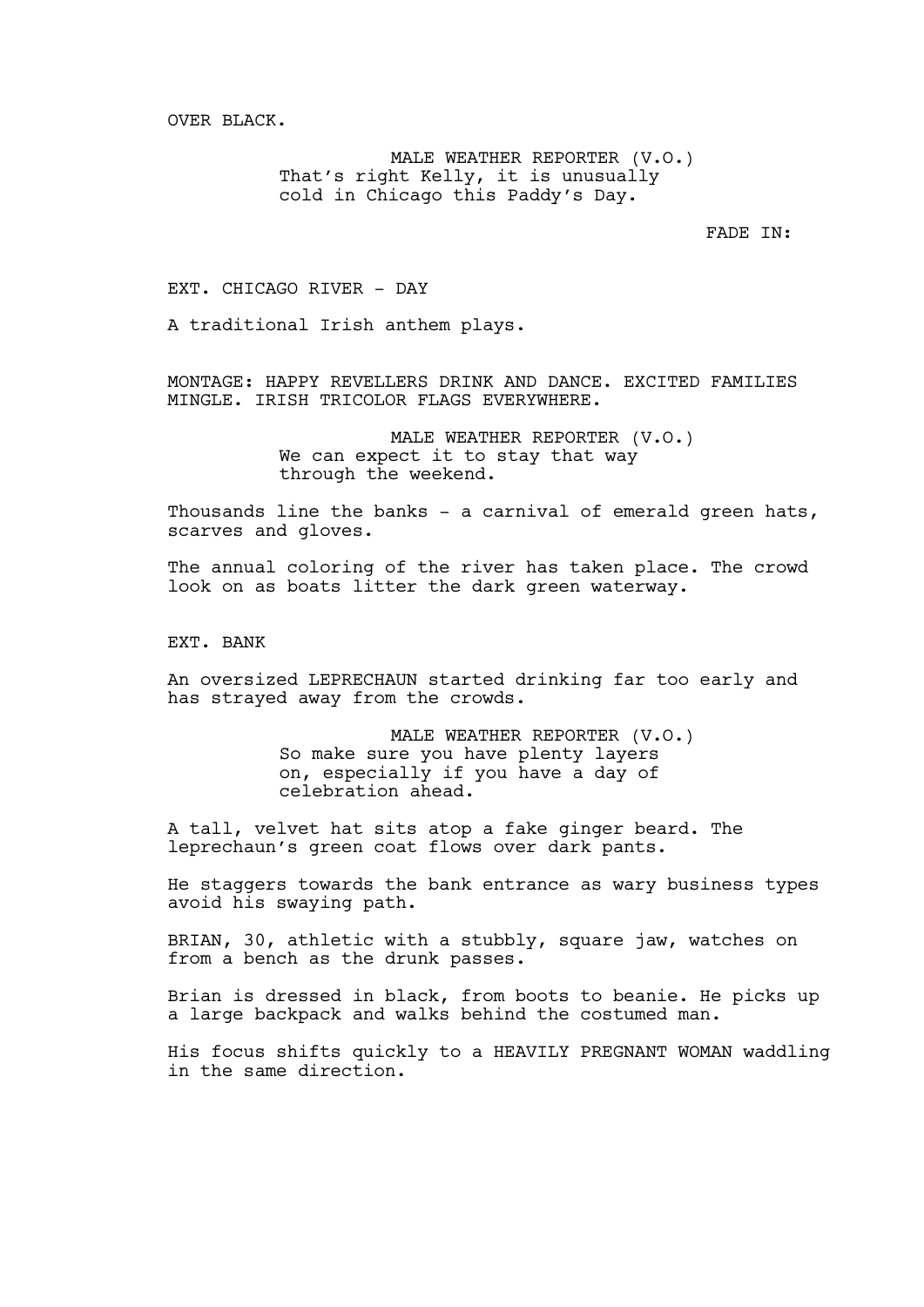Brian opens a bottle of water and gently bumps into her, spilling the contents onto her protruding sweater.

> BRIAN Oh damn, I'm so sorry Miss.

HEAVILY PREGNANT WOMAN It's okay, it's fine.

**BRIAN** Let me take you to this coffee shop, they'll have napkins.

HEAVILY PREGNANT WOMAN I don't know if I need --

BRIAN -- I insist, please. Won't take a second.

She seems grateful for his chivalrous remorse.

He gently guides her away from the bank.

EXT. ST. PATRICK'S DAY PARADE ROUTE - DAY

HUNDREDS OF POLICE OFFICERS line the inside of steel fences as the main event gets underway.

> MALE WEATHER REPORTER (V.O.) If you plan on watching the parade, get down to Columbus Drive soon and give our new Mayor a warm welcome he'll sure need it today.

MAYOR JEFF HANSEN, 40, and his older Hispanic wife CARLA, lead leather-gloved dignitaries - all waving cheerily - at the head of a LOUD BAGPIPE BAND.

#### INT. BANK

The drunk leprechaun pauses as he enters the bank lobby, reaching deep into his coat.

He grabs the attention of FREDDY WRIGHT, a burly 6'3" African-American security guard in his 40's.

Freddy moves swiftly as a hip flask is produced and opened.

FREDDY Excuse me, sir. Can't do that here.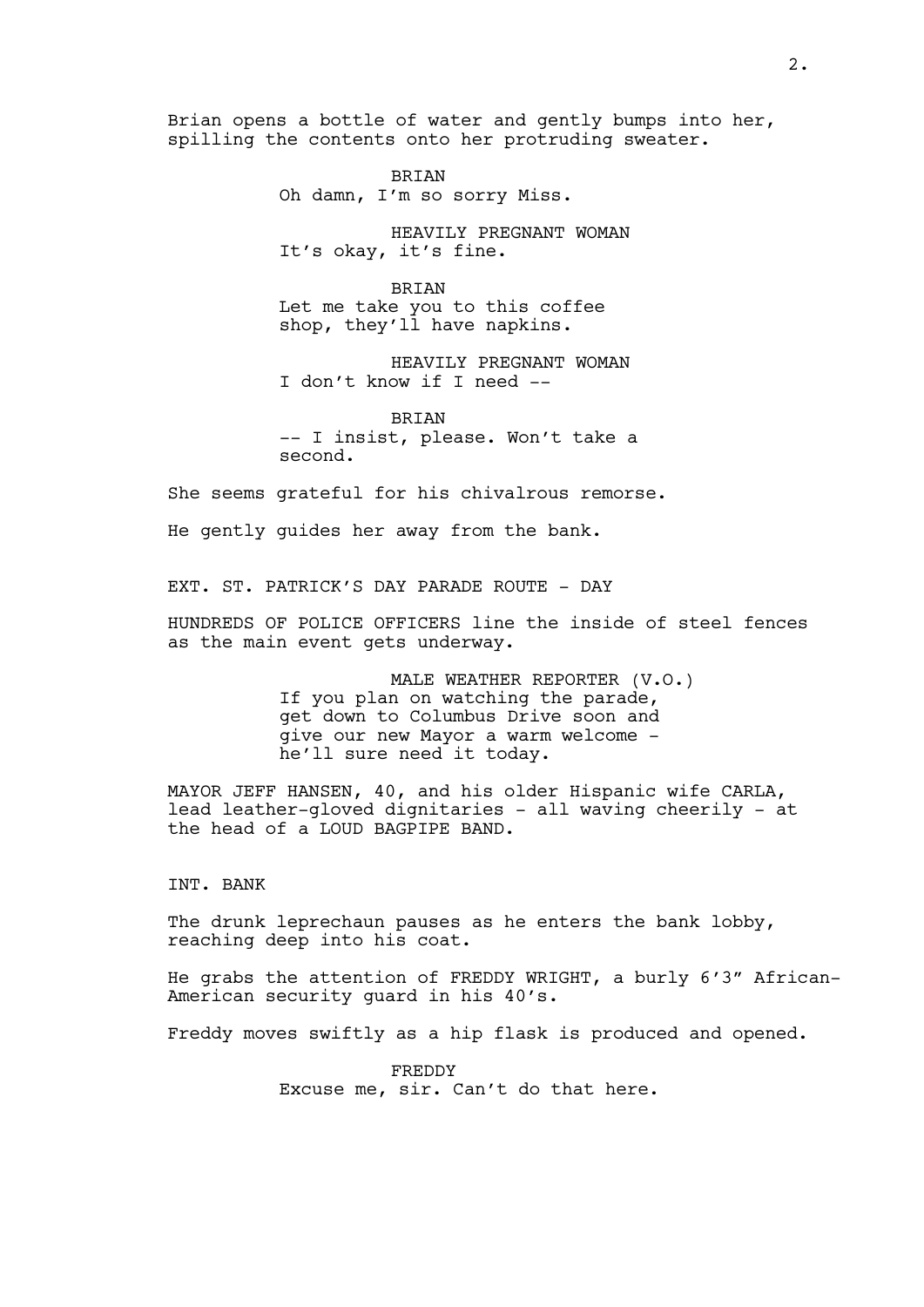The leprechaun ignores him. BELCHES. Takes another drink.

Freddy snatches the silver container away.

A SECOND GUARD sees the commotion and goes to assist.

#### EXT. CONGRESS PARKWAY

The parade reaches the masses gathered at the Buckingham Fountain.

The clean-cut DETECTIVE JIMMY WEST - mid 40's, in good shape stands alongside a squad car a short distance from the procession, bitching to the officer inside.

> **JTMMY** What you gonna do? Always try to get today off, but they --

BOOM!

A MASSIVE EXPLOSION halts proceedings.

Panic sets in.

A large dark cloud MUSHROOMS UP over the trees.

Jimmy immediately runs toward the parade.

SCREAMING PEOPLE sprint in every direction.

ARMED SECURITY surround the VIPs. The Mayor has vanished smothered at ground level.

Utter chaos.

INT. BANK

The security guards march the drunk away, back towards the snow-covered street. They don't make it out.

Taser-wielding robbers attack from both sides. The balaclavaclad thieves stick thousands of volts into the guards.

Dragging the unconscious men back inside, they zip-tie their hands and feet swiftly.

The 'drunk' disrobes, pulls off his beard and hat, then rolls down a ski-mask. He looks back outside, impatiently.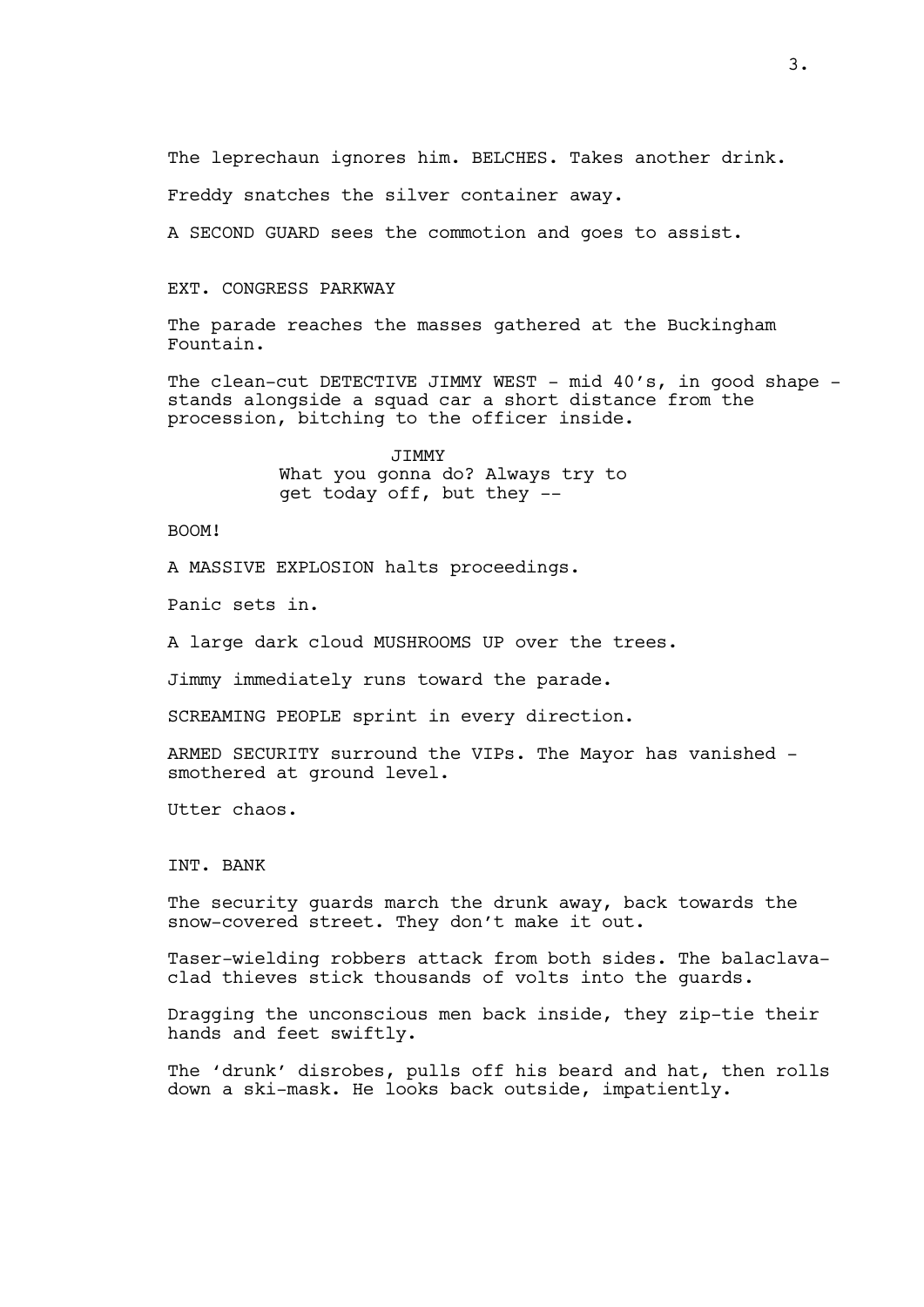Brian jogs in, removing the long backpack from both shoulders; his makeshift beanie covering his face now too.

He tosses an assault rifle to the ex-leprechaun, 50 year old gang leader RUSSELL BARNES, a muscular, gruff-voiced unit of a man.

> RUSSELL Where the fuck d'you go?

**BRIAN** Good deed for the day.

Brian produces a similar gun for himself.

Someone passes the guard's swipe card to Russell. He peers out at the oblivious public, then locks the doors.

EXT. CONGRESS PARKWAY

Jimmy flashes an alert FEMALE OFFICER his badge as he reaches the barrier.

JIMMY

Casualties?

## FEMALE OFFICER

Not here.

Over her shoulder Jimmy sees the Mayor and his wife being bundled into one of several blacked out SUV's.

> JIMMY What's the fastest way over there?

She looks around despairingly. Fleeing citizens flood the road between them and the bombing site.

The officer flags down one of her colleagues who is passing on a motorcycle. Jimmy jumps on the back without hesitation.

INT. BANK

The remaining SECURITY GUARD sprints for the entrance.

He's alerted by the intense cries of several customers.

He goes for his gun but fails to notice the gangly GUS, late 40's, with silenced pistol at the end of a row of pillars.

The bullet catches the guard in the right shoulder, SPINNING HIM off his feet.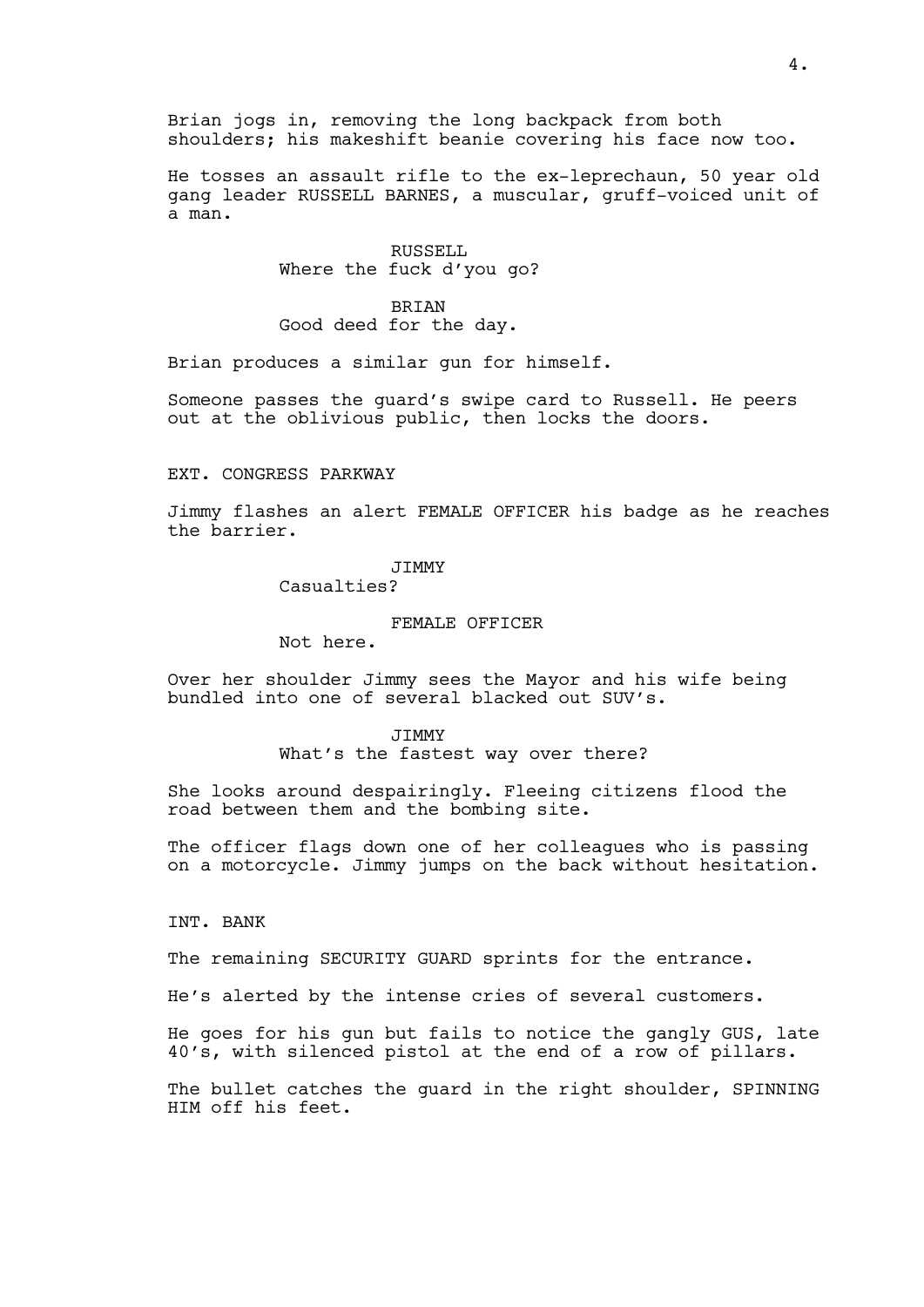With security neutralized Russell leaps onto a desk.

RUSSELL Ladies and gentlemen, your attention please.

His semi-automatic weapon causes the room to fall silent.

EXT. PARK BOMBING LOCATION - SHORTLY AFTER

Jimmy runs over to a destroyed bandstand, where several concerned officers have gathered.

They gather around a small crater that is surrounded by pastel colored wooden debris. Embers SIZZLE as fire extinguishers are sprayed sporadically.

> POLICE OFFICER 2 Why would someone blow this up?

Jimmy's face washes over with sudden realization.

JIMMY A diversion.

INT. BANK

Brian, the calmest of the four intruders, guides the STAFF into the open with their hands aloft.

Russell punts a monitor off the desk.

RUSSELL

Move it!

They hotfoot it to the opposing wall, where the final crew member, LIZ, 30's, aggressively herds the occupants.

> LIZ Faces on the floor. Now!

Russell leaps down, walking over to the shot guard.

Russell pulls him up and places a handgun in his mouth.

RUSSELL

Would the manager please appear before this bullet does?

The BANK MANAGER, a bespectacled bald man in a pinstripe suit, clambers to his feet.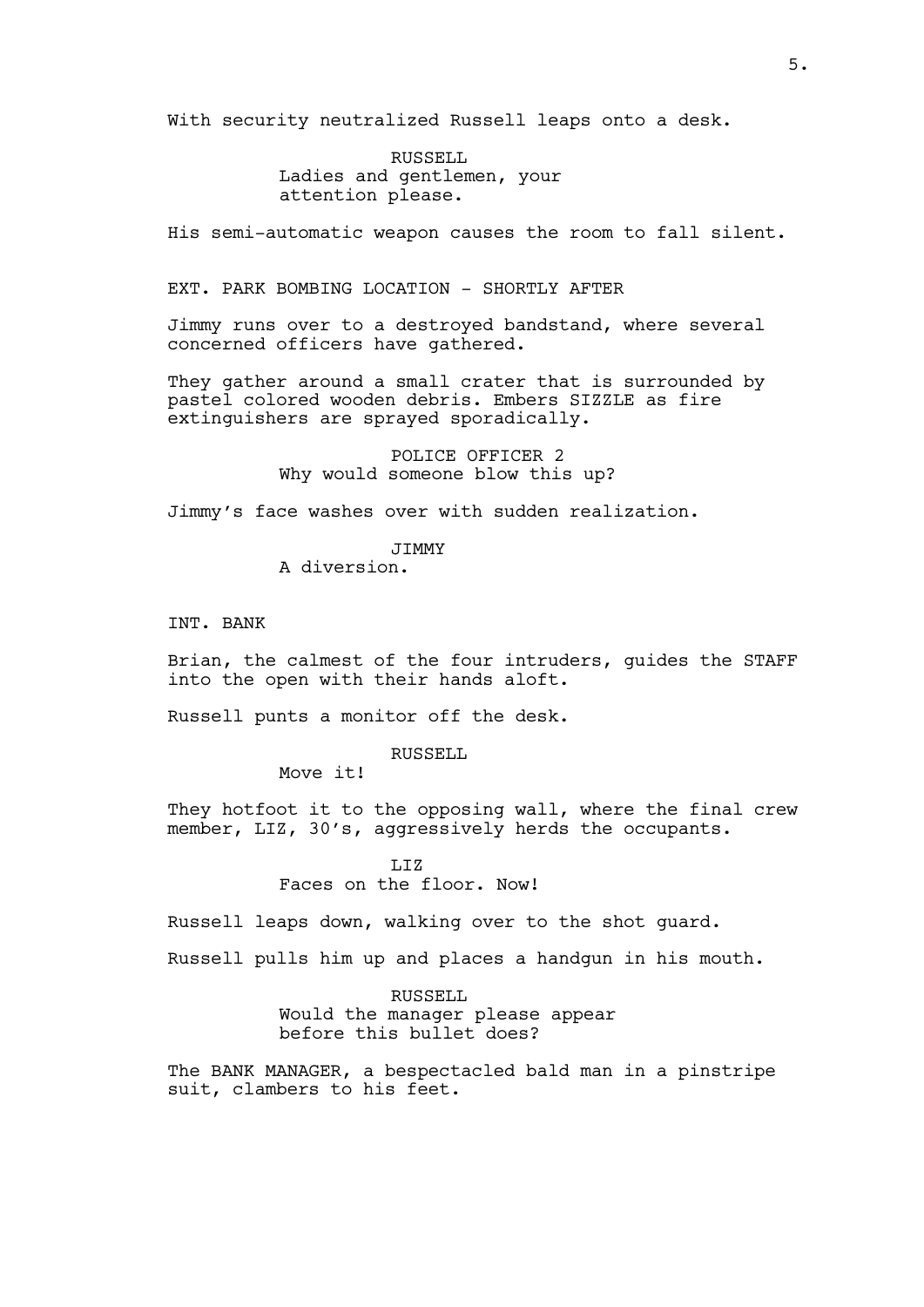BANK MANAGER

Wait.

RUSSELL Pleasure to meet you. Show my friends to your vault.

Liz grabs the manager by the collar and shoves him in the right direction.

> LIZ Any funny shit, people start dying.

He leads Liz and Gus through the security door - the barrel of an AR-15 at the top of his spine a great motivator.

EXT. PARK BOMBING LOCATION

Jimmy jogs alongside an officer who is in contact with HQ.

POLICE OFFICER 2 (ON RADIO) No, not down here. Any reports of robberies from other areas?

CALL CENTRE OPERATOR (O.S.) A unit is on its way to a bank to assess a 2113 that someone rang in.

JIMMY That's it. Send backup immediately!

Jimmy leaps into a waiting car as he yells the order.

INT. BANK VAULT ENTRANCE

The petrified manager struggles to input the code, hands trembling.

As they finally enter he's tossed aside, revealing trolleys covered in stacks of cash.

Gus unfolds several bags and throws two to Liz.

INT. POLICE CAR

The driver weaves through parting traffic, siren blaring, as Jimmy makes a call.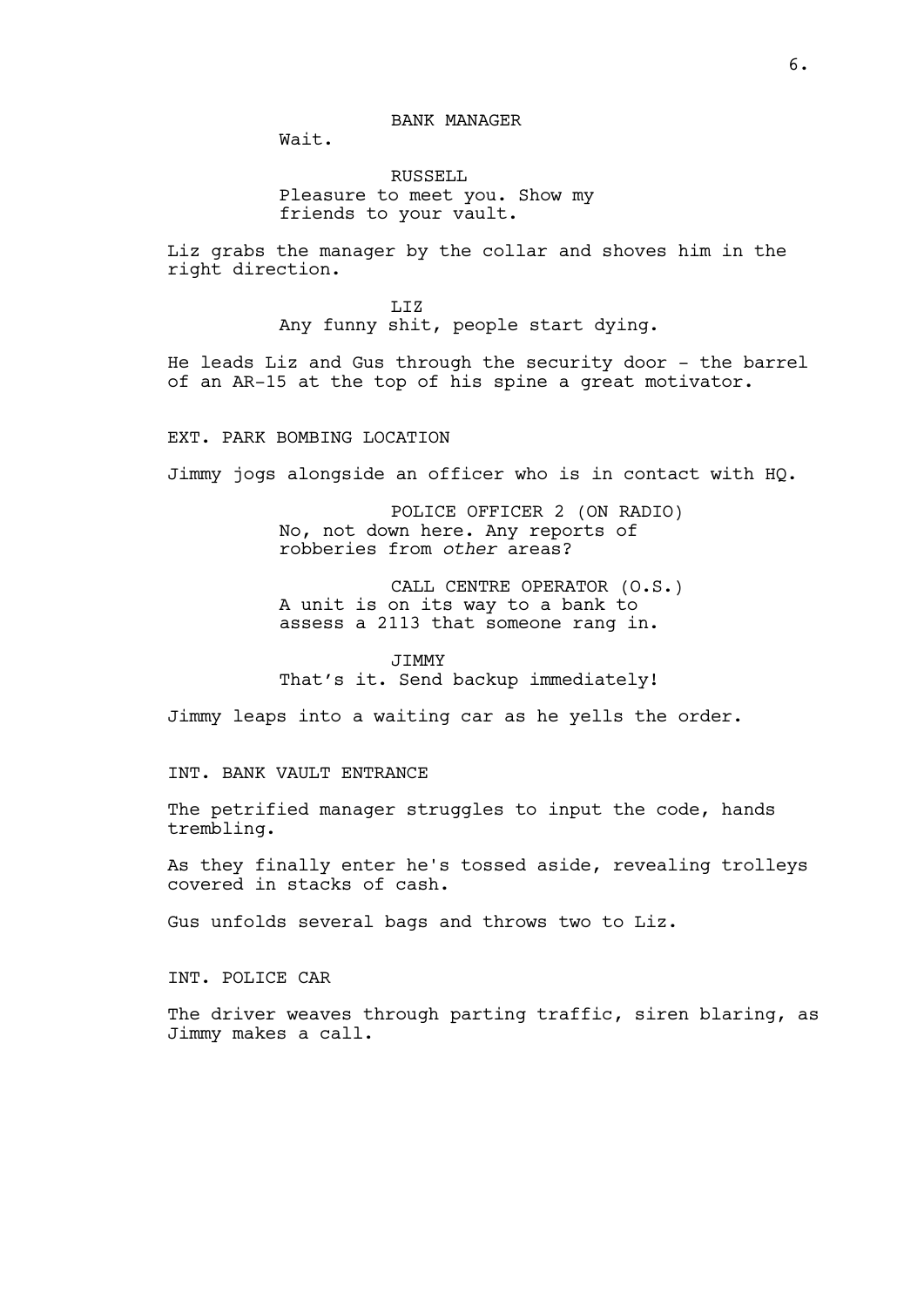#### INT. KITCHEN - CONTINUOUS

Scouring his jacket for a cellphone is a disinterested DETECTIVE JOHN WEAVER, early 60's.

# JIMMY (O.S.) John, where the hell are ya?

Weaver is the opposite of his partner - short, with a slight paunch. As much hair on his accidental beard as on his head.

WEAVER

Hey Jim, down at Carrie's mom's for the weekend. What's up?

JIMMY (O.S.) Your undercover, he call you?

#### INT. POLICE CAR

Jimmy puts his finger to his ear as the irate wheel-man THUMPS THE HORN.

> WEAVER (O.S.) Ain't heard from him in weeks. Shit. What happened?

JIMMY Turn on the news. There's been a bombing, but it's a decoy. (Pause) It's them.

INT. BANK LOBBY - LATER

Liz and Gus return, shoving the manager to the floor as they place four crammed duffel bags near the main entrance.

BRIAN

Time to go.

RUSSELL Tell him we're comin'.

As Brian sends a text, the gang head for the doors.

LIZ Thanks for your cooperation. Stay where you are 'til help arrives. And happy fucking Paddy's Day.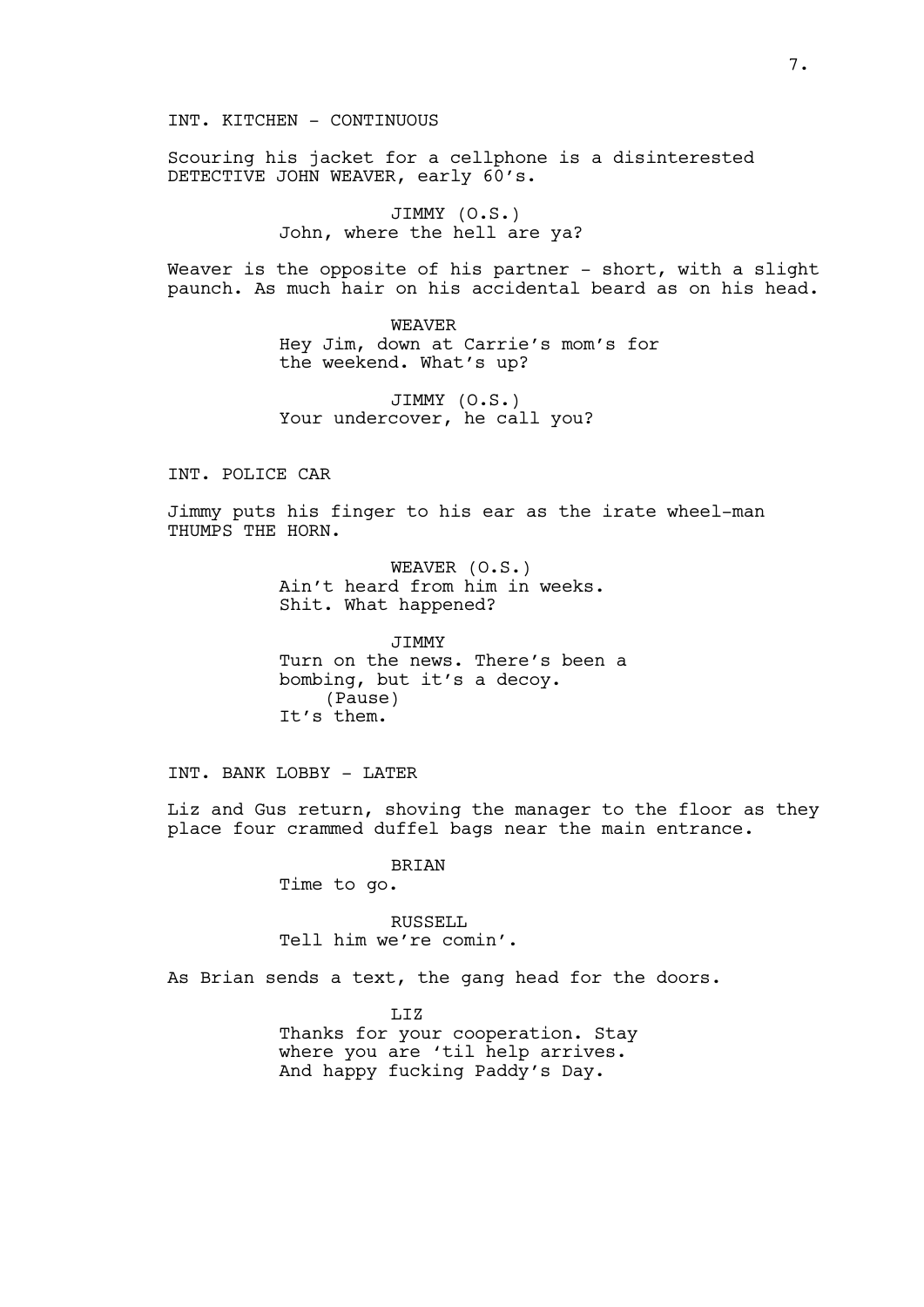EXT. BANK

The gang stroll out in two-by-two formation.

Liz's short, black ponytail flops down as she loosens the back of her tight ski mask a little.

An intense individual with dark, sunken eyes, she's the only one of the quartet not looking happy as they depart.

With weapons hidden between hips and bags, the rest are about to remove their balaclavas as they hit the street.

> POLICE OFFICER Freeeeeze!

Liz is first to react.

POLICE OFFICER 2 Stay right where --

She drops her bag, steps forward fearlessly and holds down the trigger.

RAT-TAT-TAT-TAT-TAT-TAT!

The SQUAD OF OFFICERS take cover as Liz blitzkriegs left and right. She empties the clip.

Brian, Gus and Russell scramble back inside to safety.

A hail of bullets return from the lawmen.

Liz sprints behind a marble pillar. Chunks of debris explode around her.

Liz glances at her bag. Russell catches her eye, motions to abandon it.

He points to the pillar nearest them, as her three colleagues step out in unison.

They unleash a full arsenal to allow her a window of escape.

POLICE OFFICER Holy shit!

The cop crouches down behind a plant pot as bullets TEAR THROUGH the concrete and shrubbery.

Liz slips quickly behind the last pillar, then dives into the bank as the crew retreat to safety.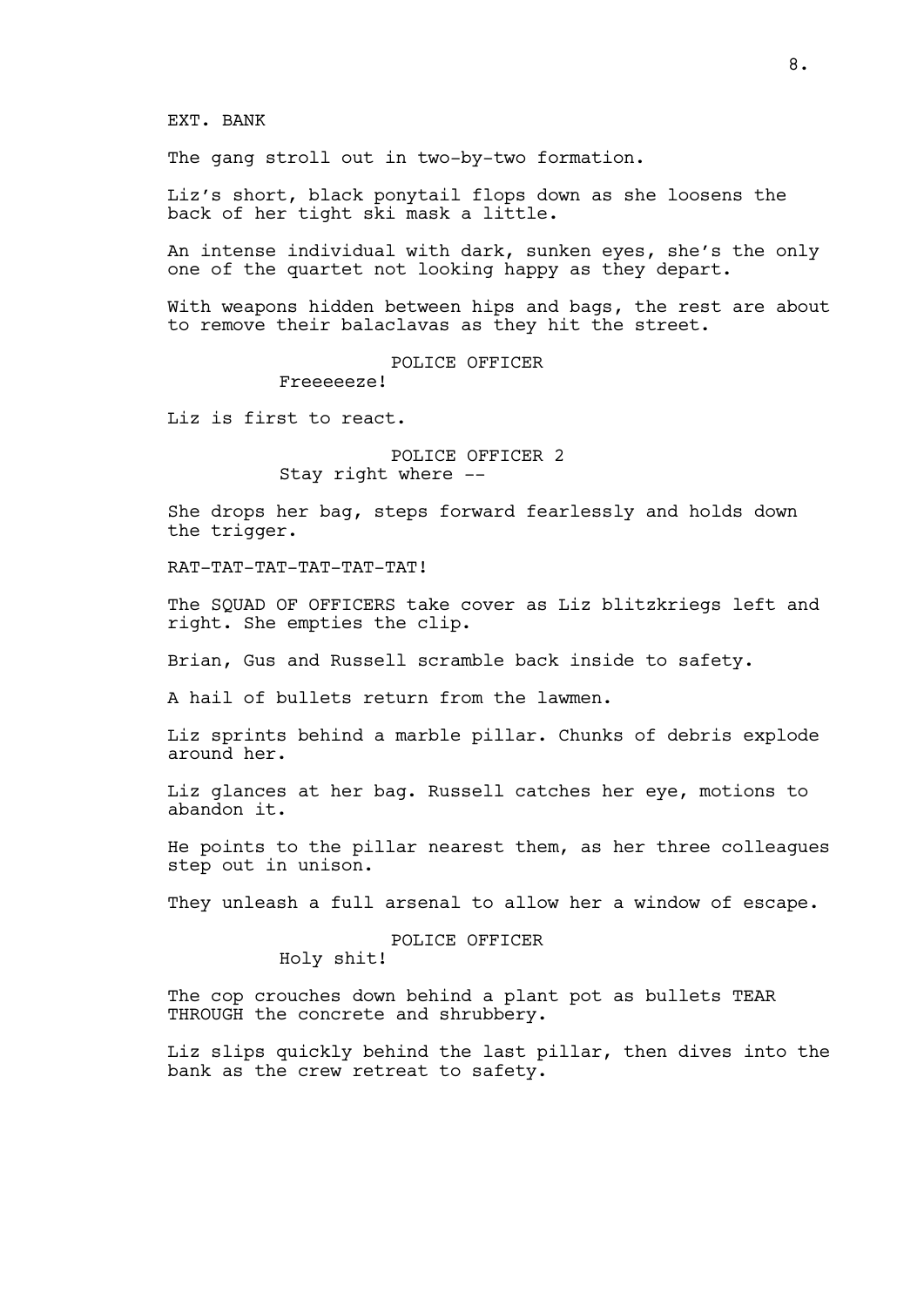### INT. POLICE CAR - MEANWHILE

A panicked report comes over the airwaves.

CALL CENTRE OPERATOR (O.S.) Heavy gunfire. Possible hostage situation. Proceed with caution.

Jimmy looks at the driver. He puts his foot down.

INT. BANK

The gang scurry through the bank. Each grabs a civilian.

Brian places a call as he lifts the manager to his feet using a muzzle.

BRIAN (ON PHONE)

Plan B.

INT. / EXT. GETAWAY VAN

SOLOMON - a pale, wiry man, 50's - is a picture of calm.

He runs a gloved hand through his long brown fringe to remove it from his eye-line as he drives at high speed.

Ignoring a red light, he flies through an intersection.

The dark blue van reaches the back-up collection point. He turns into a tight alleyway to find -

A police car blocking it.

Two uniformed officers stand at opposing dumpsters in the narrow lane. Armed. Poised.

Solomon stops behind them.

The FEMALE OFFICER frantically waves him away.

Feigning confusion, Sol gestures.

The officer runs to the window as Solomon winds it down.

## FEMALE OFFICER You need to get --

Solomon SHOOTS HER in the head without remorse.

He throws the van into reverse. With one hand out the window he takes pops at the MALE OFFICER.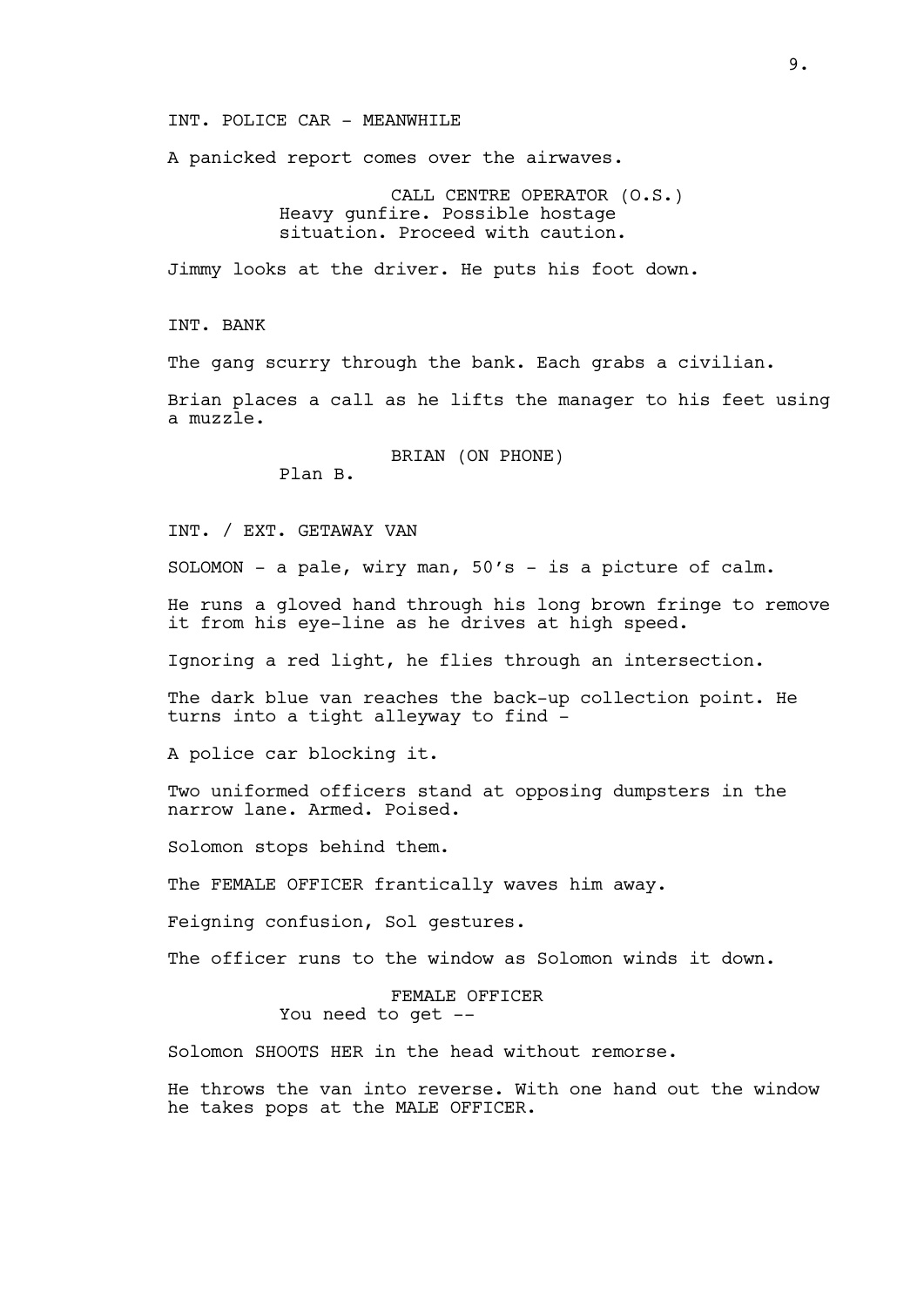#### EXT. BANK FIRE EXIT

The fire exit creaks open. Gus appears, removing his mask to reveal a piercing psychotic stare and graying buzz-cut.

#### EXT. ALLEYWAY

Scrambling behind the trash, the cop fires back at Sol.

Gus, unseen, takes a knee and methodically sends a bullet through the distracted officer's spine.

INT. POLICE CAR

As they near the bank, Jimmy spots a number of ARMED COPS run away from the entrance. The radio CRACKLES:

> POLICE OFFICER (O.S.) Officers down, officers down. Armed suspects in back alley.

JIMMY

Left left!

EXT. ALLEYWAY

Gus spots MULTIPLE OFFICERS sprinting from the far end.

They start firing but quickly cease as Gus yanks a TEENAGE BOY out, using him as a shield.

The rest follow suit with their pawns, making for the van now positioned on the main street ready to go.

Gus slides open the side door. He jumps in first with his bag, leaving the terrified kid frozen on the pavement.

Russell and Brian are right behind.

They also ditch their victims. The three innocents run off once they realize they're excused.

Solomon REVS impatiently as Liz arrives. She belligerently slams a crying hipster against the side.

Swivelling, Liz empties the mag down the alley as cops dive for cover.

Turning back, smiling darkly, out of the corner of her eye she sees -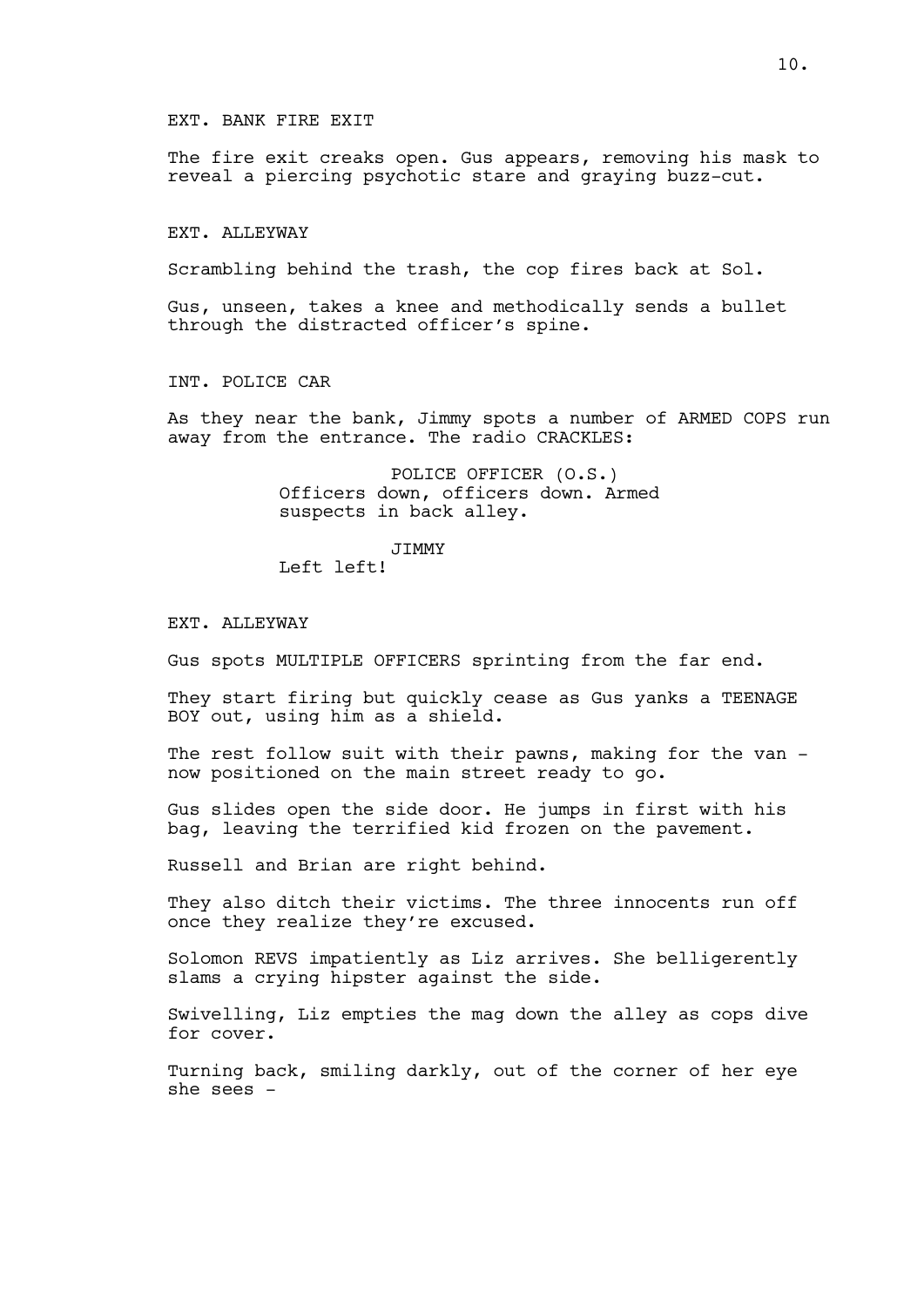#### FLASH!

Everything goes quiet.

SLOW MOTION: HER EYES WIDEN. SHE REELS BACKWARDS, HOLDING HER NECK. BLOOD OOZES BETWEEN HER FINGERS.

#### EXT. STREET

Jimmy stands behind the passenger door, gun aimed at Liz.

He sends a second shot into her arm. She disappears out of sight, back into the alleyway.

RUSSELL (O.S.)

NO!

#### EXT. / INT. GETAWAY VEHICLE

Russell catches the desperation in Liz's eyes. She's trying to crawl when Solomon HITS THE GAS.

As they move off, Russell jumps out and sends a shower of bullets back at Jimmy.

He shoots up the driver, resulting in the squad car flying forward and SMASHING into the back of the van.

They're forced further away from Russell and Liz.

Russell doesn't flinch - shooting in every direction as he tries to reach Liz, but the cops get there first.

Cops are advancing on the van from all sides.

Solomon has to go, no choice.

#### EXT. STREET

Russell has to leave Liz; he backs into a doorway for cover. He watches the van disappear before following them.

He KILLS A COP as he moves stealthily towards the river. Intermittently he sends gunfire back towards the bank as officers and civilians duck for cover.

Once around the corner, Russell starts sprinting.

Jimmy and a few others are in pursuit.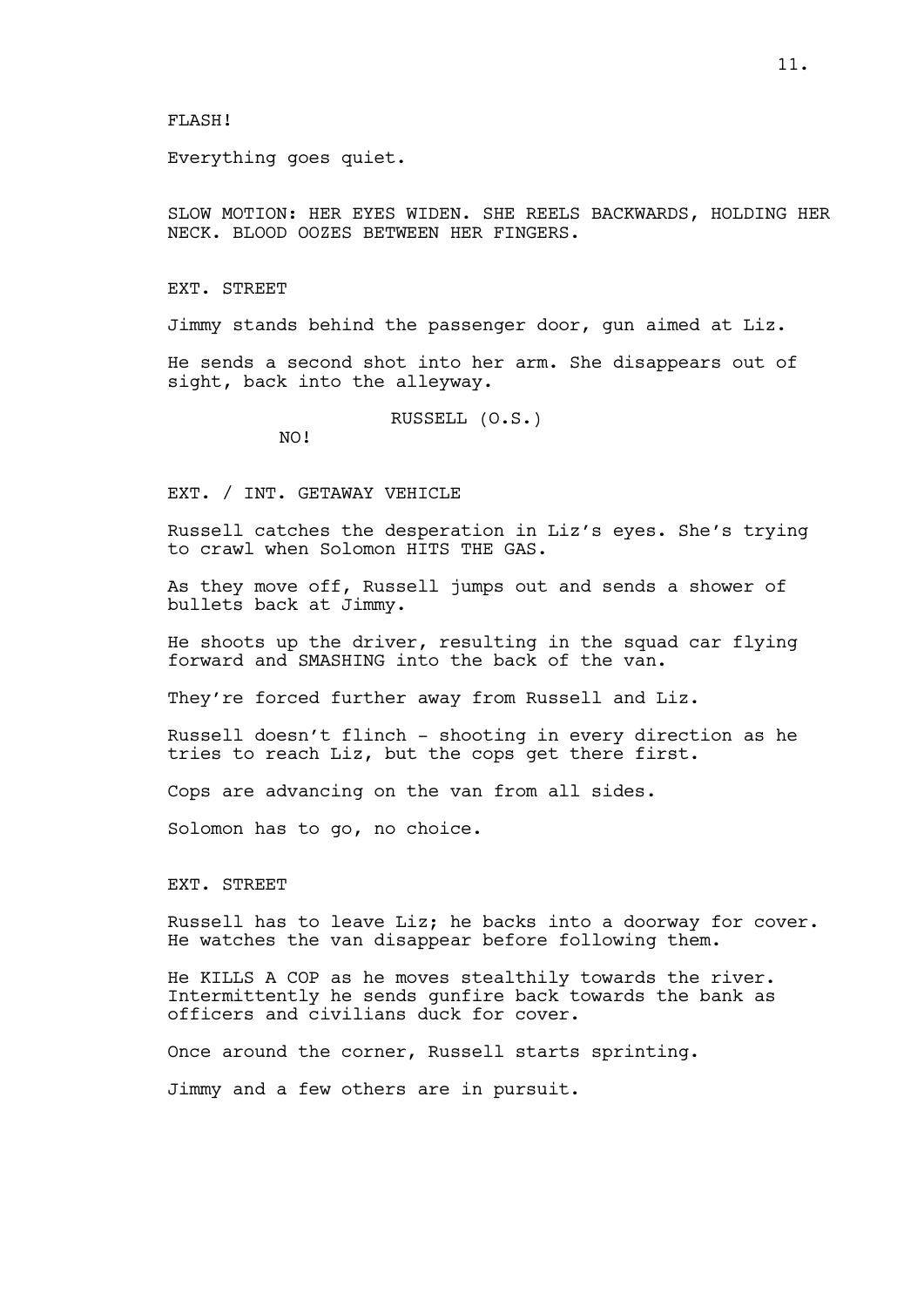The streets are too clogged with human traffic for police cars to get through effectively.

Russell keeps looking back, firing over their heads to slow those chasing down.

He can see the van's tail lights a short distance ahead.

#### INT. GETAWAY VEHICLE

Solomon has the horn BLARING as he cruises through irate revellers. Plastic beer cups and hot dog wrappers hit the windscreen.

#### BRIAN

I see him!

**SOLOMON** Can we wait?

**BRIAN** Negative, they're on him.

**GUS** Get him to head North.

Brian opens the back door and points left.

GUS (CONT'D) He'll know where we're going.

#### EXT. STREET

The van turns out of sight. Russell fires behind again as he crosses the street. The crowd disperse through fear.

Russell picks up the pace, veers down another side street.

He glances back to see the younger and fitter Jimmy has gained on him substantially.

Russell cuts into a bar.

INT. IRISH BAR

With his balaclava still on, and a gun pointing skyward, Russell has an immediate impact as he enters.

The packed bar quickly empties.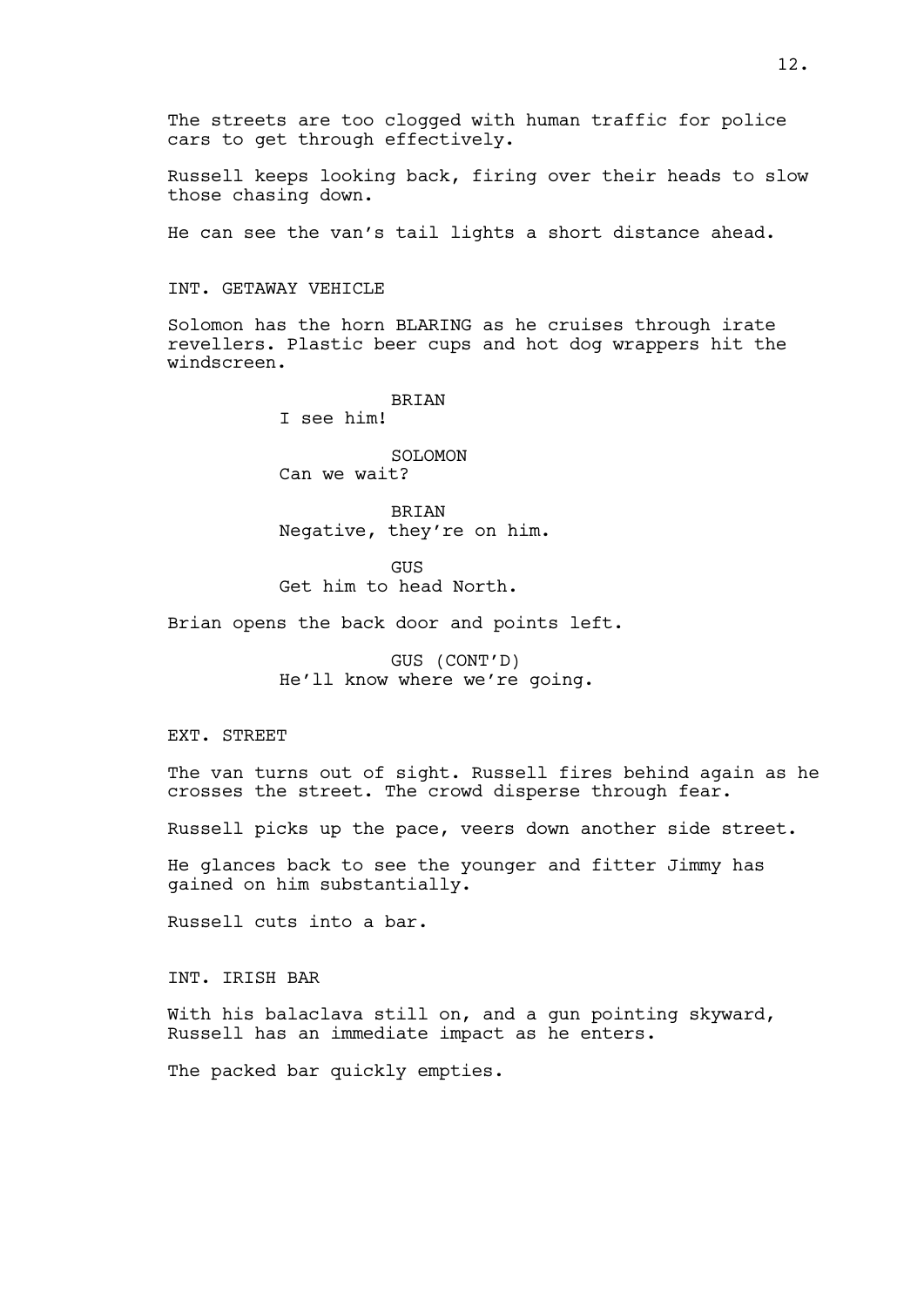Jimmy has to fight his way inside. Eventually he sees Russell up the back.

As everyone exits SCREAMING, all that are left inside are the two of them, the cowering bar staff, and two terrified women.

Russell has the petite twenty-something ANNA standing in front of him, as the Detective puts his gun away.

Jimmy shields himself using the jukebox by the wall.

He pulls out the plug to kill the party song. The bar falls silent, except for:

> ANNA'S MOTHER (Wailing) Please, my daughter.

Russell puts his gun to the mother's head to simmer her down.

**JTMMY** Let's just talk, okay?

Russell pulls the slight, but strong-willed, Anna closer.

RUSSELL Anything happens to my colleague and this girl gets mailed back.

Russell takes aim and destroys the jukebox.

The mother SCREAMS as Jimmy pops his head out to see the emergency exit door shutting.

He gives chase, carefully stepping through the back corridors, gun drawn.

EXT. IRISH BAR

Jimmy kicks open the back door in time to see the van turn out of sight.

JIMMY

Fuck!

INT. GETAWAY VEHICLE - SHORTLY AFTER

Solomon stays off the main roads, travelling down gravel paths that line the backs of cheap housing.

Wailing sirens and flashing lights fill the streets.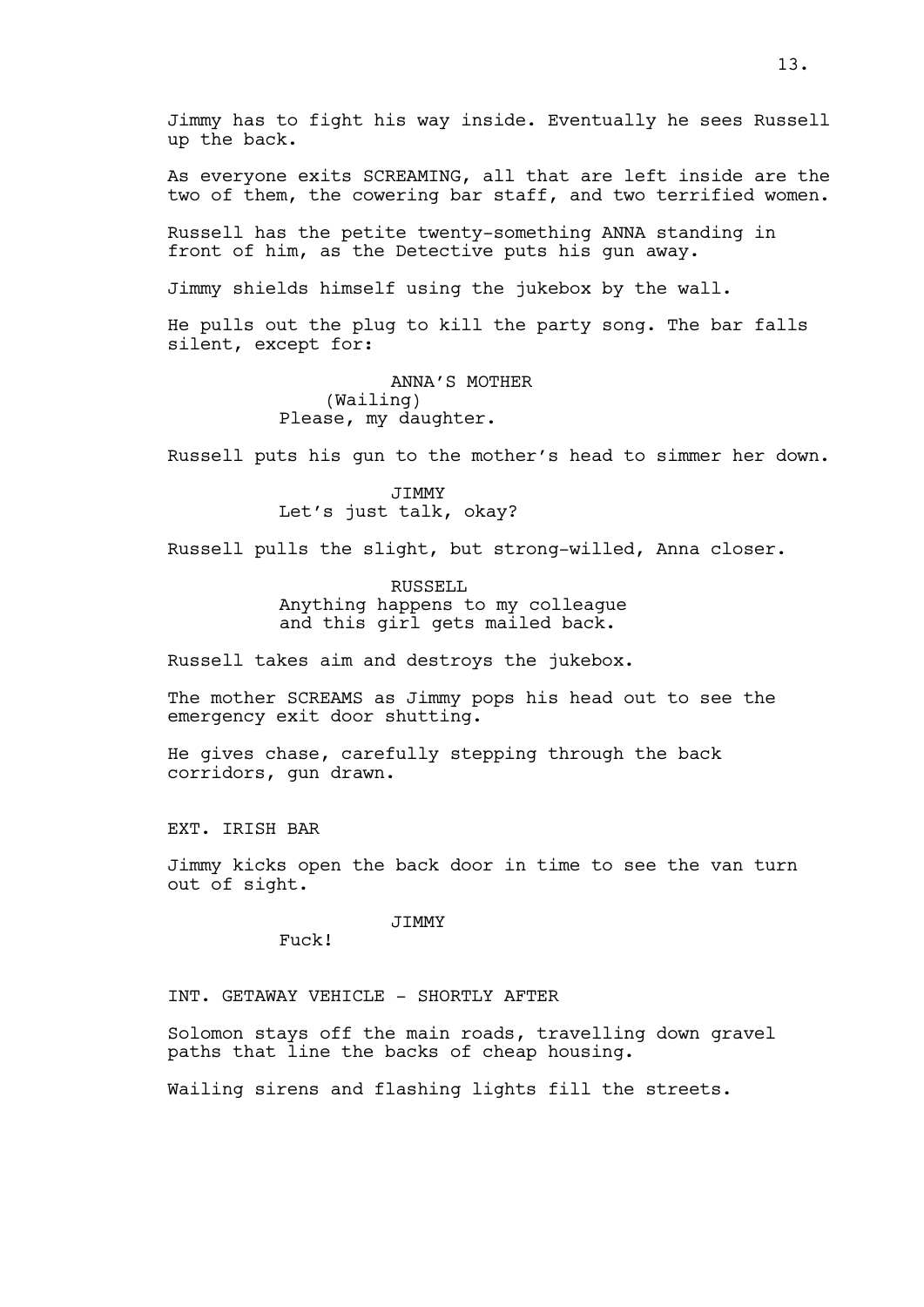PAUL, a 23 year old dopey-looking, wannabe gangster, is clearly intoxicated as he waits by an open gate.

EXT. PAUL'S HOUSE - LATE AFTERNOON

Solomon and Gus conceal the hole-covered van using an old dust sheet.

Gus has one last scan, then locks the gate.

INT. PAUL'S BATHROOM

Russell is lying in the bath, bloody smears surrounding him.

In all the excitement, he'd been shot in the side.

Brian hovers with scissors and padding.

Russell GRIMACES as Brian lifts up his sweater. The gray Tshirt underneath is caked in blood.

Brian cuts the T-shirt from the bottom and cleans the wound, then places a towel on Russell's stomach.

> BRIAN Press that tight.

RUSSELL I'm fuckin' pressing.

Brian inspects the exit wound at the back.

BRIAN It didn't hit any vitals.

RUSSELL Good. Sol, tell my cousin to turn that hip-hop shit off. I can't think straight.

INT. PAUL'S LIVING ROOM

Solomon shouts his boss' request through to Paul.

Gus plants a shocked Anna into a seat in the corner of the tiny room. Her eyes are bright red now, as if she'd been crying for days.

Paul watches her, taken aback, as he turns the music off.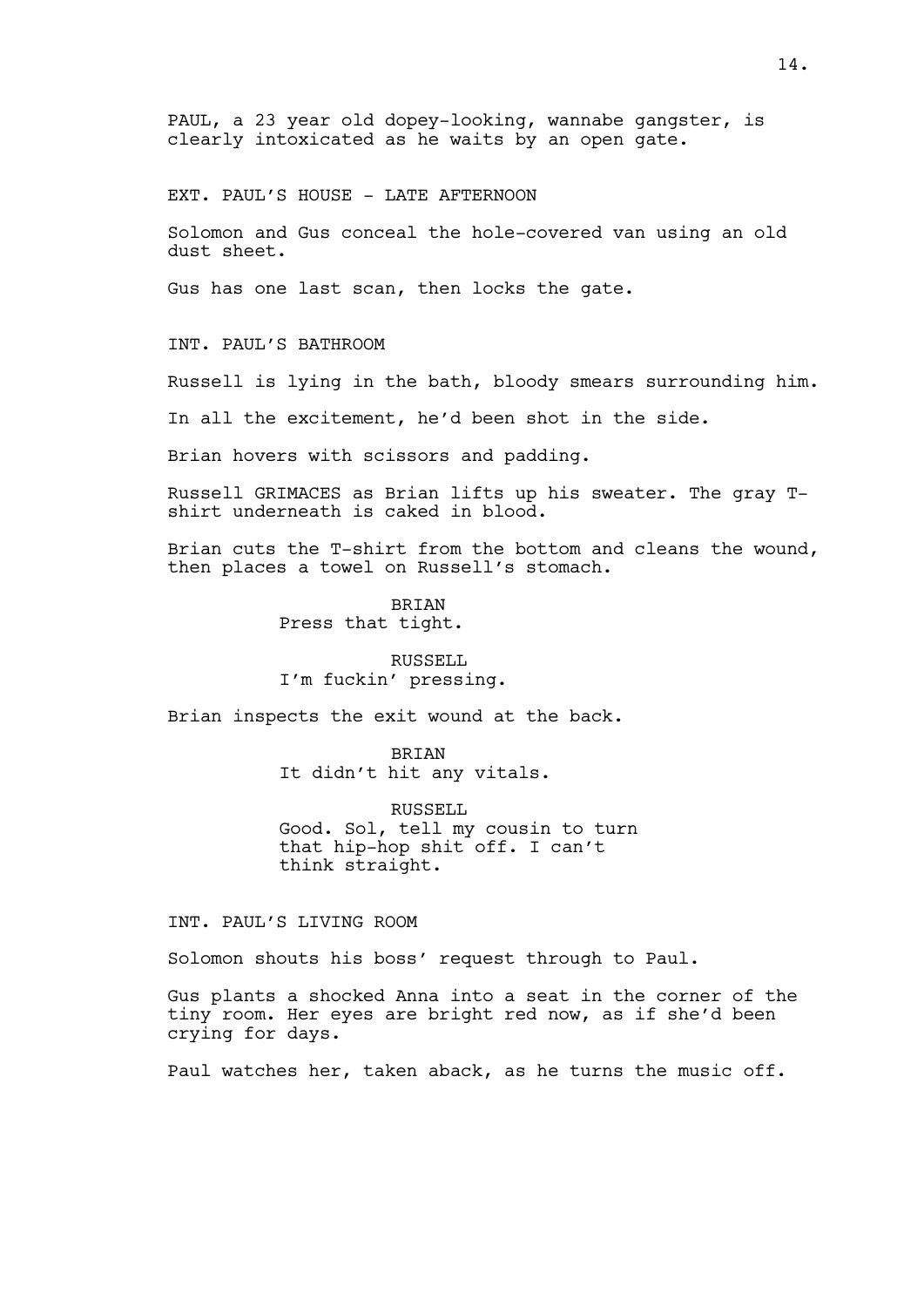Russell's nervous relative constantly lifts up sagging pants as he tries to act tough. He's sweating.

> PAUL Hey man, look. I don't know if --

Gus picks up Russell's iPhone as it rings on the table.

**GUS** 

-- Shut the fuck up and watch her.

Paul folds his arms and sits by the door, nonplussed.

INT. PAUL'S BATHROOM

Gus hands the phone to Russell, shrugging to clarify it's an unknown number.

Russell waves everyone out as he answers.

INT. PAUL'S LIVING ROOM - EARLY EVENING

Russell is bandaged and resting. Gus looks out the window.

The television is barely audible next to Anna. Her eyes are glued to it, unblinking.

Solomon walks over to her with a cup of water. She hesitates before sipping from it shakily.

> PAUL What's your name?

He tries to whisper but everyone inside the claustrophobic space can hear him, of which she's aware.

ANNA

Anna.

Gus clears his throat from the window, and taps the gun in his waistband. Paul clams up again.

RUSSELL

Turn that up.

The Mayor addresses reporters live on the local news.

MAYOR HANSEN ... killed in today's despicable acts. (Pause) (MORE)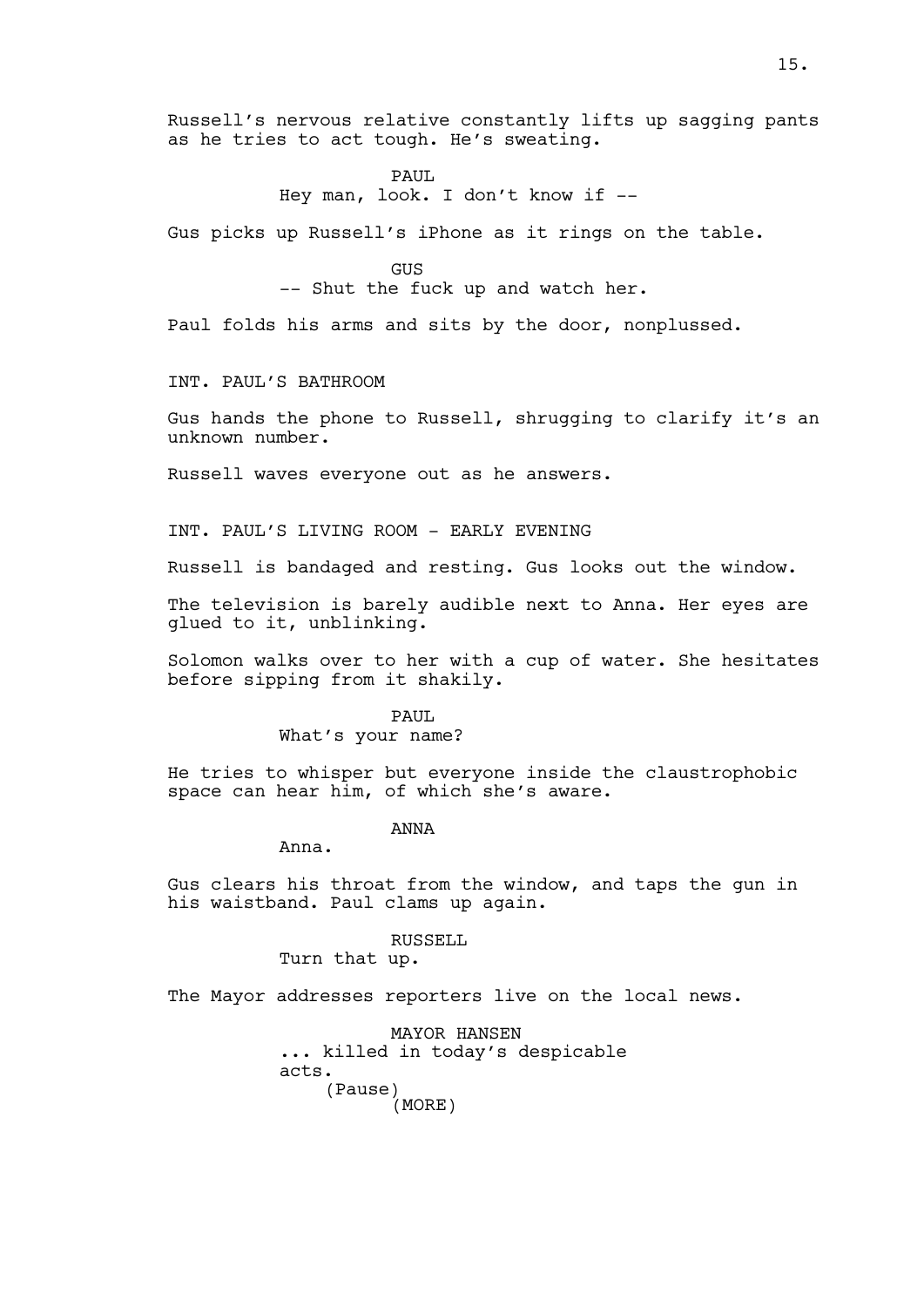Our thoughts and prayers go to those in hospital due to their courage in the line of duty. MAYOR HANSEN (CONT'D)

REPORTER 1 (O.S.) Have there been any demands regarding the hostage?

MAYOR HANSEN As you can appreciate, that's not something I can discuss.

REPORTER 2 (O.S.) Mr. Mayor, has the gang member been identified? Is she alive?

MAYOR HANSEN She's undergoing vital surgery now. We'll question her when the time's right.

Russell launches a glass at the TV.

RUSSELL These cocksuckas think she'll give them anything, they're fucked in the head! (Pause) We need to get her asap.

BRIAN You heard 'em, she's in a bad way.

RUSSELL We can't believe what they say. Need to find out ourselves.

He slinks back down in obvious pain.

INT. PAUL'S HOUSE - LATER

Several cellphones and their SIM cards are divided into clear plastic bags on the small glass table.

> RUSSELL They're all disabled?

Brian nods, as Solomon appears at the kitchen door.

SOLOMON Their headphones are full volume.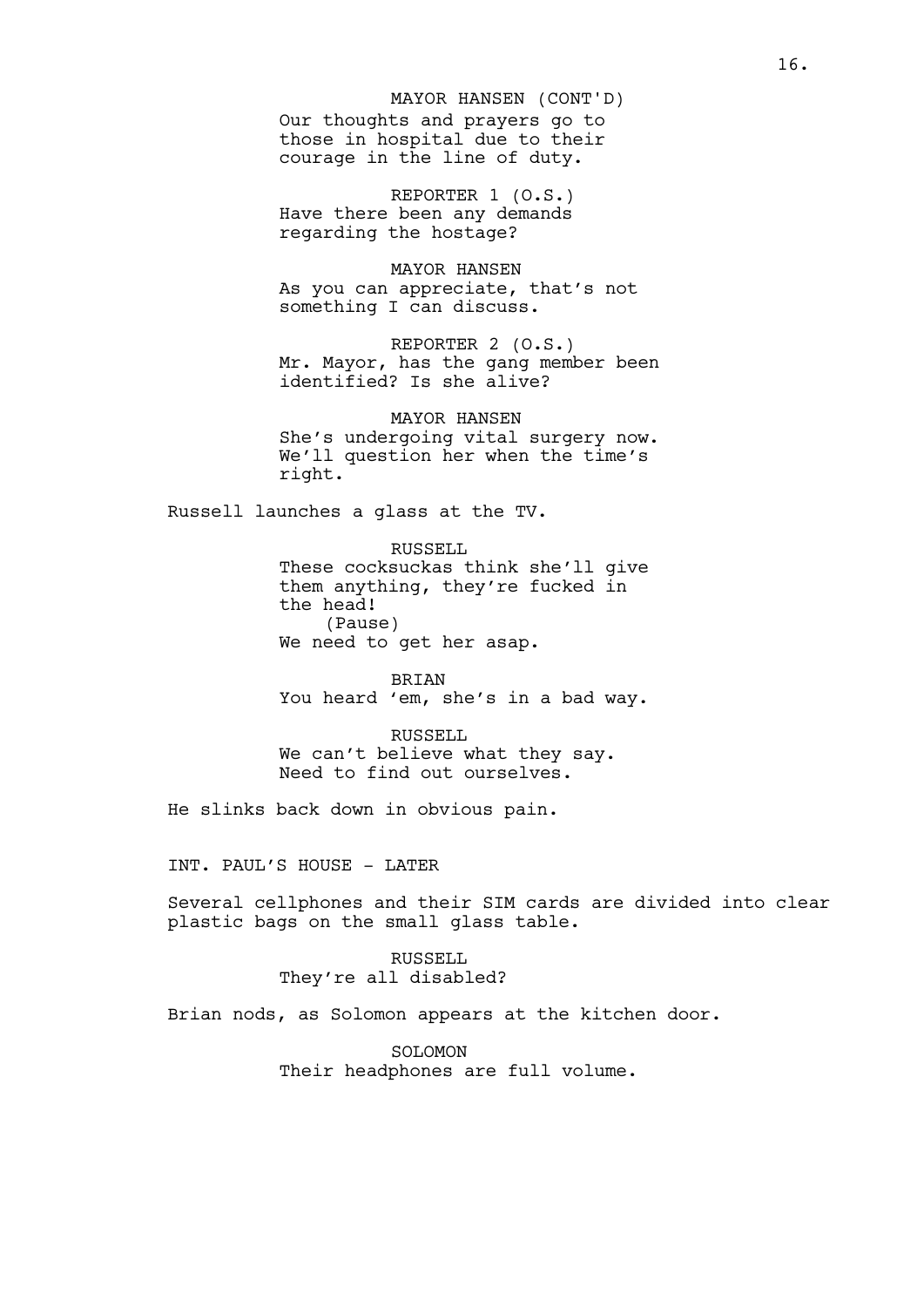RUSSELL Right, take the van a few blocks when it gets dark and torch it. Steal two rides on your way back.

Brian and Solomon acknowledge the order.

BRIAN

Fast ones?

RUSSELL Something no-one will miss. From a lot if possible, get them at the same time. Most importantly is you never lose sight of each other. Not even for a second.

Solomon looks perplexed.

BRIAN

Why?

RUSSELL Same reason I'll be with Gus. There's a rat.

The atmosphere changes.

RUSSELL (CONT'D) Y'all should be fuckin' scared.

Brian looks at the bag of cellphones, understanding.

Russell stands menacingly, prowls.

SOLOMON

Wait a min --

RUSSELL -- I'm not done! My guy at the bank said they never send that many for an alarm. It was a tip-off. (Pause) It was his plan so he ain't the snitch. And Liz is nuts but she'd die before giving up family. That leaves you three.

Brian, Solomon and Gus eye each other dubiously.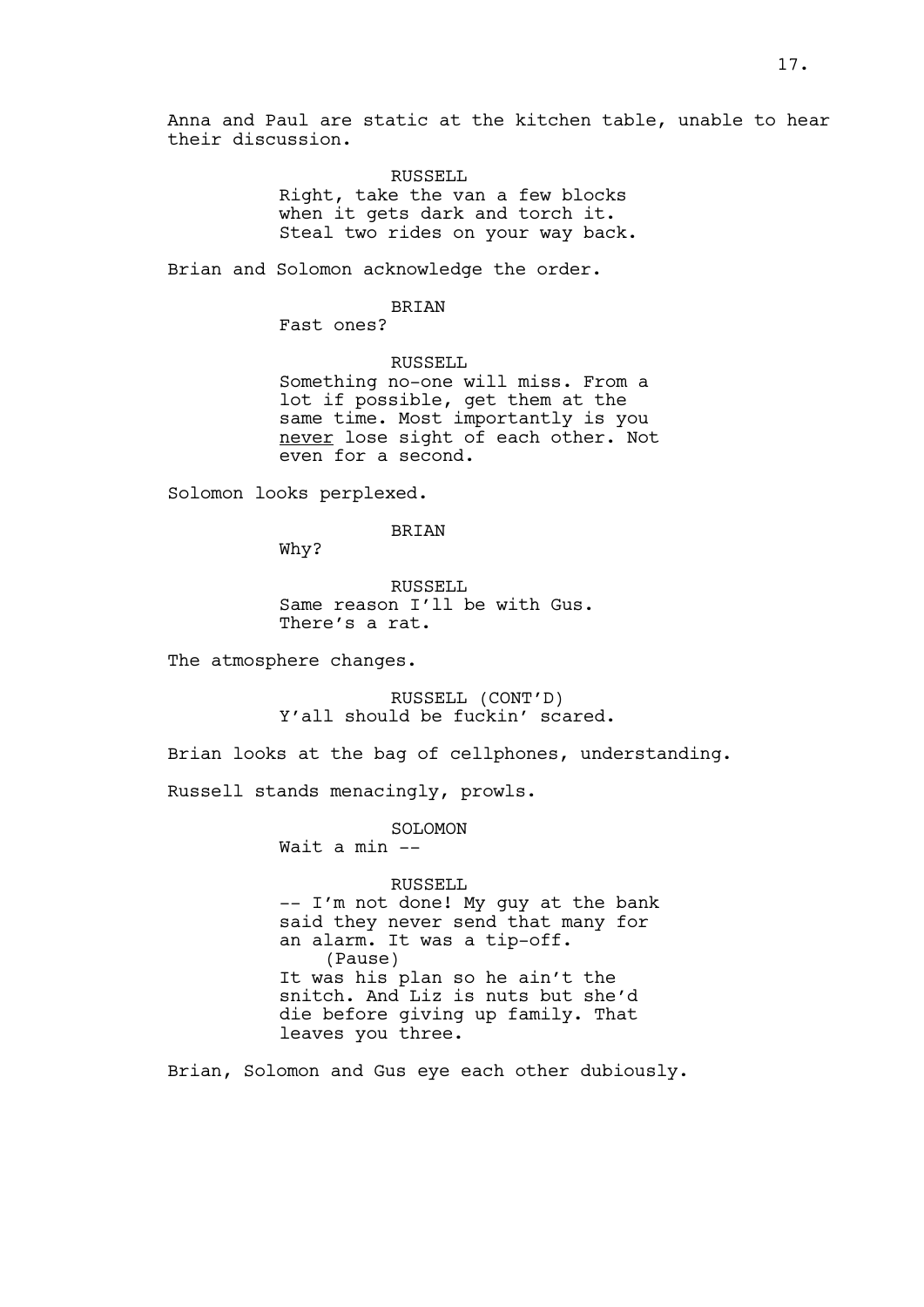EXT. CHICAGO PARKING LOT - EVENING

Brian and Solomon wear a mix of party gear and Chicago Bears paraphernalia.

They stand next to a battered gray Ford, with another inconspicuous hatchback running gently in the background.

Brian keeps watch as Solomon cracks the driver's door open within seconds. No alarm.

Brian turns and jumps into the one they'd already boosted and slowly moves through the lot - careful not to drive too far from his fellow suspect.

He breathes heavy.

INT. POLICE STATION - NIGHT

There's a concentrated hum in the briefing room as CAPTAIN BERNICE O'NEILL marches in, coffee in hand.

The stern-looking 60 year old African American silences the attendees as soon as she speaks.

> CAPTAIN O'NEILL What have we got?

FEMALE DETECTIVE We found the van. Burned out.

CAPTAIN O'NEILL Do we know what they switched to?

Uncomfortable silence. She sits on the desk at the front, looking back at a dozen or so suits and uniforms.

> CAPTAIN O'NEILL (CONT'D) Do we know the direction they went?

MALE DETECTIVE No, Ma'am. No cameras in the area.

CAPTAIN O'NEILL Okay. Does anyone have anything?

Jimmy clears his throat, but doesn't speak up.

CAPTAIN O'NEILL (CONT'D) Keep working it. Dismissed.

Detectives West and Weaver stay in the room with her, as everyone else leaves.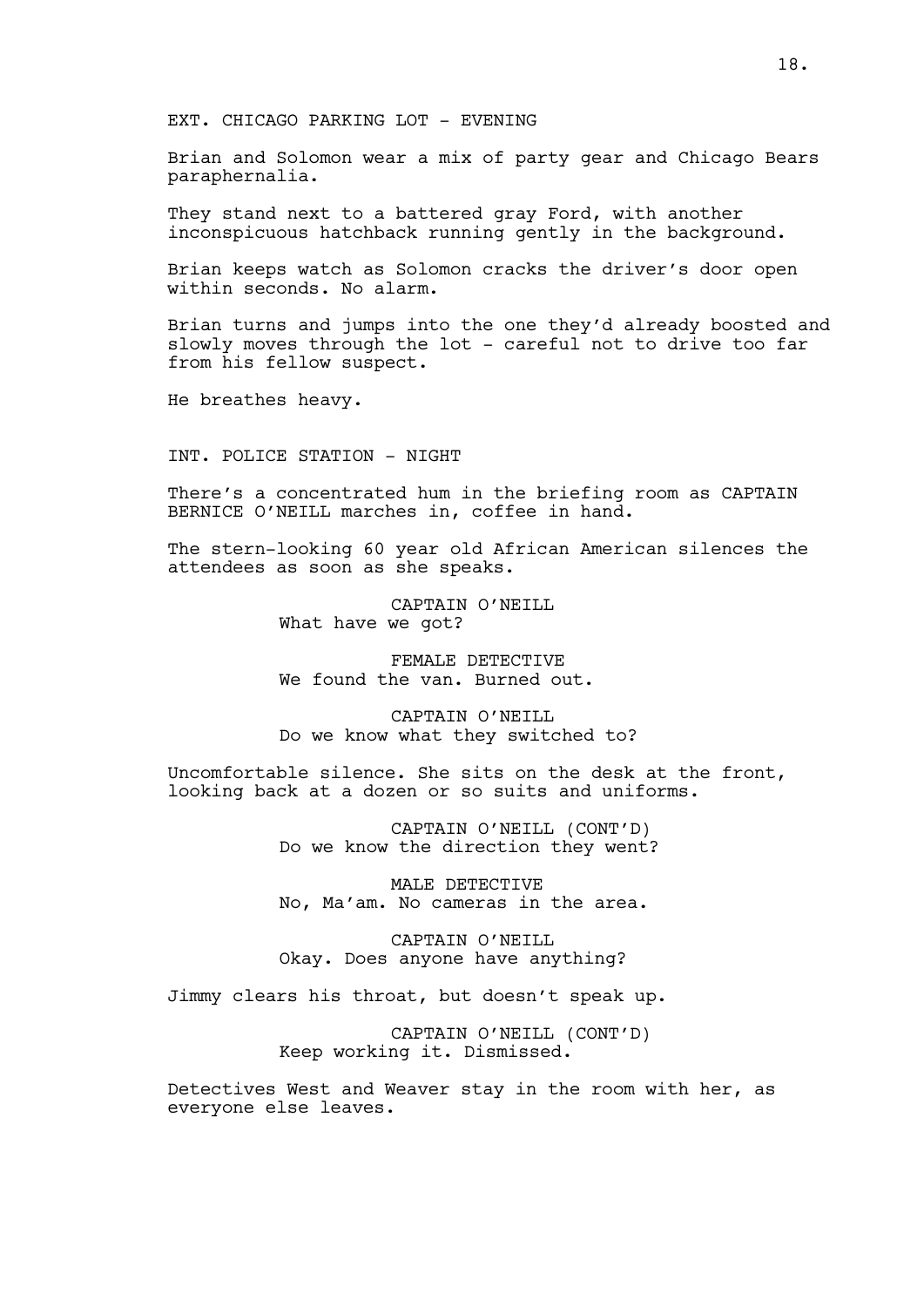CAPTAIN O'NEILL (CONT'D) Well? Don't keep me in suspense.

JIMMY It's them. The bank robbers I told you about?

She puts down her coffee and exhales.

#### WEAVER

Time we caught him up.

Captain O'Neill walks over and shuts the door.

Jimmy looks confused.

WEAVER (CONT'D) I haven't told you everything about my undercover. Bernice and I chose him for a specific reason. We couldn't trust just anyone.

JIMMY

With what?

Beat.

CAPTAIN O'NEILL Before moving to Chicago, I was happily married in Detroit.

FLASHBACK MONTAGE: BERNICE KISSES HER HUSBAND, GARRY O'NEILL, A TALL, HANDSOME IRISH-AMERICAN MAN / THEY HAPPILY MIX WITH FRIENDS IN THEIR SUBURBAN GARDEN / 90's DECOR AND FASHION SURROUND THEM AS THEY ENJOY A NIGHT OUT / SHE SITS IN THE BACK ROW IN HER DRESS BLUES, WATCHING HIM CHARM A JURY.

> CAPTAIN O'NEILL (V.O.) He was a prosecutor. A good one. Probably too good...

MONTAGE (CONT'D): THEY DISCUSS A CASE AT HOME ONE NIGHT, ARGUE ABOUT HIM FUCKING WITH THE MOB / BERNICE FINDS A NOTE IN THE MORNING FROM GARRY, APOLOGIZING FOR THE ARGUMENT / A SUITED GARRY WALKS TO HIS STATION WAGON ON A ROOFTOP CAR PARK WITH A COLLEAGUE - THEY NOTICE SUNLIGHT REFLECTING FROM A ROOFTOP IN THE DISTANCE / GARRY GETS SHOT IN THE CHEST.

> CAPTAIN O'NEILL It worked. Everyone got scared off. Case was dropped. But I followed the trail.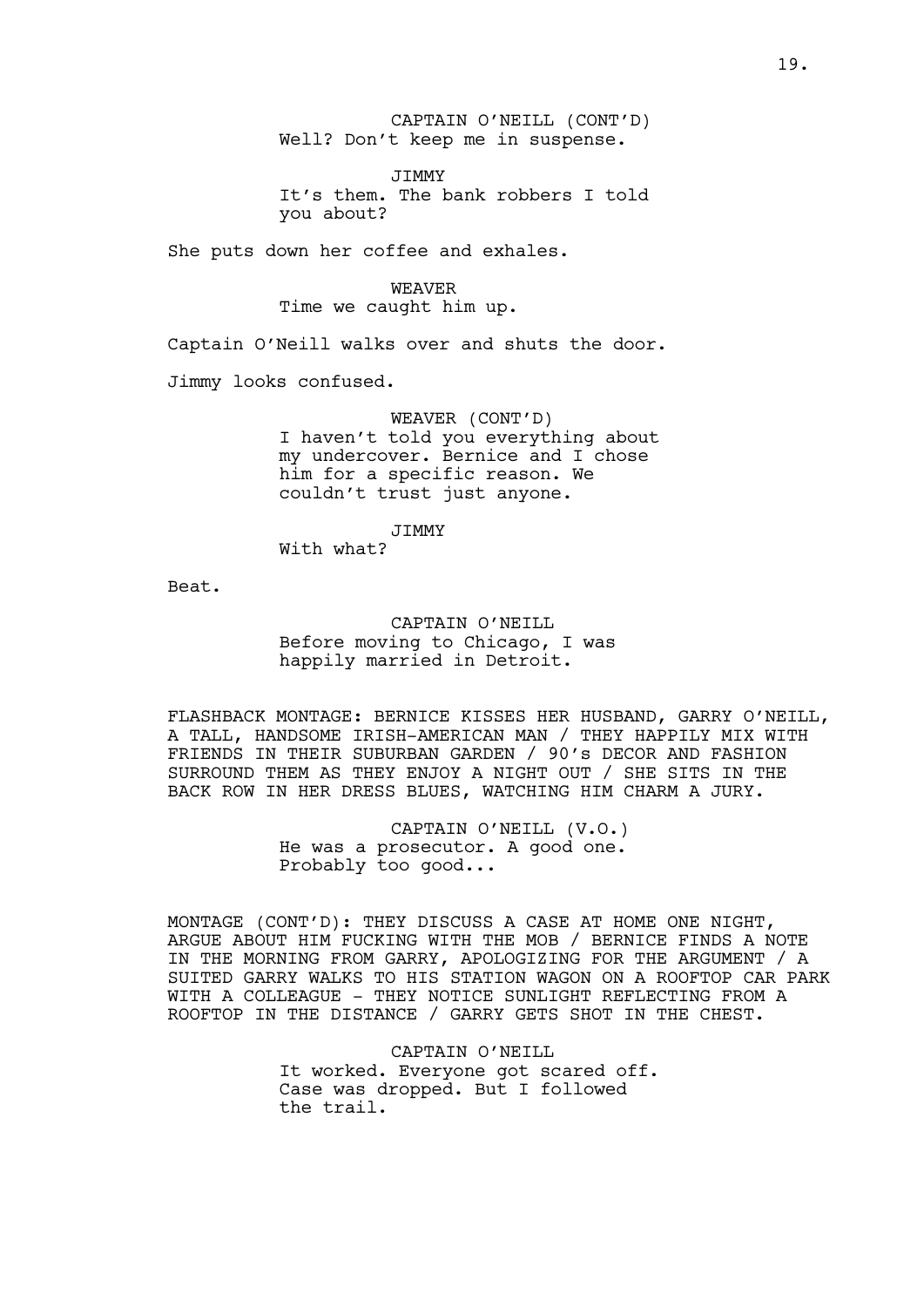She gets choked up.

WEAVER

Joseph Vialli started off as an under-boss in Michigan to wet his lips. He came back to Chicago when his old man passed.

CAPTAIN O'NEILL So I transferred here. I know he ordered the hit. Been doing same thing for years - paying alienated ex-military to do his dirty work. (Pause) Sadly, he's also got cops in his pocket. A lot. That's why I've never got near him.

Jimmy listens, blown away.

#### WEAVER

Me and Bernice were partners back in the day. So, she asked me to find someone unbreakable to infiltrate one of his crews.

INT. PAUL'S KITCHEN - LATE NIGHT

Brian washes his hands, heavily tattooed forearms visible.

Solomon makes coffees, glancing at Brian the whole time. A palpable, awkward edge has developed through the day.

> SOLOMON If Liz doesn't make it --

> > BRIAN

 $--$  She will.

SOLOMON If she doesn't. He'll want blood.

Brian doesn't disagree as he exits.

# INT. PAUL'S LIVING ROOM

Anna hasn't moved a muscle in hours. Until:

ANNA

# Could I...

She looks down, scared to even ask.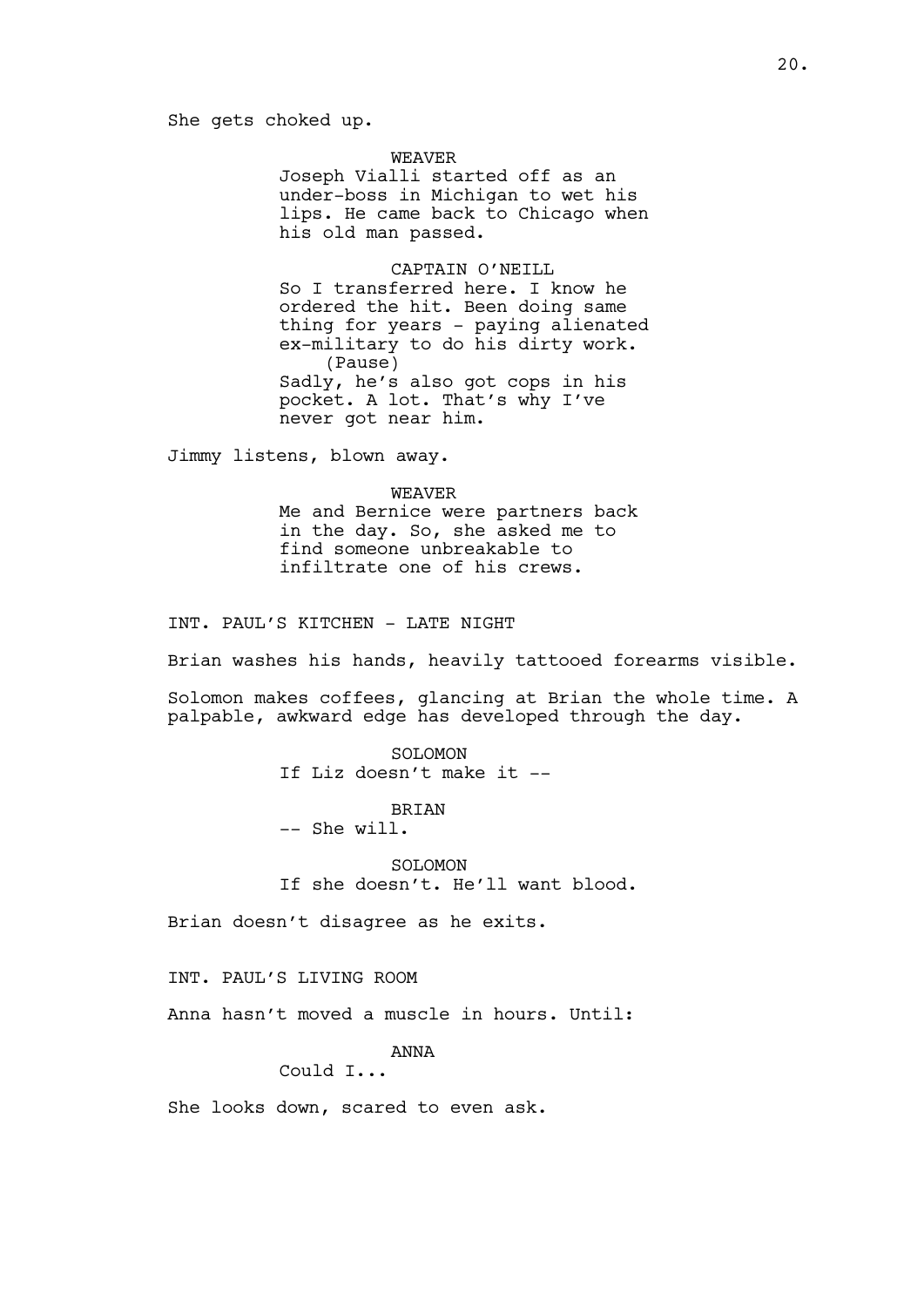ANNA (CONT'D) I'd like to get rid of this?

She displays dried blood spots.

RUSSELL Get her a T-shirt and hoodie.

Paul obeys at once. Brian follows him out, taking Anna.

RUSSELL (CONT'D) Sol. That ex of yours, the nurse. She still working at Northwestern?

SOLOMON Yeah, how come?

Russell stares at him. Solomon realizes what he's asking.

SOLOMON (CONT'D) Maaan. What do I even sav?

Russell sits up slowly, scratching graying stubble.

RUSSELL Keep it breezy, ask how she is? Make her think you've had a few.

SOLOMON Dude, I got a wife now.

RUSSELL I'm not asking you to bang her for fuck's sake.

GUS Just act a bit flirty. Casually take it around to today's shit.

RUSSELL If Liz is in that hospital, word will have spread.

Solomon sits forward again, nodding.

SOLOMON Pass me my cell.

RUSSELL No. Use one of the burners.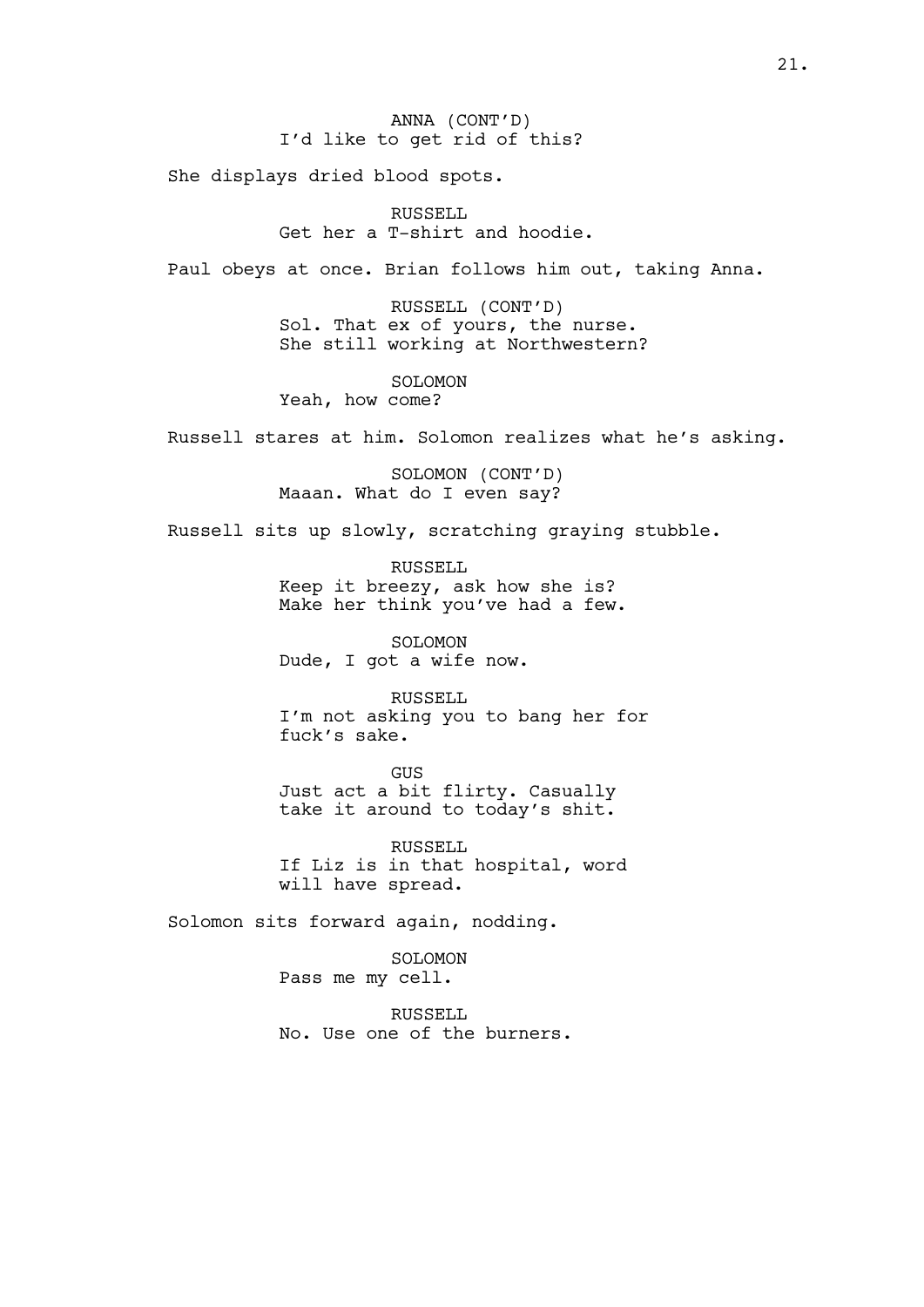INT. PAUL'S LIVING ROOM - SHORTLY AFTER

Brian stands half out the door, keeping an eye on Anna as Paul hands her the clothes at the end of the hallway.

> SOLOMON (ON PHONE) Hahaha, well you know, just being my usual charming self.

Gus and Russell cringe. Solomon notices, leaves the room.

RUSSELL We'll get rid of her after we get Liz back.

Brian overhears them whispering. He catches himself looking upset, before they do.

> GUS Clock's ticking boss. I'll try and find out who she is, make sure it doesn't blow back on us.

RUSSELL No searches that can be traced scan through news headlines, see what comes up.

INT. POLICE STATION - MEANWHILE

Detective Weaver paces as Captain O'Neill looks at her feet.

JIMMY Your nephew?! You put your nephew in with these animals.

Weaver motions at him to lower his voice.

WEAVER It had to be someone we could trust. It was his decision.

Skepticism is etched on Jimmy's face.

CAPTAIN O'NEILL It's the only way we could take them down for good.

WEAVER His father was a life-long cop. The boy knew the risks. He wanted to.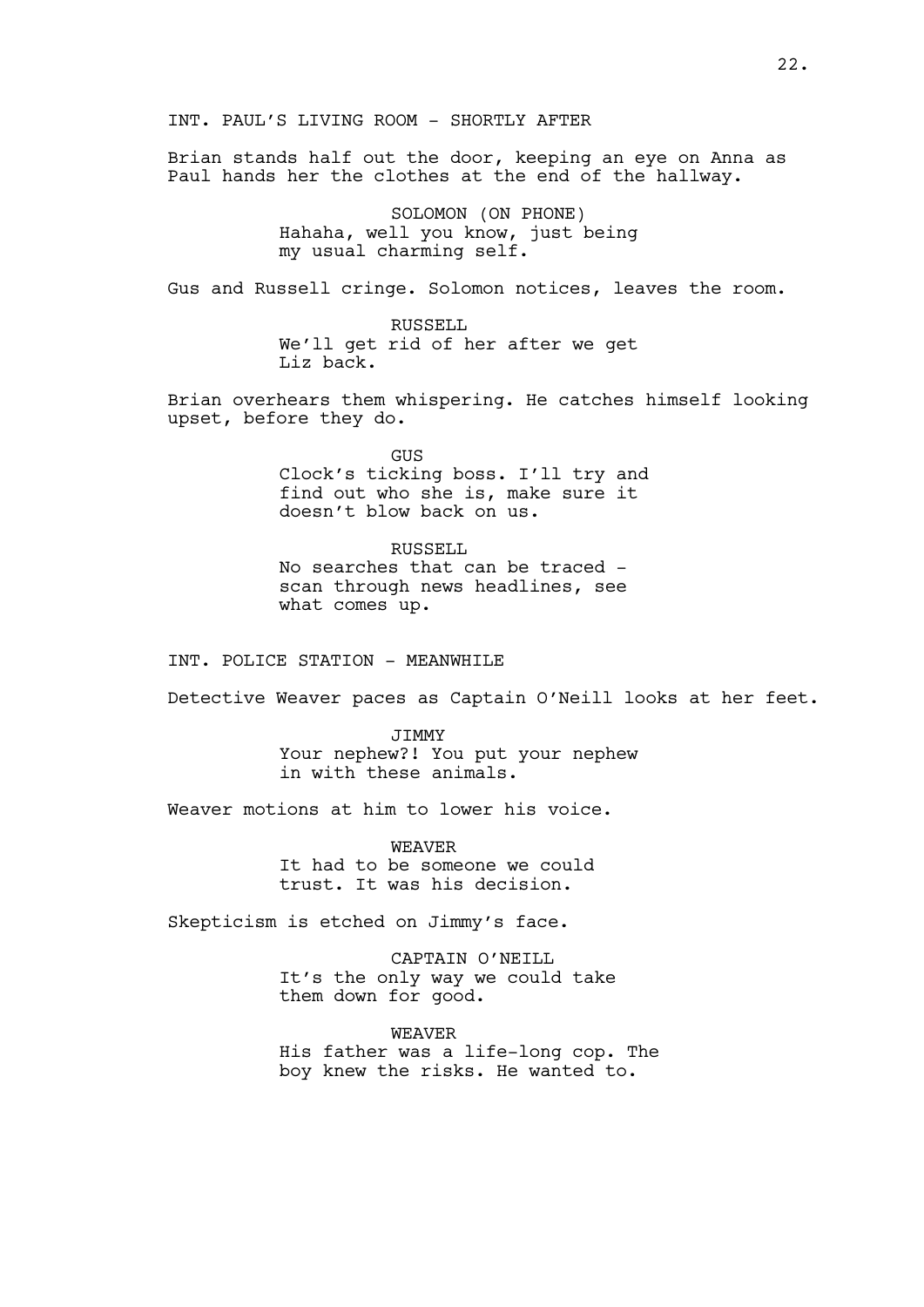INT. PAUL'S LIVING ROOM - LATER

Brian sits by Russell with an iPad, zooming in and out of a map of the hospital and surrounding area.

Russ stands up and fiddles with his blood-stained bandage.

RUSSELL We need to get eyes on her. Find out her condition somehow.

**GUS** There'll be security all over.

Beat.

Anna raises her hand. They all look to her.

ANNA Usually after surgery, they go to a recovery room.

GUS

And?

Russell shoots him a look, then motions to her to continue.

ANNA If I help, you'll let me go?

RUSSELL Not yet. But you have my word. We're not in the business of harming innocent people.

Dubious, but unaware of their plan, she continues timidly.

ANNA If she's there, it'll be the 8th floor. That's where my Pops went.

They're all waiting for her point.

ANNA (CONT'D) Most of those rooms look out at the lake. You may be able to see her?

Brian's eyebrows rise in admiration.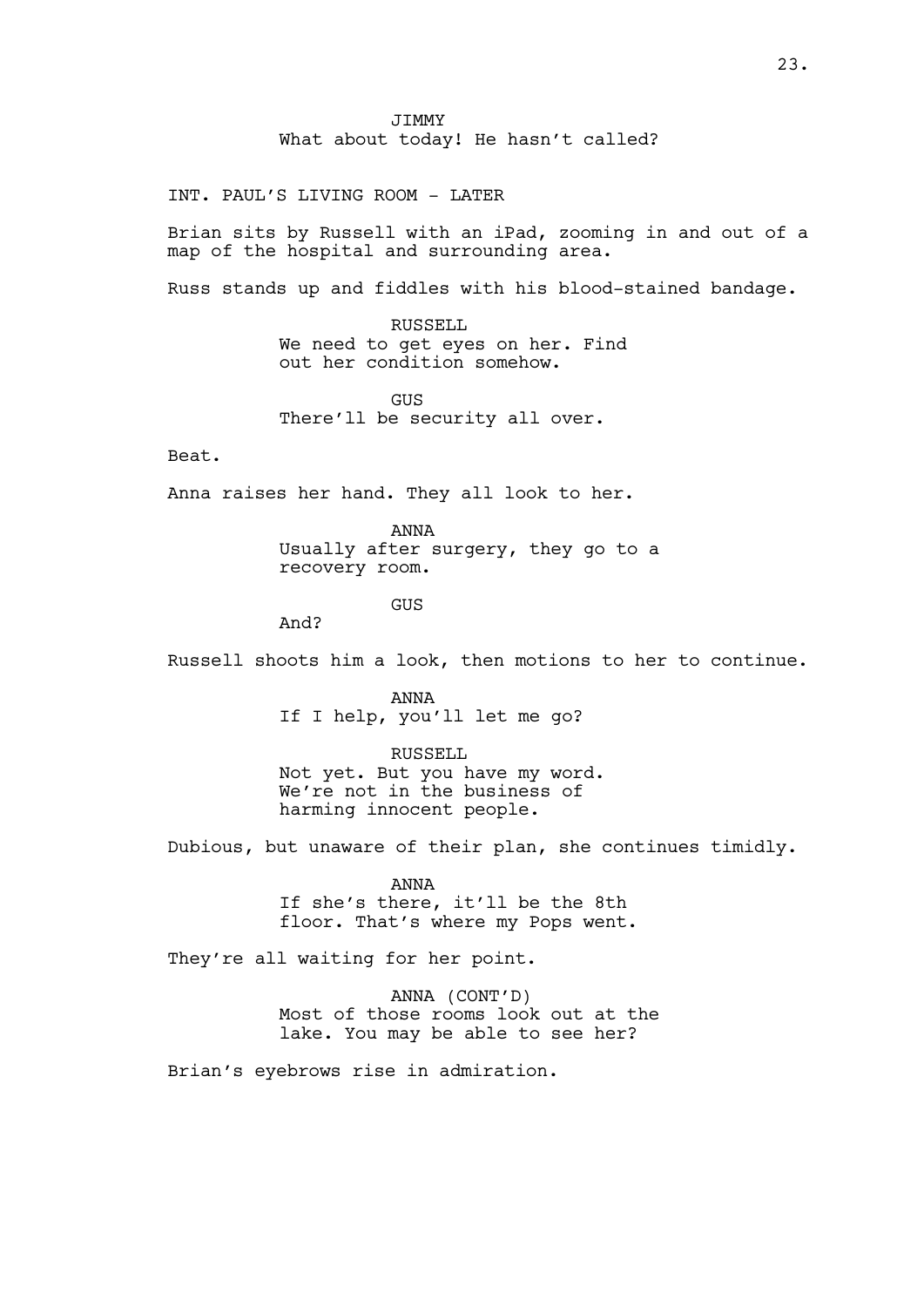RUSSELL At least somebody's using their brain. Thank you.

SOLOMON 8th floor will be tough to get to.

Beat.

RUSSELL Got an idea; Benghazi. (Pause) The ambassador we got out. Could do something similar?

Gus thinks on it.

**GUS** Very different. Won't be easy, but...

Russell seems content with that opinion.

RUSSELL Next job starts tomorrow. Everyone get some rest.

INT. NORTHWESTERN MEMORIAL HOSPITAL - EARLY MORNING

TWO ARMED GUARDS stand outside a room at the end of a bright corridor.

Another leans on the nurse's station halfway down.

Between them is Jimmy, half asleep in a crap plastic seat as Detective Weaver sits next to him.

> WEAVER Here you go buddy.

Weaver hands over a steaming hospital-grade coffee.

JIMMY

Cheers.

WEAVER She awake?

Jimmy shakes his head.

JIMMY Could be here a while.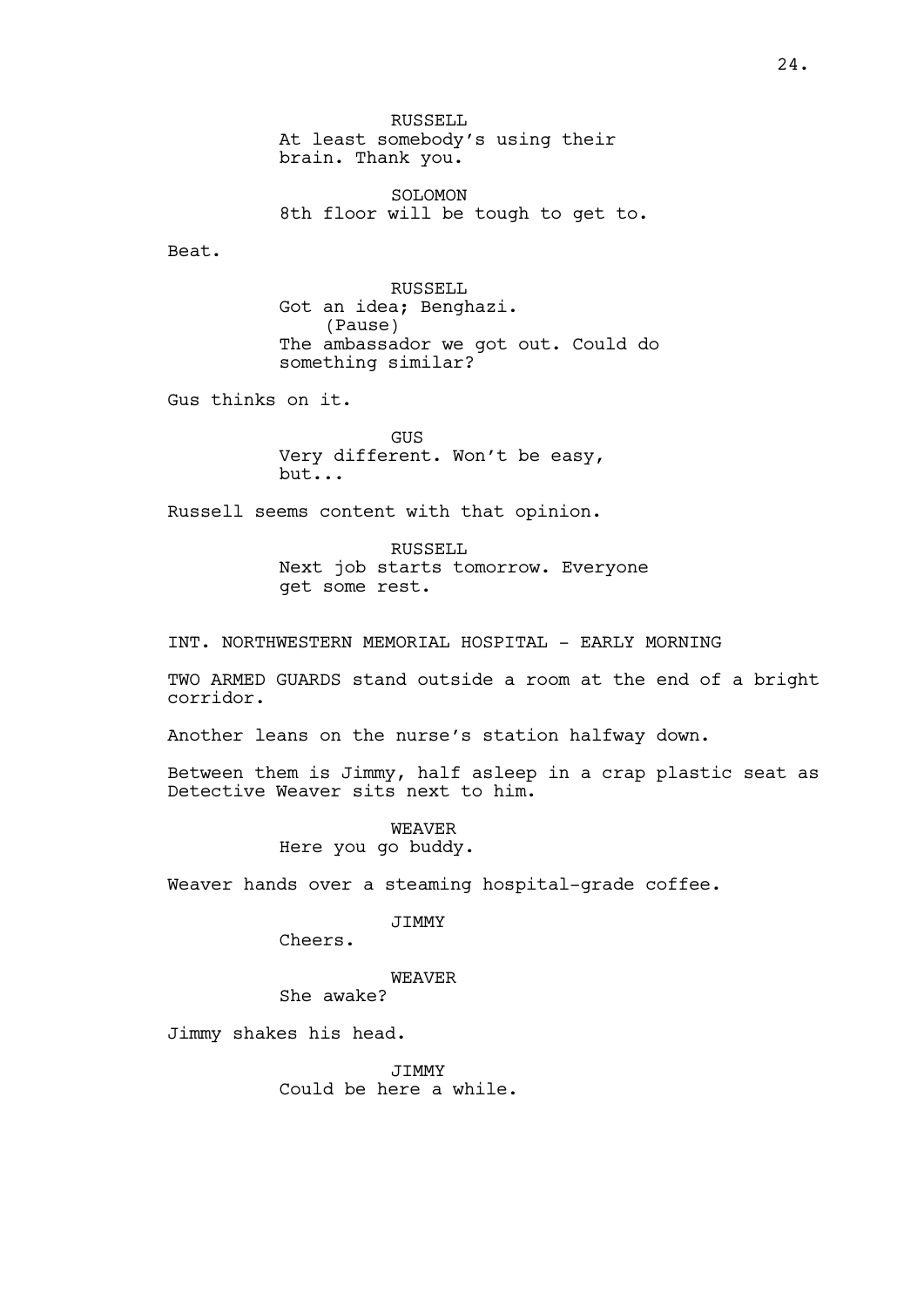The older man lets out a frustrated sigh.

WEAVER Listen, Jim. I fucked up. There was a missed call from my nephew.

**JTMMY** 

When?

WEAVER Same time as the bomb. I'm sorry.

Weaver throws his head back, staring at the ceiling.

JIMMY It doesn't matter. Must've been him that tipped off the switchboard.

WEAVER Yeah, but we could've done something.

EXT. FARMHOUSE OUTSIDE CHICAGO - MORNING

There's snow lying, but less extreme than in the city.

The two cars thunder downhill on a gravel path. Solomon brakes heavily as he reaches the house first, throwing up a mix of dirt and slush.

Brian assists the injured Russell out of the tailing car.

A short, older woman - SALLY, Liz and Russell's mother seems un-phased as she puts Russell's free arm around her.

INT. FARMHOUSE LIVING ROOM

Sally scans the crew with an authoritative air.

SALLY Any word on Elizabeth? They're not reporting anything.

The room is eerily quiet. Brian leads Sally to the kitchen.

BRIAN She was bleeding bad but we had to move. Sorry I don't know any more.

Brian puts a comforting hand on her shoulder.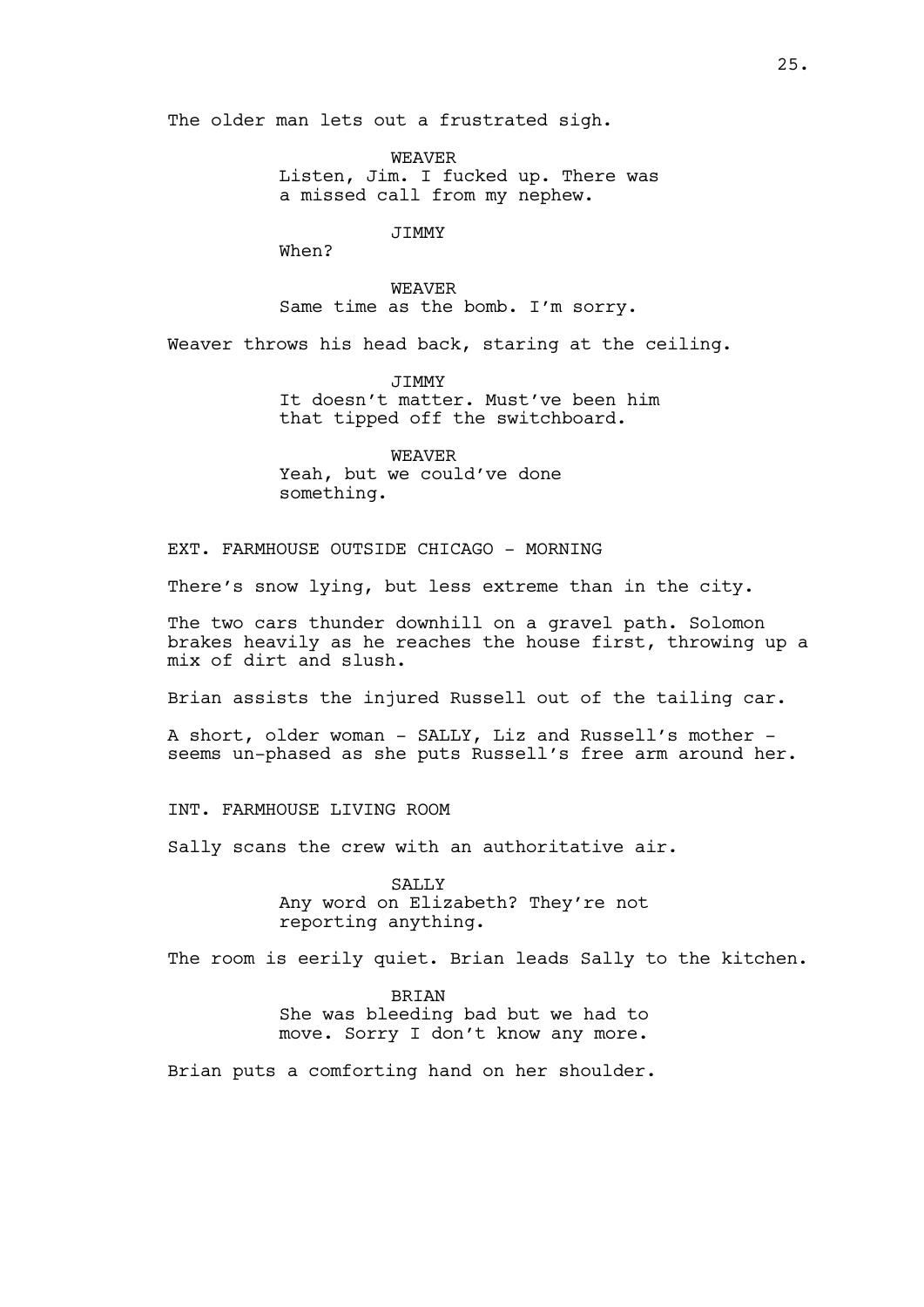SALLY She's tough that one. Always was. (Pause) Just so it doesn't upset you - I put your case in a different room from hers this time.

Brian looks at her, perplexed.

SALLY (CONT'D) She asked me to the other day. Said she needed her own space here.

He SIGHS HEAVILY. He looks tired, emotional.

BRIAN We've been arguing a lot lately. Just... I dunno.

Sally gives him a much-needed hug.

INT. FARMHOUSE KITCHEN - LATER

Brian puts a plate of bacon and eggs on the table.

Anna doesn't move, staring into space.

BRIAN You have to eat something.

Brian sits down across from her.

ANNA Does anyone even know I'm alive?

She wipes away a tear with the cuff of Paul's zipped sweater.

Brian's distracted by AN APPROACHING VEHICLE as Solomon enters. Brian jumps up and pulls a gun from his waistband.

Looking outside he sees Russell, Gus and Sally waiting.

SOLOMON Miss, could you follow me?

BRIAN

Where?

SOLOMON Boss wants her out the way for a bit. Gonna lock her in Liz's room.

Anna looks apprehensively at Brian.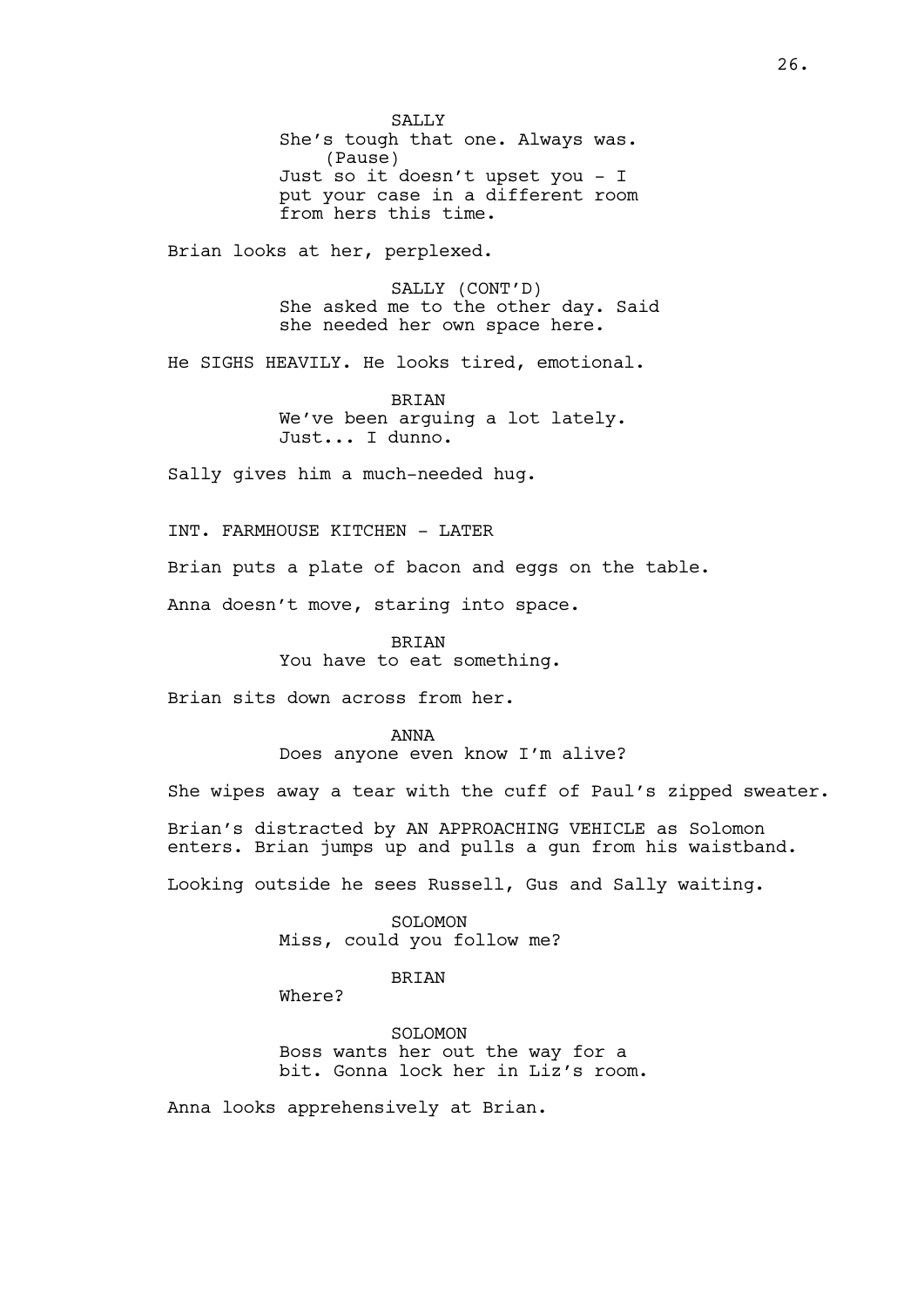BRIAN It's okay, on you go.

EXT. FARMHOUSE

The car pulls up. Exiting it is -

THE SECURITY GUARD!

Freddy, despite his child-like grin, is a formidable figure. Russell gives him a friendly man-hug.

RUSSELL

You clear?

FREDDY I'm good bro. They interviewed us and let us all go. The CCTV of me getting zapped kept them happy.

GUS Sorry about that old buddy.

FREDDY Don't act like you didn't enjoy it.

As Freddy smiles, Gus starts laughing heartily.

Sally slaps the back of Gus' head as Freddy fetches something from the trunk.

> FREDDY (CONT'D) Lizzie okay?

RUSSELL Don't know yet.

Freddy hands a long thin package to Russell.

RUSSELL (CONT'D) Gus - get the rest together. I need to speak to Freddy for a second.

INT. FARMHOUSE KITCHEN - LATER

The group sit at the table, with their cut in front of them. Russell sweeps two large stacks of cash into a duffel bag.

> RUSSELL That's Liz and I.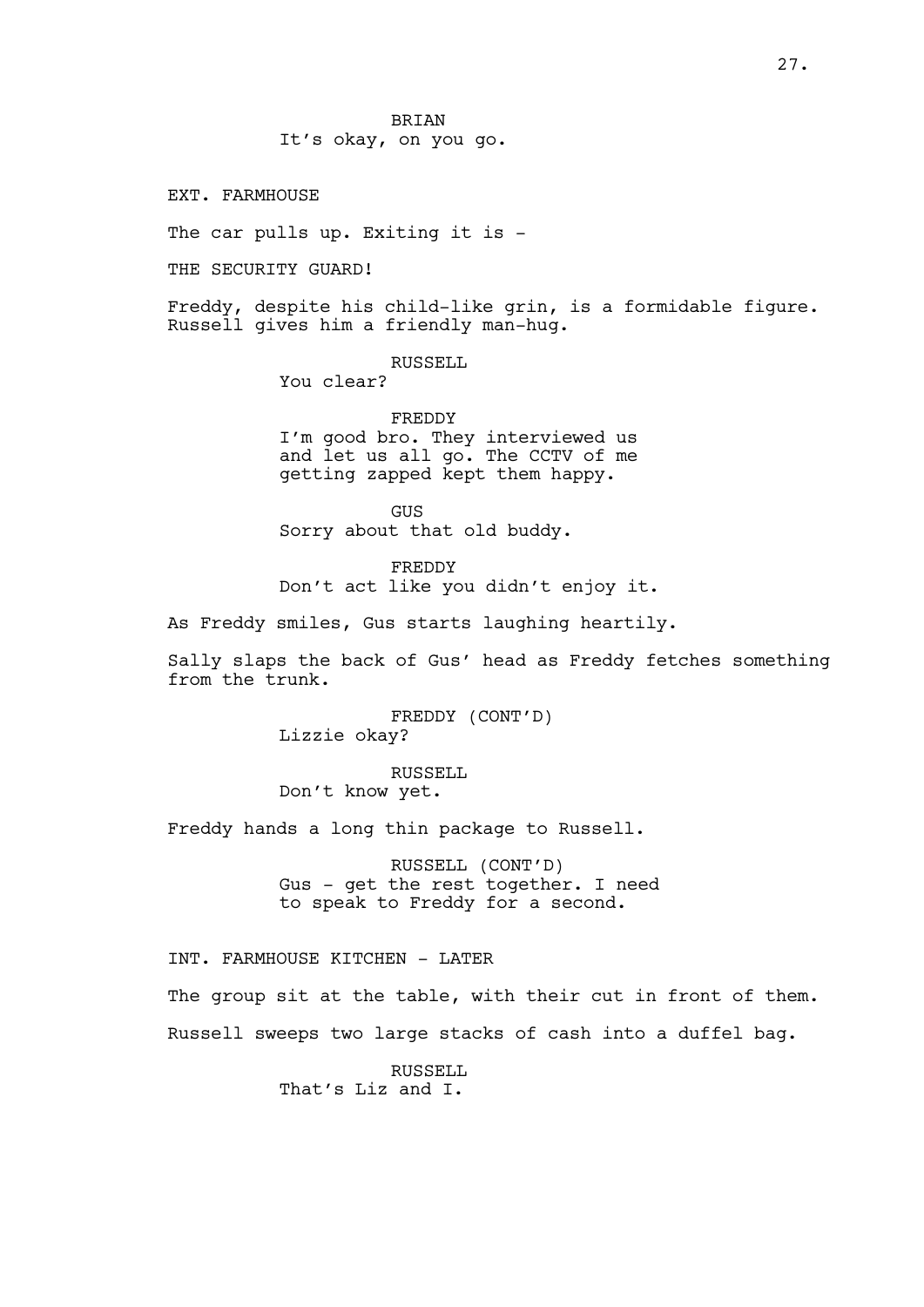A larger pile, twice as high, sits alone at the corner of the table. Gus can't help himself.

> GUS They still taking that slice? After what we went through?

Russell glares at him.

RUSSELL They always get theirs.

Gus looks aghast, arms out to his side as he looks about.

**GUS** 

Nobody else got an issue with --

Russell THUMPS the table.

RUSSELL -- Not now Gus!

Gus folds his arms and leans back, quiet but defiant.

RUSSELL (CONT'D) You'll recognize Freddy from the bank?

Brian shakes his hand.

RUSSELL (CONT'D) We go way back, same battalion as me n' Gus.

GUS He got shafted too.

Russell puts his jacket on and picks up the package again.

RUSSELL Freddy, keep an eye on everyone. Wifi and phones stay off. Brian, we're going for a drive.

Brian gets nervous, pulse quickens.

He composes himself and follows Russell out.

INT. LIZ'S BEDROOM - SHORTLY AFTER

Anna flicks through Liz's luggage. She grabs a plain vest and a warm-looking sweater. Turning, she places them on the bed. She stops, nervous.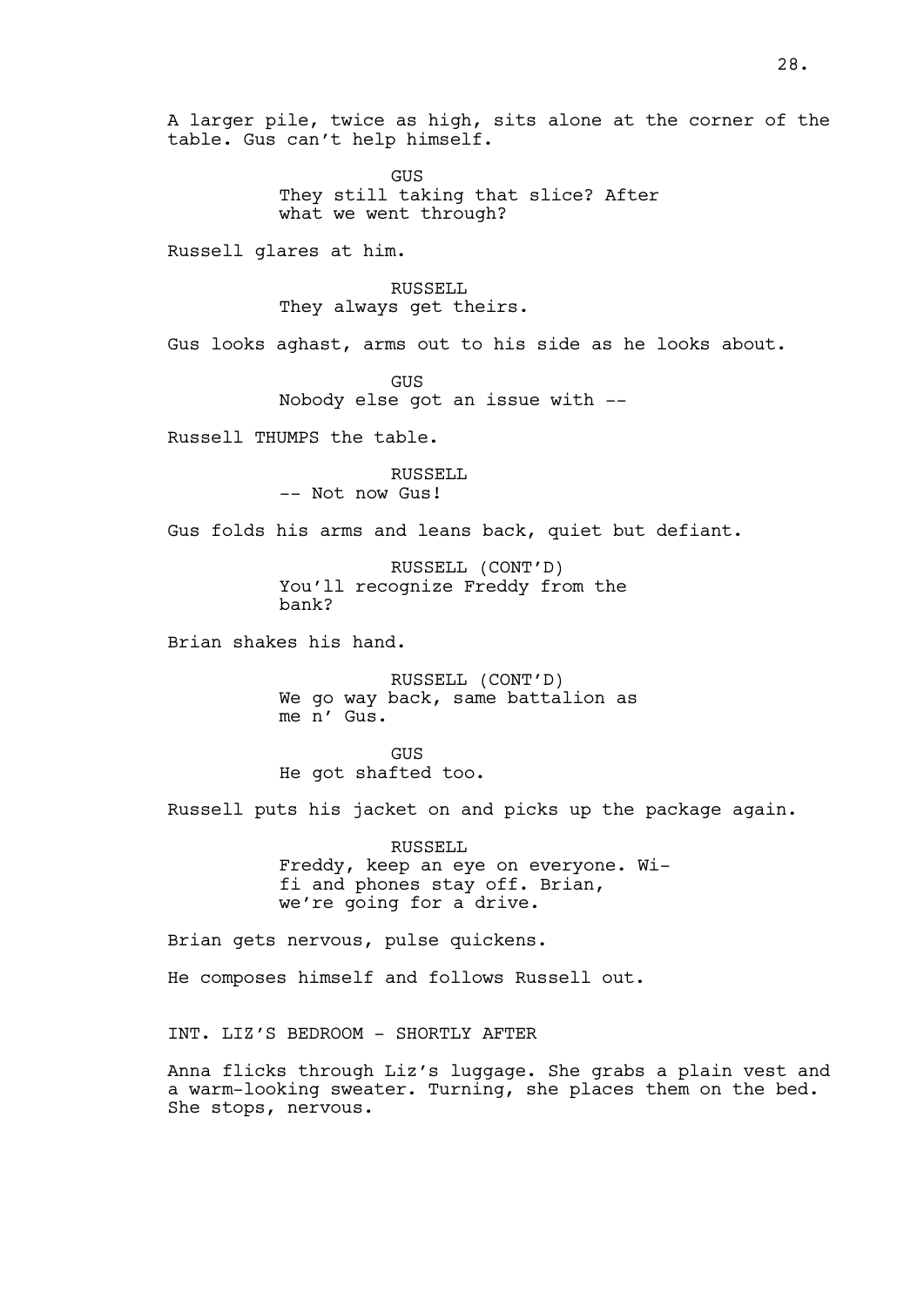ANNA Could you leave so I can change?

## SALLY

Afraid not.

Sally spins 180.

SALLY (CONT'D) Sorry you got dragged into it dear. (Pause) But don't think I'll be a soft touch. You don't wanna cross me any more than those downstairs.

She looks a little taken aback by this.

ANNA It doesn't matter, does it? I've seen all their faces now.

She starts crying as Sally walks over to the door, saying nothing to reassure her.

EXT. BUILDING ROOF - DAY

Russell is face down on a damp concrete roof - one eye looking through a thin telescope.

RUSSELL'S POV: A HOSPITAL BED. NURSES AND A DOCTOR HOVER. THE DETECTIVES LOITER OUTSIDE THE LARGE CORNER ROOM.

> RUSSELL (O.S.) That has to be her - He's there.

Russell passes the 'scope over. Brian takes a second before locating them.

BRIAN

He who?

RUSSELL The fucker who shot her. Thin one.

Brian's focus moves from Weaver to Jimmy.

Russell pulls A BUZZING PHONE from his pocket. Ignores it.

**BRIAN** Need to answer?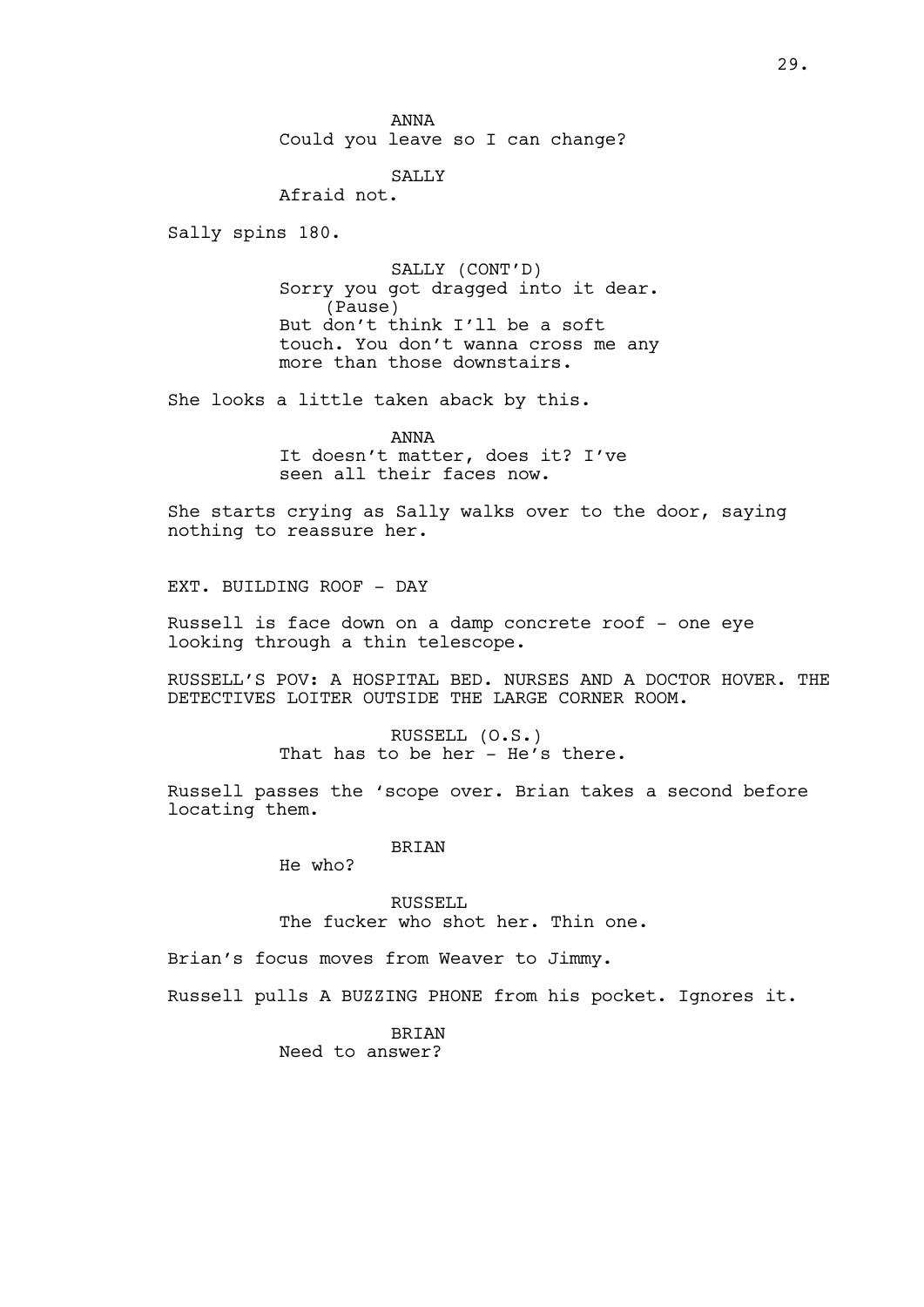No. (Pause) Everyone has a boss Brian. Mine thinks we shouldn't take this risk.

Russell, stressed, rubs his face.

**BRIAN** Fuck him. We're not leaving Liz.

Brian punches him reassuringly on the shoulder.

INT. HOSPITAL CORRIDOR

Through the window, Weaver watches a nurse check Liz's wrists, which are cuffed to the metal bed frame.

The young, suave SURGEON strolls out.

**JTMMY** 

Well?

The Detectives are peeved.

SURGEON She needs rest. Talking could open her stitches and --

JIMMY

-- I don't give a fuck! There's seriously injured cops and a missing girl out there.

SURGEON She's drugged to the eyeballs. It'll be gibberish.

Weaver walks away and sits down.

SURGEON (CONT'D) Come back later. She needs a little more recovery time.

# EXT. BUILDING ROOF

Russell has the 'scope back. Jimmy's annoyed reaction tells him all he needs to know.

> RUSSELL They ain't got to her yet.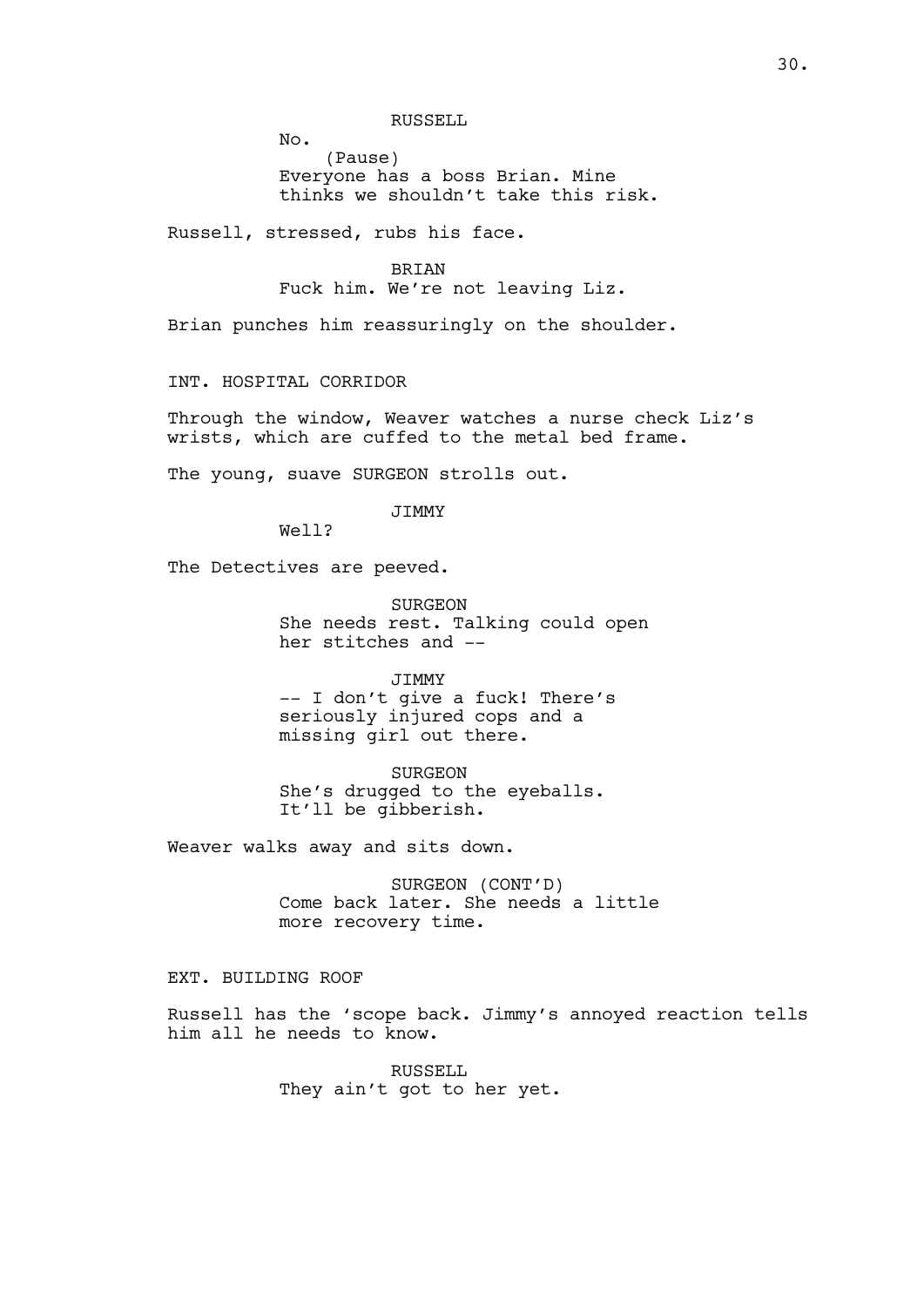#### INT. WAREHOUSE - EVENING

JOSEPH 'BIG JOE' VIALLI - 60's, thick tan, thicker glasses immediately gives off the impression of a boss.

As one of his crew hold a cellphone to his ear, several others beat a man senseless in the background.

# BIG JOE

You sure about this?

He's waving a blood-soaked mallet around - the excess runs down his forearms onto rolled up silk sleeves.

EXT. BRIAN'S CAR

Russell leaves Brian inside the running car, unable to hear the conversation.

> RUSSELL Can't leave her Joe, she's family.

BIG JOE (O.S.) Fair enough, kid. Can respect that.

INT. WAREHOUSE

Joe half-turns as the victim behind wails in agony.

BIG JOE They know who you are?

RUSSELL (O.S.) No-one had ID on them and her record's clean. She won't talk.

BIG JOE Then do what you gotta do. But my money comes to me first, got it?

Joe stands threateningly over the bloodied, choking pulp his men have produced.

> RUSSELL (O.S.) Yes sir. I'll deliver it when we pick everything up in the morning.

BIG JOE Okay. See you then.

He addresses his right-hand man after Russell hangs up.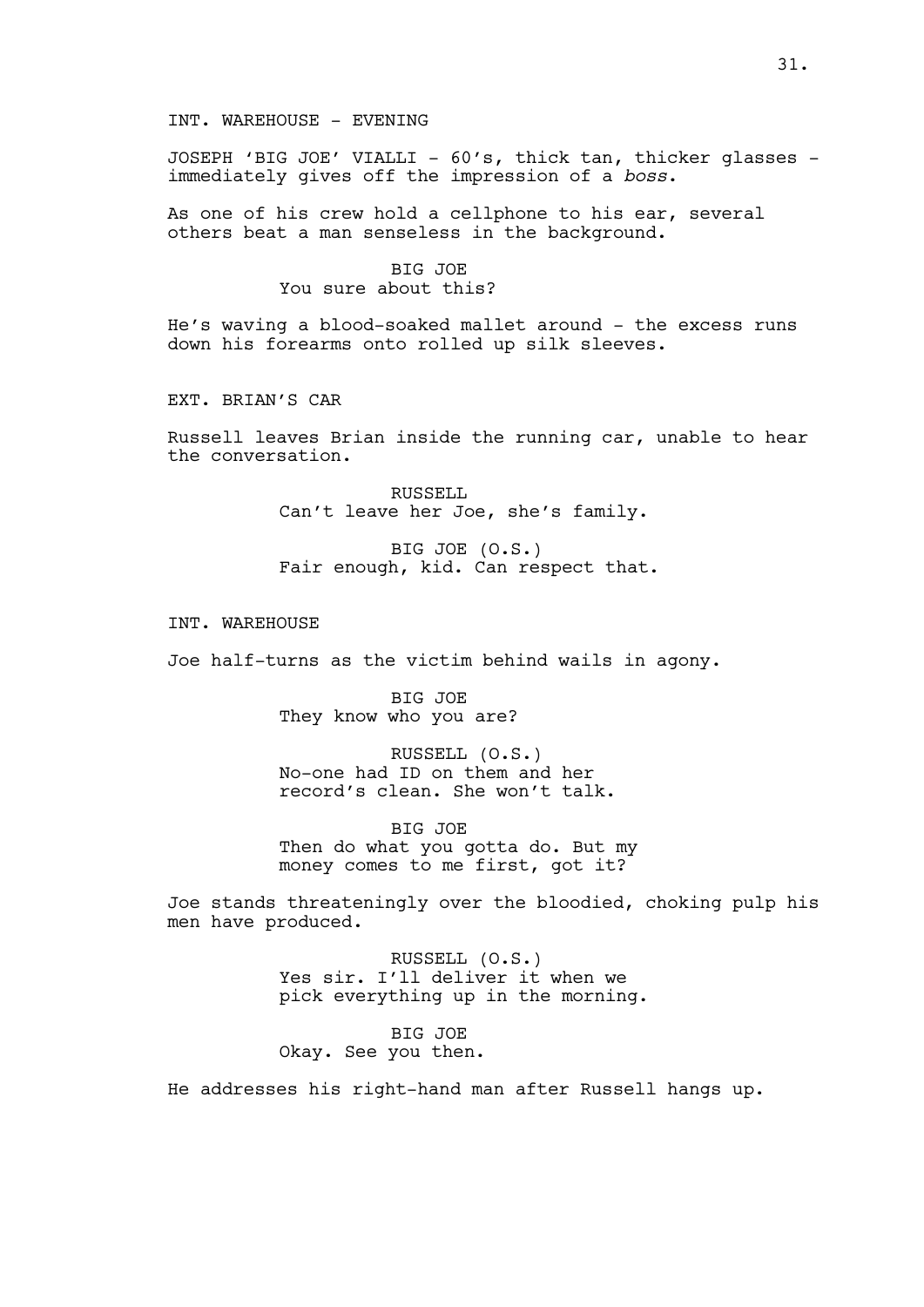BIG JOE (CONT'D) They fuck it up, whack the whole crew. The mother included. None of this comes back on me.

INT. LIZ'S HOSPITAL ROOM - NIGHT

Liz feigns sleep, glancing at the guards out in the corridor as she subtly tries to free herself from the shackles.

Out of her window, something grabs her attention.

FLASH.

Liz sits up, bewildered. She looks again at the guards; they're busily chatting up a nurse.

Her eyes turn to the light in the distance once more, piercing through the pitch black night.

FLASH-FLASH.

Morse code. She pays attention to the dots and dashes:

 $-$ . .. ...- . / - .... . -- / -.. . -.-. --- -.--

Liz mimes slowly, 'Give them decoy'?

The light goes on for a few seconds, then disappears.

She gives a thumbs up.

INT. LIZ'S ROOM - NIGHT

Anna bolts upright in the bed as A CREAKING DOOR reverberates around the dimly lit room.

Sally stirs in the chair as Brian enters.

BRIAN Hey. Russell wants to speak to us.

Sally slumps out. Anna is slower to move. When she does eventually get up, Brian stops her gently.

> BRIAN (CONT'D) Sorry, I didn't mean you. (Half-whispering) You okay?

Anna says nothing and sits back down on the bed, pulling her legs up and resting her chin gloomily on her knees.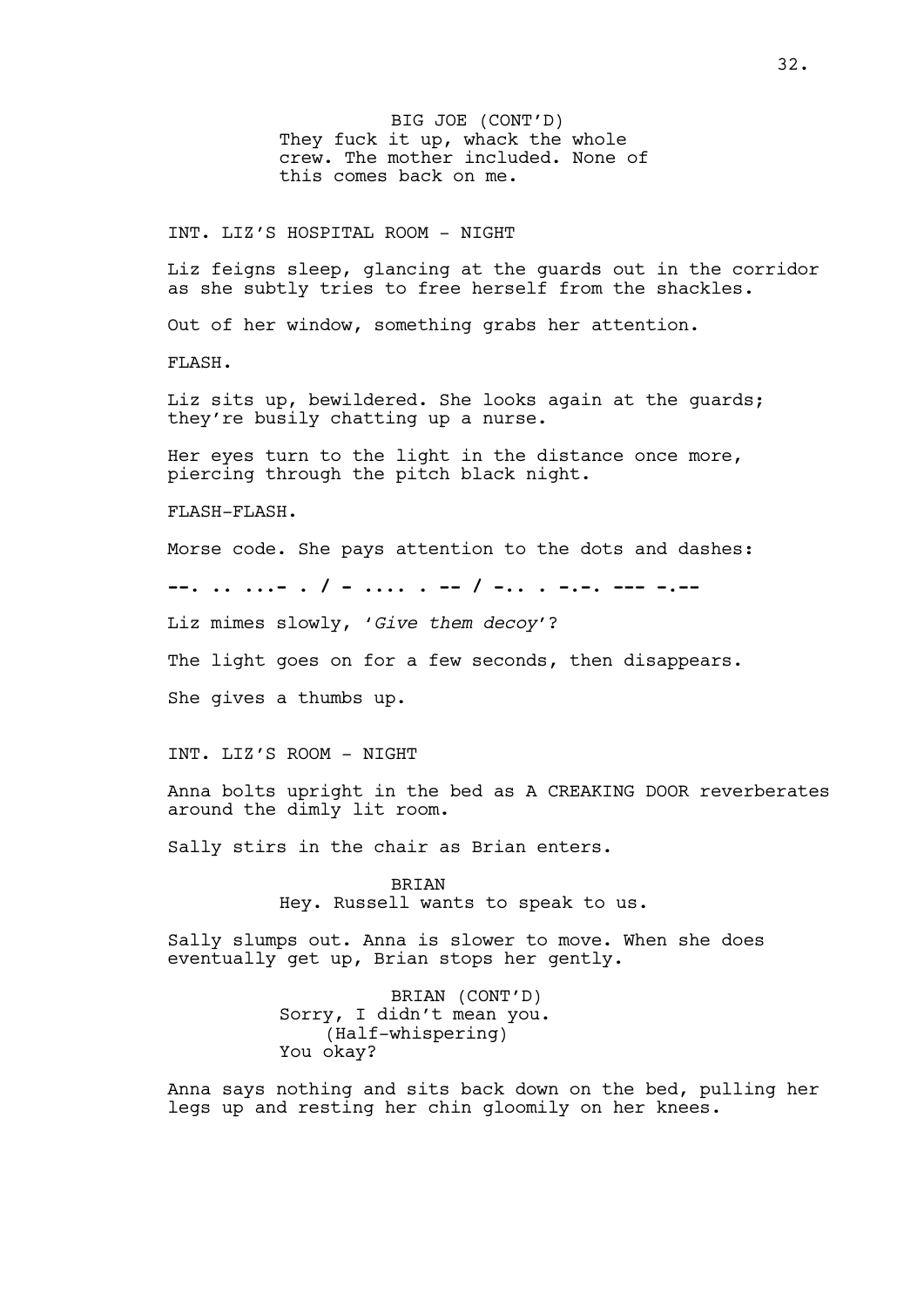He sits next to her.

BRIAN (CONT'D) You did the right thing, trying to help us? When we're done tomorrow, we're gone. You'll get home. (Pause) Where you from?

#### ANNA

Like you care.

Brian doesn't react, keeps looking at her. She glances up.

ANNA (CONT'D)

Minnesota.

**BRIAN** Move here for work?

ANNA College. Stayed for work.

BRIAN What is it you do?

She hesitates, eyeing him cautiously.

ANNA Graphic designer. Just got a new job actually.

BRIAN That's great.

ANNA

And before you showed up, I was going to celebrate over lunch with my Mom. So thanks.

She conveys ANGER for the first time.

BRIAN

I'm sorry.

ANNA No you're not. If you truly were, you'd... forget it.

BRIAN

Really, I am.

He turns to look at the door.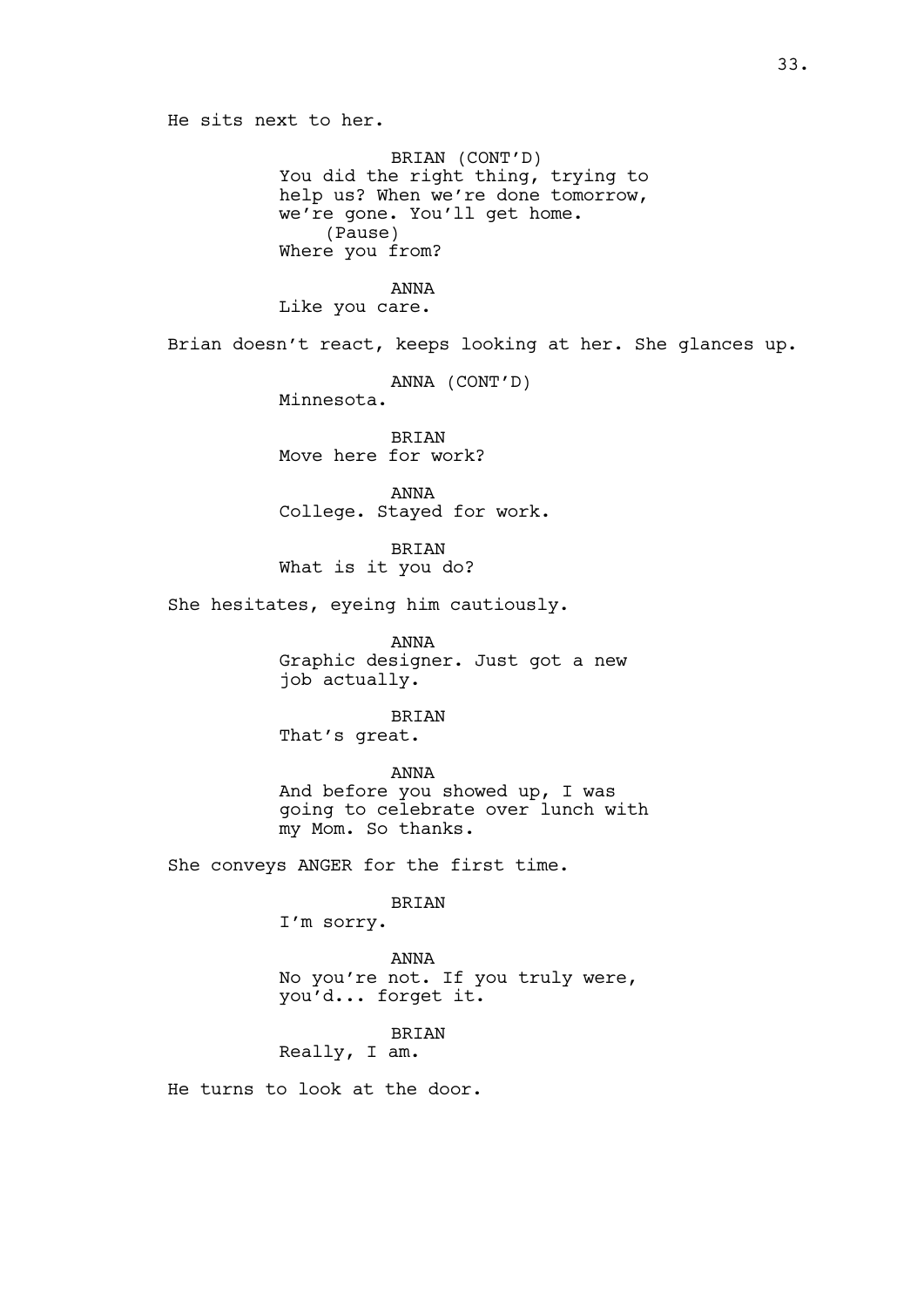BRIAN (CONT'D) Do me a favor  $-$  trust me?

ANNA Why would I trust you?!

He puts a reassuring hand on her wrist. She pulls her hand away, more in confusion than anything.

Brian looks pained.

BRIAN I'll check on you later, see if you need anything.

He locks the room from the outside as he departs.

INT. WAREHOUSE OFFICE - EARLY MORNING

At the back of a cold, bleak room sits Big Joe, counting out cash precisely on a large steel table.

Russell and Brian stand, respectfully watching on. Not that they could sit - a distinct lack of furniture makes for an unwelcome space to guests.

> RUSSELL<sub>L</sub> The extra is for the hardware.

Brian tries not to stare at the infamous gangster.

BIG JOE Looks like it's all there. Not a bad take, but you better give it a rest after this is done. Any of this comes back on me --

RUSSELL -- It won't, you have my word.

BIG JOE What's the plan after?

RUSSELL Meeting your Detroit guy for IDs, then we head across the border.

BIG JOE You staying in Toronto?

Russell shakes his head.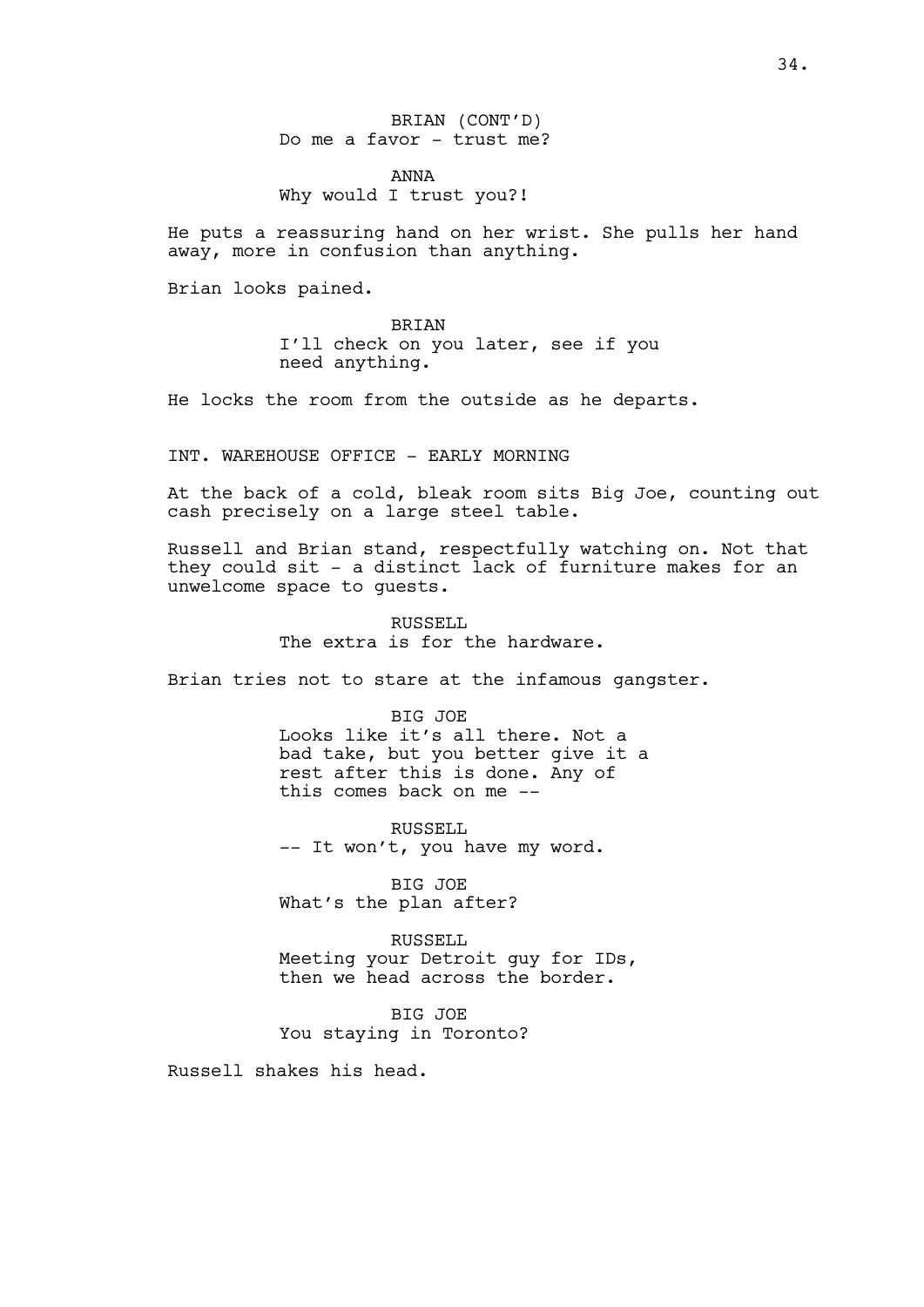money in peace.

Beat.

BIG JOE Your sister and the others - they know you work for me, right?

#### RUSSELL

They know.

Brian, just finding out, stays calm as Joe glares at him.

Joe nods, satisfied.

He turns to EDDIE, the burly accomplice nearest to him.

BIG JOE That's why I like military guys. They've seen the real word, know the consequences.

Joe walks over to Russell, shaking his hand and kissing him on each cheek.

> RUSSELL, I'm not sure we can avoid casualties on this one. We may be away for some time.

BIG JOE Well, sometimes that's the way it goes. I'll be sad to lose you kid.

Joe walks away, emotionless, as they exit.

As they head outside, their trunk is already being loaded.

INT. LIZ'S HOSPITAL ROOM - MORNING

Liz has tears streaming down her face.

LIZ They wouldn't do that.

The Detectives are at the end of her bed, stern-faced.

WEAVER She still believes in 'honor among thieves'?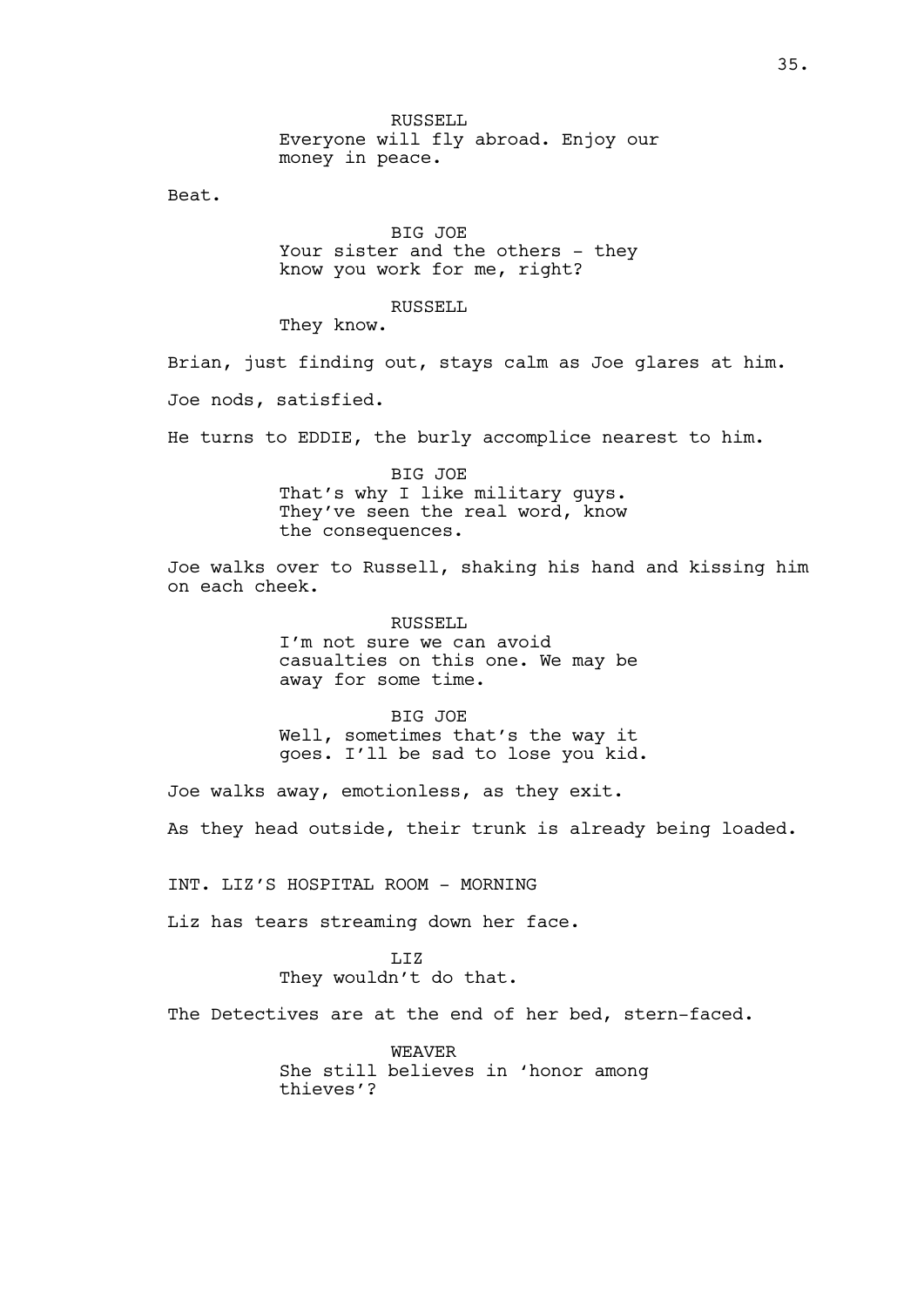JIMMY They don't care about you. (Half laughing) The hostage who escaped gave us your name. Saw them burn your passport. What does that say?

WEAVER You've been left behind.

She sobs uncontrollably.

**JTMMY** This is a chance to make a deal. Cops died. Those bodies go on you.

Weaver runs with the bluff.

WEAVER Why take that? We know you didn't kill 'em - ballistics prove it.

JIMMY What we need are names. The location too.

WEAVER Where are they?

Jimmy sits next to her.

T.TZ I don't know the other names. That never gets shared.

JIMMY Bullshit. How did you and your brother find them then?

Beat.

LIZ

We get a call from an unlisted number. They tell us where to go. Different crews every time.

They look at each other dubiously.

JIMMY See, now I don't believe you. We think this is your gang who do one big job each year. Smart, tactical, precise. Lucrative.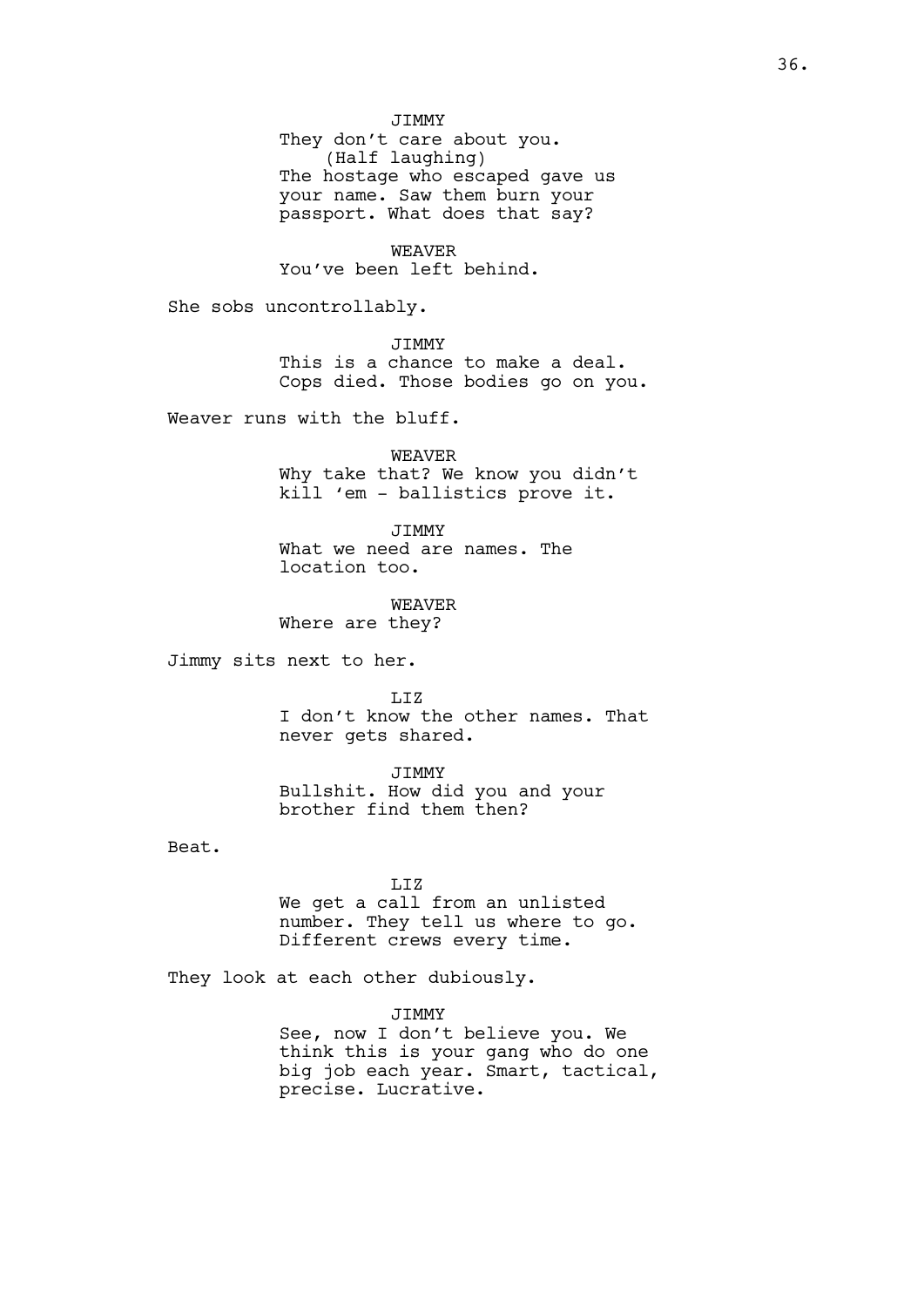T.TZ I never seen 'em before, I swear.

JIMMY Where are they then? If you have no loyalty to them, as you claim.

She starts to cry again. A nurse rubs her eyes with a tissue. She violently bucks.

> LIZ Fuck off!

The nurse jolts backwards.

**JTMMY** Last chance. Or you go to prison for the rest of your life.

Liz inhales deeply.

LIZ I'll tell you where we were meant to meet - but they'll probably be gone by now. It's a farmhouse.

**JTMMY** 

Go on.

She shakes her head defiantly.

LIZ Uh-uh. Lawyer. I get guarantees first. And my brother too.

EXT. FARMHOUSE BUILDINGS - AFTERNOON

Rain drizzles down.

The dark figures of SEVERAL SWAT MEMBERS emerge quickly from trees at the back of the farm.

They work their way, battle-ready, towards the house.

INT. FARMHOUSE

CRASH!

The front door gets battered off the hinges.

Silhouettes and flashlights pile in.

37.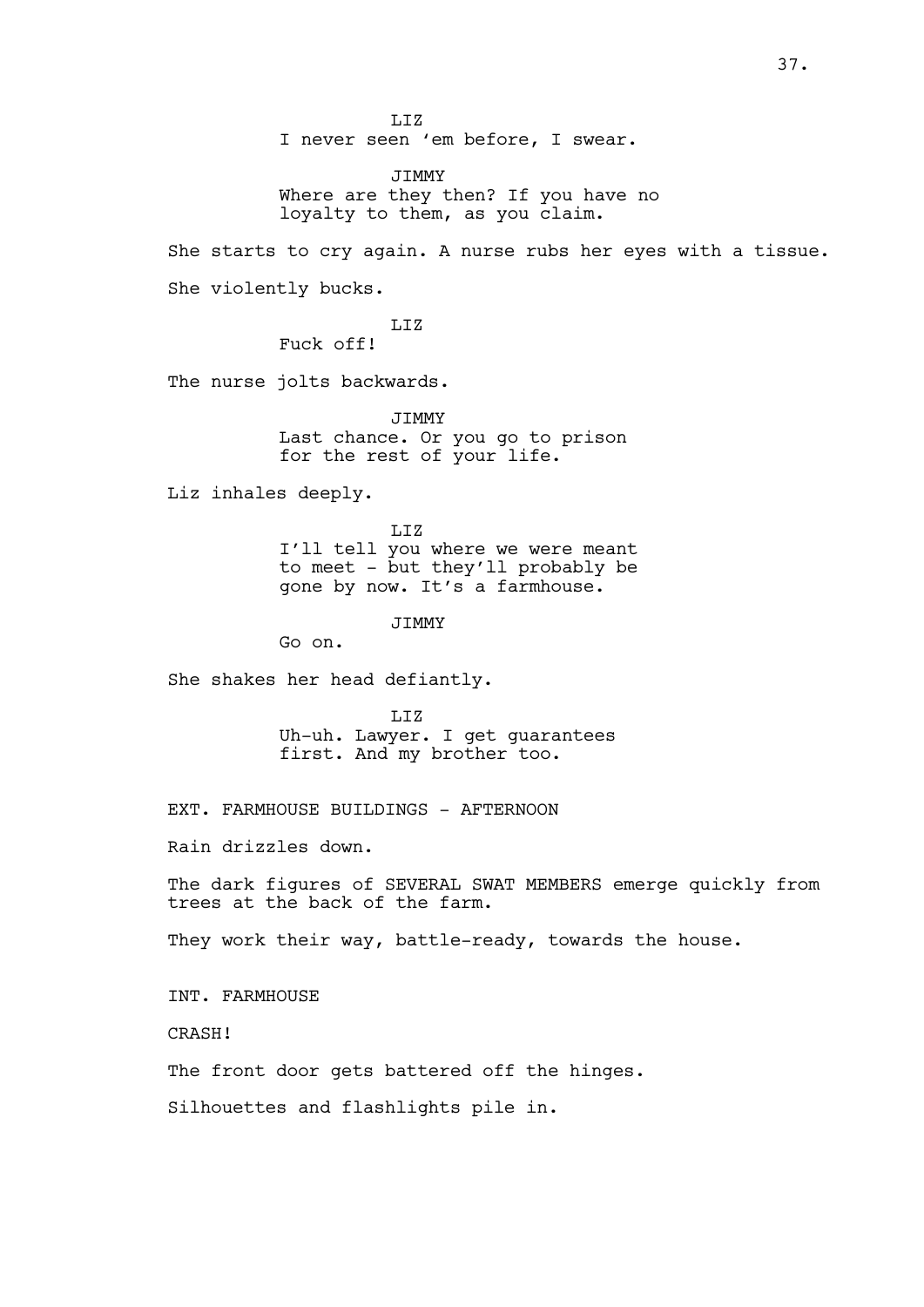They break off in several directions.

SWAT OFFICER (O.S.) Don't move. On your knees.

Weaver and Jimmy run in once the dust's settled.

They make for the kitchen where a woman is SHRIEKING. On arrival they find -

An elderly couple.

WEAVER Lyin' bitch!

They look furious.

JIMMY She played us. (Pause) Shit.

INT. LIZ'S HOSPITAL ROOM - MEANWHILE

The nurse looks apologetic.

T.TZ Why's he here?!

NURSE They got a call to watch you at all times. Nothing I can do.

The nurse walks back out with an untouched tray of food.

EXT. BUILDING ROOF

Gus is in the same location Brian and Russell were yesterday.

This time the 'scope has an M24 sniper rifle attached.

GUS (ON RADIO)

Go.

EXT. HOSPITAL ROOF

Rain batters the corner of the flat roof as Brian and Freddy step onto adjacent ledges.

They are barely recognizable through gas masks.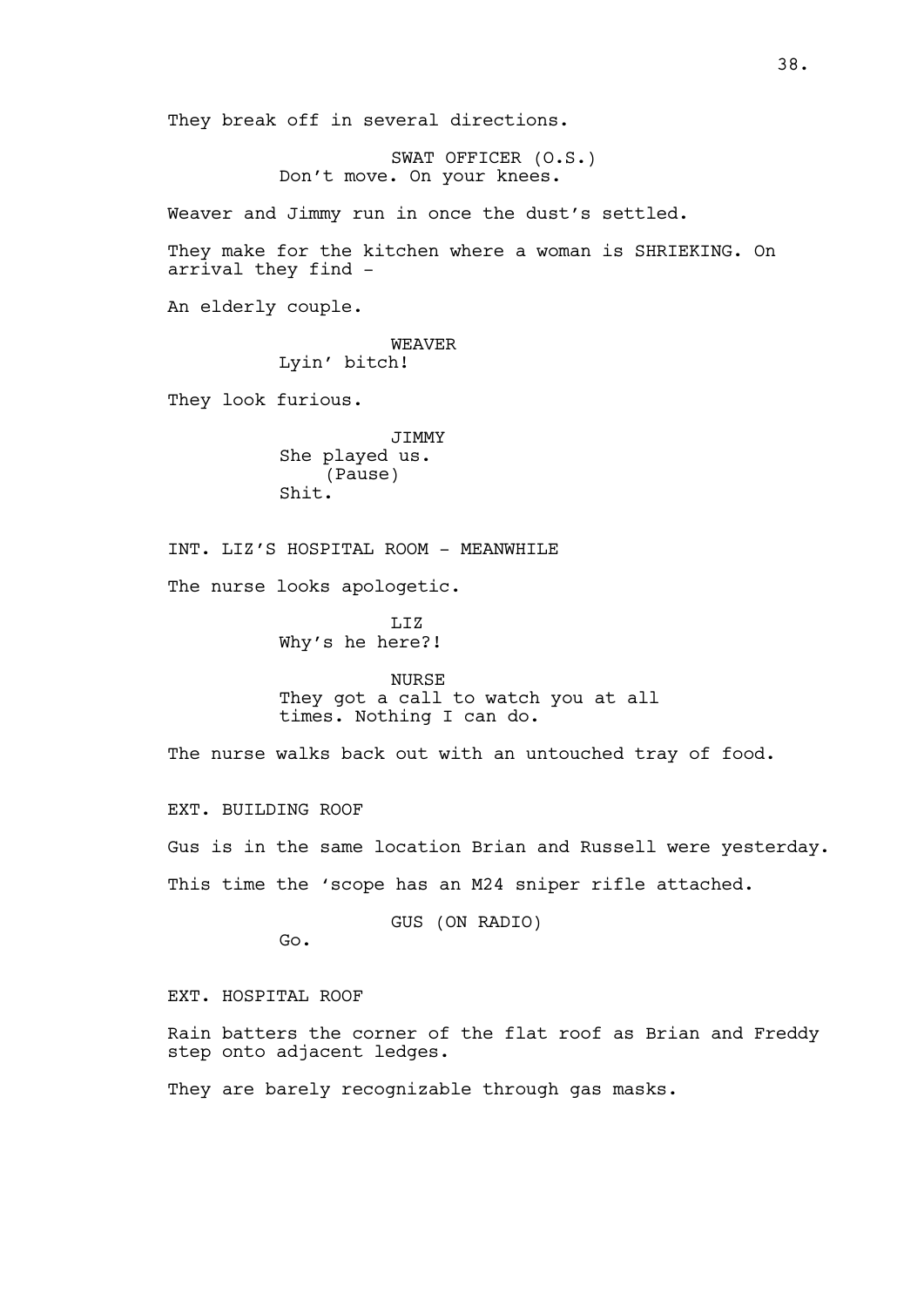Small automatic weapons draped over bullet-proof vests.

Over the edge they go, rappelling from 20 stories up. They BOUNCE DOWN the sides of the building.

#### EXT. BUILDING ROOF

Gus keeps one eye on them as they reach the 8th floor.

**GUS** In 3... 2... 1...

He shuts his left eye.

# INT. LIZ'S HOSPITAL ROOM

A hole appears on the window at the same time THE GUARD goes down. Dead before he hits the floor.

Brian plants his feet on the glass and pushes himself back into thin air as a SECOND GUARD, outside the room, takes aim.

INT. HOSPITAL CORRIDOR

The man targeting Brian doesn't notice Freddy appear at the end of the corridor.

Freddy blasts his legs away through the glass. He shoots the window and swings through.

Freddy drops onto one knee, instantly firing down the corridor at unseen foes as he lands.

SCREAMING FILLS THE HALLS.

INT. LIZ'S HOSPITAL ROOM

Brian crashes into the room.

Liz is already kicking the sheets away. She RIPS a drip out of her arm using her teeth.

Brian unhooks, goes straight to her with bolt-cutters.

She pulls the attachments off her body as soon as her first hand is cut loose.

Freddy ducks inside. He activates CS gas grenades and HURLS THEM down the corridor.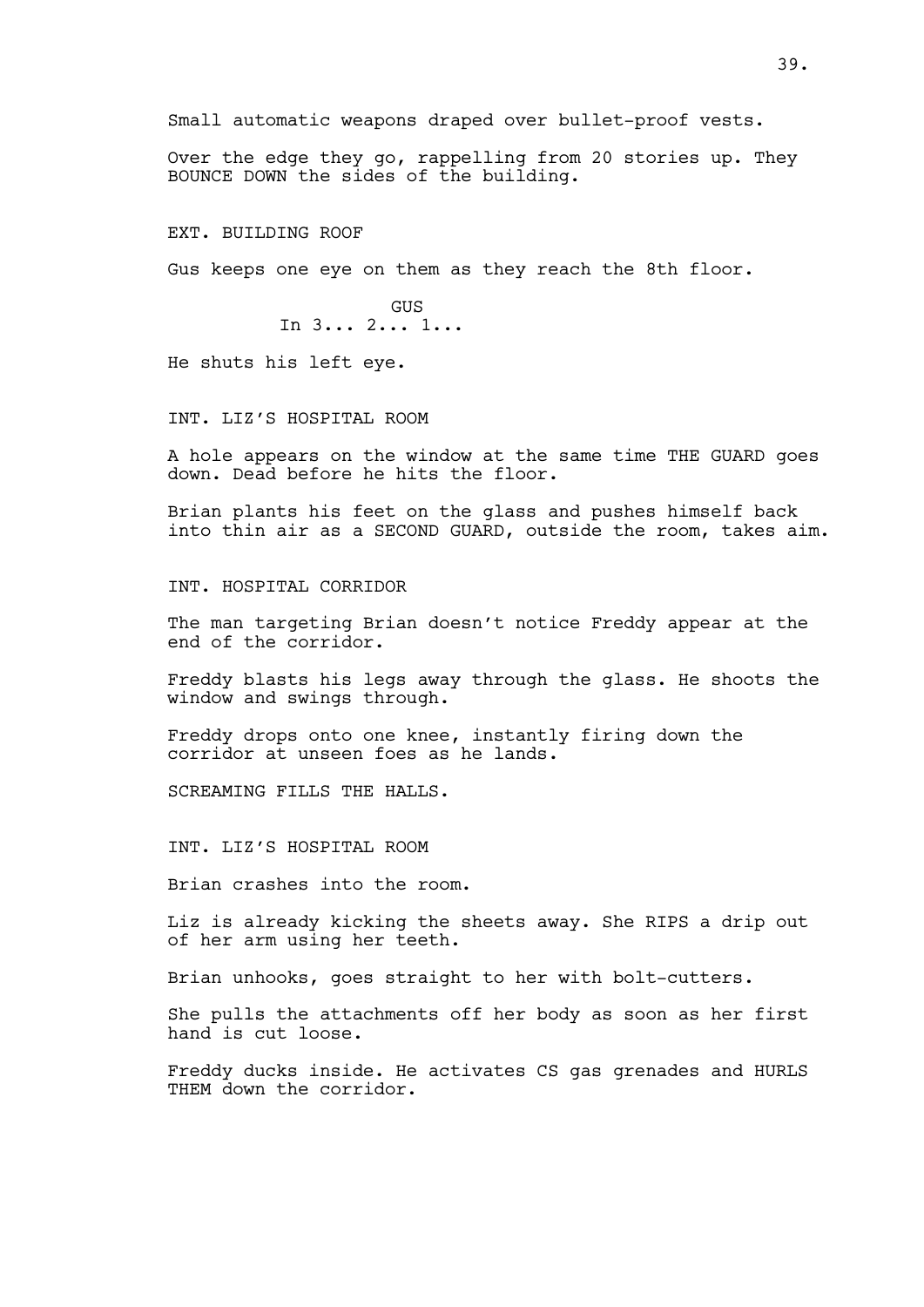Liz scrambles out of bed but doesn't look for her clothes or footwear. No time.

# BRIAN (Muffled) Ready?

She nods. He pulls a spare mask out, puts it on her.

Brian crouches. She hops onto his back.

Liz taps his shoulder and gestures to his side-arm. He passes it to her.

Her right arm extends over his shoulder, with intent.

They exit.

INT. HOSPITAL CORRIDOR

FUCKING CHAOS.

Most inhabitants are on the ground, struggling for breath. Freddy takes the lead through the smoke-filled corridor.

FREDDY'S POV: A DOCTOR CLINGING TO THE WALL GETS THE BUTT OF A GUN TO THE HEAD. A FEW STEPS LATER, A HYPERVENTILATING SENTRY CAN'T SEE THEM. FREDDY KNOCKS HIM OUT TOO.

They get to the elevator.

Freddy drags TWO BARELY-CONSCIOUS NURSES in with them.

INT. / EXT. WEAVER'S CAR - SHORTLY AFTER

The occupants sit aghast as the report comes in:

POLICE OFFICER (ON RADIO) They're attempting a rescue.

#### JIMMY

# Motherfuckers!

The Chicago skyline comes into view as Weaver's car and the two SWAT trucks behind significantly up their speeds.

EXT. ELEVATOR - 2ND FLOOR - SHORTLY AFTER

The doors part. They slowly walk the nurses out.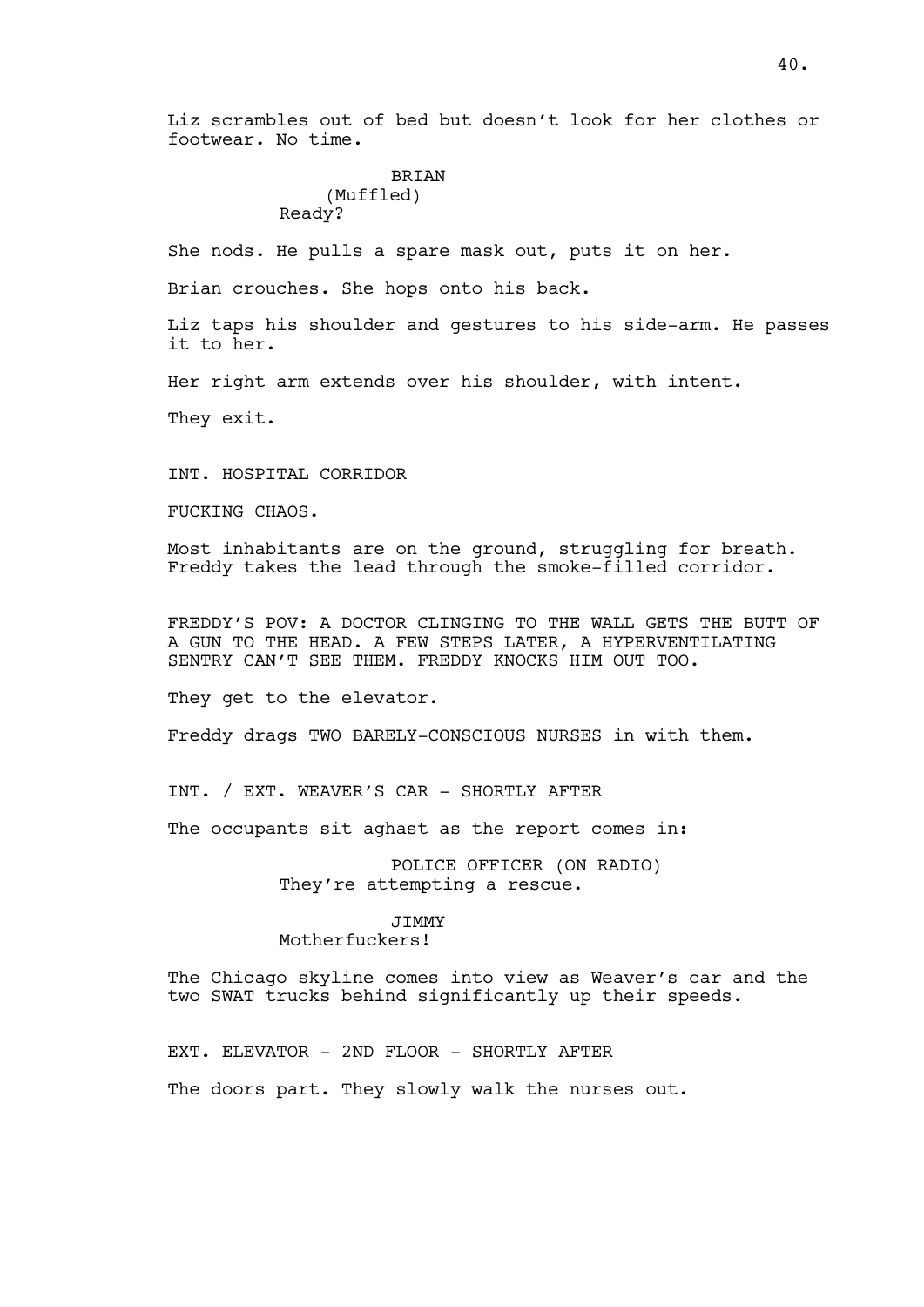A LONE OFFICER awaits - Freddy shoots him in the chest. The nurses run and hide, along with everyone else.

> FREDDY (ON RADIO) Casualty. No choice.

GUS (O.S.) Room security is dead too.

RUSSELL (O.S.) Shoot to kill now, if necessary.

Freddy heads for the nearby emergency exit.

INT. STAIRWELL

He drops a cannister over the railings to the bottom.

POLICE OFFICER (O.S.) Ugggh. Ugh-uhhhh.

Reaching the bottom, Freddy RAMS THE BREATHLESS COP headfirst into the wall.

He cautiously opens the underground car park door.

INT. / EXT. GETAWAY VAN

Russell spots them.

RUSSELL

There!

Solomon speeds over. Russell slides open the side door.

Liz pulls off her mask. Russell gives her a loving hug before helping her climb in.

Solomon floors it towards the exit.

Red and blue lights SPIN AROUND the walls inside.

They're pinned down.

BRIAN

What now?

RUSSELL (ON RADIO) Gus, you got an angle?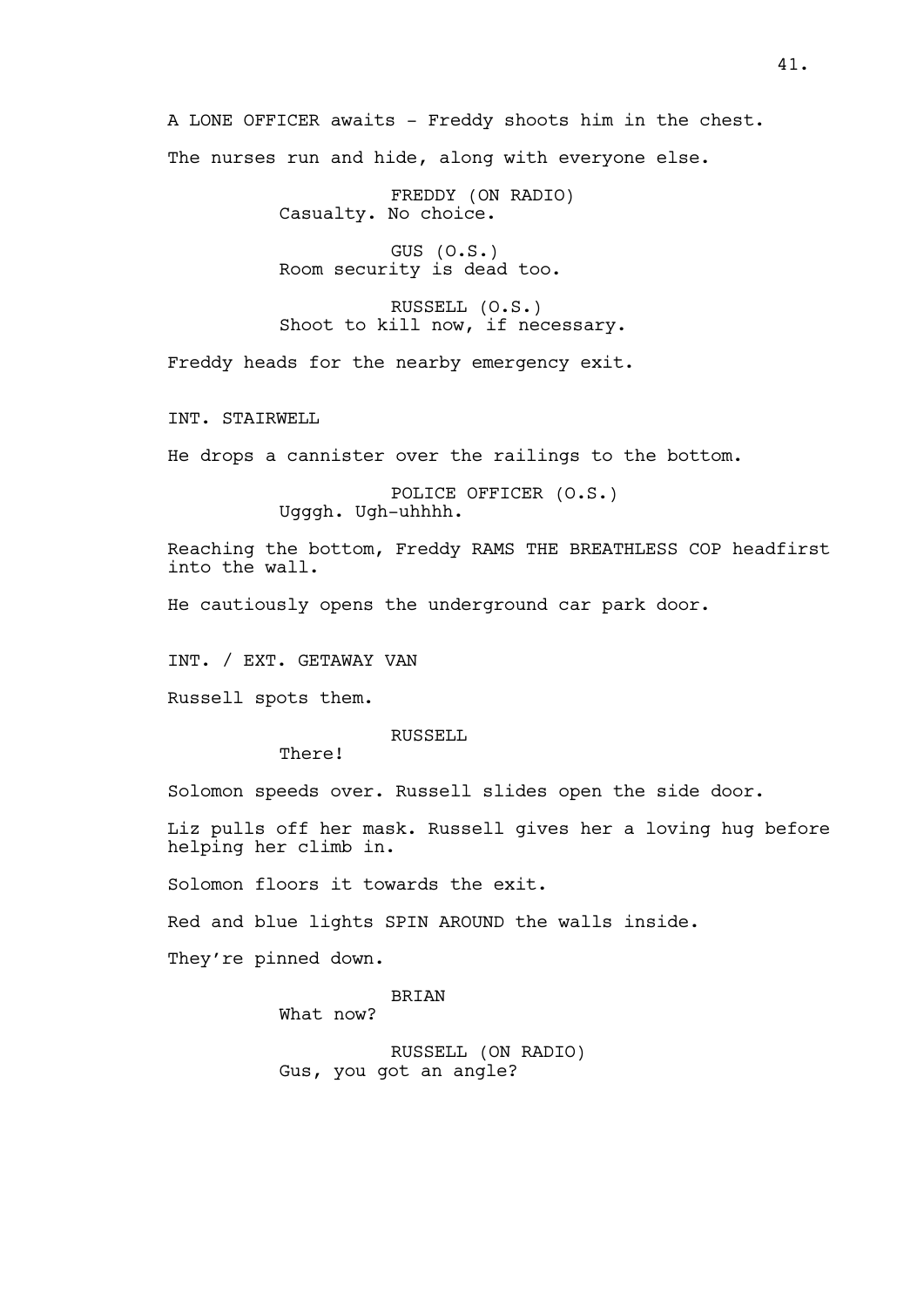GUS (O.S.) Yeah. Can just about see 'em.

RUSSELL (ON RADIO) When I say, unleash as many shots as you can at the nearest cars. Force them over to our right.

Russell exits and opens the rear doors.

RUSSELL (CONT'D)

How many?

Freddy raises six fingers as he counts cannisters.

RUSSELL (CONT'D) Launch two when they start running. Then jump in, lay suppressing fire. (Pause) Masks back on.

He pulls Brian out.

RUSSELL (CONT'D) Sol, we're hitting 'em with everything. Shadow us slowly then get us the fuck out of here.

Russell and Brian check ammo as they position themselves.

BRIAN

Set.

RUSSELL (ON RADIO) Now Gus.

INT. GARAGE EXIT

Powerful projectiles batter metal.

POLICE OFFICER (O.S.)

Sniper!

POLICE OFFICER 2 (O.S.) Move. Back up!

Freddy throws two gas cans out the side door at the retreating cops.

Brian and Russell side-step onto the ramp.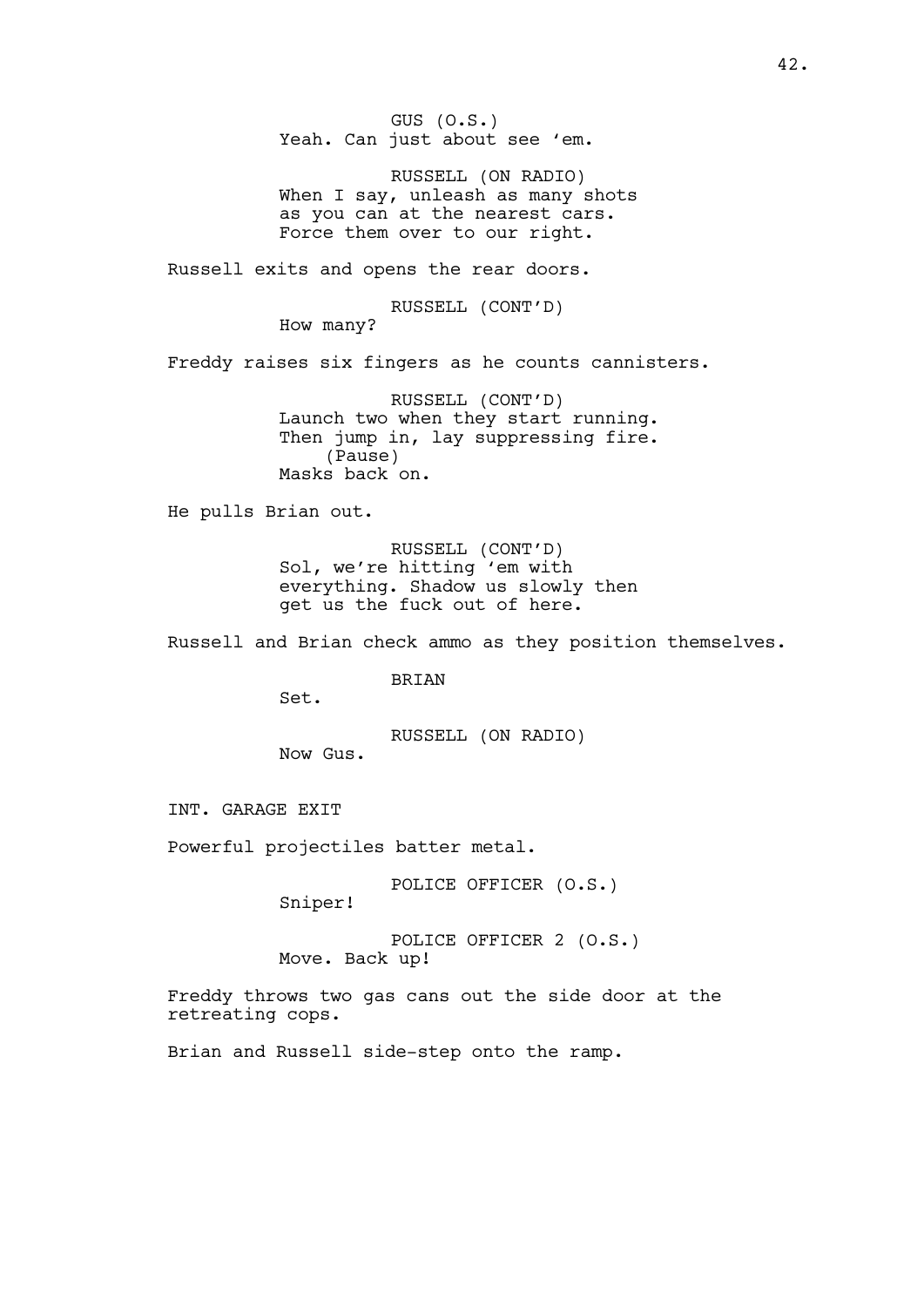Solomon crawls out in tandem. Barely a shot comes back from the fleeing lawmen.

Brian and Russell jump back in.

Sol mounts the sidewalk, then tears toward an abandoned green space in front of the hospital.

Freddy is at the rear door, spraying bullets in their wake.

INT. WEAVER'S CAR

Weaver drives towards an unmanned police cordon, as -

The getaway van flies diagonally across the intersection, aiming at an enclosed green space.

The SWAT truck in front SMASHES an empty cop car aside.

EXT. GETAWAY VAN

Solomon plows through the railings. They speed across overgrown grass, aiming for the far corner.

EXT. SWAT TRUCK 2

The leading SWAT team turn right. They're instantly held up by a stationary police cruiser

The second SWAT truck follows Weaver as he drives straight.

EXT. BUILDING ROOF

Gus takes his time, stalking the black truck behind Weaver with his rifle. He exhales smoothly.

INT. SWAT TRUCK

The detectives' car turns the corner at the end of the railings, as the truck wheel EXPLODES.

The driver loses control.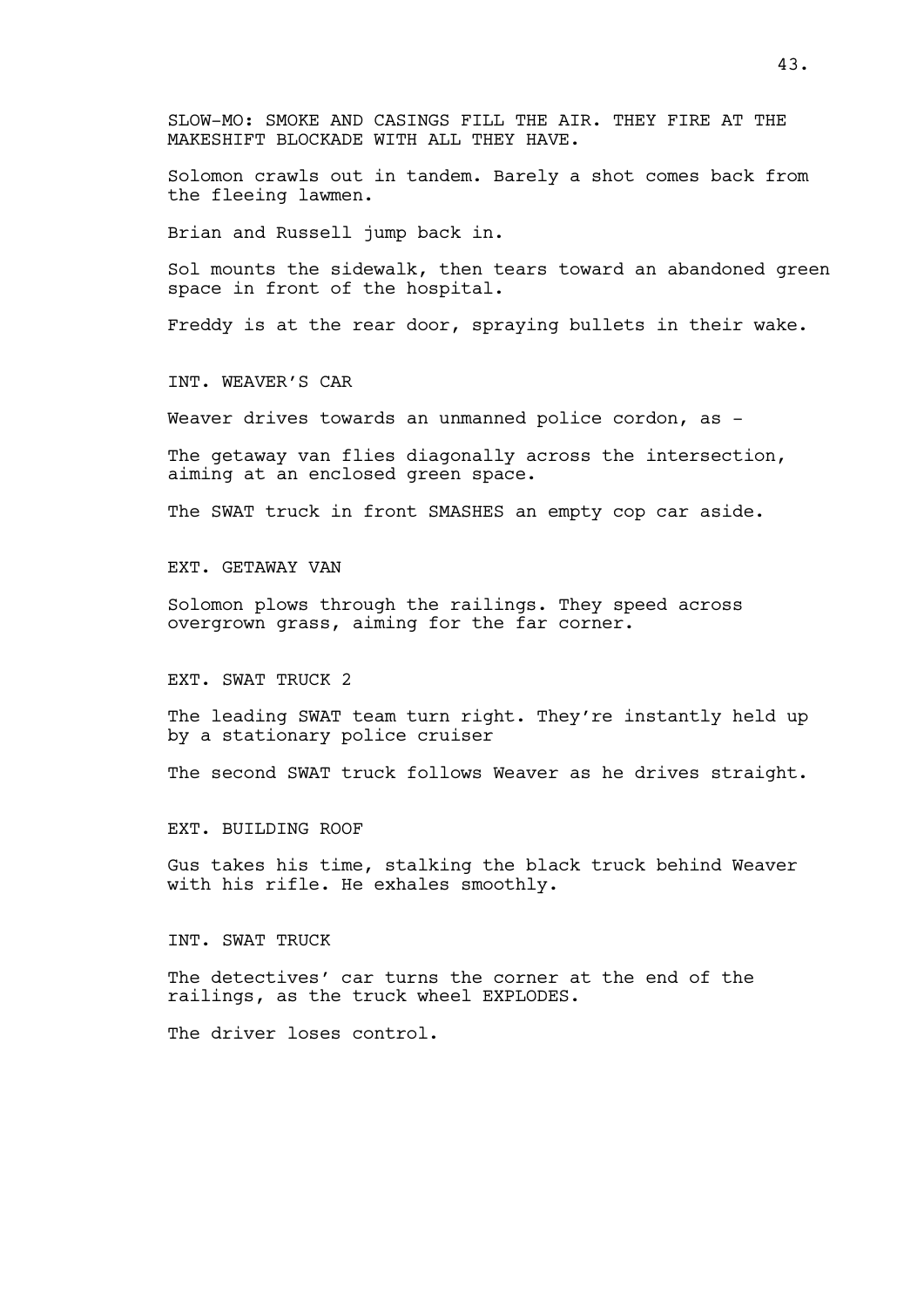#### INT. WEAVER'S CAR

Weaver sees the truck hit a parked car in the mirrors, before flipping onto its side.

### INT. GETAWAY VAN

The detectives are in hot pursuit in the background.

GUS (O.S.) One unit down. On my way to you.

Solomon CRUSHES the metal fence, flying straight into an SUV, wiping it out.

They approach Lake Shore Drive. He doesn't slow down.

He throws them into the corner recklessly, aiming Southbound.

## EXT. BUILDING ROOF

Gus tosses the sniper rifle as he sprints across the rooftop in the direction of Lake Michigan.

He picks up a different, pre-laid weapon and points it down at the corner of the building overlooking the water.

#### EXT. CORNER BUILDING

The arrow smashes into concrete, lodging itself ten feet above street level.

Gus hooks himself on and zip-wires down from the roof.

Releasing as he's about to face-plant the wall, he drops to the ground and ROLLS UNCEREMONIOUSLY onto the road.

Almost run down, Gus scuttles to safety on all fours.

Solomon is motoring towards him. With ten seconds to spare, he pulls a Glock 9 from his waistband.

He takes aim at a squad car approaching from the direction of the hospital.

The second SWAT truck is close behind.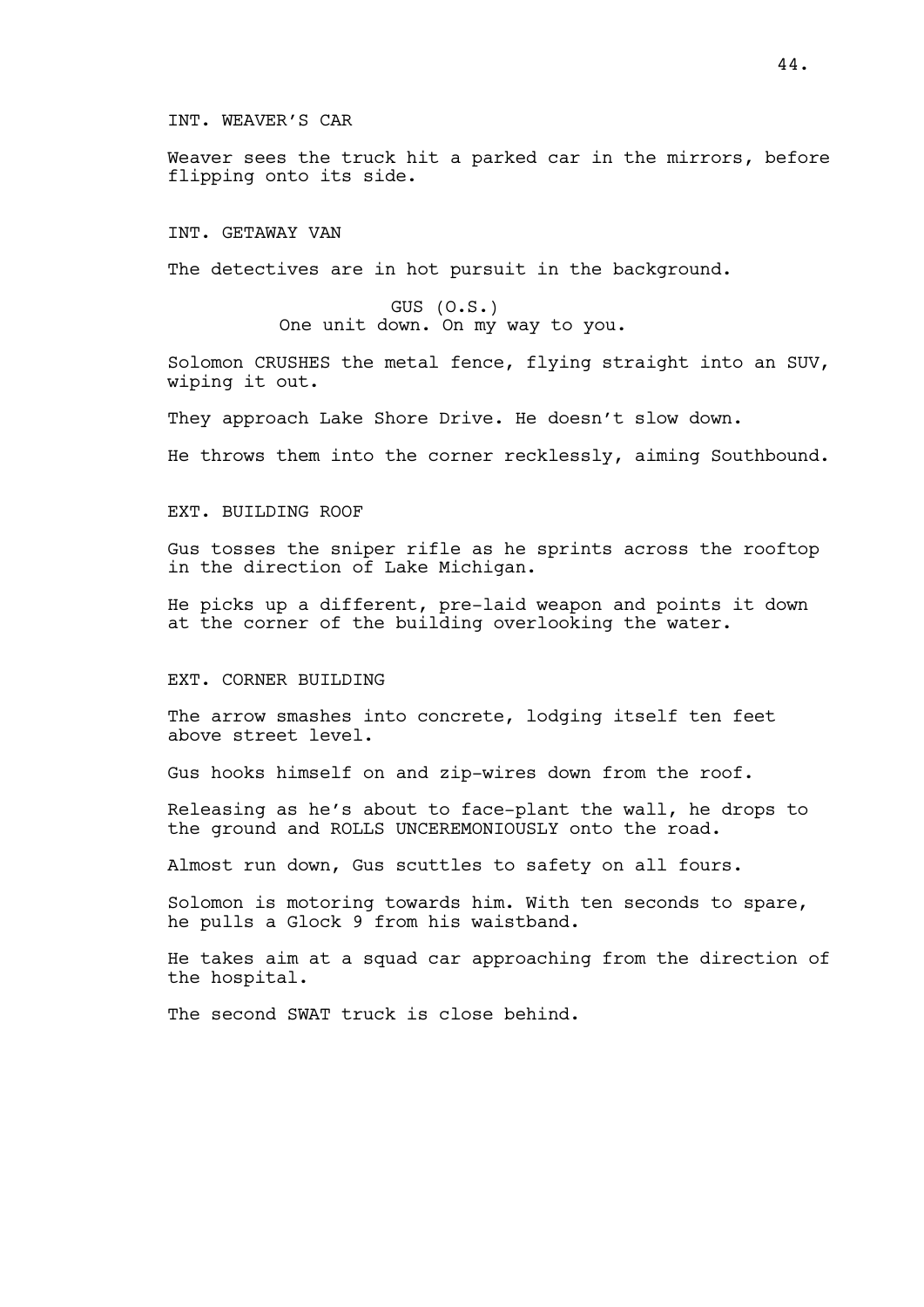# INT. POLICE CAR

Through the windshield, the cops watch Gus step into the center of the road.

He empties the clip at the DRIVER, hitting him several times.

BLOOD SPRAYS EVERYWHERE.

They careen head-first into a parked car.

INT. SWAT TRUCK 2

They slam on the brakes; their route blocked by the wrecked cop car in front.

The SWAT COMMANDER looks on furious, as the gang reach Gus.

SWAT COMMANDER SHIT! Down the street behind.

They speed in reverse to the intersection.

EXT. / INT. GETAWAY VAN

Gus leaps into the open side door of the crawling van.

Weaver's car drifts around the corner as the flashing of several squad cars appear behind.

Solomon leaves the road they're on and drives over a short grass verge, taking them onto the freeway alongside.

SPARKS FLY from the underside of the van as they dangerously merge with the high-speed southbound traffic.

Gus checks everyone out. Liz nods at him gratefully.

RUSSELL Good job. (Pause) Brian, Freddy - fuckin' obliterate whoever's back there.

Liz and Gus brace themselves.

INT. STATION WAGON

BEEEEEEEEEEEP!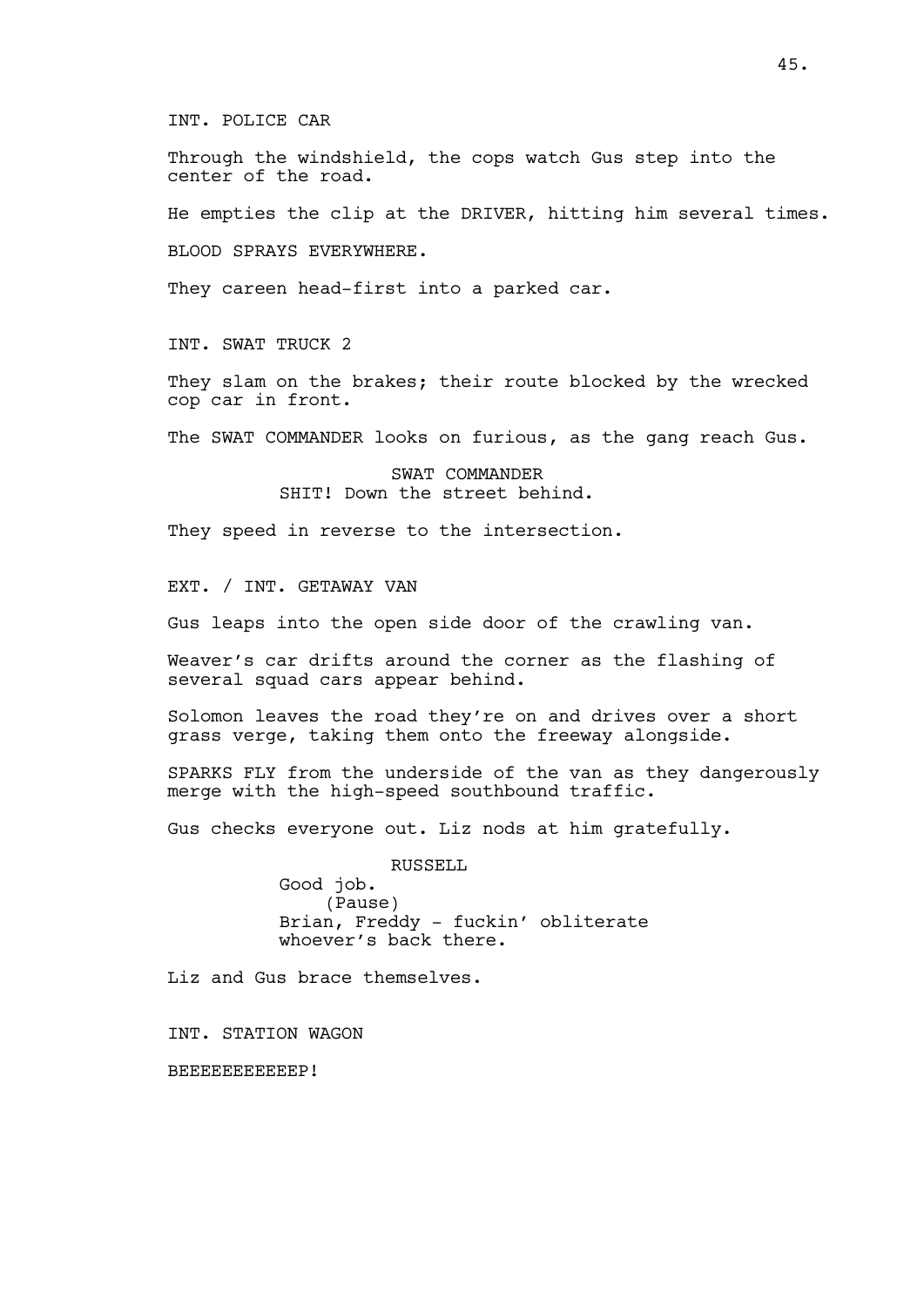An irate, cursing OLD WOMAN cannot believe the maneuver that was just pulled at her grill.

Brian boots the back doors open.

Her fury turns to terror at the sight of masked men. Freddy sends automatic machine gun fire over her head. She SLAMS ON in the middle of the freeway and ducks down.

INT. WEAVER'S CAR

They mount the same verge, barely clearing a concrete barrier that appears, as squad cars fly by.

INT. / EXT. COP CAR 1

The DRIVER momentarily loses concentration as Weaver appears suddenly to his right.

He notices the old woman's static car too late.

The cop car disappears in a crescendo of metal.

INT. COP CAR 2

Bullets ZIP ALONG, snaking their way up the windshield.

POLICE CAR DRIVER

Shit!

He brakes hard, creating separation.

INT. WEAVER'S CAR

They scrape past lumps of tangled metal as the getaway van slaloms up ahead.

Weaver displays no apprehension, speeds up.

INT. / EXT. GETAWAY VAN

Russell watches the action through the mirrors.

RUSSELL Get us back off the highway - we're too heavy.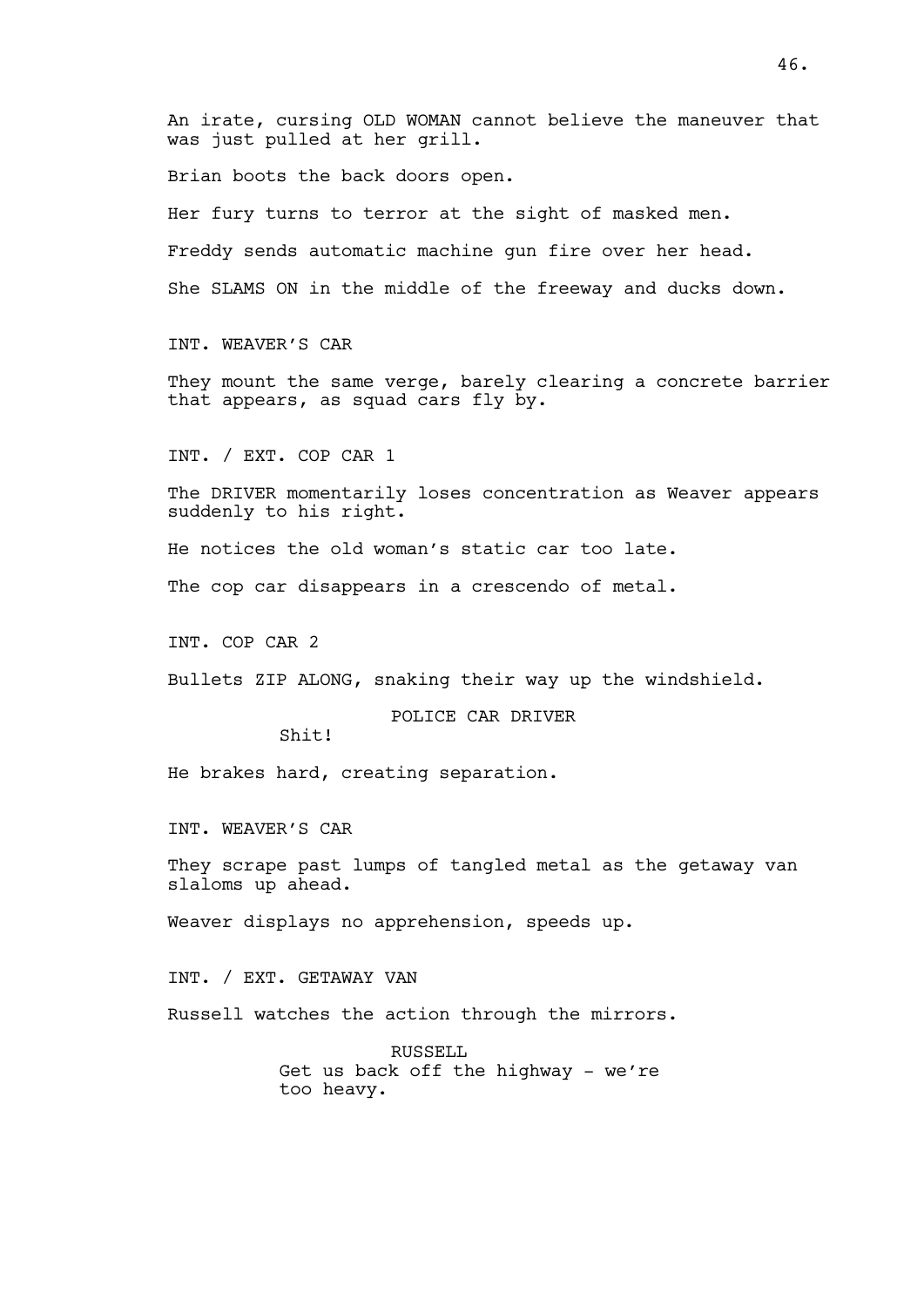Solomon throws the van hard right as they're about to pass a two-lane exit.

Freddy tumbles, almost knocking Brian out the open door.

SOLOMON (O.S.)

Hold on.

Solomon approaches the junction and turns back towards the city center. They mount the curb, head down East Grand Ave. The bullet-ridden squad car and Weaver are still on them. Brian pretends he can't get a clean shot through his mask. Vehicles slip and slide everywhere.

**BRIAN** 

Hit the tires.

His suggestion works, as popping civilian wheels stop traffic.

They get breathing room, the law struggling to wade through.

INT. WEAVER'S CAR

Weaver BARGES between two stalled cars as Jimmy watches the van escape into the distance.

> JIMMY Don't let 'em get away.

WEAVER No way I'm losing these assholes.

JIMMY (ON RADIO) Suspects heading West.

EXT. GETAWAY VAN

Russell looks out through the back. It's clear.

RUSSELL Everyone okay?

GUS

We're good.

Brian goes to shut the doors.

With buildings either side, they blindly run a red light.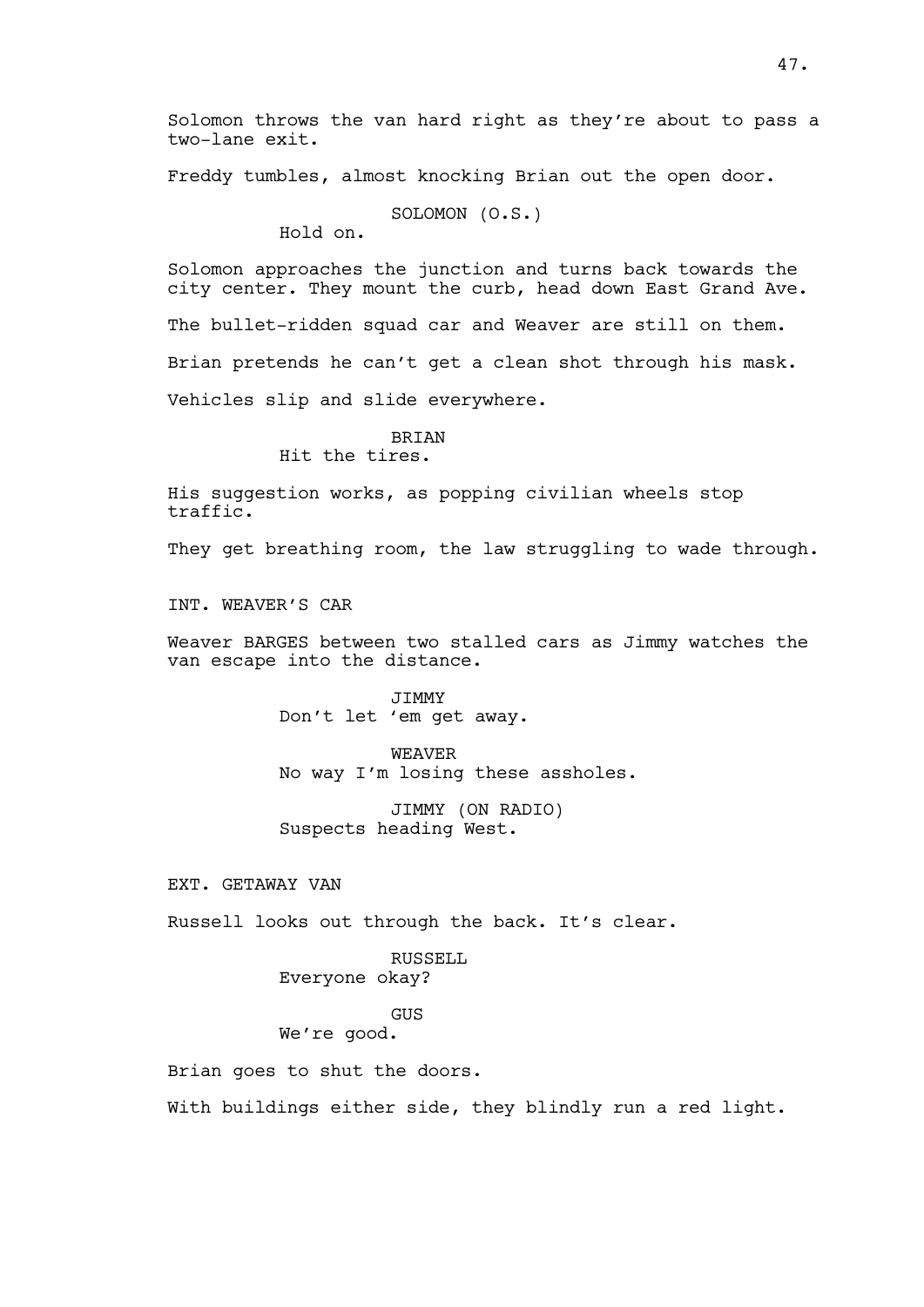They almost clear the intersection when -

INT. / EXT. SWAT TRUCK 2

CRUNCH!

The SWAT driver T-bones them.

Brian goes barreling out through the open rear doors.

EXT. GRAND AVE / MCCLURG CT INTERSECTION Brian tumbles along the asphalt, smashing into a parked car.

The SWAT van sits between Brian and his crew.

Brian raises the gun he'd put over his shoulder, incase anyone exits out the back of the truck yards from him.

Neither driver nor SWAT commander spots Brian in the mirrors.

INT. GETAWAY VAN

Solomon and Russell look despairingly at Brian, who subtly waves them away.

Solomon restarts the engine.

LIZ (O.S.) We can't leave him!

RUSSELL We have no choice.

They take off down Grand Avenue.

The SWAT driver tries to block them, but the heavy armored vehicle has sluggish acceleration.

The gang get away first.

INT. WEAVER'S CAR

As they approach the junction, Jimmy spots someone hobbling away as SWAT pursue the others.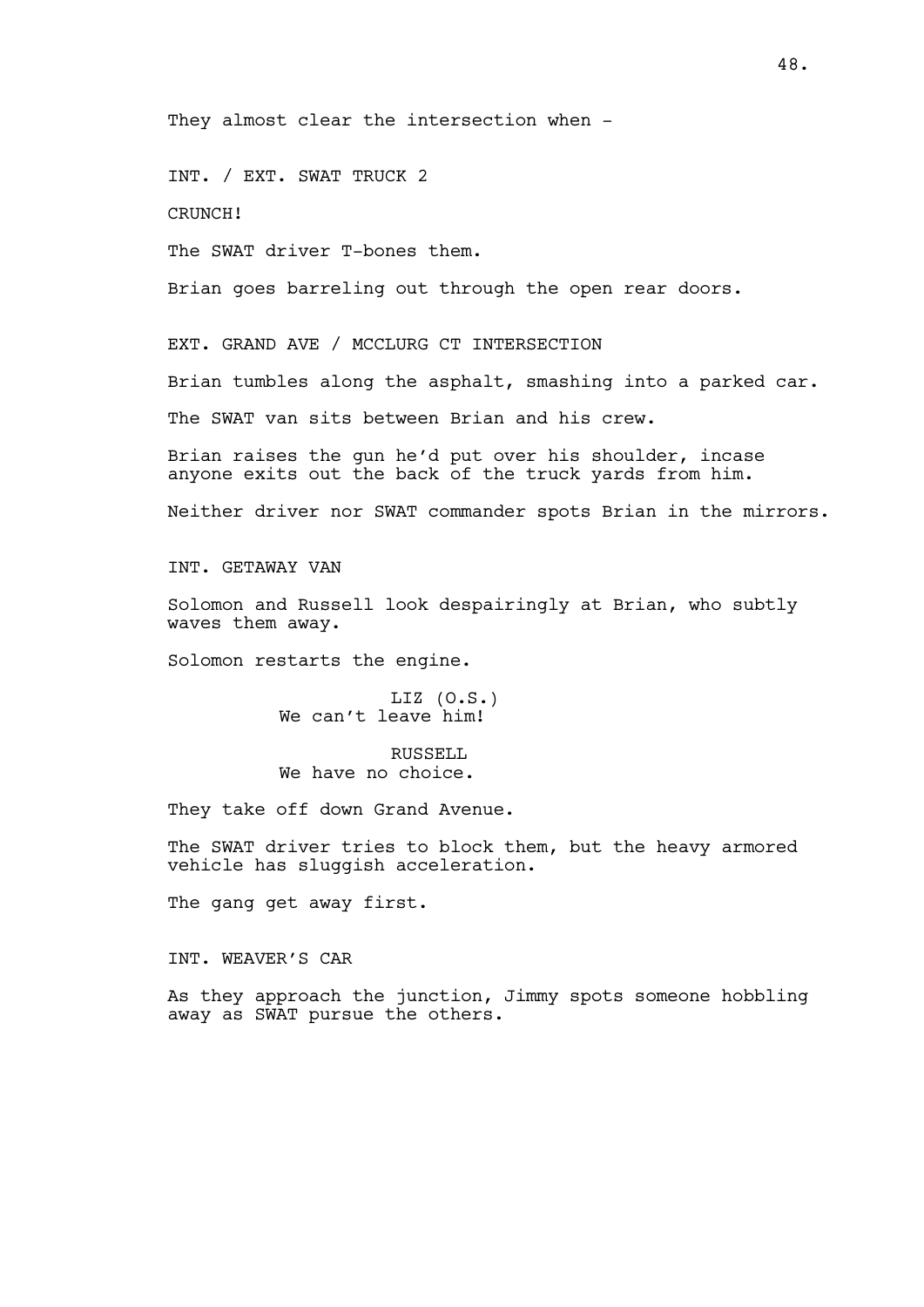The beat-up motor flies towards Brian as he limps left onto Illinois Street.

Weaver SCREECHES around the corner.

JIMMY

Woah!

Brian's standing, aiming right at them.

INT. GETAWAY VAN

Solomon approaches the intersection with North Columbus Drive.

Two police cars up ahead block the junction.

RUSSELL Toss it to me.

Gus throws him an M-16.

EXT. POLICE BARRICADE

The FOUR OFFICERS using their cars as cover are sent running. Bullets destroy both vehicles.

Solomon parts the cars violently, BATTERING THROUGH before turning left towards the river.

EXT. WEAVER'S CAR

Brian and the Detectives face off.

Silence.

Brian pulls up his gas mask and points his gun away.

WEAVER Fuck, that's my nephew.

They exit the car. Jimmy holsters his gun.

The tree-lined East Illinois St. they're on is empty. Brian walks towards them quickly.

> WEAVER (CONT'D) What the hell Brian?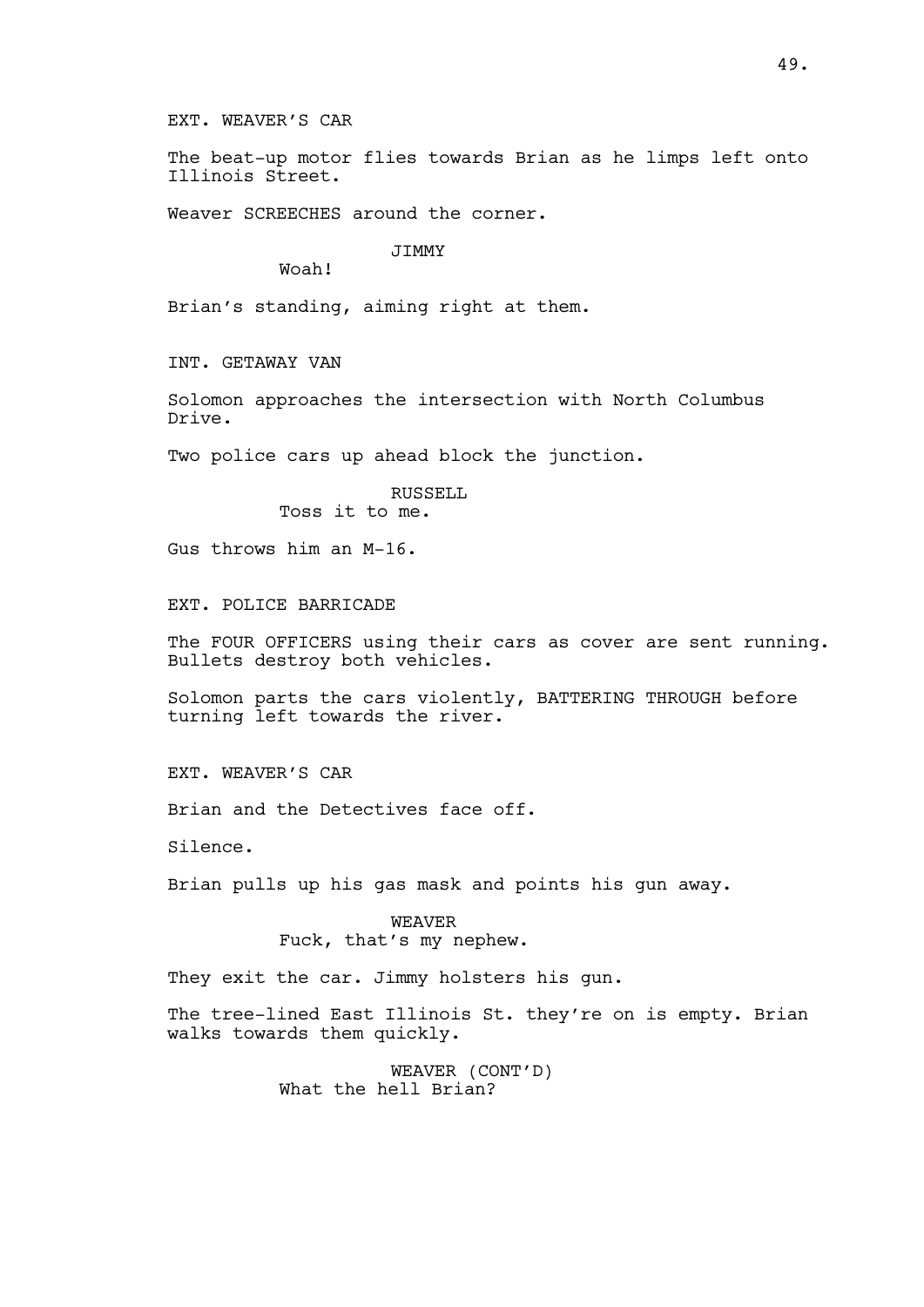BRIAN I know, this is messed up. Listen, there's --

JIMMY -- No you listen! This is over.

**BRIAN** You don't understand, it's Joe.

WEAVER Vialli. You sure?

BRIAN Was as close to me as you are now.

Weaver and Jimmy look at each other.

**JTMMY** You record it?

Brian scoffs. Looks at his uncle.

BRIAN Where the fuck did you find this guy? Record it, you nuts?

JIMMY (Angrily) Why didn't you call this in?

BRIAN Russell took our phones - he knows there's a rat.

Detective Weaver's head drops.

WEAVER I'm guessing he never told Big Joe. Or you'd all be dead already.

BRIAN He needed us all to get to his sister.

JIMMY Now he's got her you're at risk.

WEAVER He's right kid, time to get you out. Your mom will never --

Brian stops him.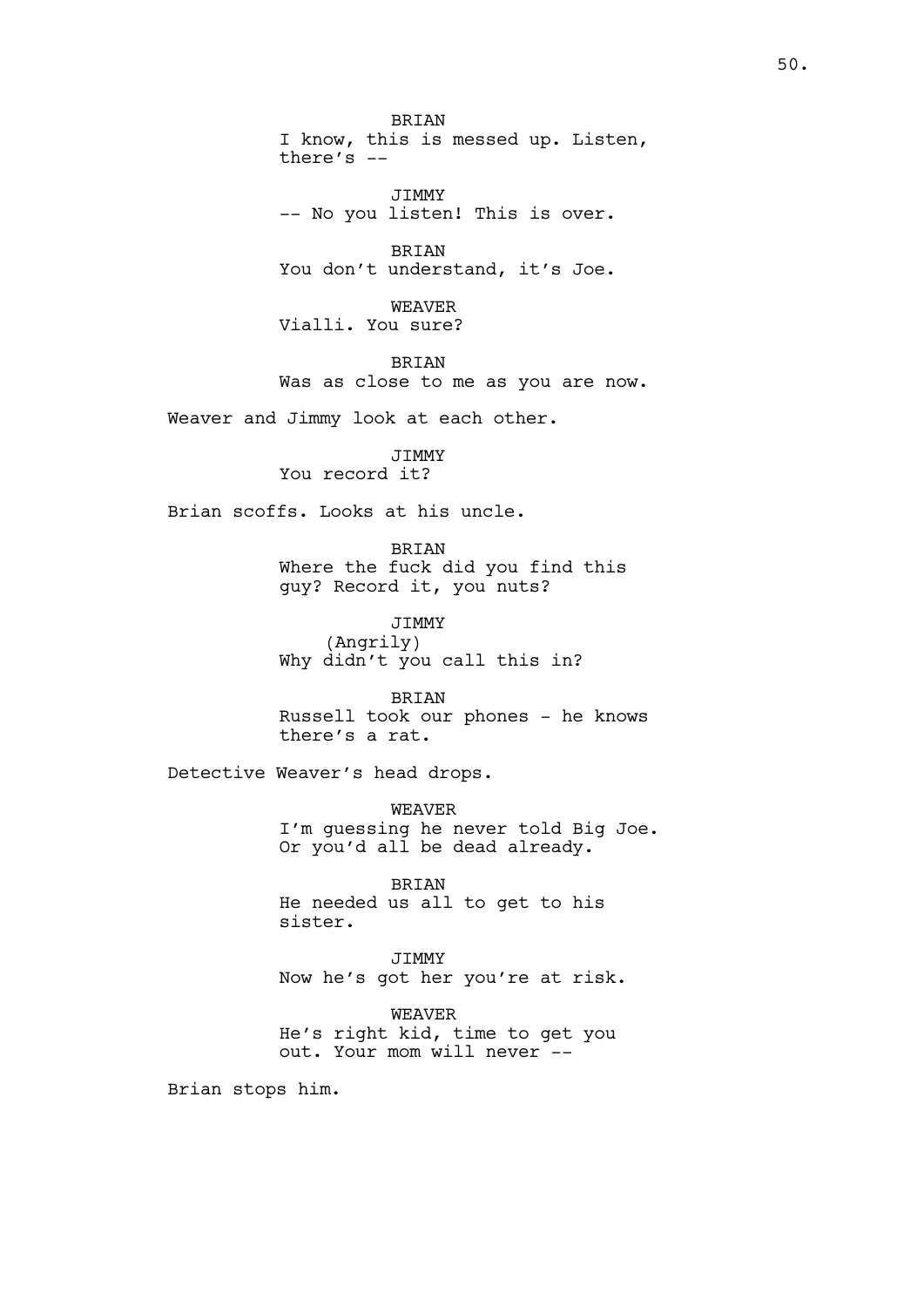**BRIAN** The girl, Uncle John. If I don't go back she's done for.

The Detectives accept he's correct.

BRIAN (CONT'D) If I don't want them to suspect me, I need to go. Now.

INT. GETAWAY VAN

A cop car pulls in right behind as they get onto the bridge, closely followed by the SWAT unit.

Gus opens a box, passes Freddy a grenade. He pulls the pin.

EXT. WILLIAM P. FAHEY BRIDGE

Freddy drops the grenade in the path of the cops.

The blast THROWS THEIR CAR SIDEWAYS through fragile, rusting railings, into the Chicago River.

INT. SWAT TRUCK 2

Flames and shrapnel engulf the entrance onto the bridge.

SWAT COMMANDER Hold her steady.

He leans out, sending a HAIL OF GUNFIRE at the gang.

INT. GETAWAY VAN

The crew duck as bullets ricochet through the van.

RUSSELL Get us cover. Gas the exits.

Freddy opens the back door and dumps two CS cannisters.

A wall of green smoke blankets the air behind.

Darkness sweeps over them as they enter an underpass.

Solomon weaves between static cars, swinging left. Freddy throws a third smoker behind and another to the right.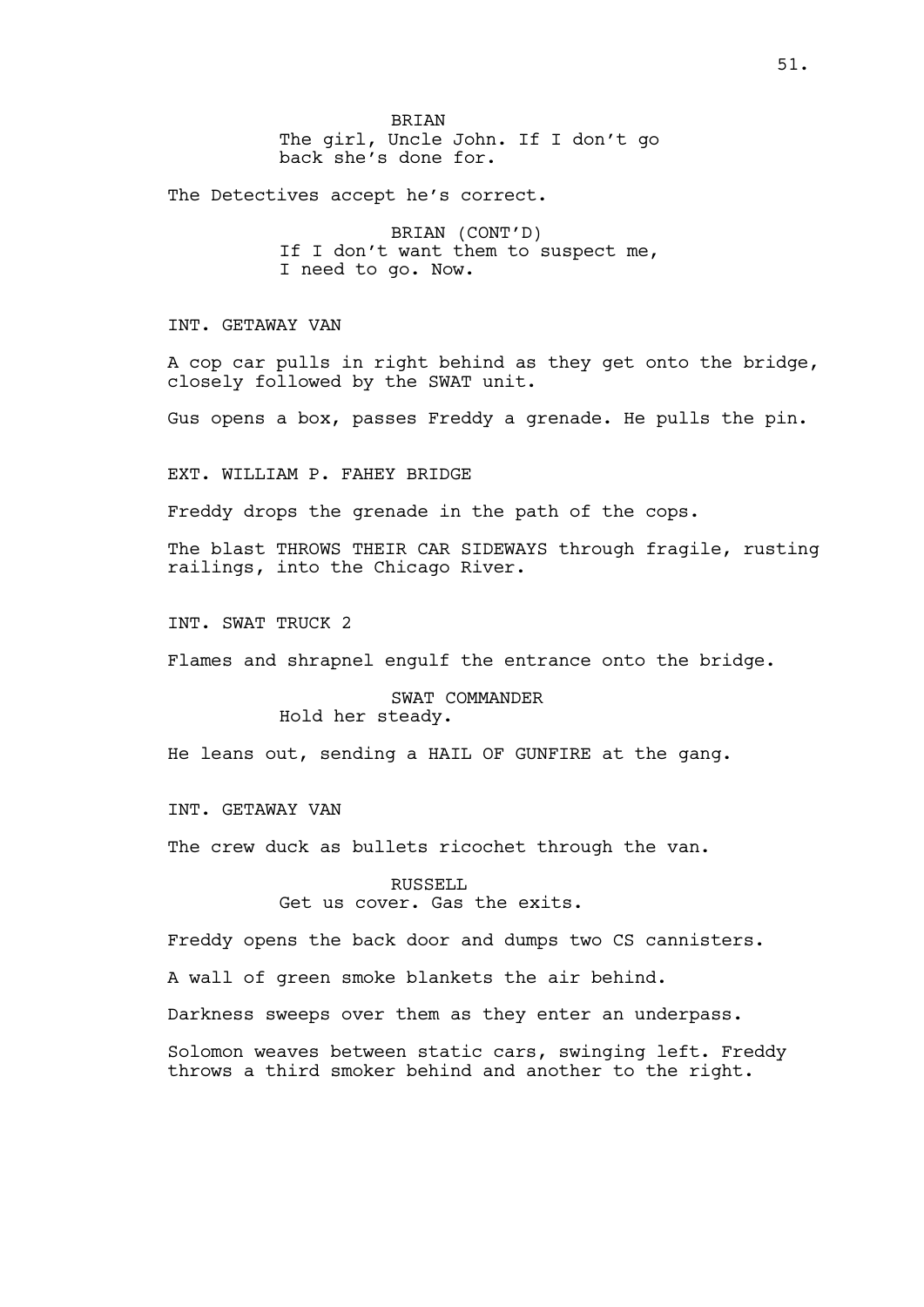EXT. EAST WACKER DRIVE UNDERPASS

The SWAT truck crawls into the fume-filled, gridlocked intersection. Several cars stray into the center in futile attempts to escape.

Dozens of people are on the ground and in vehicles, struggling to breathe.

The SWAT unit are stuck fast.

SWAT COMMANDER (ON RADIO) We lost them.

INT. WEAVER'S CAR

Weaver races towards the harbor.

Brian hides in the back seat. He passes a scribbled slip of paper to Jimmy.

> BRIAN That's where the farm is, and everyone who's there.

Weaver throws the car around the Streeter Drive arc, cutting across a lush park as a shortcut.

Avoiding several trees, he eventually guides them onto the thin North Pier.

PEDESTRIANS hug the fences as Weaver drives mere feet above the water.

They skid to a halt near the canal gates.

EXT. NORTH PIER

Brian hops out, gun on his back.

BRIAN Remember, 6PM tomorrow - if we haven't left the farm by then, storm it. I'll get Anna out.

WEAVER Good luck kid, stay safe.

He runs off.

Weaver, distraught, punches the wheel.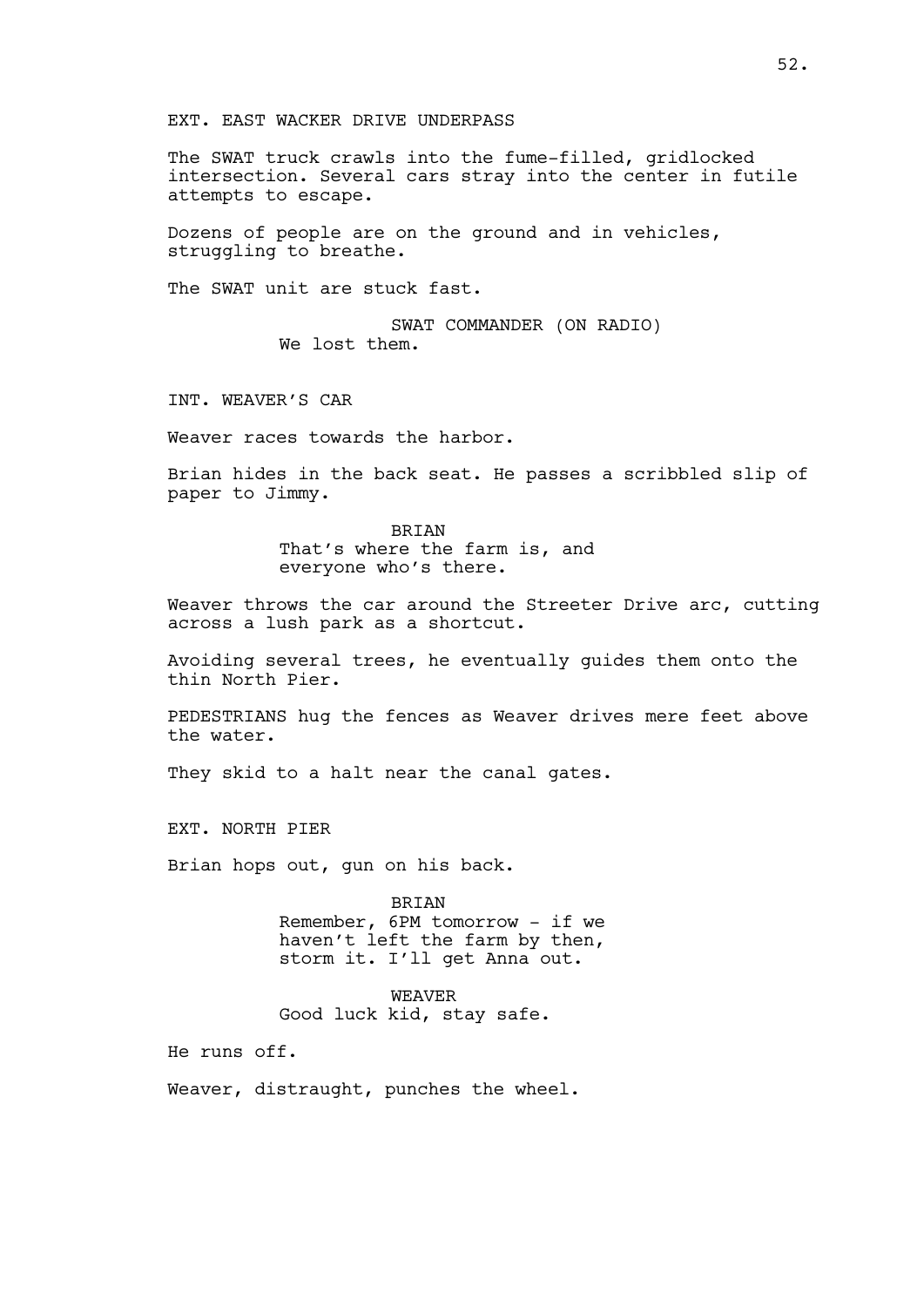# EXT. DU SABLE HARBOR

Solomon pulls up at the small parking area near the docks.

No sirens or commotion follows.

Russell exits first. He looks around. It's quiet.

He opens the sliding door. Gus is already assisting Liz.

Russell takes off his jacket and puts it around her, zipping it up so she's more inconspicuous, despite the bare feet.

Freddy activates a countdown timer -  $10:00'$  - on a small device fixed to the inside of the van.

A suspicious SAILOR watches as they walk down. Gus gives him a wave. It's not reciprocated. He mutters:

GUS

Rich prick.

They board a slick white speedboat. Russell starts her up.

## FREDDY

We waiting for him?

Russell doesn't answer.

Liz stands at the stern, looking back at the city.

EXT. DU SABLE HARBOR BREAKWATER

Brian sprints along a stone path towards open water.

He keeps an eye to his right for movement. He finally spots them, a few docks ahead.

**BRIAN** 

Hey!

They can't hear him over the purring engine as they turn into the exit channel.

# EXT. BOAT

Solomon pulls a sobbing Liz in for a deep hug. She opens her eyes as her head lifts off his shoulder, where she spots -

> LIZ Brian. It's Brian. There.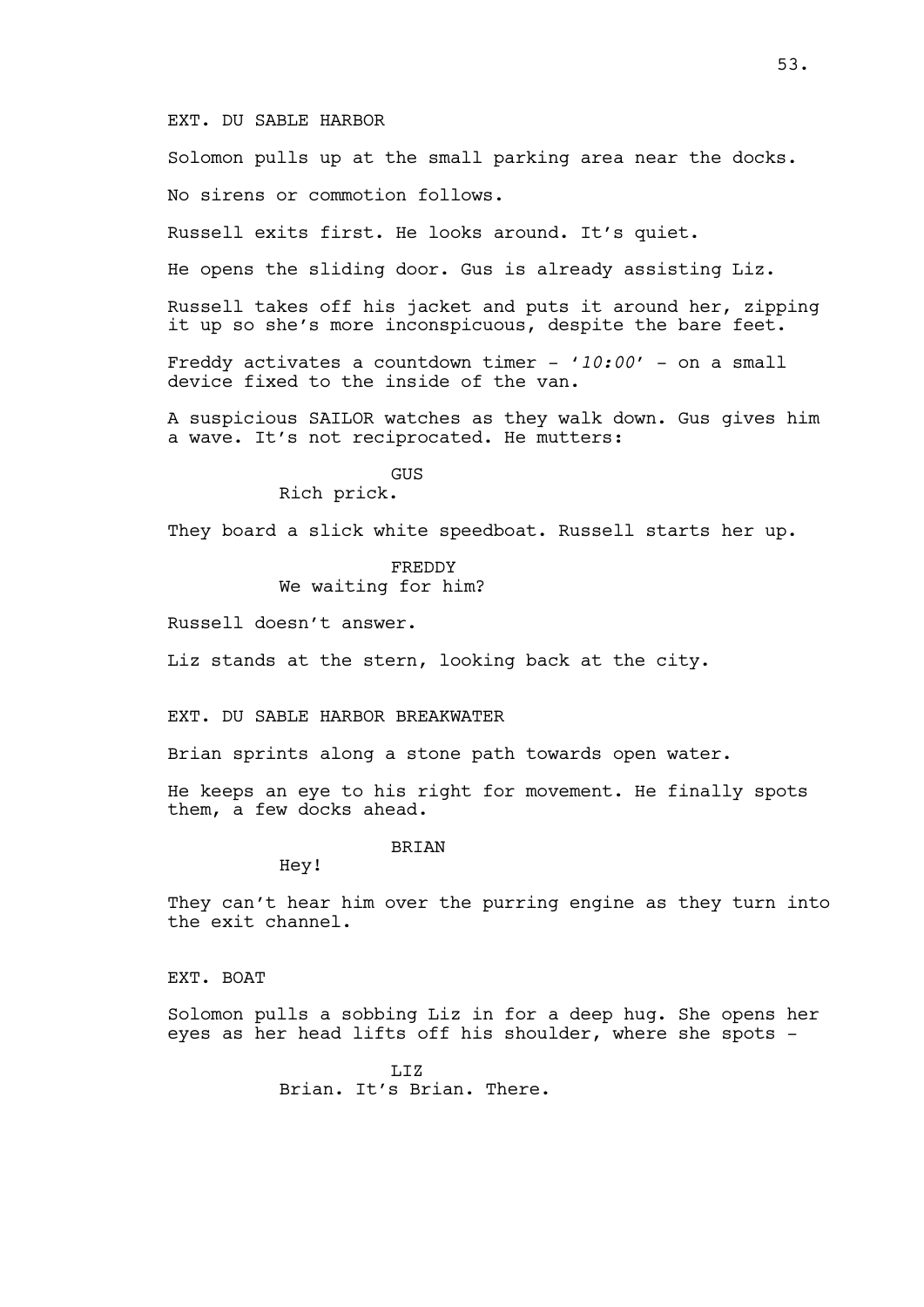Russell slows down and drifts over to a small outpost that towers over the water.

INT. SPEEDBOAT

Brian appears directly above them. He throws his gun down, then leaps in himself.

Liz grabs him and holds him tight. She soon backs off, embarrassed.

Freddy starts laughing - a mixture of relief and disbelief. The others react similarly.

Except Russell.

### EXT. LAKE MICHIGAN

He steers them out into the open water.

BLACK SMOKE and EMERGENCY LIGHTS drift between towers in the distance.

INT. LIZ'S BEDROOM - EARLY EVENING

Anna watches Sally gathering wood outside through a gap in the shutters. This is her chance.

She twists a wire coat-hanger and pokes the keyhole in hope. Nothing there. She looks around the room.

A heavy ornamental poker hangs by a sealed-off fireplace.

Anna picks it up and ATTACKS THE DOOR. The thin plywood panels soon give way.

EXT. FARMHOUSE

A U-Haul truck turns onto the gravel road and slowly heads for the house.

INT. / EXT. LIZ'S BEDROOM

Anna's eye is right up against the shuttered window again

ANNA

Oh no.

She goes at the door with her full might, time running out.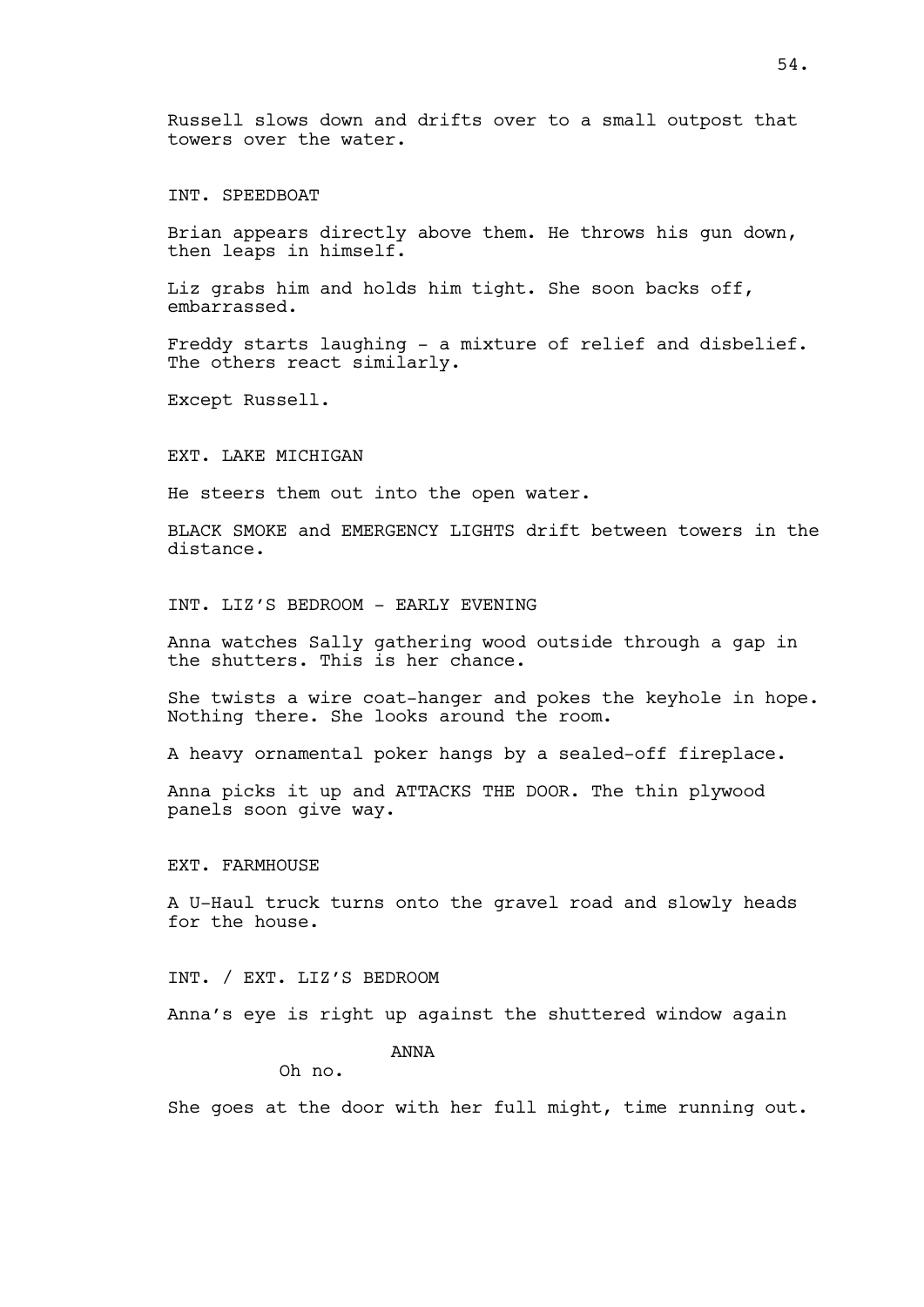Anna claws at the flimsy strips of wood until she can squeeze her petite frame through.

She rushes down the corridor.

EXT. FARMHOUSE

The entire crew exit the vehicle, taking everything inside with them.

> RUSSELL Get that for her, would ya?

Brian walks to the side of the house for the wood, as Sally makes a bee-line for her daughter. They hug deeply.

Sally kisses Liz's cheeks multiple times as she grimaces.

T<sub>I</sub>T<sub>Z</sub> Careful Ma, Jeez.

EXT. FARMHOUSE

Anna gently shuts the back door after her.

The gang are visible through windows, filtering inside.

She scurries along until she's out of sight then runs for the treeline across a small field.

INT. FARMHOUSE

They dump the bags. Liz collapses on the sofa.

SALLY Someone fetch Anna. She's bound to be hungry by now.

Freddy walks into the hallway; his pace quickens as he sees splinters and shrapnel on the floor.

# INT. FARMHOUSE LIVING ROOM

Russell appears from the kitchen as Freddy hollers.

FREDDY (O.S.) She's gone, the girl's gone.

He re-enters, panicked.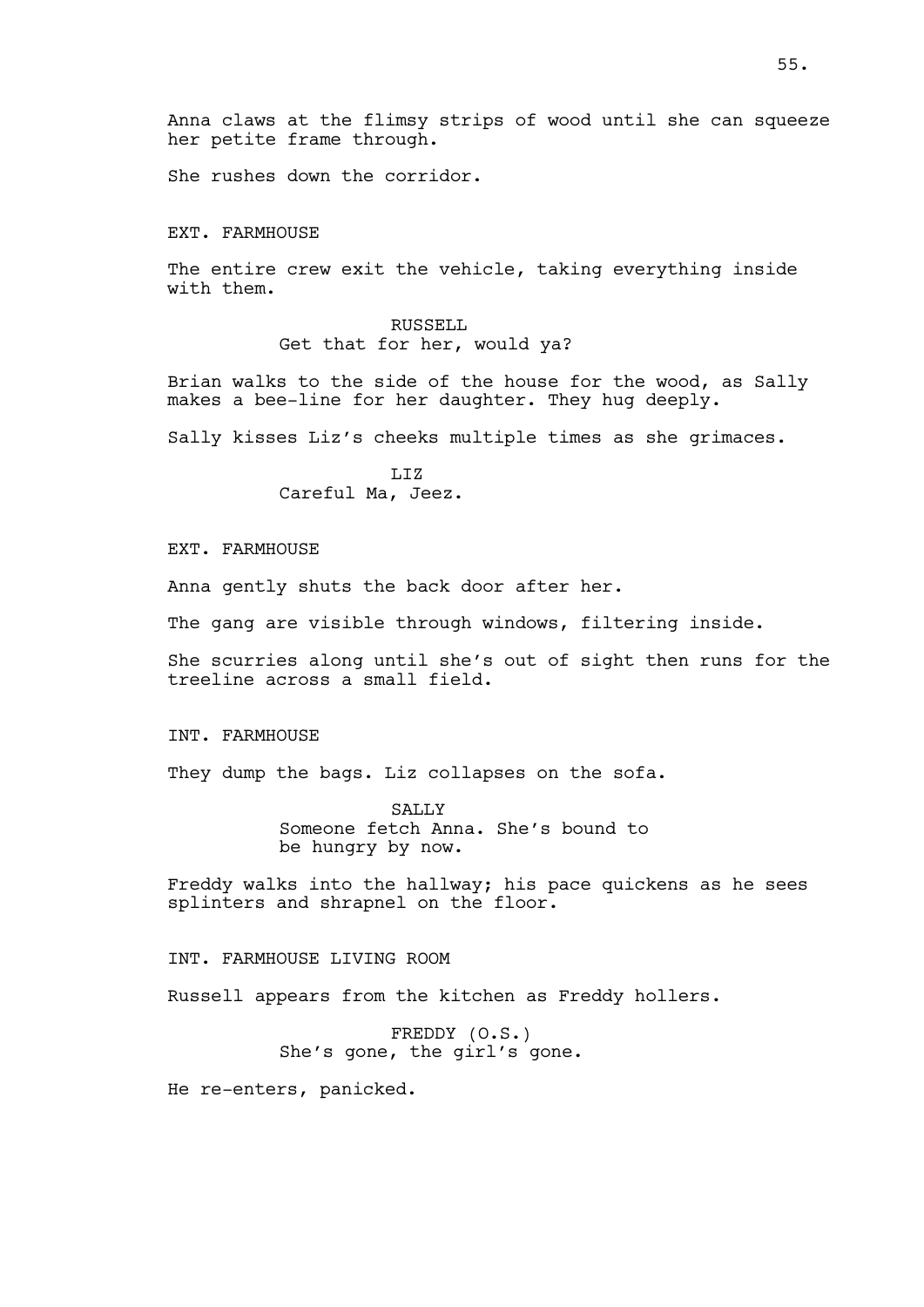Gus is already pulling a rifle from a bag. As he checks the ammo, he goes to the window.

> FREDDY (CONT'D) The door's busted.

> > GUS

Got her.

EXT. FARMHOUSE

Brian is splitting a final log. The THUD echoes all around the still evening air.

He tosses the final piece into the basket, and THUMPS THE AXE into a nearby post to keep it off the damp ground.

Something catches his eye. He looks out at the field.

BRIAN

Shit.

He hops the wall and runs to the rear of the house. He watches Anna as she nears the forest, willing her on.

CREAK.

He looks right as Gus opens the small window and rests the muzzle on the ledge.

> BRIAN (CONT'D) No. Wait!

He runs into Gus' line of sight.

BRIAN (CONT'D) I'll get her.

He turns and gives chase.

INT. FARMHOUSE LIVING ROOM

Gus keeps his aim on her. He looks to Russell.

LIZ (O.S.) Fuckin' shoot her.

Beat.

RUSSELL Put the gun away.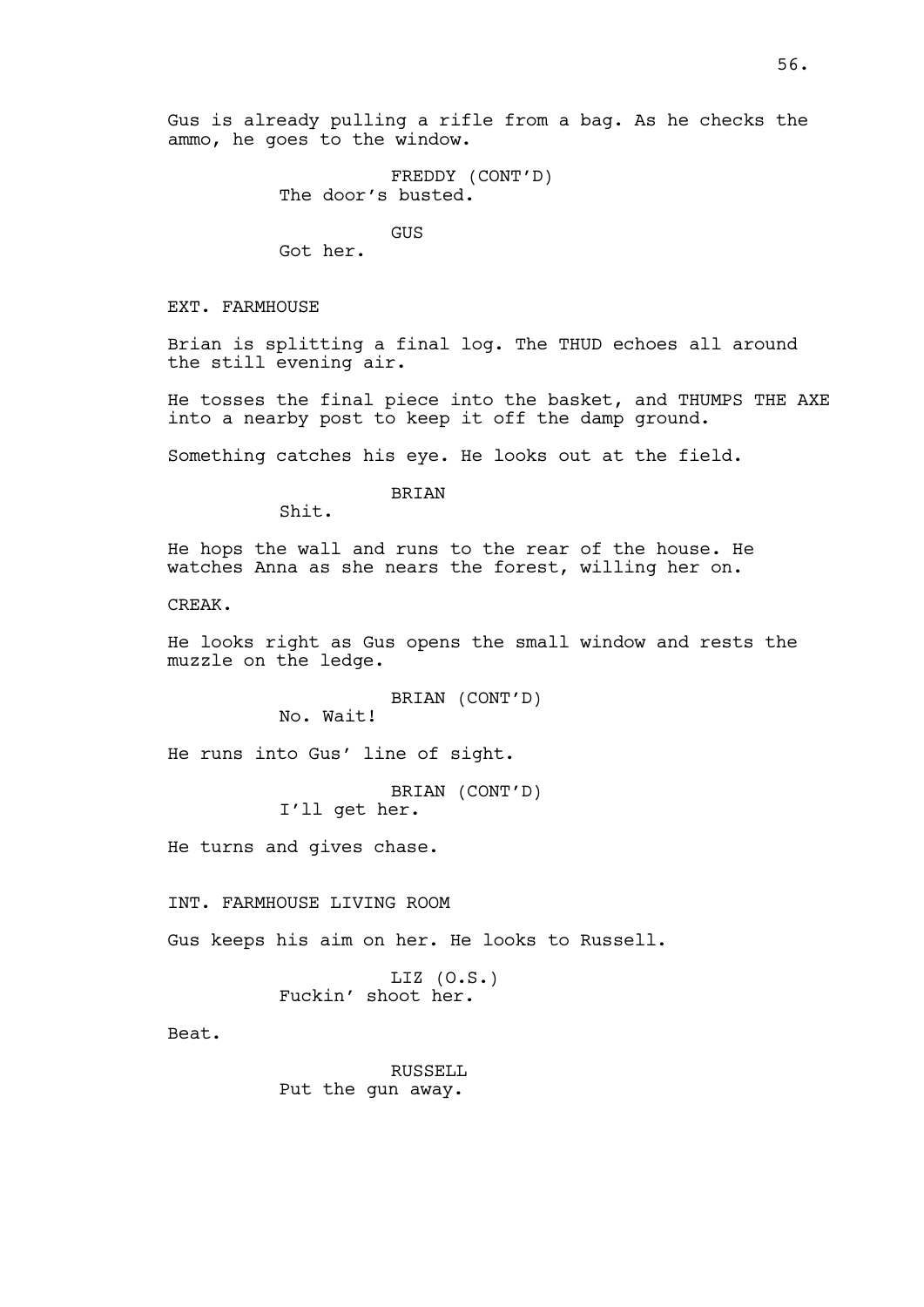EXT. FOREST

Anna runs between trees, Brian a little behind her.

She zigzags in and out until she finds a large trunk, kneeling down behind it.

Her breathing is heavy, frantic.

She clamps both hands over her face.

Tears stream down. She's shaking.

She slowly moves her head out from safety, looking back to see where her captor has gone.

No-one there.

As she turns back -

Brian GRABS HER.

ANNA AHHHH. No. Let me go!

BRIAN Calm down. Hey.

He places a hand over her mouth.

His face is right up to hers, eyes locked intensely.

BRIAN (CONT'D) If you run, they'll kill you.

She breaks down. He lifts her head back up, pulls the hair away from her face.

His palms on her cheeks, she looks at him with terror in her eyes.

> BRIAN (CONT'D) I'm a cop.

EXT. FIELD

Gus, Solomon and Freddy are spread across the field.

They advance quickly on the forest, armed.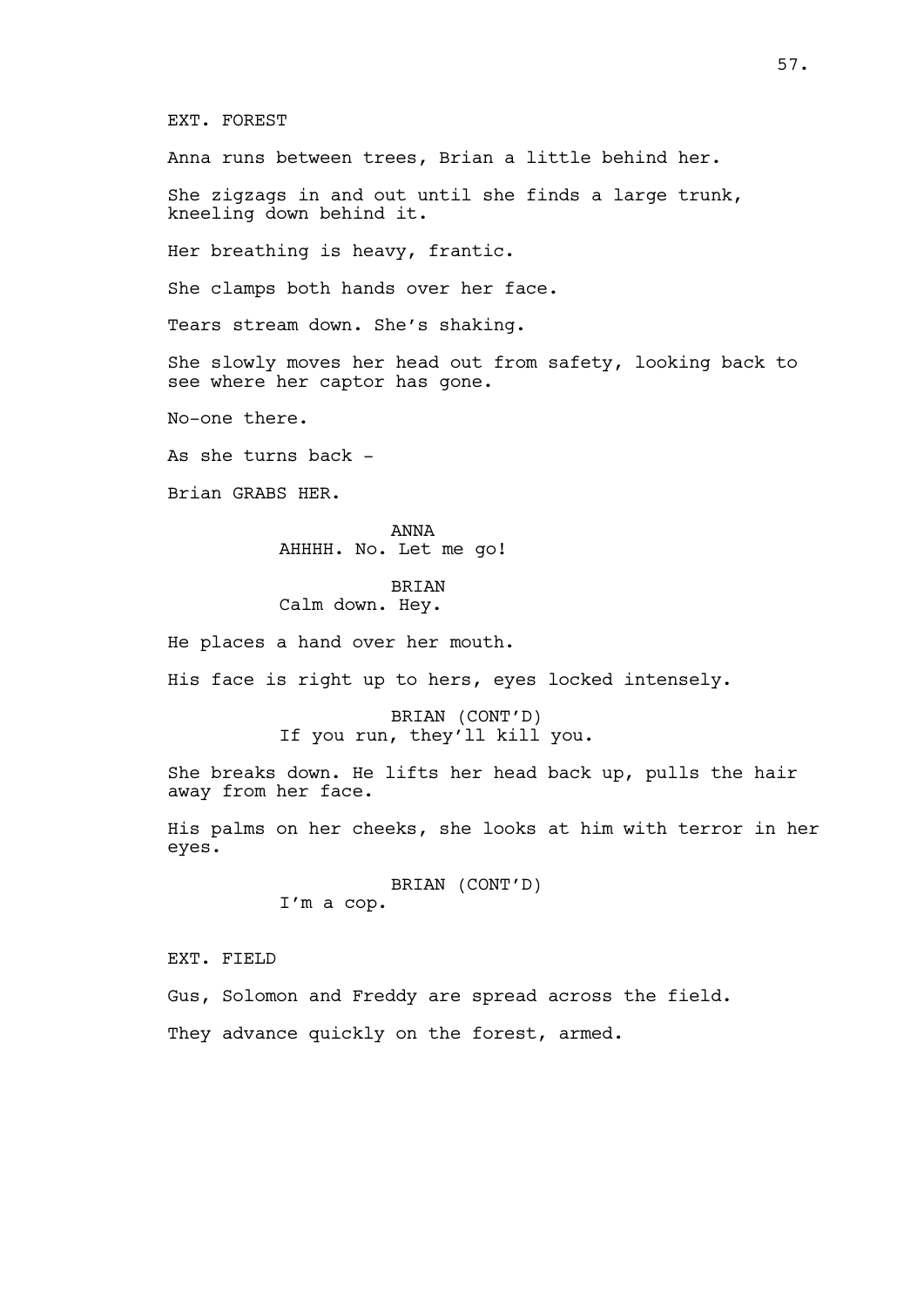Anna is hysterical.

BRIAN I told you before to trust me.

ANNA How could you do this?

He shushes her, whispers.

BRIAN This will all be over tomorrow. My people know where we are.

ANNA All the things they've done. How can you --

#### BRIAN

-- You need to stay strong. One more night. I know it's asking a lot but I'll protect you. Please?

She looks to the heavens. Pleads with him.

ANNA Just let me go.

BRIAN We need to do this together. (Pause) Will you help me?

She looks into his eyes again, trying to work out whether he's telling the truth.

Brian steps back slowly.

GUS Help you with what?

Gus is not far away, gun raised.

Brian spins Anna and starts walking her back.

#### BRIAN

Help me keep her dumb ass alive.

Gus steps into their path, tightens his grip on the weapon. He eyeballs Brian suspiciously. Brian stares right back.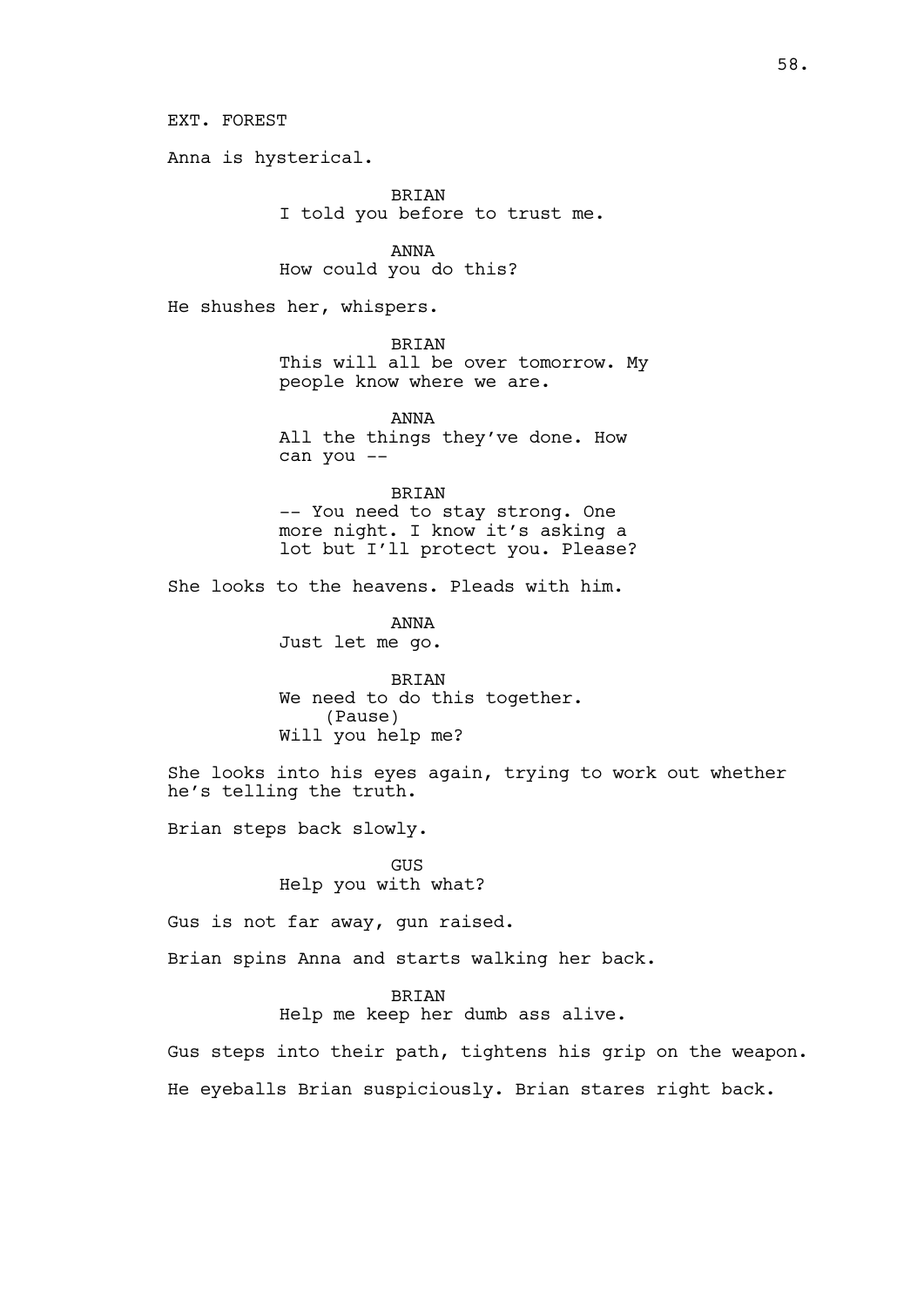INT. FARMHOUSE KITCHEN

Brian dumps Anna into a seat at the table. Russell is stirring a cup of coffee.

He places it down in front of her.

RUSSELL Do that again and we gut you. OK?

She says nothing, grabbing the mug and holding it between her trembling hands for warmth.

> RUSSELL (CONT'D) Fred, take the rest through. Liz and I got questions to ask. (Pause) Sol, you're up first.

INT. FARMHOUSE LIVING ROOM - LATER

Freddy leans on the wall by the door. He's the only person in the room armed.

Gus lounges by the fire, nervous. Anna stays as far away from them all as possible.

> GUS What's taking them so long?

No-one answers.

Gus turns and stares at Anna, then at Brian. He half-laughs.

GUS (CONT'D) You're not like us, you know that?

BRIAN The fuck you talkin' about?

Gus looks up at Freddy, who pays him no attention.

GUS He ain't one of us. You, Liz, Russ we all served. He don't belong.

FREDDY Shut up Gus.

GUS I'm serious man. Pretty boy here's desperate to protect the girl. Why?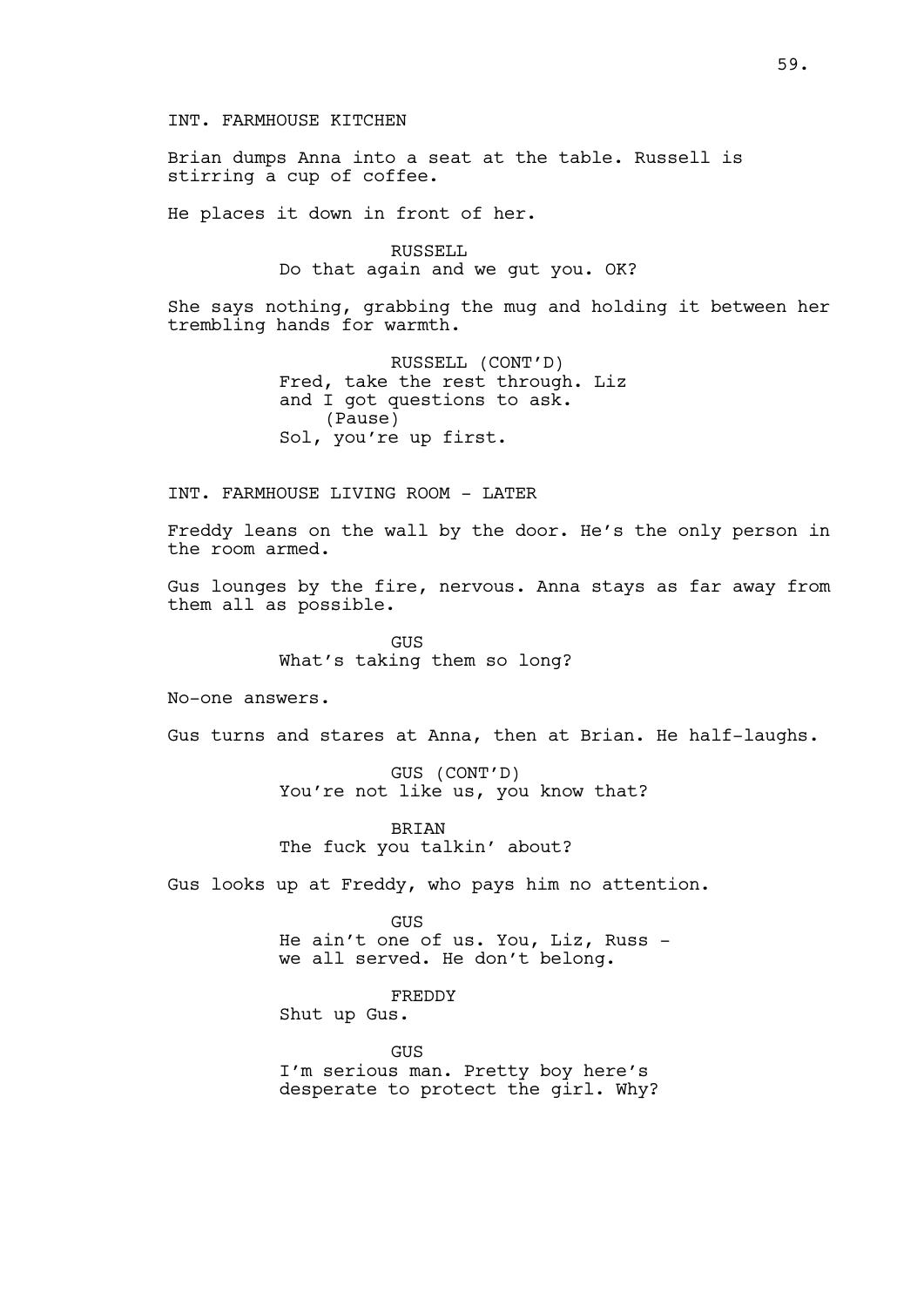BRIAN We need her. If you can't understand that --

GUS -- We DID need her. Now we don't. Seems like you wanna save her?

Anna keeps her head down, fully aware Gus and Sally are giving her daggers.

SMASH.

The heavy kitchen door almost comes off the hinges.

Solomon removes a pack of cigarettes from his leather jacket; irately yanks one out.

> BRIAN You okay dude?

He storms out.

RUSSELL (O.S.) Gus, get your ass in here.

Gus stands, breathes, walks tall into the kitchen.

INT. FARMHOUSE KITCHEN - SHORTLY AFTER

Russell and Liz sit across from Gus as he vents furiously.

GUS

And how fuckin' long you known me? Both of ya. Had your back in the field who knows how many fuckin' times. And now this?

RUSSELL

Calm down.

Gus' clenched fist smacks off the table.

LIZ Answer the fucking question.

GUS

Yeah, I went broke. So what.

RUSSELL They offer you a deal?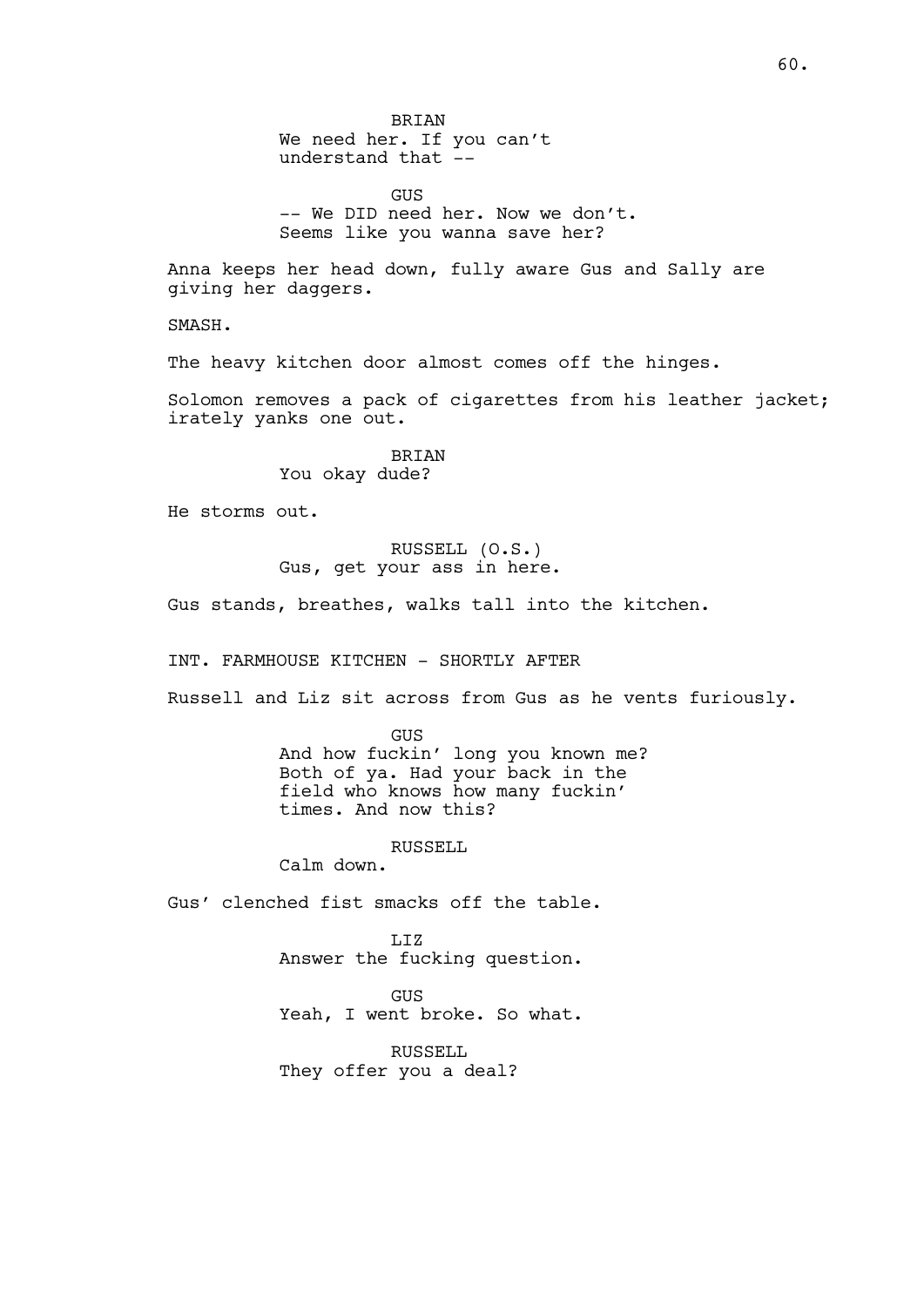GUS Who? I don't know who the fuck you're talkin' about! RUSSELL Feds? Chicago P.D.? (Pause) You got off with an assault charge a while back, didn't you? Gus looks at them. He changes his tone. GUS My lawyer found out some stuff about the witness - turned out the guy had previous. Wasn't reliable. Liz looks at Russell. GUS (CONT'D) It's Brian man. Had a bad feeling the minute you two started dating. LIZ (Apoplectic) You saying he used me? Russell calms her down with a hand onto hers. RUSSELL I met him inside Gus. I introduced them. LIZ We dated for a year before Russ took him in. Nah, he ain't the law, I'd know. GUS Something's off. He won't let anyone near that chick, and they were whispering sweet nothings in the forest when I found them too. LIZ That bitch through there? RUSSELL Don't change the subject Gus.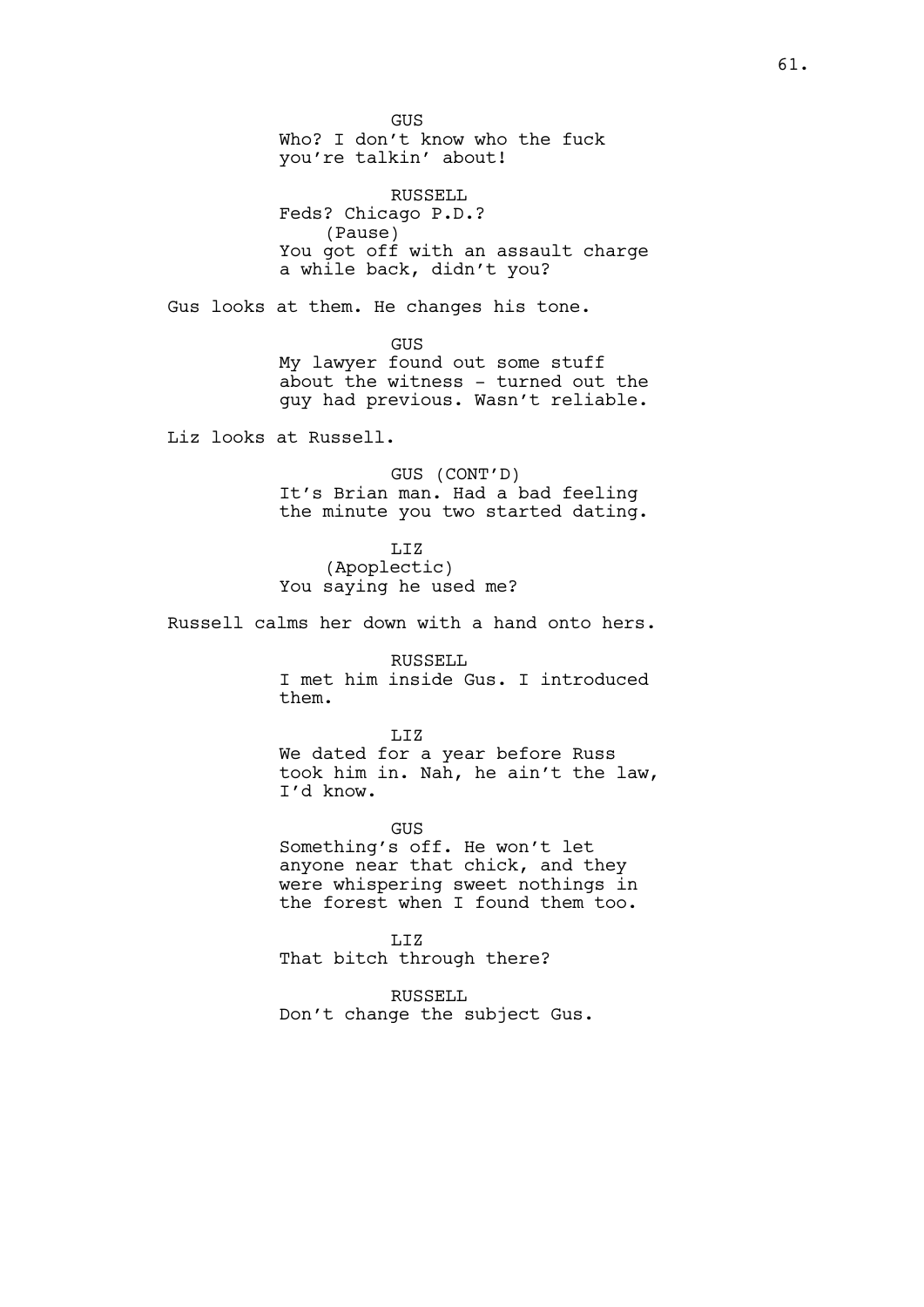Brian enters the kitchen where Freddy and Russell await, and shuts the door. The rest sit in silence except Liz, standing quard now. She GLARES at Anna. LIZ Take my sweater off. Anna looks up at her, bewildered. LIZ (CONT'D) Take. Off. My. Fuckin'. Liz pulls back the hammer. LIZ (CONT'D) Sweater! Solomon jumps into her path. SOLOMON Woah, Liz, chill. SALLY What are you doing Elizabeth? Brian comes back in upon hearing the commotion. LIZ Don't want this cunt in my clothes. BRIAN What's she supposed to wear?

Liz turns to him, annoyed.

LIZ Give her something of yours.

BRIAN Fine, I will. Put the gun down.

Russell and Freddy enter.

LIZ Why are you so protective of her?

RUSSELL

Lizzie.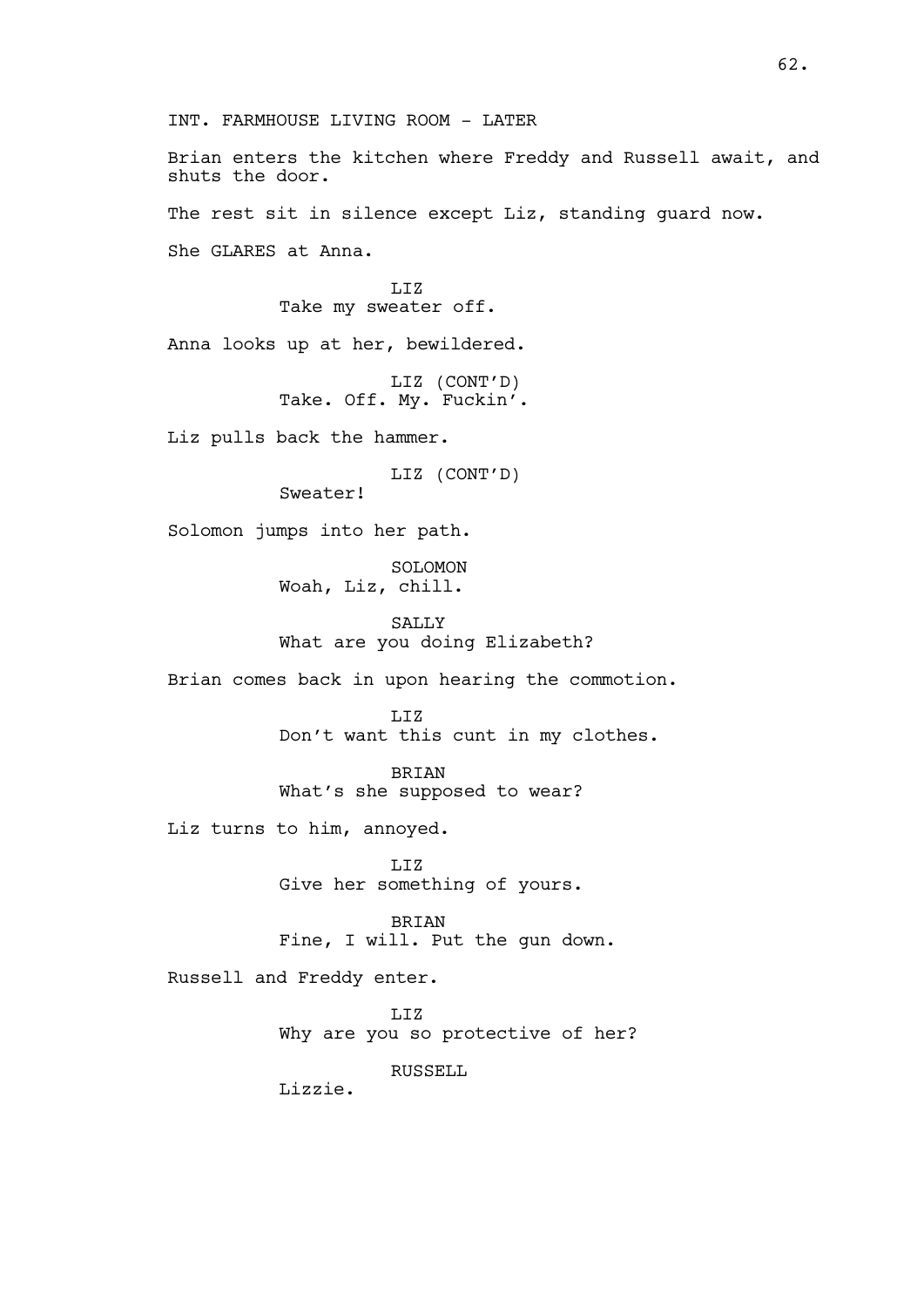T<sub>I</sub>T<sub>Z</sub> Think she'll forget all this?

She's right up in Brian's face now with fake puppy dog eyes.

LIZ (CONT'D) Think you'll live happily ever after, that it? (Mocking) Think she'll even last the night?

RUSSELL Lizzie. Enough.

She backs off as Russell eyeballs Brian dubiously.

RUSSELL (CONT'D) Brian, back in. Rest of you to your rooms. Freddy, take Anna upstairs.

Sally guides Liz away, ending the conflict.

INT. BRIAN'S ROOM - LATER

Brian sits up against the headboard of the tall antique wooden bed. He looks tense.

He gets up and paces. Looking in the full length mirror, shadows caused by the dim corner lamp blanket his face.

The whites of his eyes stand out. Worry engulfs them.

He approaches a dilapidated window, sliding it up and peeking outside.

EXT. FARMHOUSE KITCHEN WINDOW - MOMENTS LATER

Brian sneaks up to the edge of the window. It's single-paned; he can hear every word.

> LIZ (O.S.) It could've been someone letting slip. Being overheard, y'know?

#### INT. FARMHOUSE KITCHEN

Russell, Liz and Freddy are at the table.

RUSSELL We're agreed it wasn't Sol then?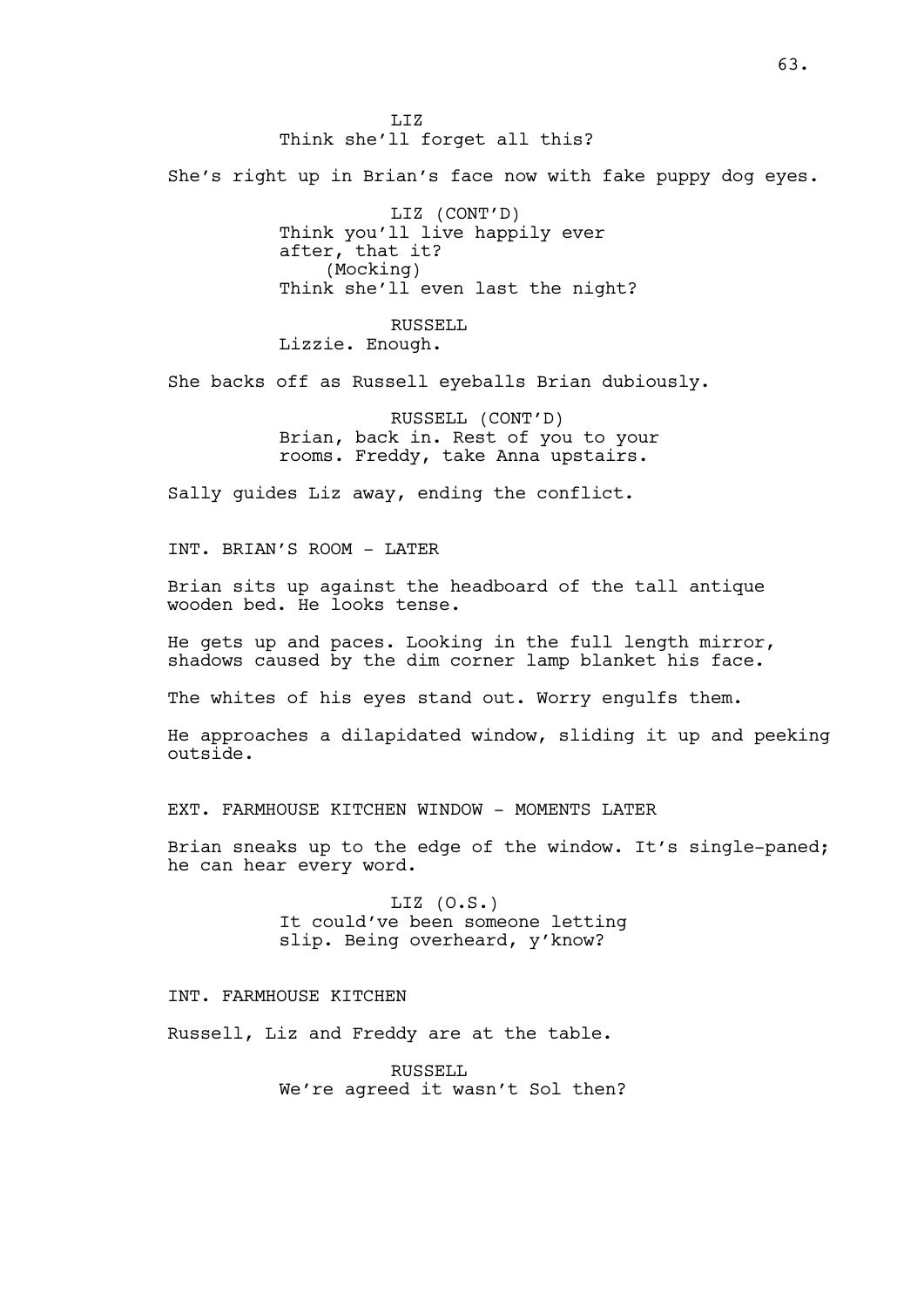FREDDY He's done time for a lot less. He hates the pigs too much to turn.

LIZ Well it couldn't have been Brian. It couldn't have.

RUSSELL Lizzie - it's one from two. You have to take feelings out of it, same as I do with Gus.

T<sub>J</sub>T<sub>Z</sub> So how do we find out?

EXT. FARMHOUSE KITCHEN WINDOW

Brian looks concerned.

RUSSELL (O.S.) I'll call Big Joe. See if they got anyone who can do some digging.

FREDDY (O.S.) Or he might just want us to get rid of both of 'em.

LIZ (O.S.) In the meantime, why is she still breathing? She's a liability.

RUSSELL (O.S.) I'll do her quietly later tonight.

The gravity of the situation hits Brian.

He disappears into the shadows.

INT. BRIAN'S ROOM

Brian falls inside. A thin film of sweat covers him.

He slumps onto a padded chair by the door, head resting back against the wall.

He shuts his eyes for a few seconds.

Brian turns abruptly, placing his ear onto the wallpaper.

He can make out the mumbling of a one-sided conversation.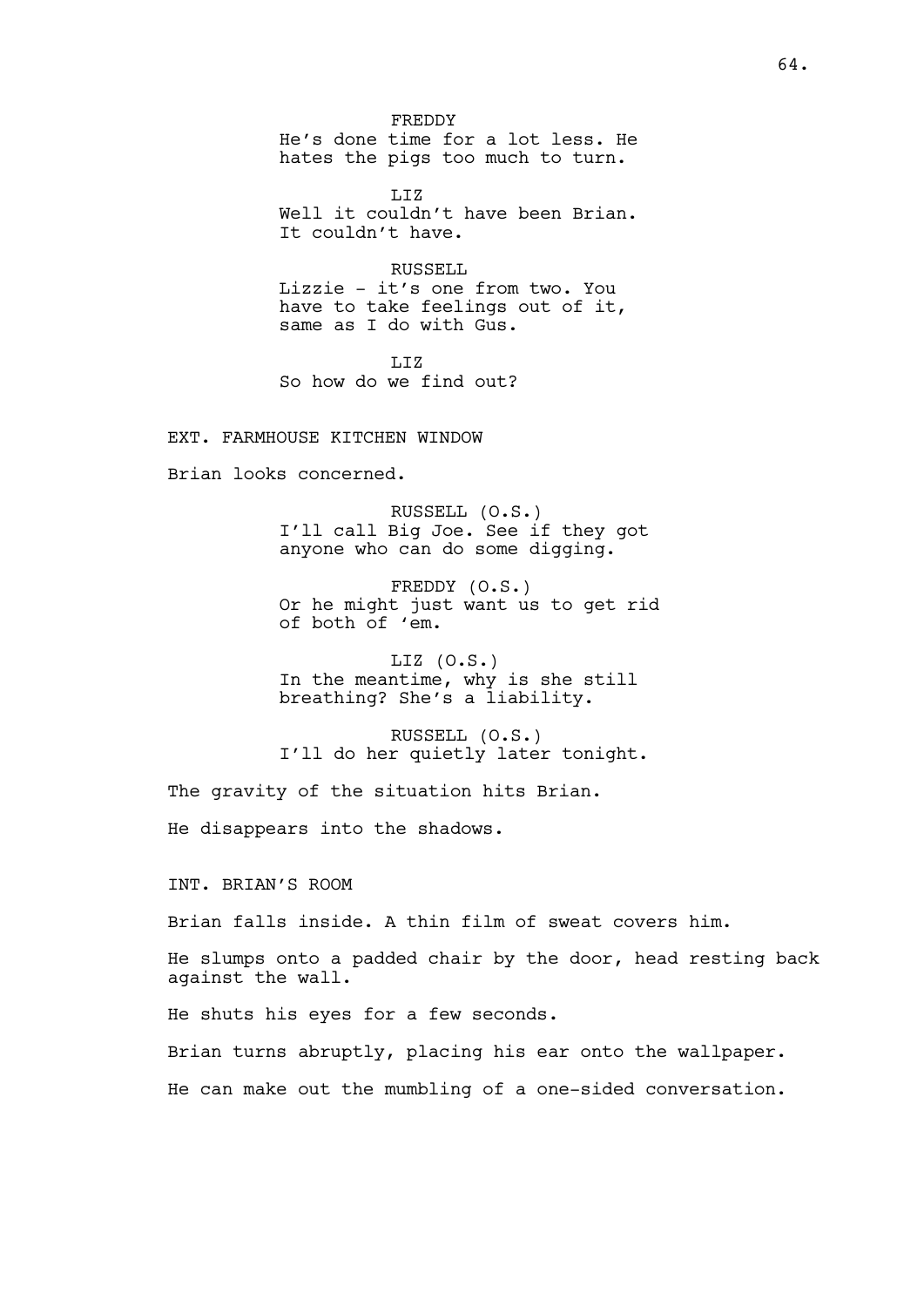There's a knock at Gus' door.

Brian goes to his keyhole.

INT. FARMHOUSE CORRIDOR

Sally waits. Gus eventually opens it.

SALLY<sub>S</sub> We locking doors now?

GUS

I don't trust anyone today.

Sally begins walking away.

SALLY

Come on, I've made you a sandwich. Everyone else ate but you.

Gus hesitates, then walks out and locks his door behind him.

INT. GUS' BEDROOM

Spotting a gap, Brian slips his fingers under the window and lifts it quickly.

With no time to spare he climbs in.

Brian begins searching coat pockets; under the mattress and pillows; inside shoes; between folded clothing - always ensuring each item goes back in its exact place.

Nothing.

He's frozen in the center of the room.

Looking around, nothing seems out of place.

He lifts his gaze, squints.

He pulls up a chair and stands on it to look closer at the dusty light fixture dangling from the ceiling.

A HANDPRINT.

The thick dust coating has been interrupted. Brian reaches over the top.

He pulls a vintage flip-phone out. He opens it up and gets straight into it and activates the call log.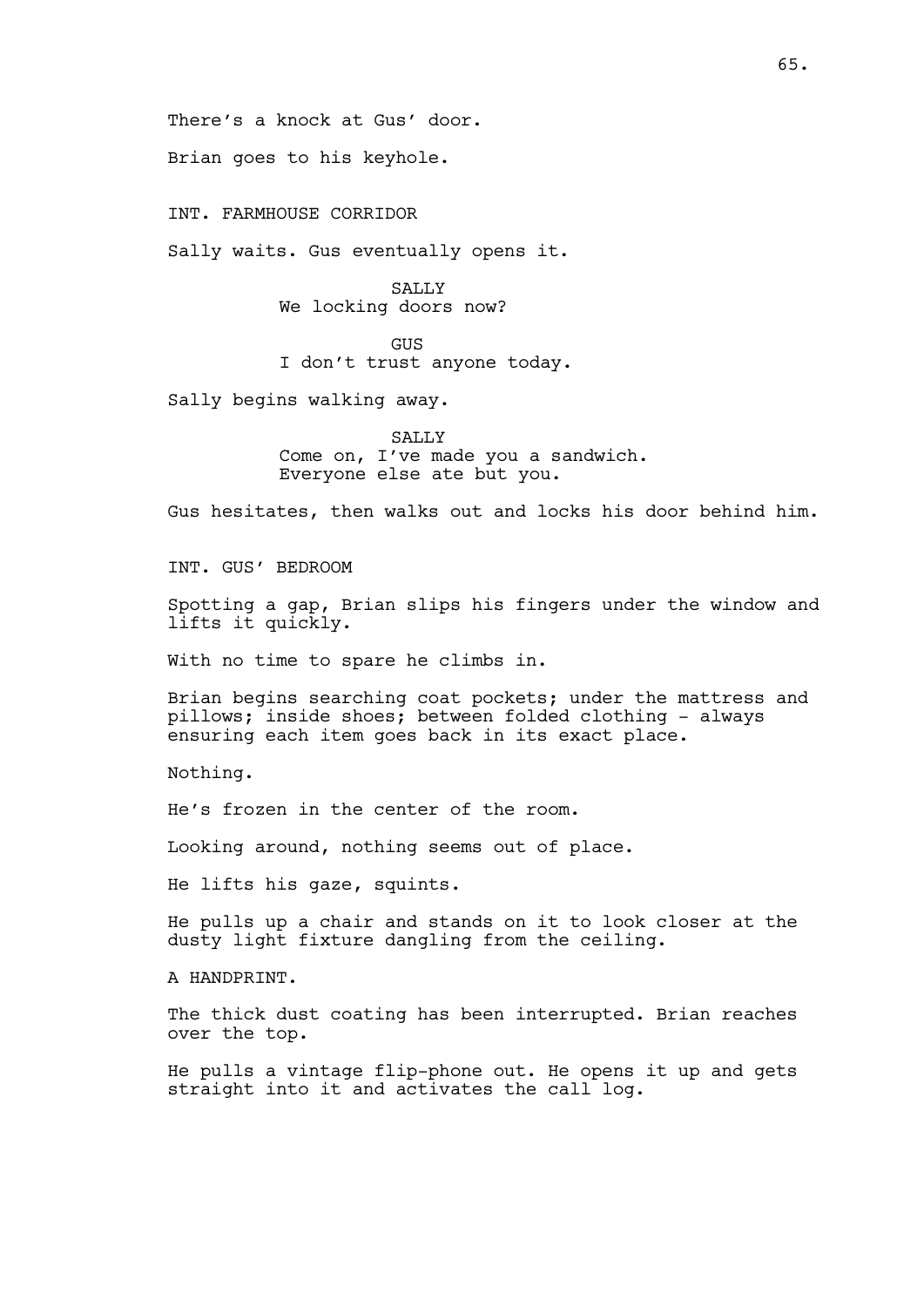ON SCREEN: THE MOST RECENT CALL IS TO 'CLAIRE'.

Brian quickly dials in a number.

WEAVER (O.S.) Hello?

BRIAN

Hey, it's Brian. Next time this calls I need you to pick up and say 'Detective Weaver'. You got that?

WEAVER (O.S.) Yeah, but I don't --

BRIAN

-- It'll get me off the hook. And release all of our names as a news alert. Social media too, or the girl's dead tonight.

Brian hangs up. He carefully puts the cellphone back.

EXT. FARMHOUSE - NIGHT

The group are outside as Sally says her good-byes.

RUSSELL Thanks for everything Mom.

SALLY Anything for my babies.

She hugs them as she steps into her car.

LIZ Drive safe Ma, we'll call you soon.

EXT. NEIGHBORING BARN

As the gang return inside, the duo watching them report.

FEMALE STAKEOUT OFFICER Perimeter team, be advised - the mother is departing the farm. Pick her up down the road. Over.

INT. FARMHOUSE LIVING ROOM - LATE NIGHT

Russell, Liz and Freddy gaze at CNN as the headline 'Chicago bank killers named' accompanies thumbnail images.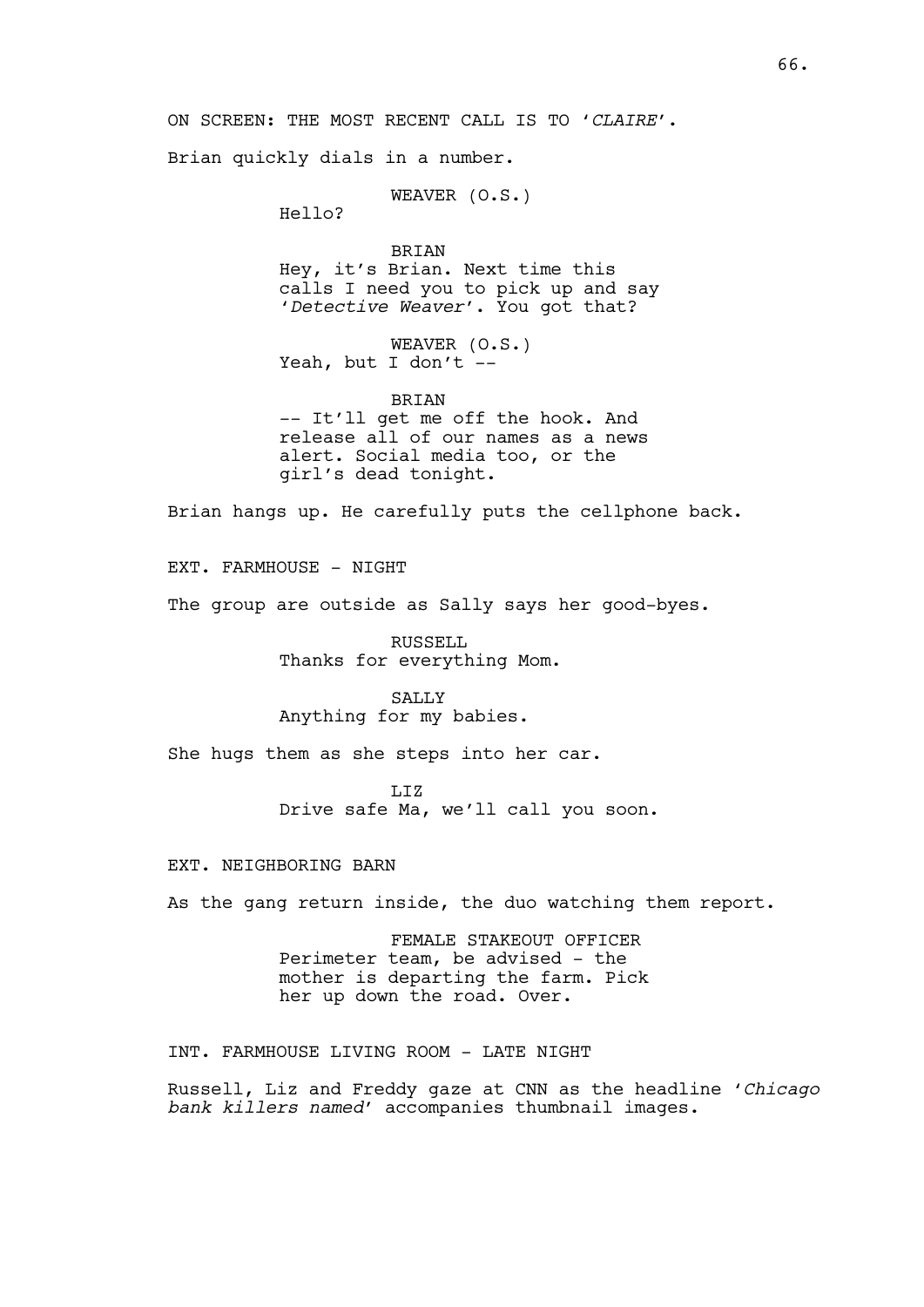T.TZ I don't understand. They had nobody but us two when they questioned me.

FREDDY Unless they were bluffing?

RUSSELL No, they wouldn't have gone for the decoy in that case.

Brian bursts into the room.

FREDDY Told y'all to stay --

BRIAN -- I heard something.

INT. GUS' BEDROOM

The door CAVES IN, closely followed by Freddy's size 13s.

The four of them enter. Brian hangs back as Freddy, Liz and Russell start turning the place upside down.

Clothes, books and belongings are discarded at will.

Gus returns from taking a shower, irate.

GUS (O.S.) Hey! What the fuck you think you're doing?

Gus is about to hit Brian when he sees the others among his belongings.

Towel around his waist, he confronts them.

RUSSELL Where is it?

GUS Where's what?

Russell HEAD-BUTTS HIM.

Gus goes thundering into the wall, clutching his bust nose.

Russell doubles down with a PUNCH TO THE GUT. Gus sinks to his knees, struggling for breath.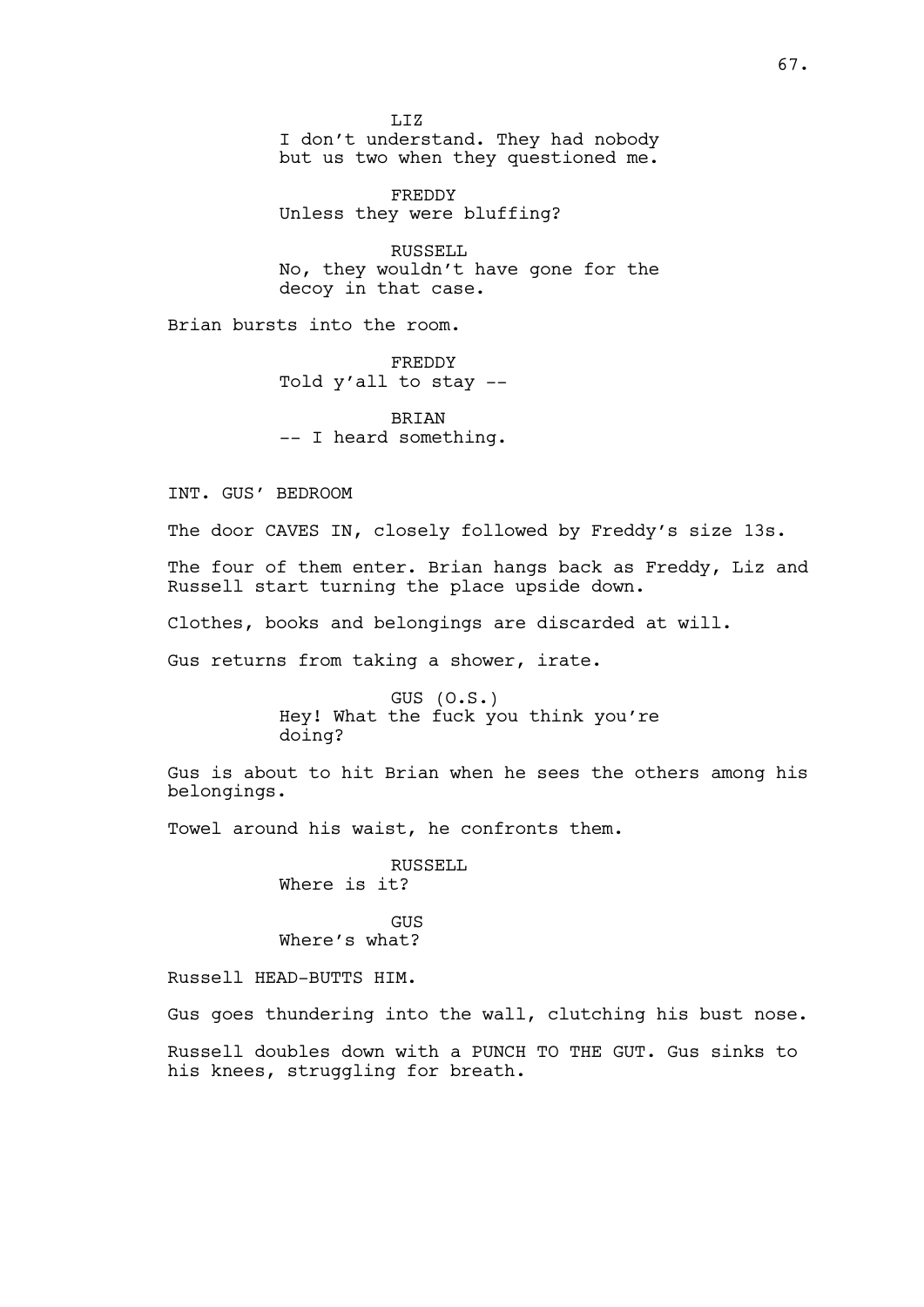Brian drags him back to his feet and shoves him against the wall by the throat.

> RUSSELL Where's the fuckin' phone?!

Gus' expression changes. He looks defeated.

GUS

Up there.

Freddy pulls a seat over and locates it. He throws the cell to Russell, who opens it up and presses a few buttons.

Russell puts it to his ear.

WEAVER (O.S.) Detective Weaver.

RUSSELL'S FACE GOES RED.

He calmly removes the battery cover and SIM card. He snaps it before pulling a gun.

Russell sticks the barrel between gus' eyes.

GUS Hey, I was just calling my girl. Boss, I think you're overreacting?

Russell's heavy breathing slows.

He lowers the gun and shoots Gus in the foot.

GUS (CONT'D) AAAAAAHHHHHH!

Gus writhes on the ground.

Russell hovers over him, screaming down:

RUSSELL A fuckin' cop answered! After everything... Take him out back.

Brian and Freddy drag their wailing colleague outside.

EXT. FARMHOUSE

They carry Gus through a small gate and dump him onto frostcovered grass.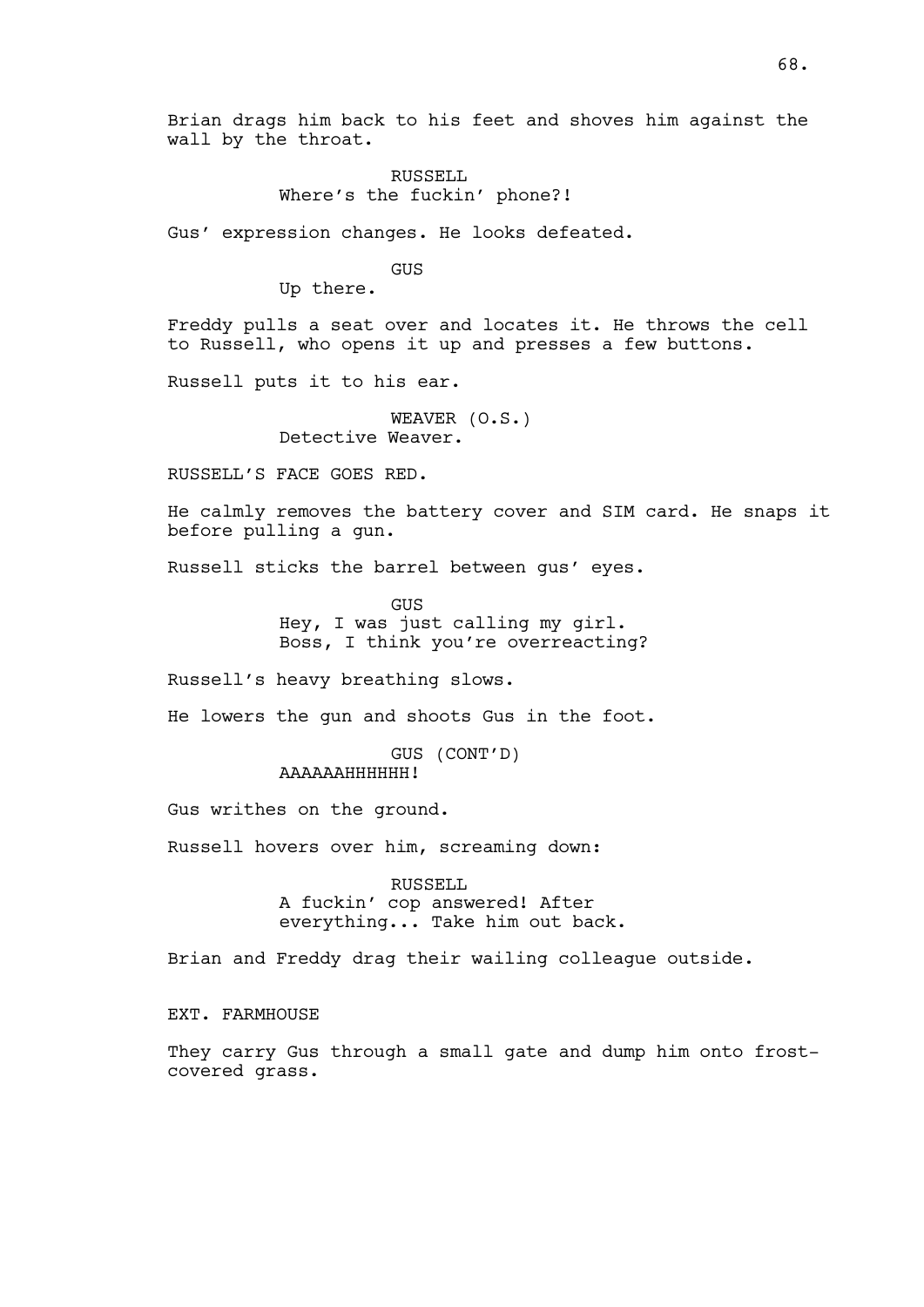of a bedroom window above. RUSSELL Any last words? GUS I didn't  $-$ RUSSELL -- That's plenty. Russell cocks the hammer. LIZ Bro, wait. She pulls him aside. LIZ (CONT'D) If he was talking to them we should know what they know, right? (Pause) They could be watching right now. Russell looks around; sees and hears the trees sway. RUSSELL They here? Gus looks confused. He puts his hands up. GUS Who? (Pause) I ain't talked to no cops, man. I swear on my mother's life. RUSSELL We'll deal with her later.

A full moon illuminates the scene for Anna, who watches out

They haul Gus inside again.

Liz motions upstairs at the retreating Anna.

LIZ

And her?

Russell thinks on it for a moment.

RUSSELL They know who we are. We'll kick her out down the road - kill her and we're public enemy number 1.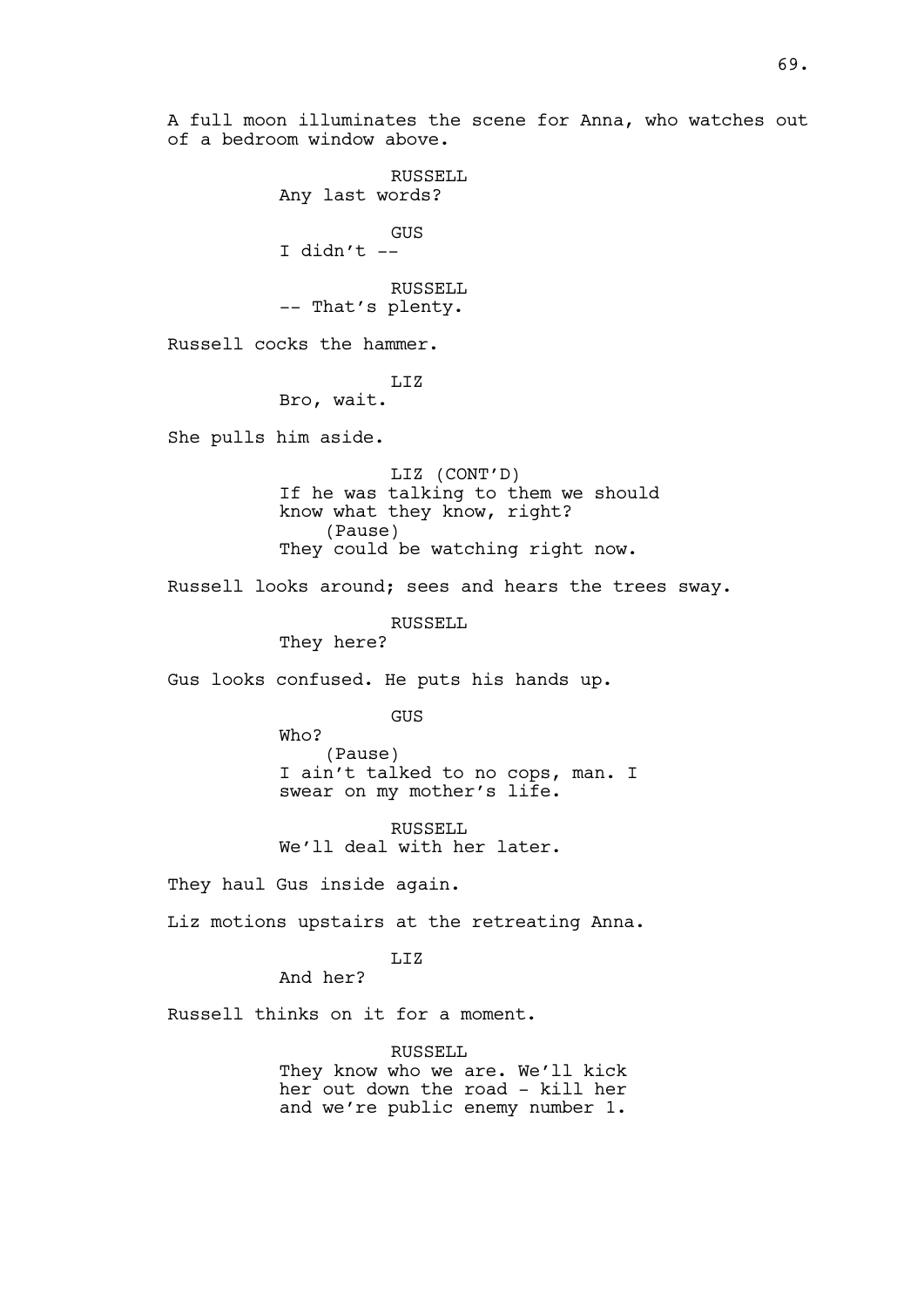## Liz looks crestfallen.

INT. SOLOMON'S TRUNK - MORNING

Footsteps approach. Daylight pours in as the trunk is opened.

Freddy looms large as he bundles Gus inside.

Gus' interrogation has left him barely recognizable.

His face is heavily bruised and swollen. Dry blood seeps from several lacerations.

He lets out a whimper as he struggles to curl up, hands tied. Freddy SLAMS the trunk shut.

# EXT. NEARBY BARN

Three cops watch through binoculars, from behind a rusting Jeep on neighboring farmland.

> STAKEOUT OFFICER (ON RADIO) Looks like they're preparing to leave. Over.

### EXT. SWAT HELICOPTER

An impatient rotor WHIRS LOUDLY.

Gunmen jog across a rooftop, fully geared up.

INT. FARMHOUSE LIVING ROOM - LATER

Russell gives each of the crew their cellphones back.

Anna sits nervously in the corner. Brian walks over to her with a thick shawl.

> BRIAN This should make you more comfortable.

> > ANNA

Where?

BRIAN In the trunk. Sorry. Can't release you if you know where we've gone.

She looks scared.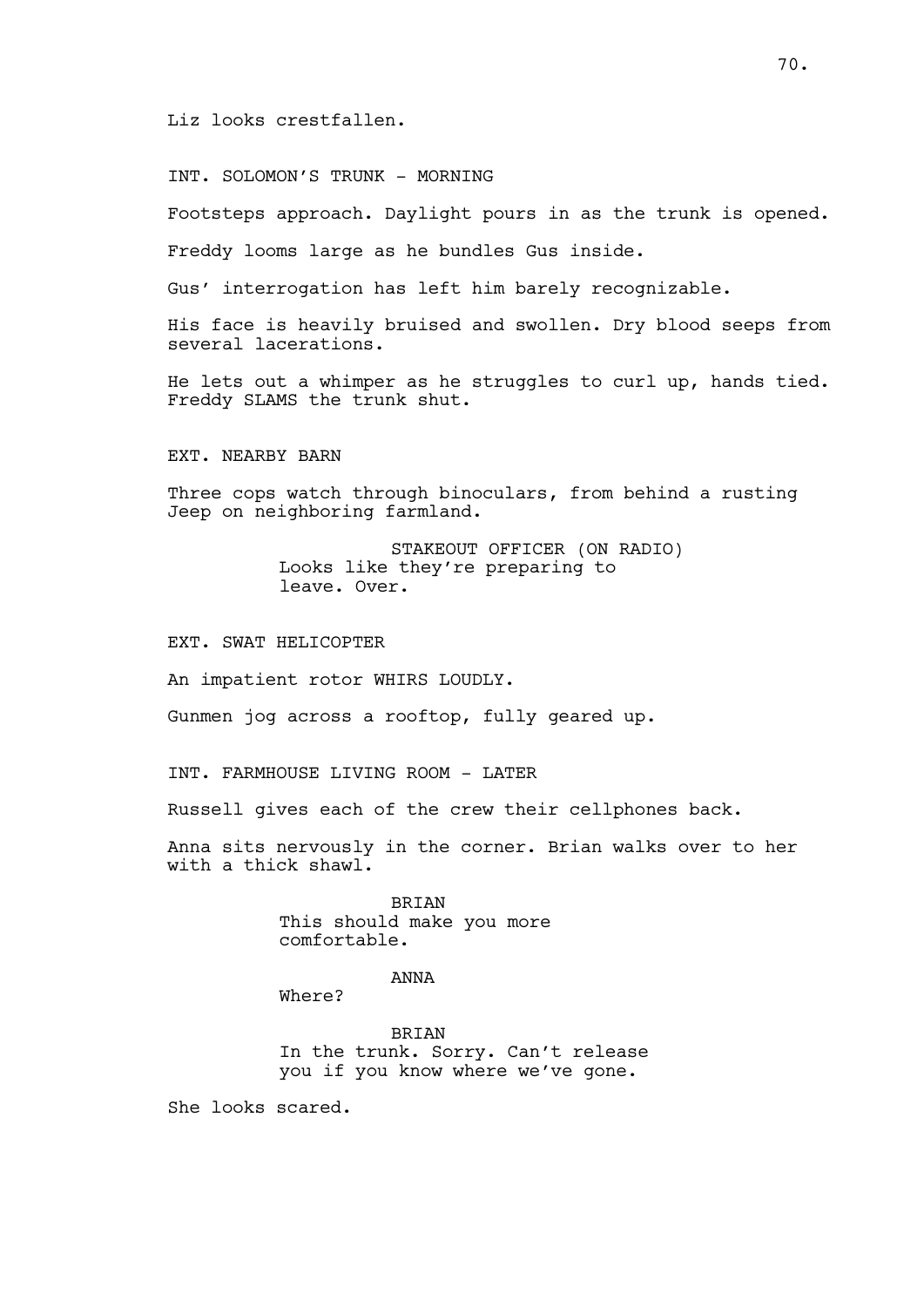Brian helps her to her feet and tenderly guides her out.

Liz gives Brian a filthy look.

RUSSELL I'll go with him. You travel with Sol and Freddy.

LIZ What? Why?

Russell gives her a knowing look.

EXT. BRIAN'S CAR

Brian lays the shawl down in the trunk, as he whispers.

BRIAN It'll be over soon.

ANNA What if they figure it out?

BRIAN

I took care of it. When all this is over, I'll make it up to you.

ANNA

Promise?

BRIAN

Promise.

She smiles, for the first time.

EXT. MAFIA CAR WINDOW - DAY

THREE MOB HEAVIES sit patiently by the roadside.

They watch the traffic roll by. The elder statesman in the passenger seat speaks:

> OLD MOBSTER (ON PHONE) That's ten minutes, ain't no pigs following you.

INT. BRIAN'S CAR

The sun reflects off a thin layer of lying snow.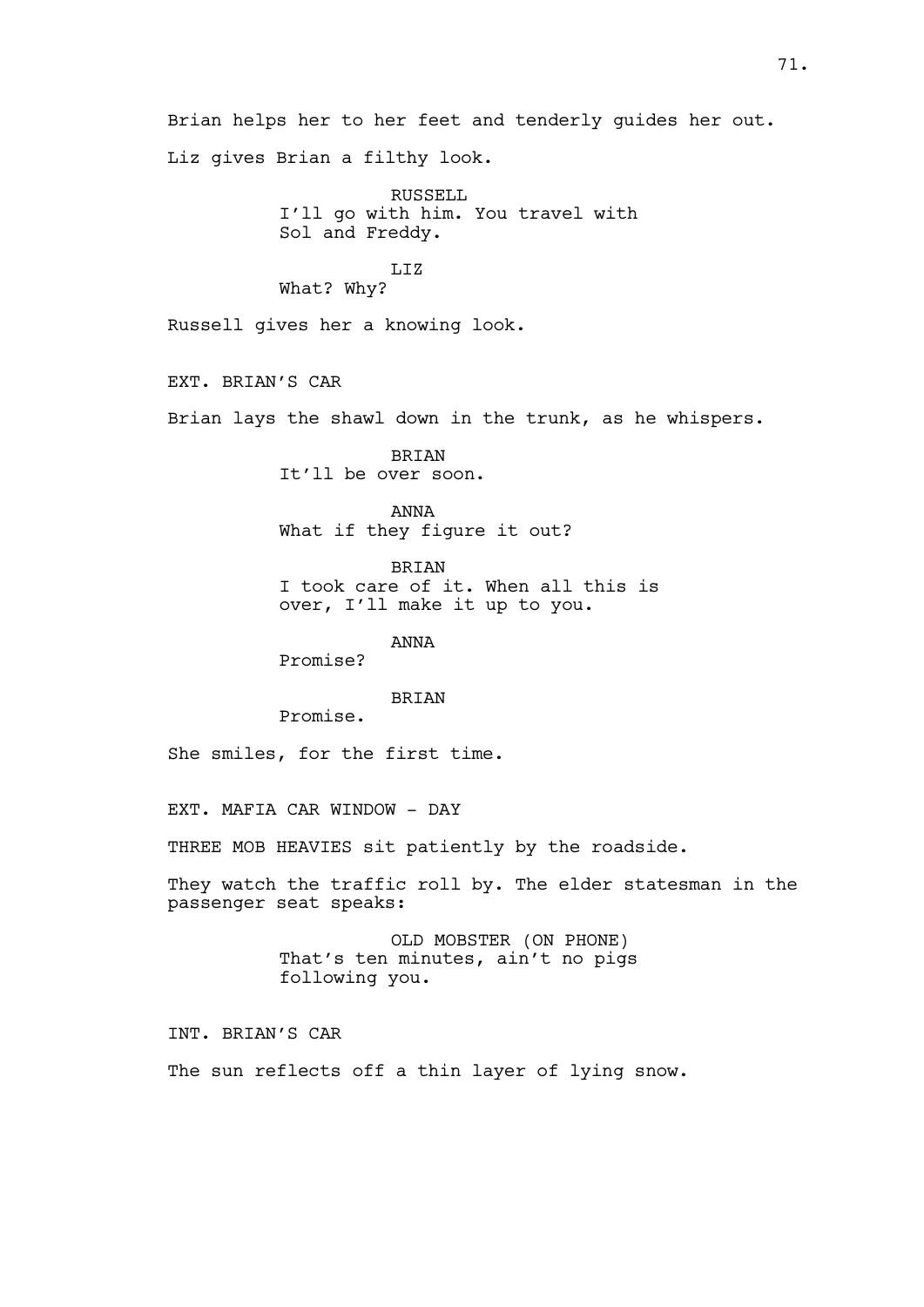Russell hangs up, rests his arm out the rolled down window.

Brian, shades on, cruises along behind Solomon's old-school Lincoln Continental.

> BRIAN Where you wanna drop her off?

Russell looks over at him.

RUSSELL I'm not as dumb as I look, y'know.

Brian glances at him. Russell laughs heartily.

BRIAN Fuck off. I just don't see the need to prolong her misery.

RUSSELL I'm sure that's it Romeo. You're lucky Liz never got hold of her.

Russell looks back out at the passing scenery again.

BRIAN Things just didn't --

RUSSELL -- Save it for her.

Brian watches Liz half turn and look out the back window of the car in front.

INT. HELICOPTER

From high above, the cars are lost to the naked eye among other moving dots below.

> HELICOPTER PILOT (ON RADIO) We have eyes on both vehicles. All units hang back.

INT. JIMMY'S CAR

Weaver turns the radio up as the message comes through.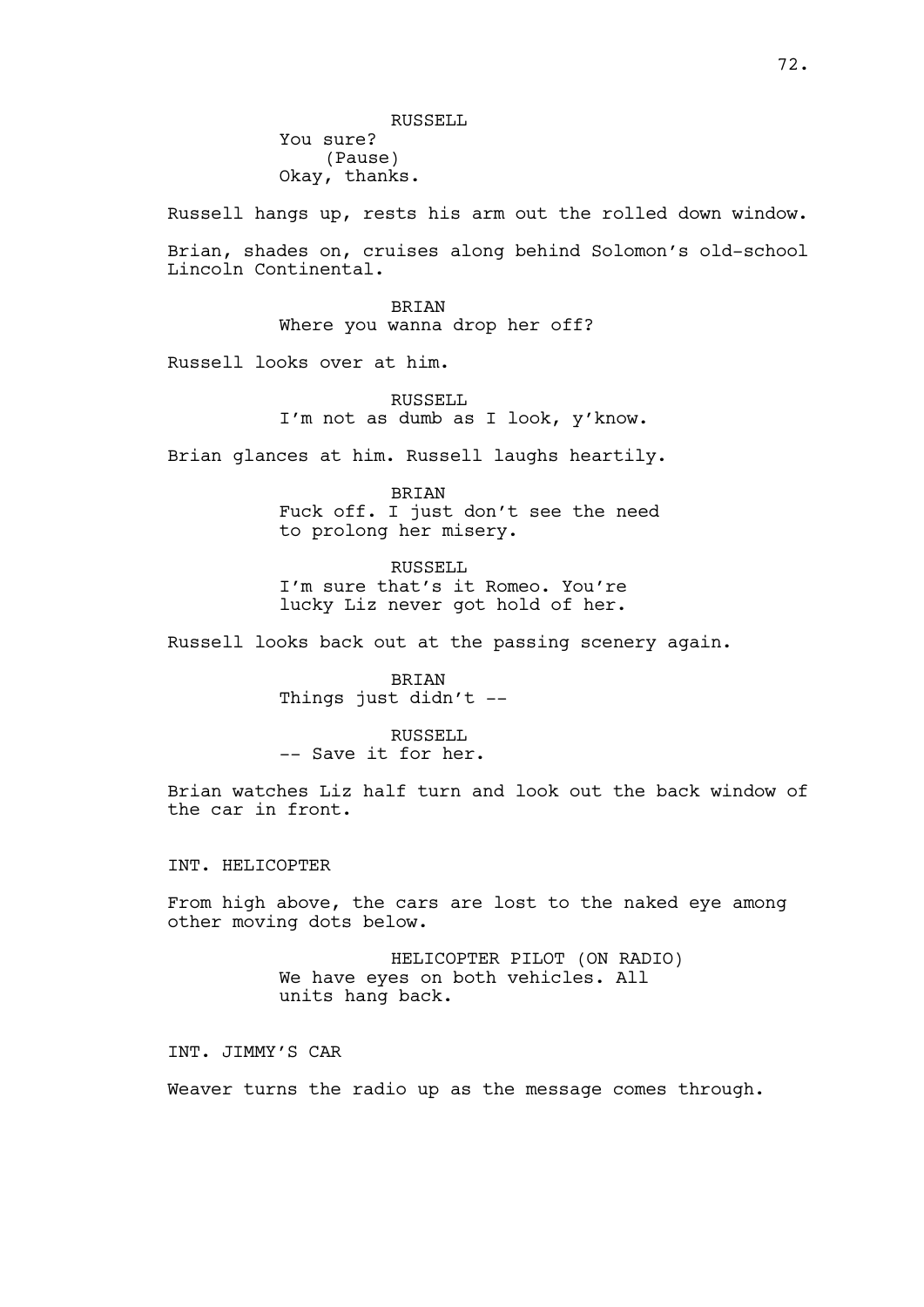Jimmy tails squad cars and SWAT vans along the highway.

INT. BRIAN'S CAR - LATER

The Lincoln's blinkers start flashing.

BRIAN Boss. They're turning off.

Russell wakes with an animalistic moan.

RUSSELL Follow him. Got a pit-stop.

BRIAN

Anna?

RUSSELL Gus. Dropping him off with Eddie the Italians want to talk to him. Gotta pick up some stuff too.

EXT. ITALIAN RESTAURANT

Both vehicles pull into the restaurant's parking lot.

INT. BRIAN'S CAR

Russell walks over to the 'STAFF ONLY' door and knocks.

A rotund SECURITY GUARD in a slick suit opens the door and chats to him.

Russell returns to Brian hastily.

RUSSELL

Let's go.

EXT. / INT. ITALIAN RESTAURANT

Russell tells Liz and Solomon to follow also.

# RUSSELL No weapons or phones.

Brian throws his handgun and cell under the seat.

They follow Russell to the side door.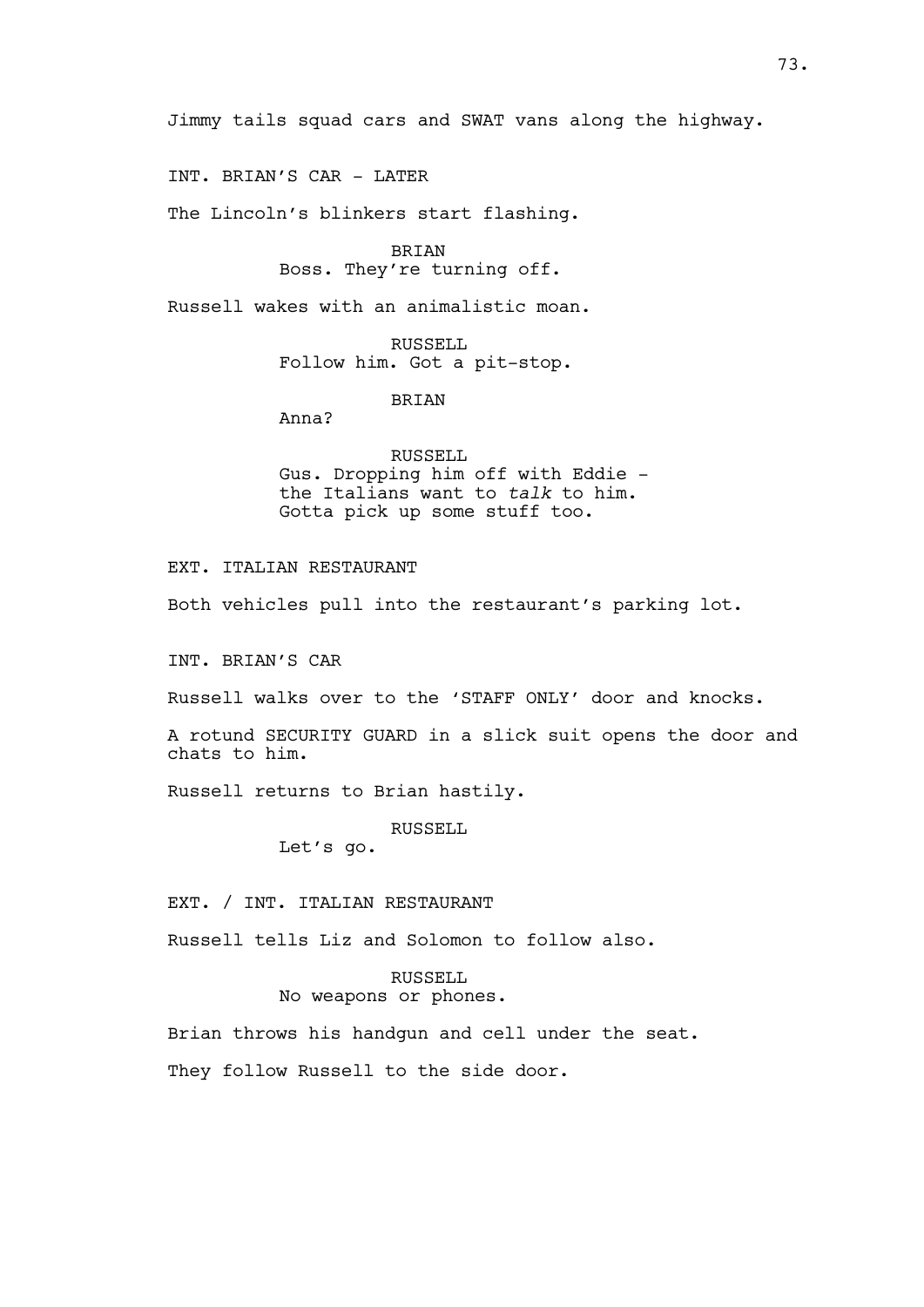Brian looks surprised at the level of caution.

Russell leads the way, turning a few corners before they arrive at a private dining area.

INT. ITALIAN RESTAURANT BACK ROOM

Scattered around the back room are MULTIPLE MOB HENCHMEN of varying ages.

The majority sit with large plates of food, laughing away.

At the corner table sits Big Joe, dressed impeccably in a 3 piece pinstripe suit.

He drops his fork as they enter AND takes an angry puff on his cigar, then stubs it out.

> BIG JOE Fuck they doing here?

Russell gives the blank-faced Eddie a look of death.

RUSSELL Dropping off our snitch, as agreed with this 8-foot empty-headed moron. If I knew you were here --

BIG JOE -- You fuckin' idiot! Why'd you invite them with the heat they got?

EDDIE Thought you'd wanna deal with it personal like?

Russell shakes his head, fuming.

BIG JOE You keep him alive?

RUSSELL Yeah, didn't give us much but figured you may do better.

BIG JOE He'll talk to us. Where is he?

RUSSELL In the trunk outside.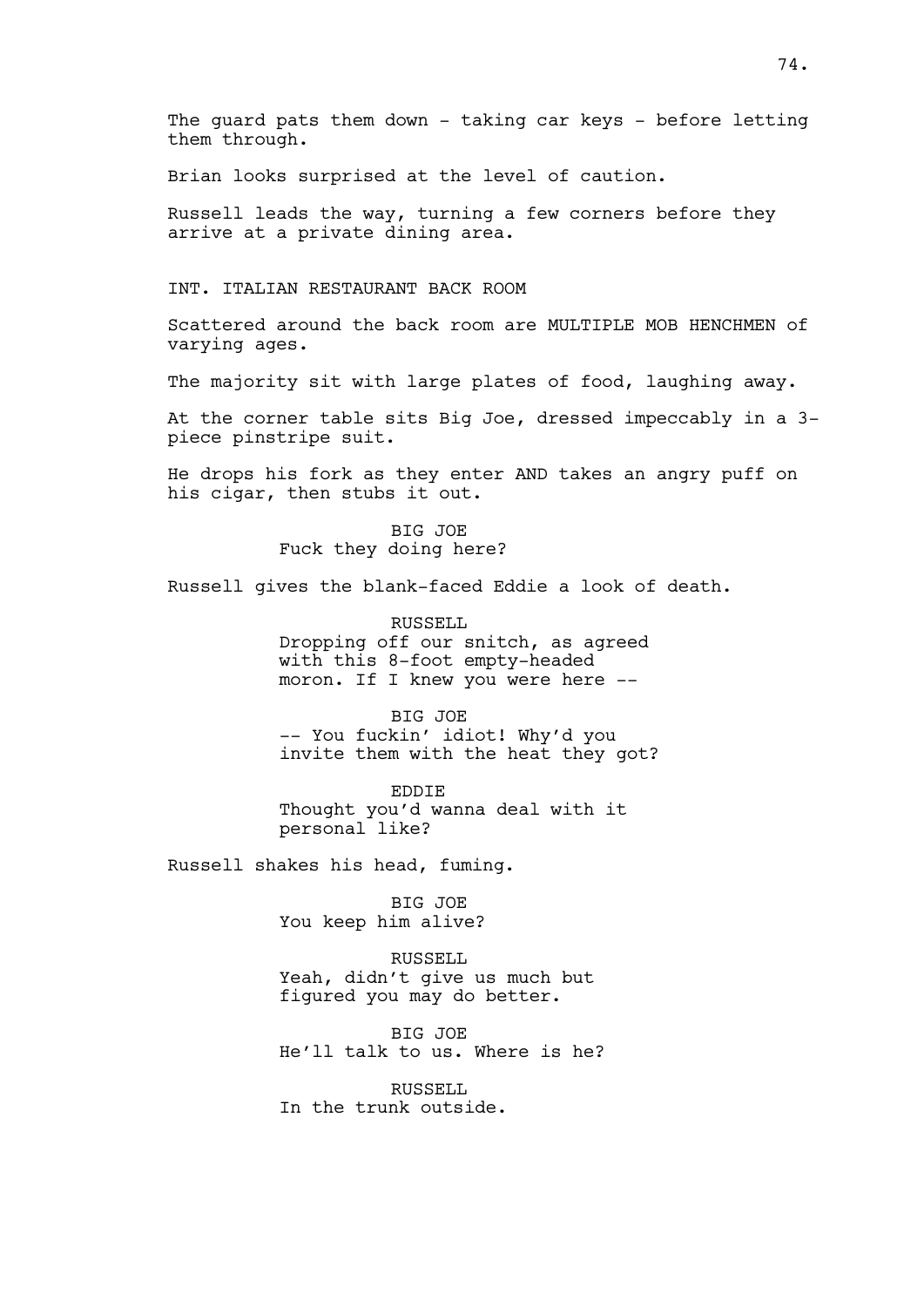BIG JOE

Vito!

The guard comes through.

BIG JOE (CONT'D) Take in Russ' gift from the car.

Freddy passes Russell a backpack. He hands it to Joe.

RUSSELL Gus' money from the bank - make amends for the trouble he caused.

BIG JOE

Grazie.

Big Joe zips open the bag a little and peeks inside. He seems more than satisfied.

> BIG JOE (CONT'D) How 'bout you Miss Barnes? Feelin' better since they got you back?

Liz smiles and nods respectfully.

BIG JOE (CONT'D) Took one hell of a risk your bro. (Pause) But I understand why he did it.

Dual footsteps can be heard entering the room behind them.

BIG JOE (CONT'D) Now, you'd better leave before... Who's this?

Brian turns around, to see -

ANNA.

The oblivious Vito holds her with a blank expression.

VITO Your gift. From the trunk.

Brian shuts his eyes briefly.

They all know what this means for her, now she's seen Joe.

RUSSELL Wrong car, you stupid fat fuck.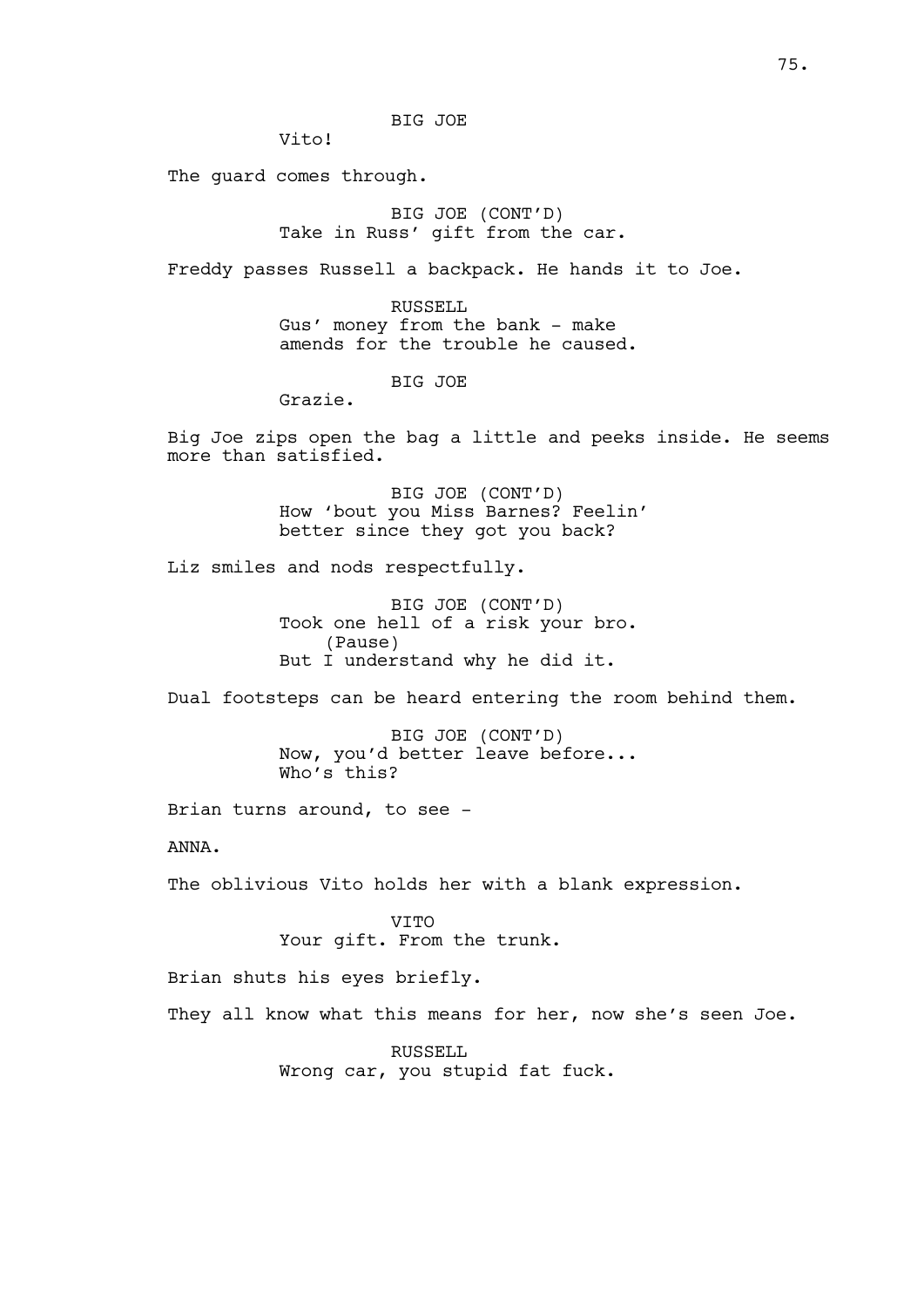BIG JOE Language. (To Anna) I'm sorry my dear, you shouldn't have to hear that vulgarity. Mind waiting outside 'til we finish?

She looks petrified.

More so when she sees the look on Brian's face.

Tears begin to form.

Vito walks her back out as the room falls silent.

BIG JOE (CONT'D) I'm surrounded by useless fuckwits. You gotta care of that.

Russell nods.

RUSSELL Brian, put her back in the car. Sol, Freddy - get Gus.

### EXT. ITALIAN RESTAURANT

Brian gives Vito a look of pure hatred.

He snatches Anna away from him as they take their keys back.

She is HYSTERICAL as Brian leads her by the arm.

Sol and Freddy go in the direction of the other car.

BRIAN Stay calm. You trust me, right?

Brian takes her to the rear and opens the trunk again. He looks over at the others, their focus on retrieving Gus. Quick as a flash he slides into the front of his car and grabs his gun and cellphone.

## EXT. BRIAN'S TRUNK

Anna jumps back inside.

Brian looks over as they pull Gus from the Lincoln. He types 'IT'S ON. JOE HERE!', then sends the text to Weaver.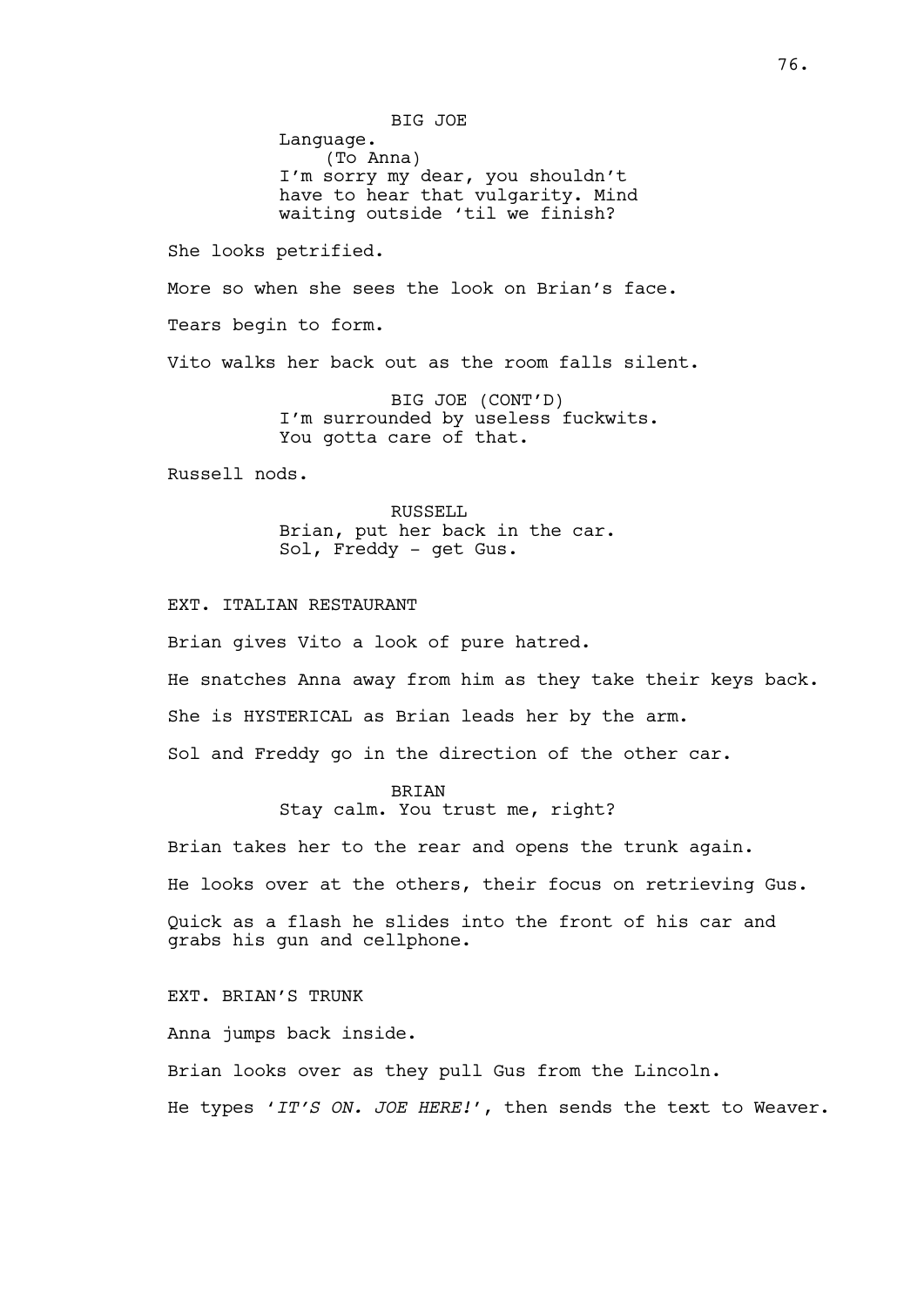The keys are in the ignition. When it kicks off, get outta here.

He looks back down at her reassuringly, dropping the phone in before he shuts the trunk loosely.

### EXT. ITALIAN RESTAURANT

Brian walks behind the others, ensuring his gun is hidden.

As they approach the door, Freddy half-turns and shouts.

FREDDY Hey, maybe you should stay with the girl? In case she...

HE STOPS DEAD.

His gaze moves skyward.

FREDDY (CONT'D)

Is that?

They look up as a chopper swoops into view.

VITO Fuckin' cocksuckas!

He pulls his pistol out and starts shooting at the helicopter.

Brian draws and SHOOTS VITO POINT BLANK.

Realization washes over Freddy and Solomon.

As Freddy hauls Gus to safety, Solomon pulls his concealed handgun and takes aim at Brian.

Bad move.

Two high-caliber bullets from an unseen marksman above CUT HIM DOWN instantly.

Sirens WAIL as police vehicles appear en masse.

INT. ITALIAN RESTAURANT BACK ROOM

The mafia are already tooling up.

Russell and Liz grab a gun each.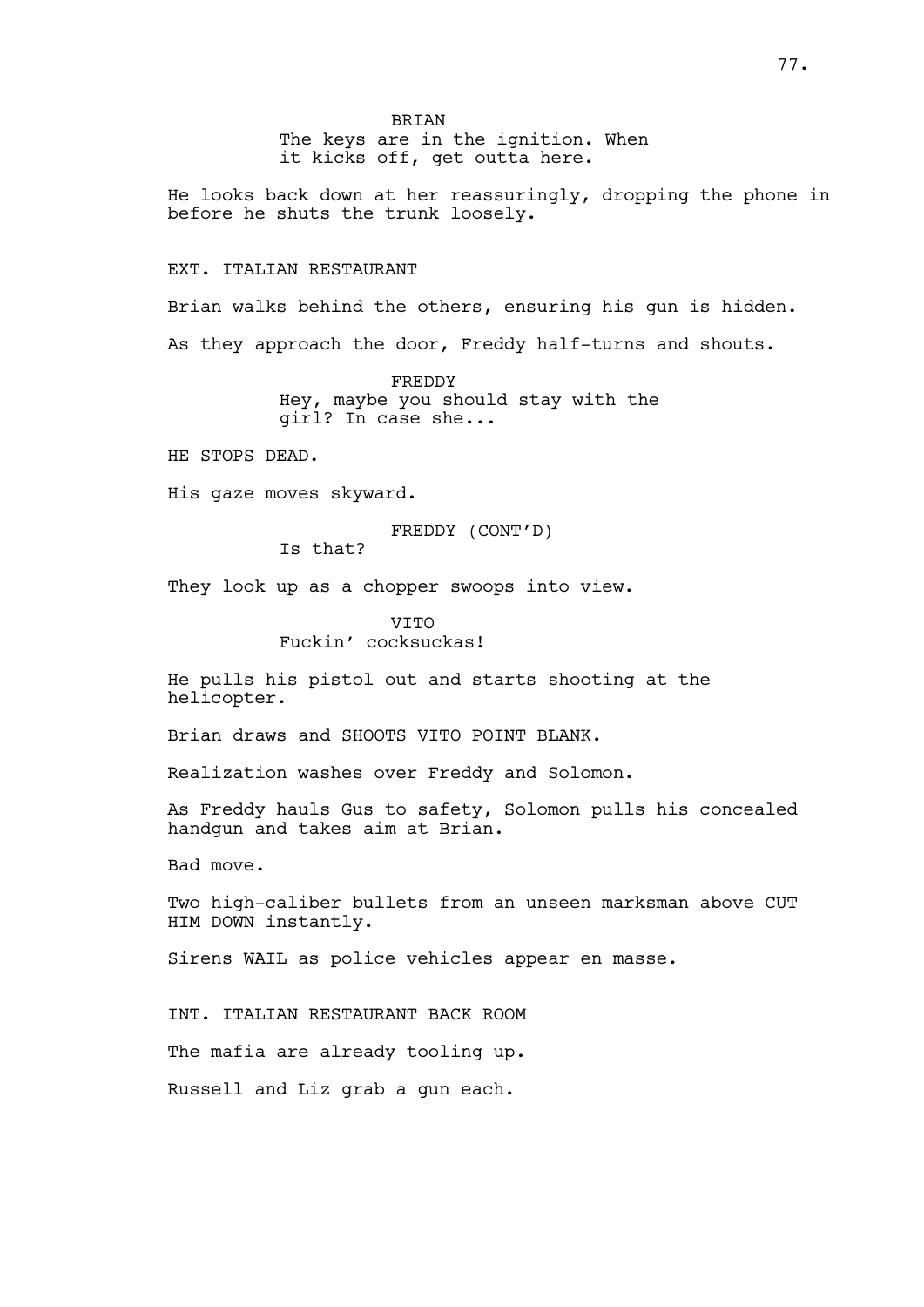Freddy and Gus stumble into the room.

FREDDY It's Brian, he's a cop!

Liz's face drains of color.

BIG JOE What have you done?

Russell looks lost. You can see it in his eyes - the betrayal crushes him.

> FREDDY There's an army of them out there.

BIG JOE Well there's a fuckin' army here too.

EXT. ITALIAN RESTAURANT - MOMENTS LATER

Anna is already sliding into the passenger seat

Brian jumps in and reverses away at speed.

A mobster bursts out the restaurant's front entrance.

He walks at Brian BLASTING A SHOTGUN.

CUSTOMERS FLEE.

INT. BRIAN'S CAR

Brian pushes Anna's head down as he looks out through the back window.

Armed officers appear behind Brian's car.

EXT. ITALIAN RESTAURANT

They take out the gunman.

Brian expertly weaves his way backwards between the lawmen. The cops form a perimeter around the car park.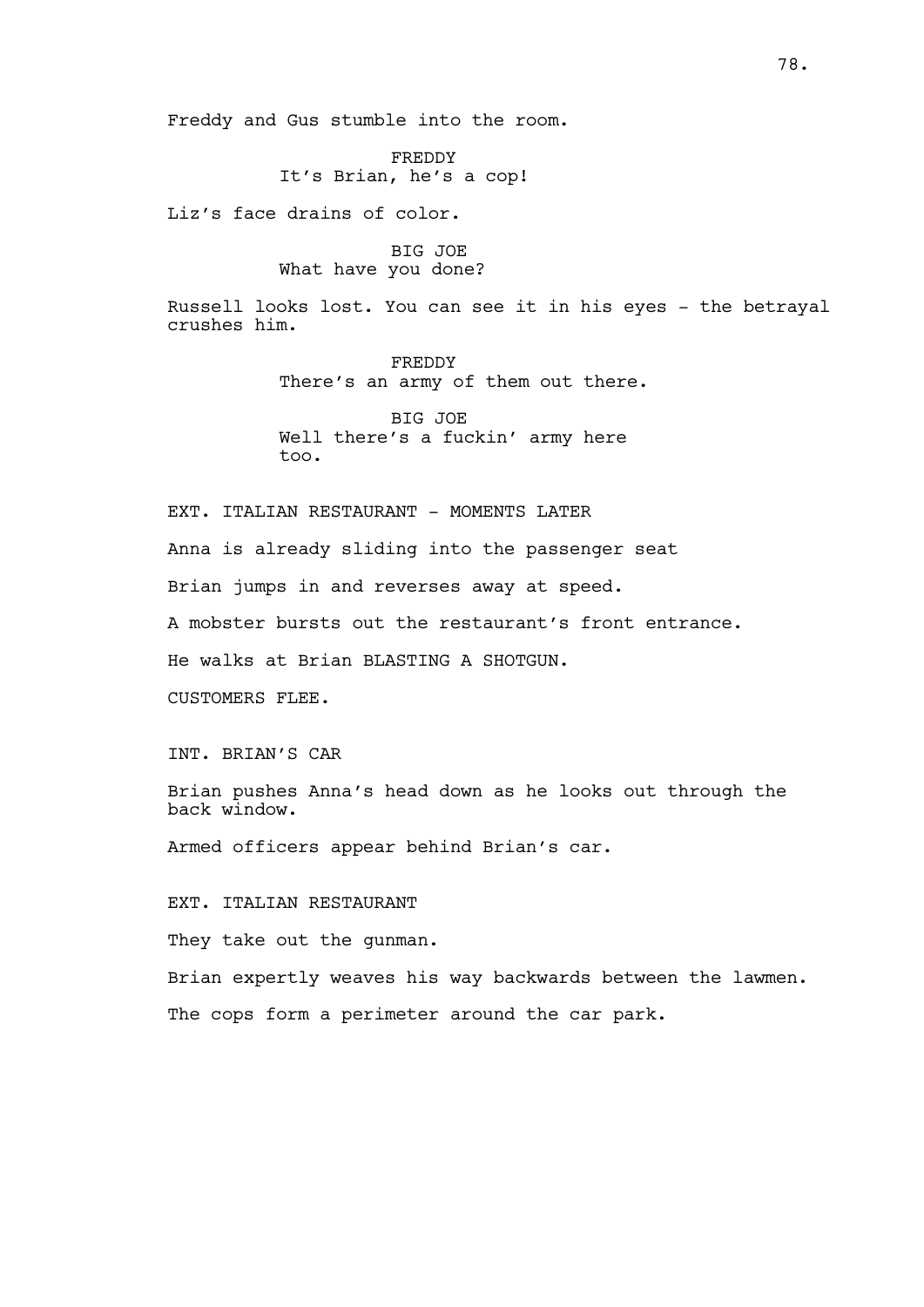Brian reverses out of sight of the restaurant. He stops the car as a DOZEN UNIFORMS run past.

BRIAN

You okay?

He surveys her for damage.

She lunges, hugging him for dear life and crying her eyes out on his shoulder.

> ANNA Thank you. Thank you.

Anna clutches his face tenderly and kisses him on the lips. Brian reciprocates for a brief second.

> BRIAN This probably isn't --

ANNA -- I'm sorry. I shouldn't have.

He smiles.

BRIAN I have to go. I'll find you after.

EXT. JIMMY'S CAR

Brian jogs to the Detectives, who flank Captain O'Neill as she fastens a bullet-proof vest.

They're deep in discussion with other high-ranking officials.

WEAVER Here he is. You okay?

BRIAN

Yeah.

CAPTAIN O'NEILL Glad you made it out. What's the situation?

BRIAN Everyone's in there.

CAPTAIN O'NEILL

Vialli?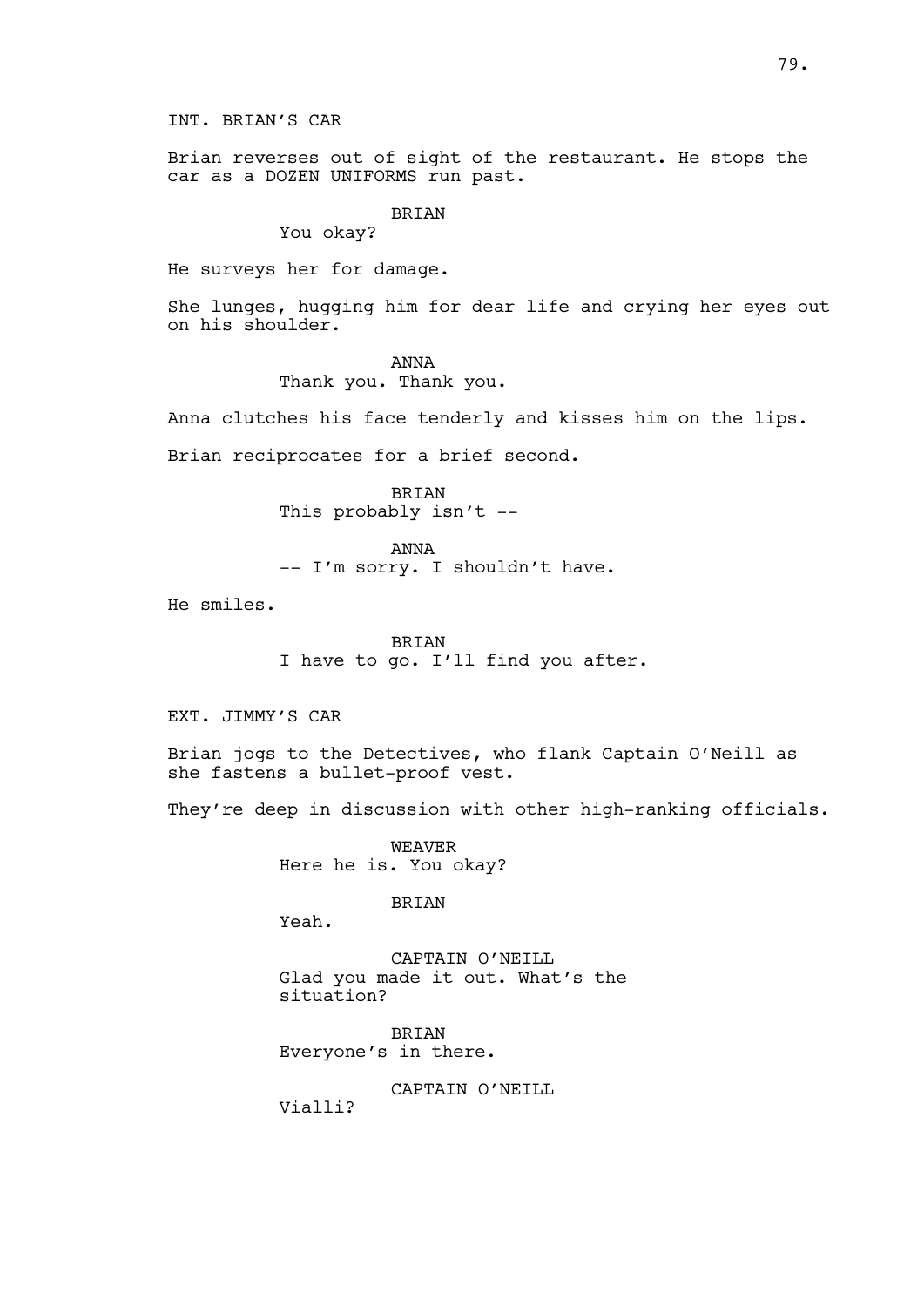Brian nods. They go silent for a moment.

**JTMMY** We got enough to connect him?

BRIAN Money from the robbery; guns; the witness.

CAPTAIN O'NEILL I'll brief the troops.

INT. ITALIAN RESTAURANT DINING AREA

The mob have got all entrances covered.

The majority of the men are stationed behind the thick walls of the service area.

Between them and the force outside lies a recently-abandoned restaurant.

> FREDDY We don't have the firepower.

RUSSELL Got a shot with what's out there.

He points at Solomon's exposed car.

FREDDY Can we get to it?

BIG JOE I'll get a coupla' boys to shoot from the front.

RUSSELL I'll cover at the side door, if you think you can make it?

Freddy nods.

# INT. ITALIAN RESTAURANT BACK ROOM

Liz is making sure the semi-conscious Gus is comfortable as Russell re-enters.

> RUSSELL Gus. I... I'm sorry. I should've believed you.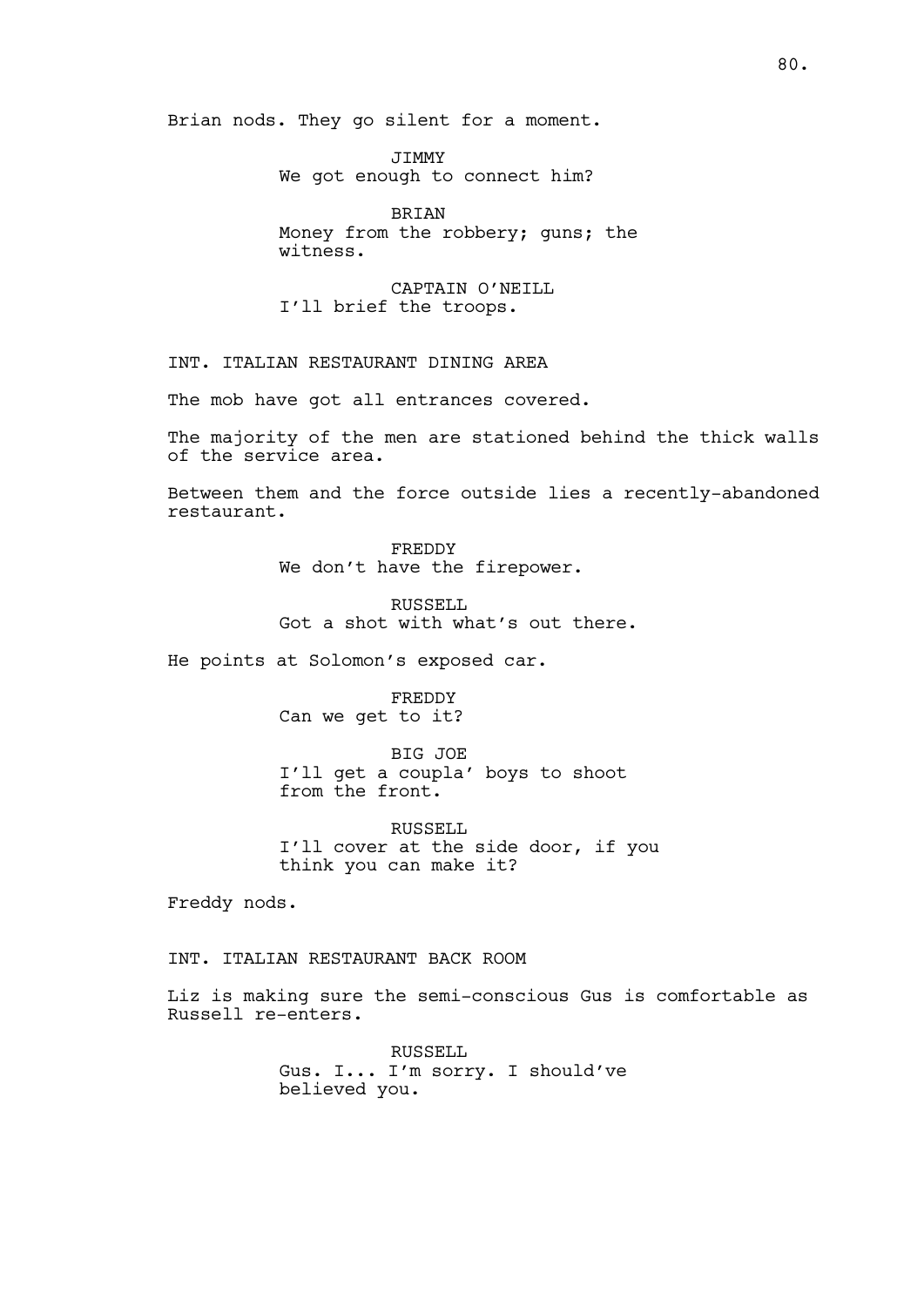Gus cowers, says nothing.

RUSSELL (CONT'D) We'll figure a way out.

Liz sits herself down and sets an automatic weapon up on the table, pointed at the corridor.

#### EXT. ITALIAN RESTAURANT EXIT

Solomon's corpse is surrounded by blood-soaked gravel.

Russell eyeballs the bushes and buildings across. No cops there yet.

Freddy looks through a hole in the ajar door at the assembling law enforcement.

#### FREDDY

Gotta be now.

Russell lunges out and drags Solomon's corpse inside.

Bullets PEPPER THE DOOR as Freddy flinches.

Russell goes through Sol's pockets until he finds the keys.

#### INT. ITALIAN RESTAURANT

Gunmen are waiting under the large front windows.

### RUSSELL (O.S.) Nail that fuckin' bird.

The mob unleash hell, shattering the glass above as they fire at the helicopter. It returns in kind.

One of the Italians gets his FACE BLOWN OFF.

Another's caught in the arm.

They crouch again and shoot blindly. It works.

### EXT. ITALIAN RESTAURANT

Russell peeks over the open door. The chopper veers away.

RUSSELL

Go.

He strafes left and holds the trigger down at the cops.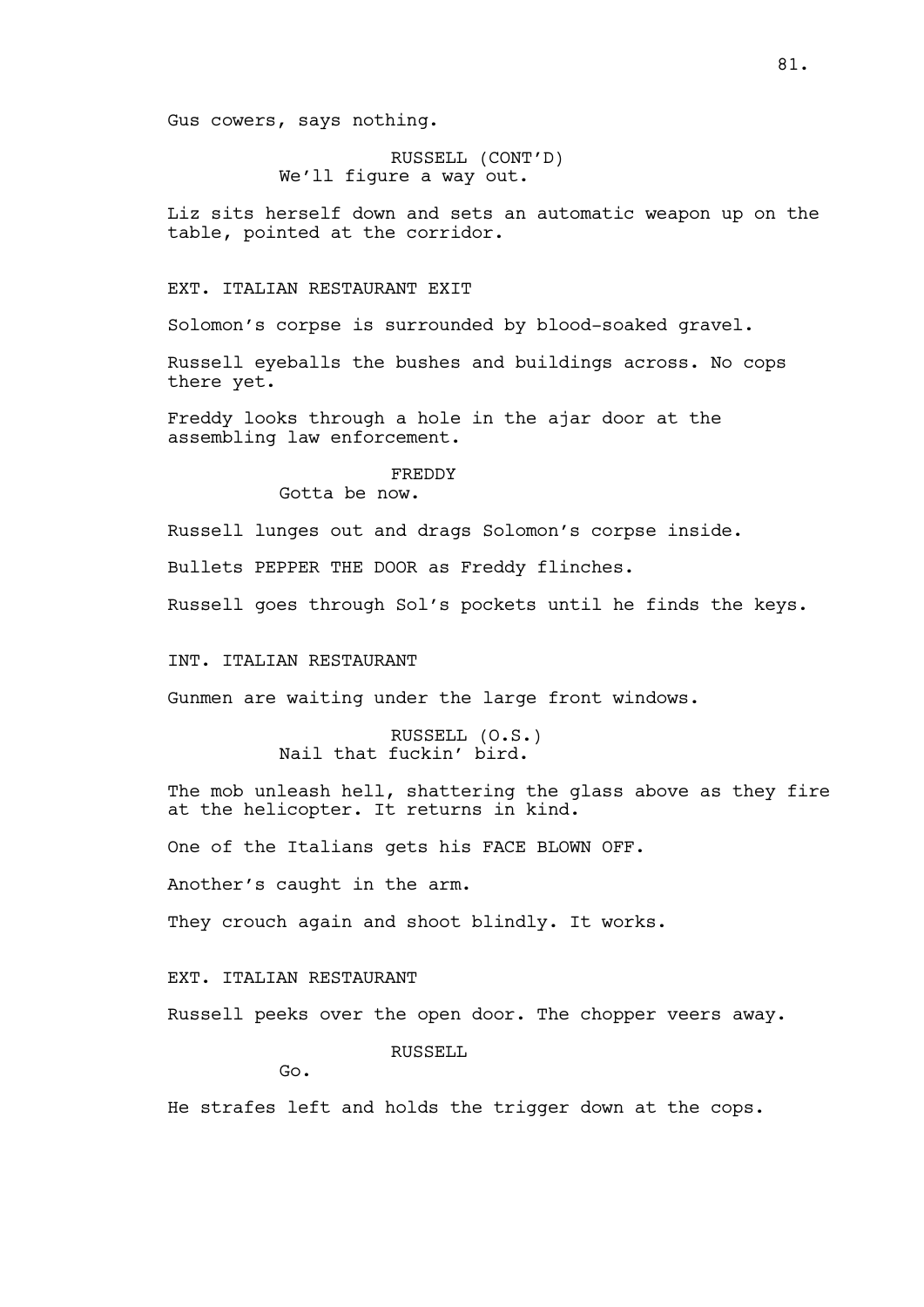Freddy speed-walks to the Lincoln, holding Solomon's lifeless body in front of him.

Bullets thud into Sol's padded cadaver.

Russell drops to one knee and aims properly.

EXT. POLICE CORDON

He KILLS TWO COPS efficiently as gunfire pours in.

# **BRIAN** Don't let him get to the car!

Nobody can hear Brian over the chaos.

BRIAN (CONT'D) Shit. With me.

The Detectives follow him as he runs off.

INT. SOLOMON'S CAR

Freddy cranks the door open.

Using all his might, he lifts Sol's body inside and crushes it up against the passenger door and window.

Freddy drives the thirty yards back to Russell.

#### EXT. NEARBY BUILDING

Brian, Jimmy and Weaver are sprinting along the next block. They round the corner, back towards the restaurant. They cautiously enter an empty lane. Brian subtly peers out at the rear of the car park. He sees Freddy unloading the trunk by the door.

# BRIAN They got the weapons.

Jimmy has a look out, then canvasses the rest of the area.

JIMMY We need more people covering that back alley exit.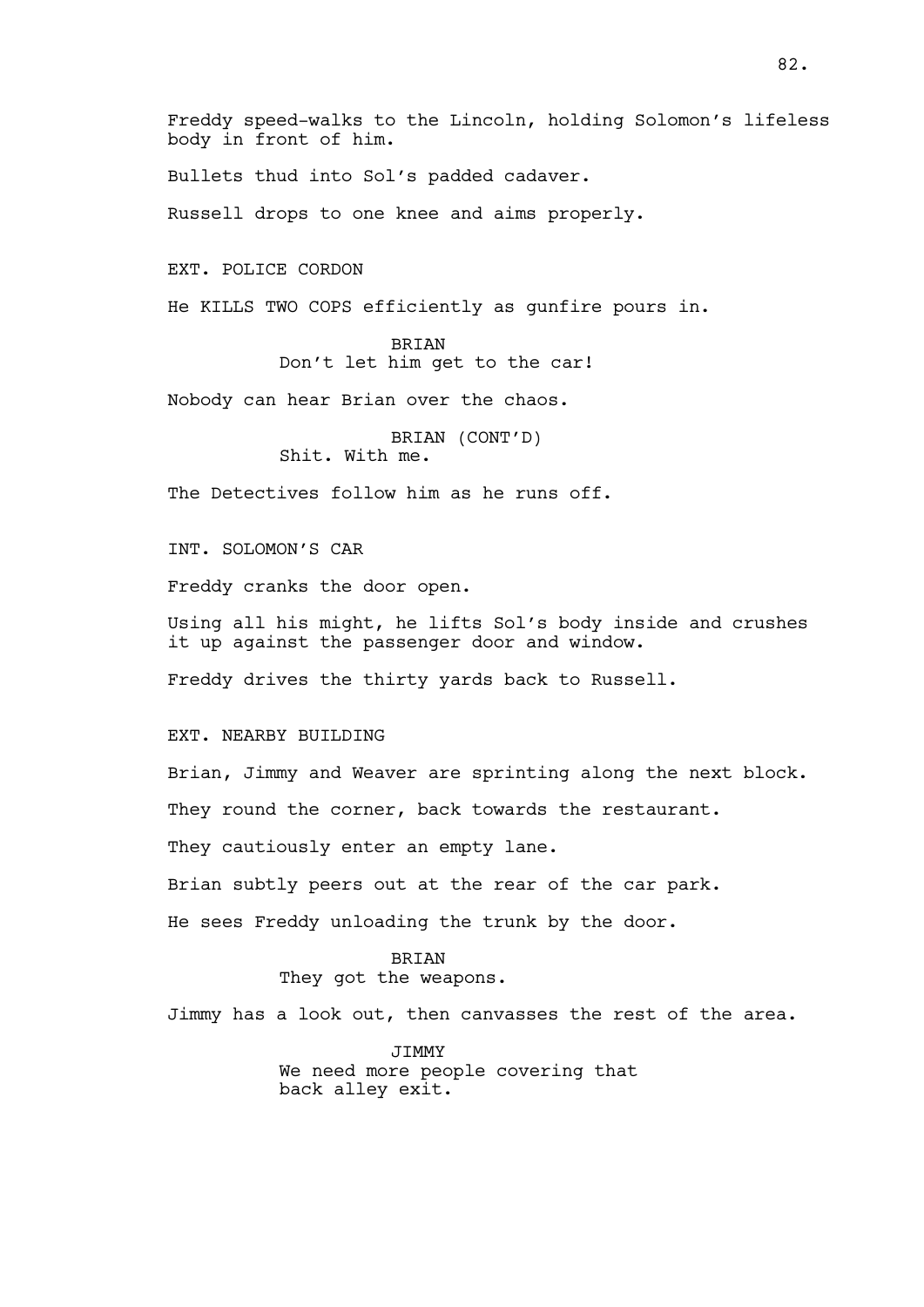INT. ITALIAN RESTAURANT BACK ROOM

Freddy and Russell drag two heavy bags in.

BIG JOE Now we're fuckin' talkin'.

They dish out the heavy artillery.

T<sub>J</sub>T<sub>Z</sub> Did you see him? He still there?

Russell ignores her.

She walks over, until she's right in his face.

LIZ (CONT'D) I'm not leaving 'til he's dead.

RUSSELL Have you lost it? Fuck him. We get him another time.

BIG JOE Longer we're here, worse it gets. Hit 'em with it all and run.

# EXT. NEARBY BUILDING

The air is still.

The LOW HUM of helicopter blades keeps tension ticking.

Jimmy and Brian watch as a squad car blocks the back exit.

Weaver gives them a thumbs up from across the way.

He kneels behind the low wall, now lined with officers.

JIMMY (ON RADIO)

Move in.

Brian looks out as a SWAT team work their way towards the restaurant from the front.

At the same time, Jimmy and Brian cautiously make their way towards Solomon's car at the side door, when -

Brian gets SHOT TWICE.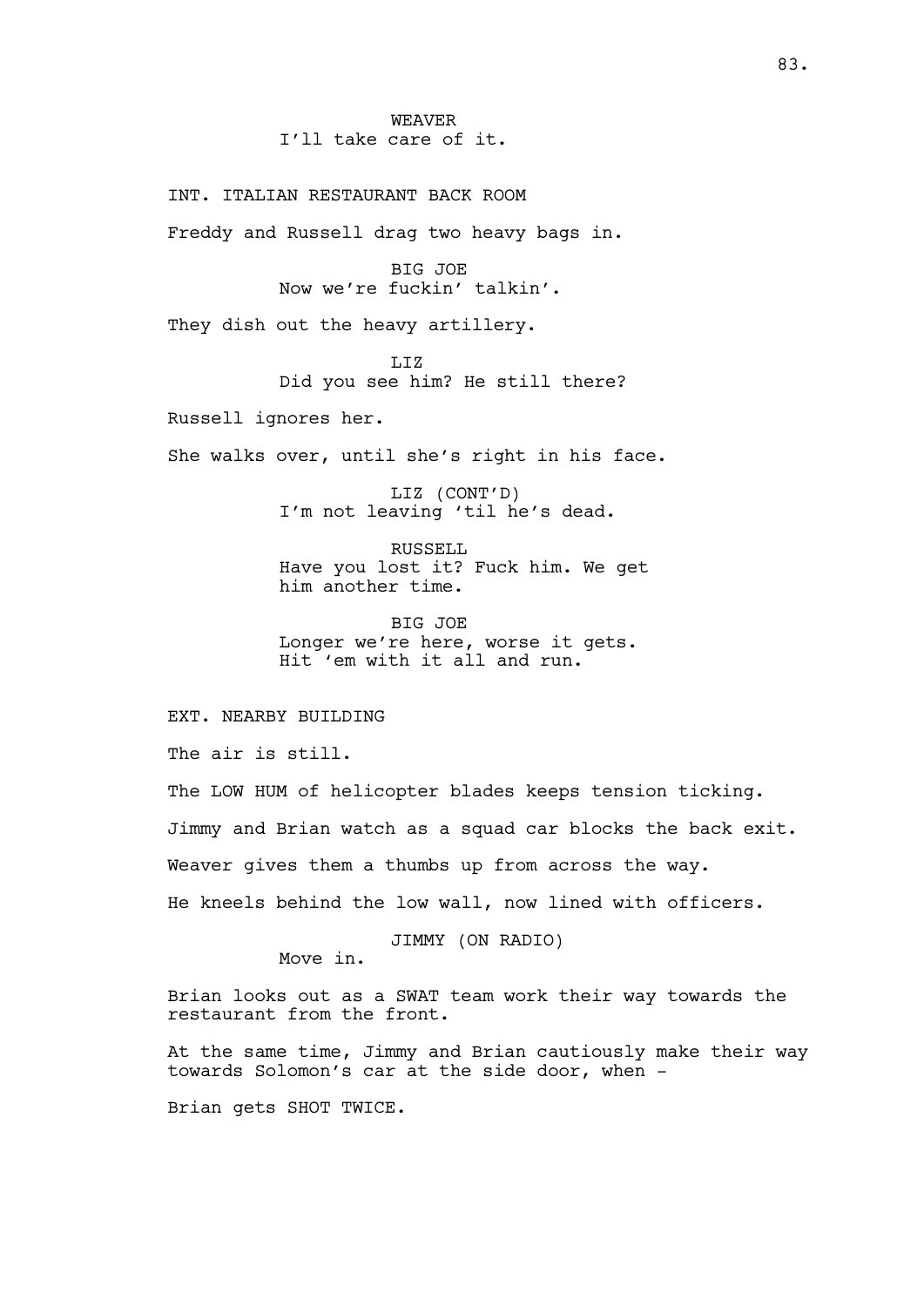Liz pops up:

# LIZ

# Rot you prick!

Jimmy returns fire at the door.

Brian unfastens his black padded vest so he can breathe.

He looks at the inside; two bullets made heavy dents.

### JIMMY

You okay?

Brian nods.

INT. ITALIAN RESTAURANT

Russell drags Liz inside.

# RUSSELL What the hell you doing?

He looks back out. Jimmy is walking Brian back to the corner. Russell motions to the mafia gunmen that it's time to go.

### EXT. ITALIAN RESTAURANT DINING AREA

As the SWAT team squat by the windows a waterfall of glass rains down on them.

The mafioso strike first. HEAD-SHOT.

Then one of their own is struck down.

People on both sides fall.

BULLETS AND BLOOD EVERYWHERE.

# EXT. ITALIAN RESTAURANT

Freddy scrambles into the Lincoln's driver's seat.

TWO MOB GUYS jump into the back seat and hide.

Freddy moves forward a few yards to give him a better angle of reverse to the mobsters car.

He spots the police out back, and shoots at them, but hits only bricks as Weaver and the rest duck for cover.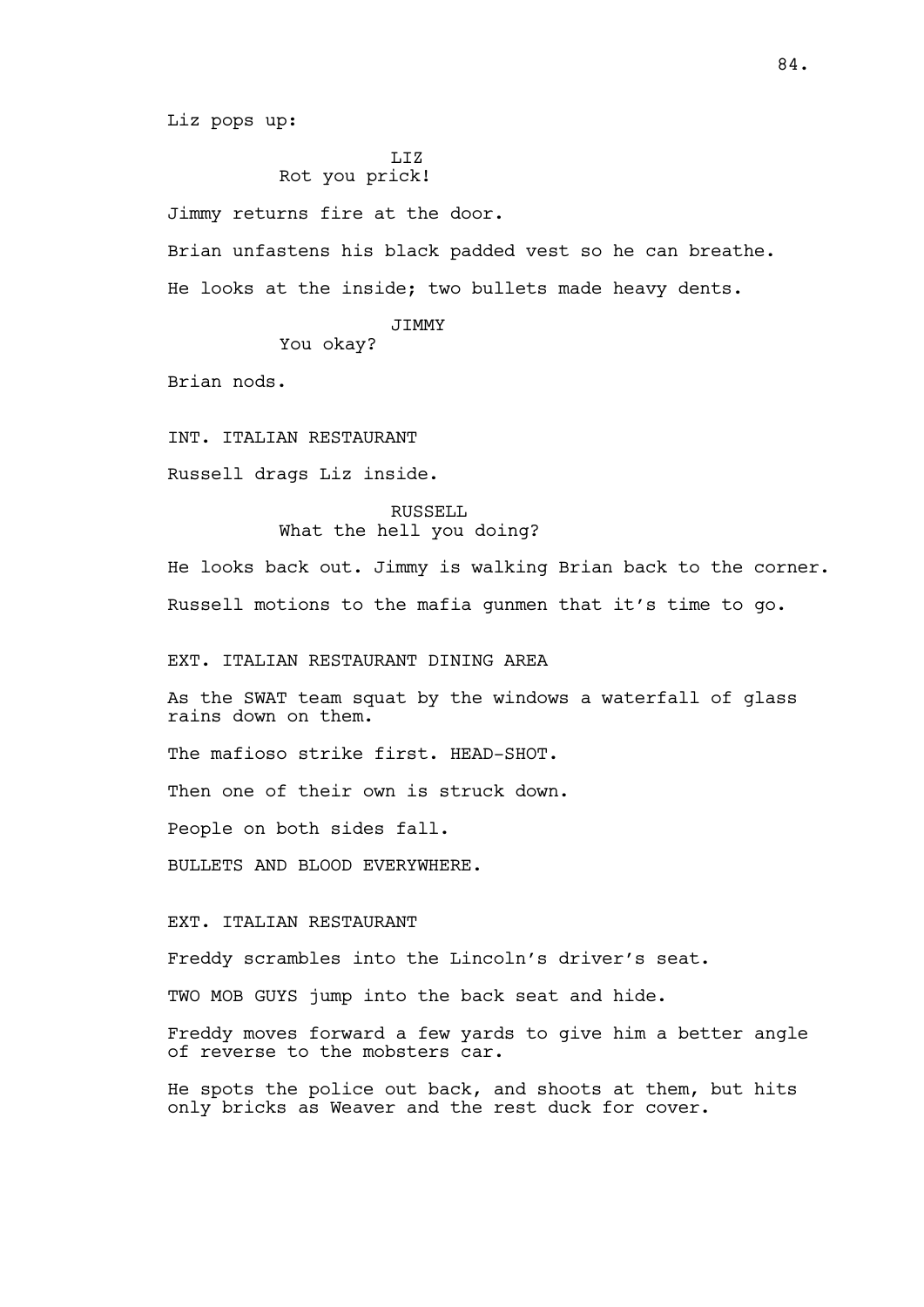Concrete chunks jump up around Freddy's car.

Errant shots rain down from above as he reverses recklessly.

Freddy SMASHES THROUGH parked vehicles before coming to rest by a white Cadillac. The two men exit; the first gets killed as he touches the door handle.

His friend wastes no time jumping over him and getting the fuck out of there.

Both cars race back to the staff door.

EXT. NEARBY BUILDING

Jimmy shoots at the returning Lincoln.

The cops surrounding the back exit get brave as Brian and Jimmy start firing from the other side.

#### WEAVER

Go, go.

Two uniformed men sidestep along until -

RUSSELL SHOOTS THEM BOTH.

Hiding behind an exterior vent, he launches a defensive.

Russell turns and targets Brian and Jimmy immediately after.

RUSSELL TAKE THIS YOU SON OF A --

A bullet from the helicopter grazes Russell's arm.

INT. ITALIAN RESTAURANT

Freddy pulls him to safety as he re-enters.

BIG JOE We need to go, right now.

RUSSELL Won't get far if we don't get rid of the chopper.

BIG JOE How the fuck we gonna do that?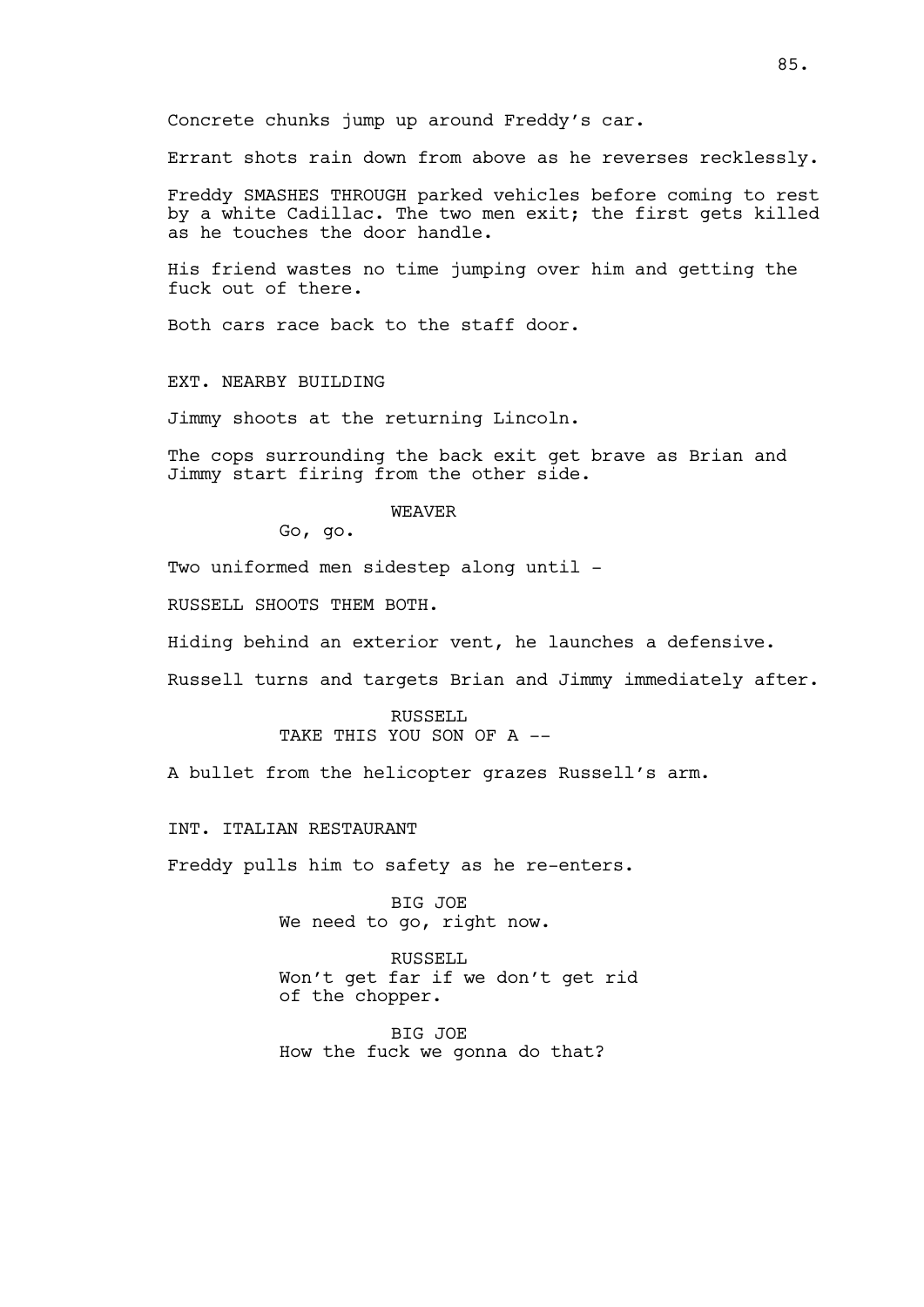INT. SWAT HELICOPTER - SHORTLY AFTER

The pilot hovers.

He looks on as an expanding police force gather.

HELICOPTER PILOT (ON RADIO) Suspects remain inside. Several casualties. Wait. We have movement.

He watches as A HENCHMAN pops out the front and shoots in several directions.

> HELICOPTER PILOT (ON RADIO) (CONT'D) We have a lone gunman. Disappeared again. They... is that a... SHIT!

He yanks the controls as far back and left as possible.

EXT. ITALIAN RESTAURANT

Russell crouches between the two cars.

He looks up at the retreating chopper. One eye shut.

He steadies himself.

He flicks the safety off, before -

FIRING AN RPG.

#### INT. SWAT HELICOPTER

Blinding light fills the cockpit. They are ANNIHILATED.

EXT. ITALIAN RESTAURANT

Fiery shrapnel floats back to earth in the distance.

RUSSELL

Go.

Freddy and a mafioso scuttle past him, clambering their way into the front seats.

## LIZ

Come on.

She tries to take her brother with her.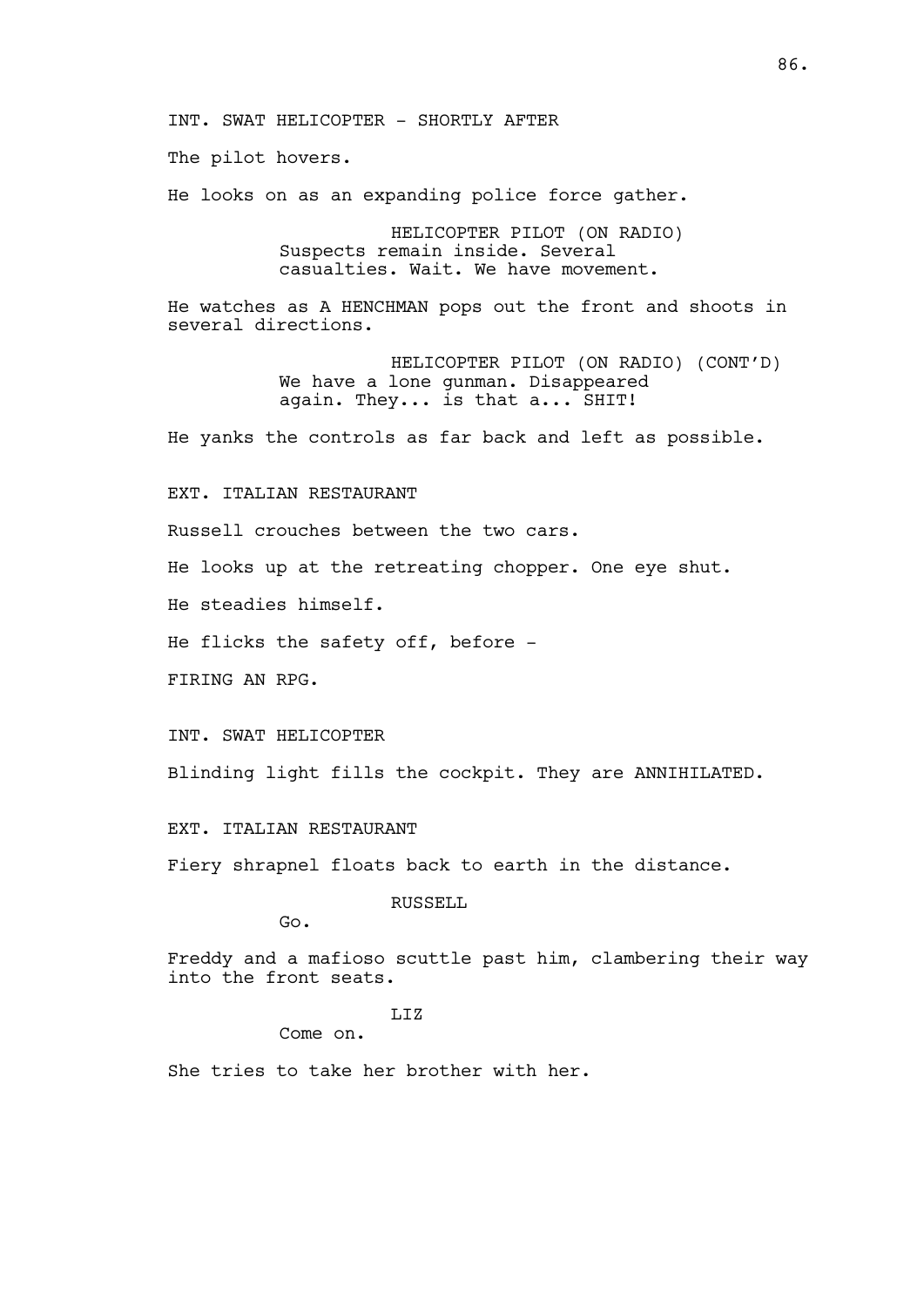## RUSSELL I need to stick with Joe.

She agrees, reluctantly, and jumps in behind Freddy. TWO MOBSTERS follow.

# EXT. NEARBY BUILDING

Brian steps forward with purpose, shooting with each step.

The inhabitants duck. A back window rolls down.

Liz springs up and FIRES BACK.

Brian dives for the fragile cover of a concrete pillar.

### EXT. ITALIAN RESTAURANT ALLEYWAY

The hood of the Lincoln creeps into view.

Weaver and his colleagues start firing.

A hand appears, rolling a GRENADE under the squad car being used as a blockade.

The cops scatter.

The explosion FLIPS THE CAR onto its roof.

Freddy rams through it and speeds off down the alley.

### EXT. ITALIAN RESTAURANT

Russell and Big Joe sit up front as the remaining TWO MAFIA GUYS carry Gus into the back seat.

# BIG JOE Hurry the fuck up.

The door slams shut as GUNFIRE PULVERIZES THEM.

The officers in the alleyway have barely recovered as the second getaway vehicle roars out.

By the time Brian and Jimmy reach the groggy Weaver, Russell's car is consumed by the dust cloud in its wake.

Jimmy grabs Brian. They sprint back through the car park.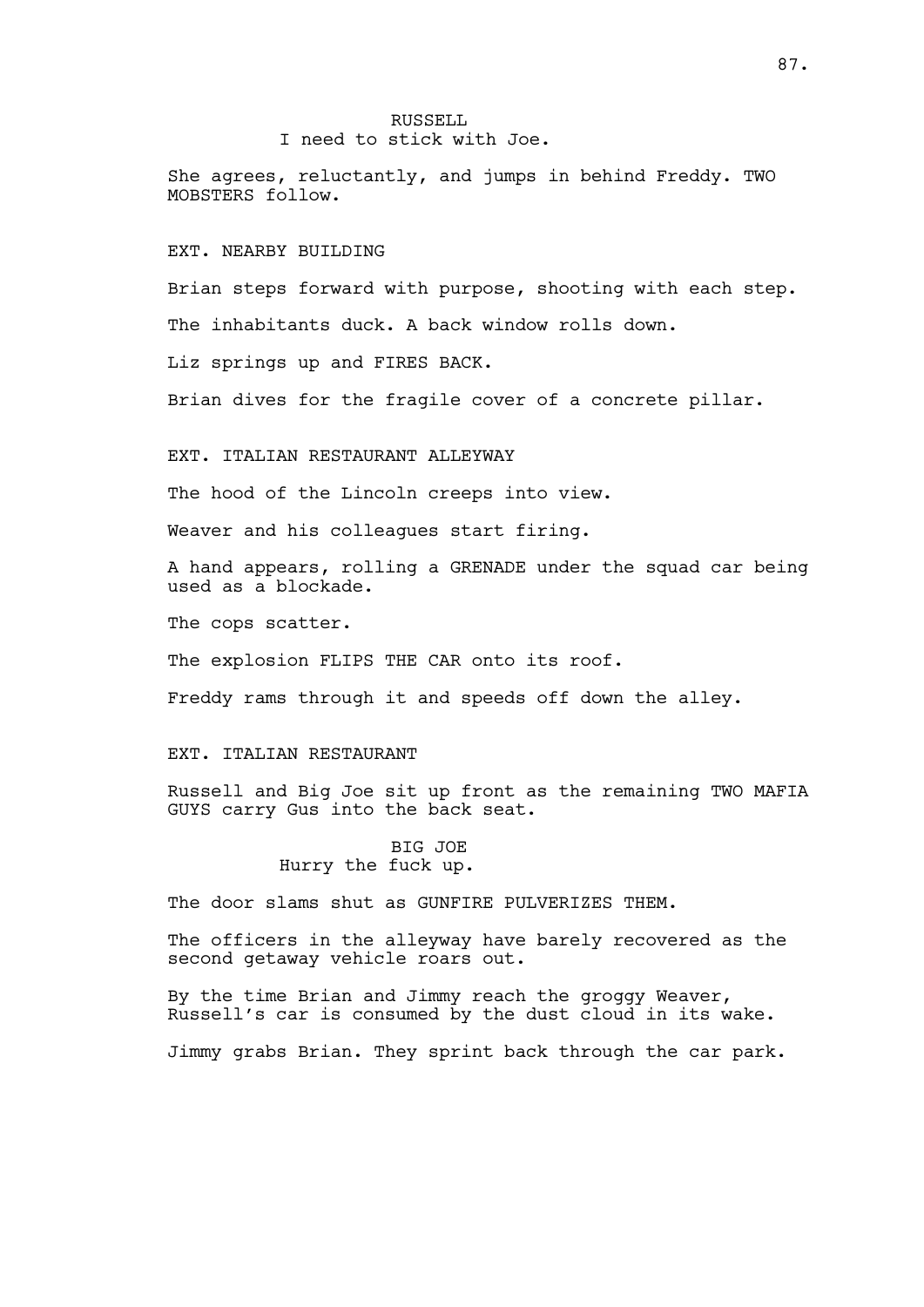INT. JIMMY'S CAR

They join a frantic chase and gain slowly on the pack up ahead - squad cars follow their lead as they weave in and out of heavy traffic.

INT. WHITE CADILLAC

Gus, already in a bad way, has taken a bullet to the gut.

MAFIA HENCHMAN 1 He's going into shock.

BIG JOE They're gaining on us.

BLOOD and PANIC create a claustrophobic space.

RUSSELL The car's too heavy, we need to get off the freeway.

Joe turns and gives one of his men a knowing look.

The well-built goon exerts no effort as he grabs Gus' lapels.

In one fluid movement he opens the back door and passes Gus over his lap head-first.

RUSSELL (CONT'D)

No!

INT. POLICE CAR

The officers see Gus TUMBLE INTO THEIR PATH. The driver tries to avoid running him over but there's nothing he can do.

INT. WHITE CADILLAC

Russell is punching the wheel in fury.

BIG JOE We had to. He was done for.

RUSSELL PULLS A GUN.

Rather than aim at Joe he points it over his shoulder without looking. He EXECUTES the man who'd thrown Gus out.

RUSSELL

Dump him too.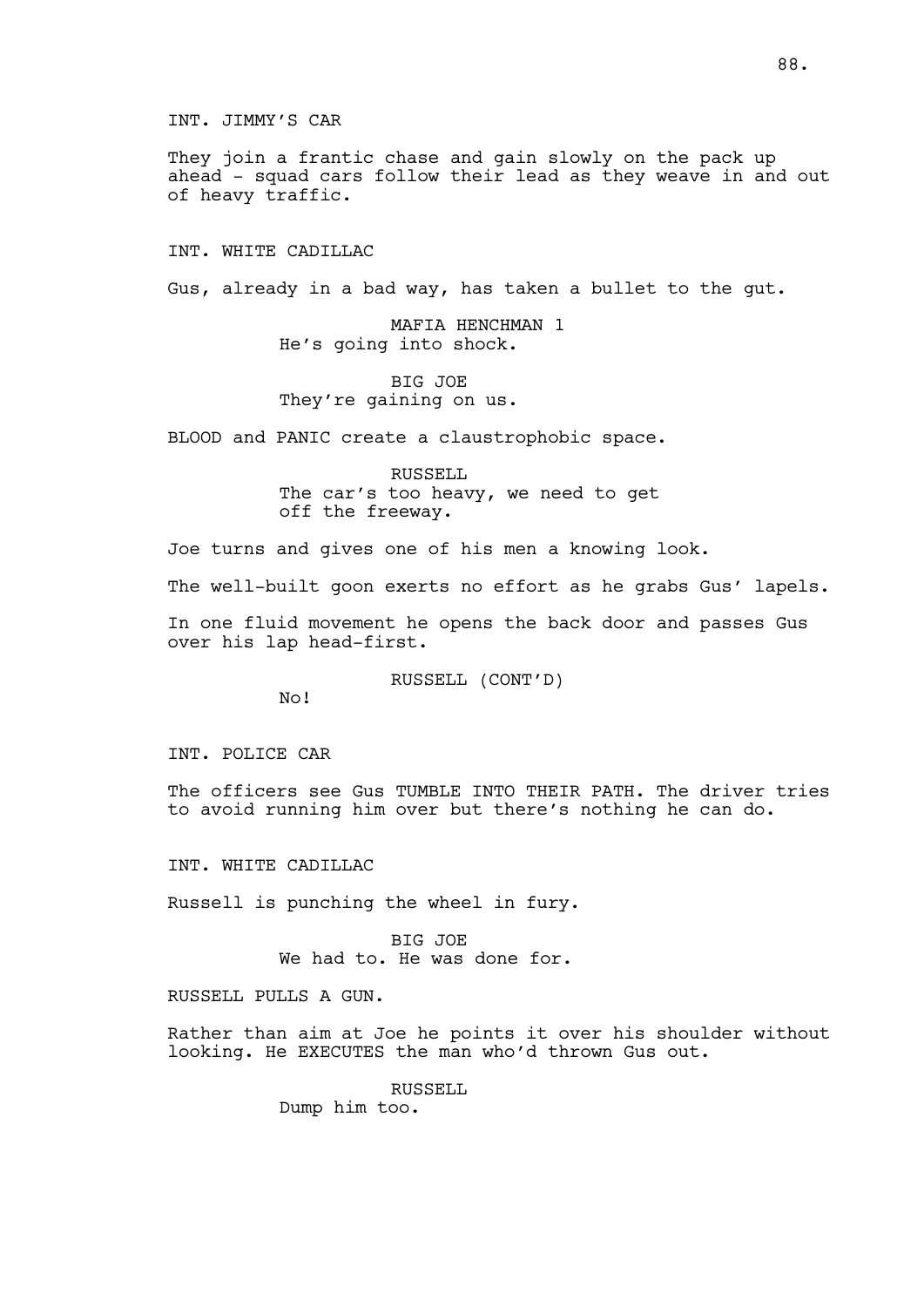The remaining henchman puts a pistol to the back of Russell's head. Joe pushes it away.

> BIG JOE You're fuckin' nuts, you know that?

#### INT. SOLOMON'S CAR

The three gunmen in the back get ready as the Cadillac glides by them.

Russell looks over to Liz, who cracks a nervous smile and pulls a shotgun up to her chest.

INT. POLICE CAR

The driver sways across lanes as the first gunman fires.

The mafioso in the middle send a stream of rapid fire out through the back window.

The front tire BLOWS UP.

The squad car SOMERSAULTS FORWARD along the freeway.

Two tailing cop cars just manage to squeeze past.

INT. SOLOMON'S CAR

The gunman behind Liz gets shot and killed.

He flops over the door like a wet cloth.

The guy in the middle pulls him back in, crying and wailing as he cradles him.

> LIZ Toss him. MAFIA HENCHMAN 3 È mio cugino! LIZ What did he say? MAFIA HENCHMAN 4 It's his cousin. MAFIA HENCHMAN 3 Fanculo, stronza. He's going

nowhere. Fuckin' pigs!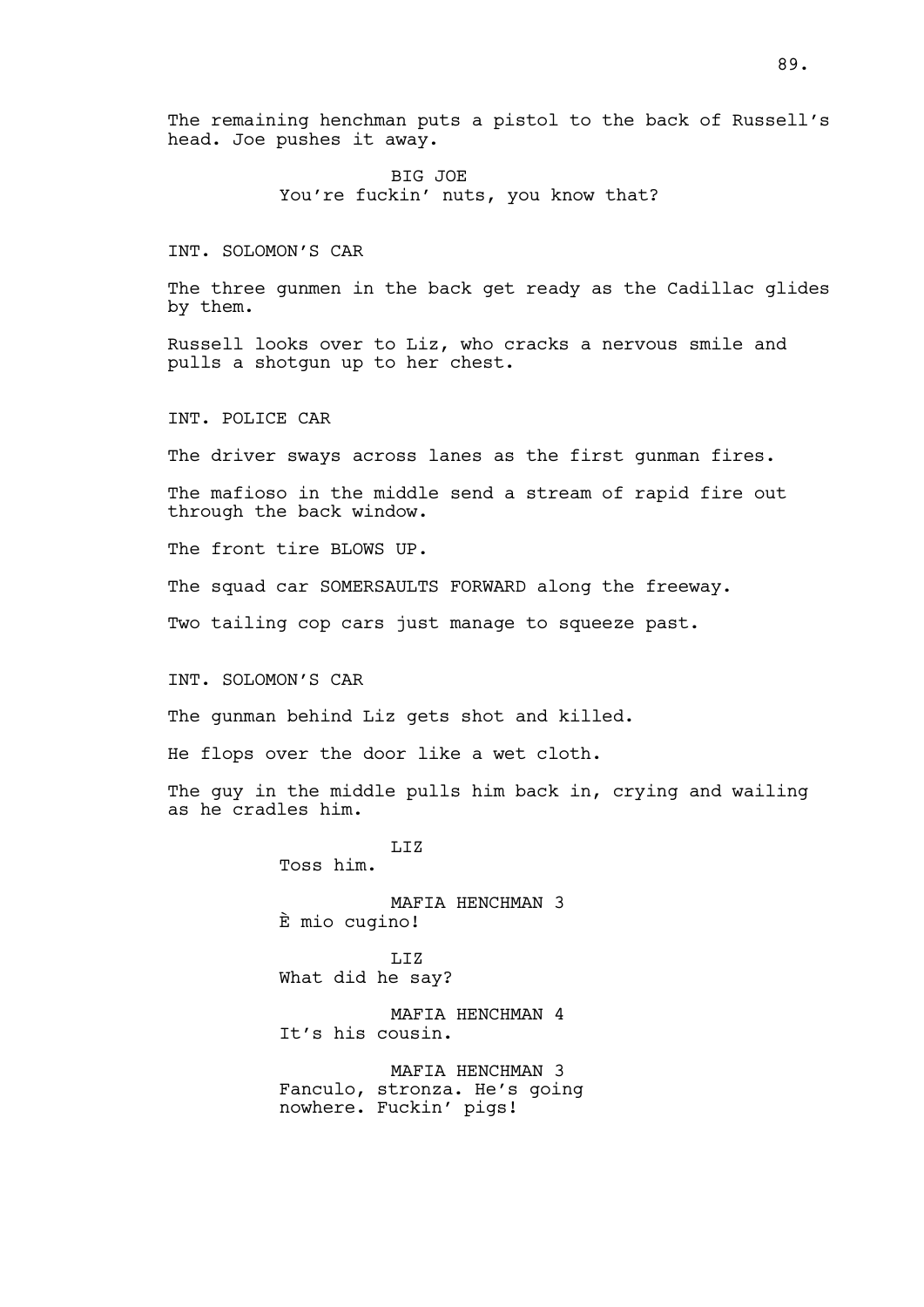He spins around and shoots wildly.

Dark red chunks hit the dashboard.

Freddy looks down as a head comes to rest against the stick a perfect bullet hole in his left eye.

EXT. POLICE CAR

The driver slingshots around a civilian's car, flanking the Lincoln before Freddy can cut them off.

INT. SOLOMON'S CAR

The windscreen is blanketed in holes.

Bullets RIP ACROSS Freddy's body.

Liz gets hit several times too.

She tries to reach for the wheel as Freddy checks out.

MAFIA HENCHMAN 4

Look out!

They sideswipe someone and spin out of control, clattering into the central reservation at high speed.

Two squad cars box them in.

FLAMES ENGULF THE VEHICLE.

INT. JIMMY'S CAR

Jimmy is forced wide to avoid the cop cars surrounding the burning wreck.

SLOW-MO: BRIAN SEES A BLOOD-SOAKED, DYING LIZ IN THE PASSENGER SEAT AS THEY PASS.

His eyes are full of regret as he looks back.

INT. SOLOMON'S CAR

Liz looks emotionally at Freddy; his eyes rolled back.

Fire surrounds her.

She watches the cops sprint towards her from all sides.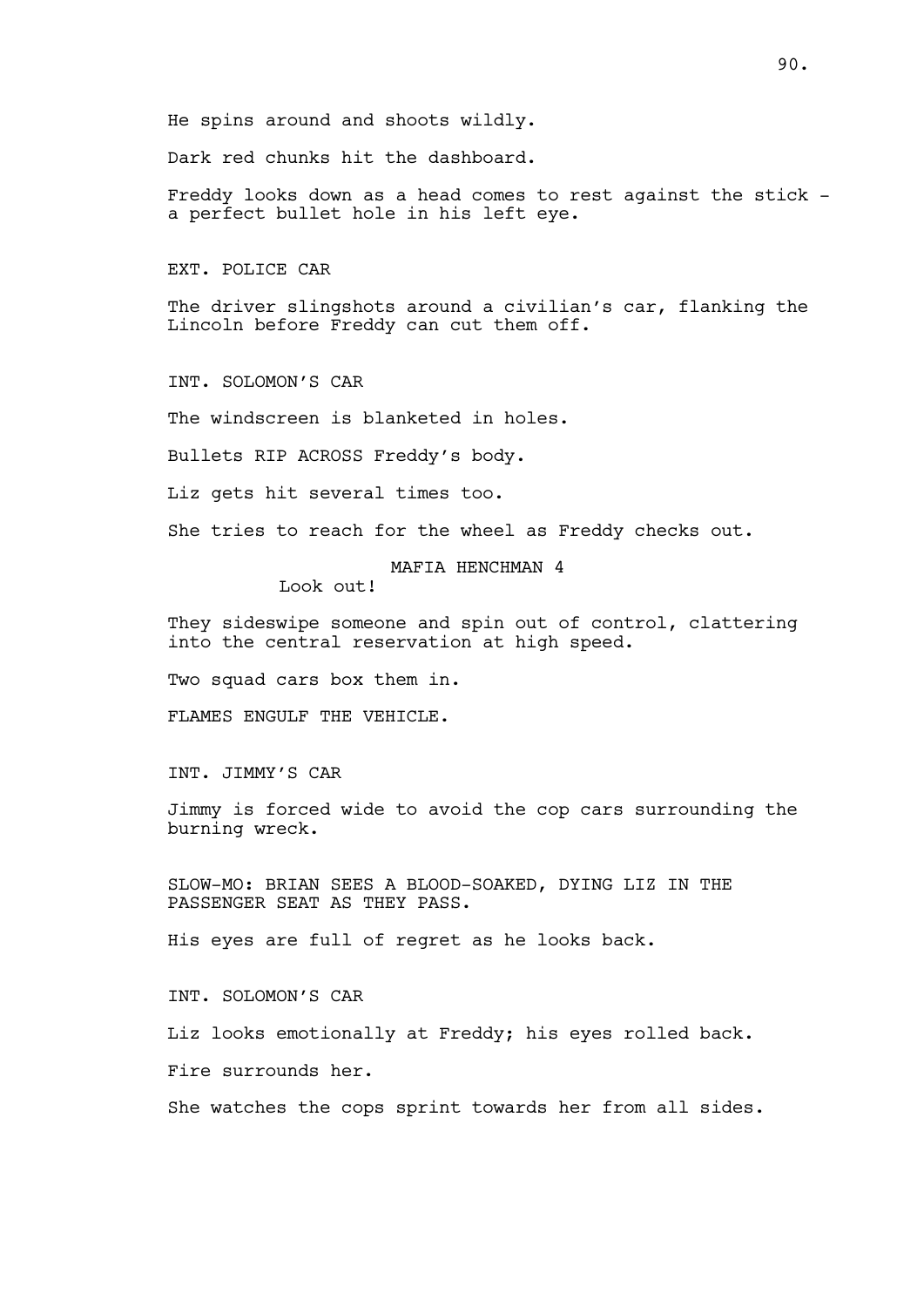Bleeding profusely and gasping for breath, Liz stares at the gun in her hand.

LIZ

Fuck it.

She sticks it in her mouth.

INT. / EXT. WHITE CADILLAC

Russell, Big Joe and the gunman in the back seat all react at the FIREBALL behind them.

Russell's eyes start to fill up.

RUSSELL

Was that...

The other two look at each other.

Russell grips the steering wheel tighter.

RUSSELL (CONT'D) Alright cocksuckas.

Russell pulls an erratic maneuver. They exit the highway.

Russell doesn't slow down as he enters a tight street.

Jimmy's not far behind, hunting them down.

Pedestrians shelter from the RAPID GUNFIRE and SPEEDING CARS.

Russell flies through a couple of red lights before a large truck reverses into their path, blocking the road.

Russell SLAMS ON THE BRAKES. Too late.

They swerve straight into a parked car.

Beat.

Russell stirs slowly.

He takes the assault rifle away from the unconscious goon, as a badly injured Joe pleads.

> BIG JOE Don't leave me.

Russell doesn't even look at him as he exits.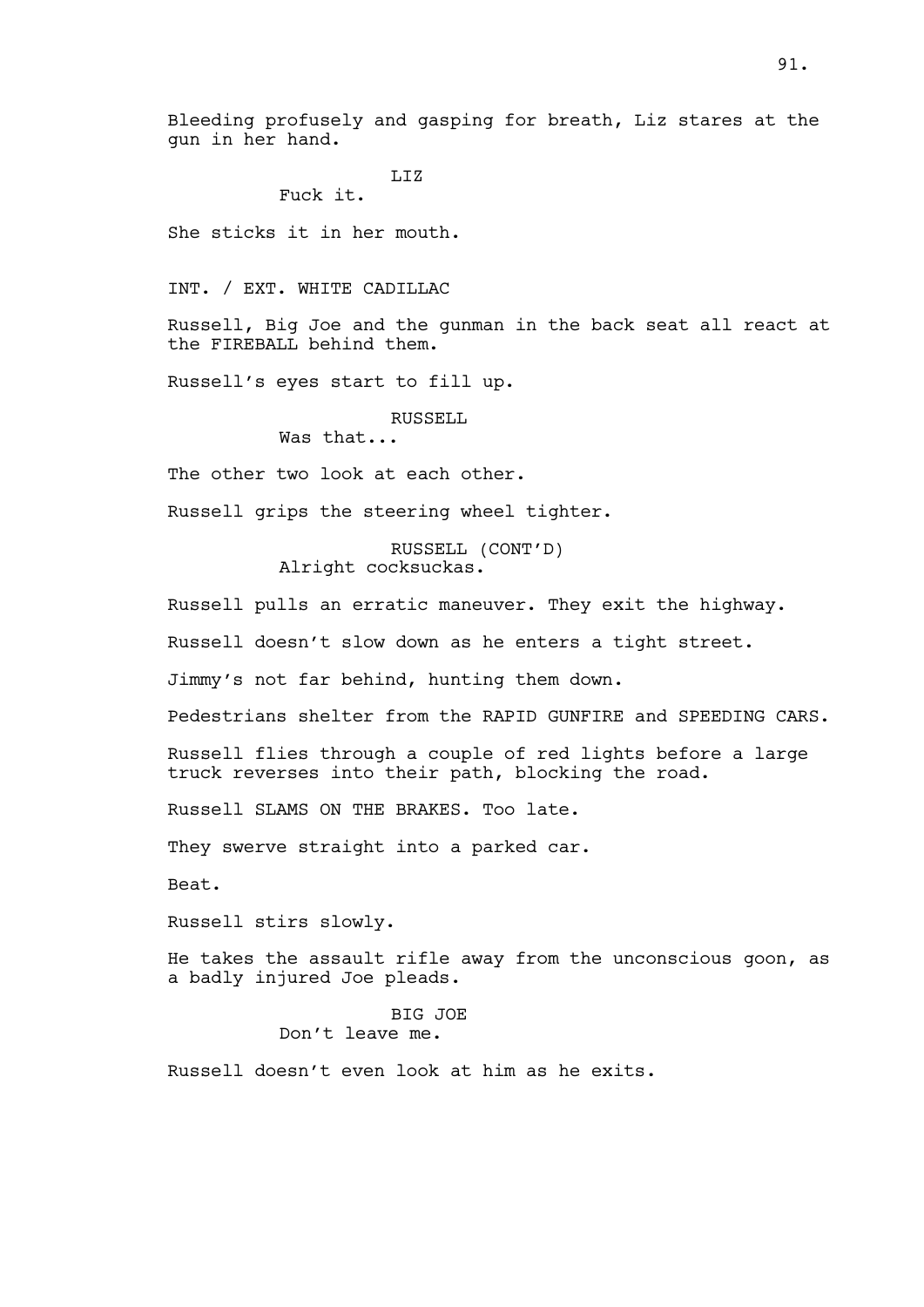### EXT. JIMMY'S CAR

Jimmy screeches to a halt as Russell opens fire.

They duck for cover, slide out of the car, circle behind. Another car, carrying Captain O'Neill, skids to a stop. The bullets whizz overhead as she and two cops jump out.

> **JTMMY** He's running.

#### **BRIAN**

Get Joe.

Brian SPRINTS after Russell.

Jimmy and the Captain approach the car cautiously.

Big Joe gazes up, defeat and acceptance in his eyes.

Bernice holds her aim, tears start to fill her eyes. Her finger SLOWLY TIGHTENS on the trigger.

#### JIMMY

Cap. We got him.

Bernice lowers her weapon.

CAPTAIN O'NEILL 'cuff the piece of shit.

### EXT. STREET

Russell's leg is mangled. He turns to see Brian fifty yards behind and fires a few rounds over the heads of shoppers. Everyone starts running at Brian. He sidesteps through them.

Russell cuts off into a run-down mall.

Brian cautiously approaches the entrance.

INT. MALL

Brian creeps in, semi-auto wedged against his shoulder.

He scans the crowd as they vacate quickly.

A SCREAM from below.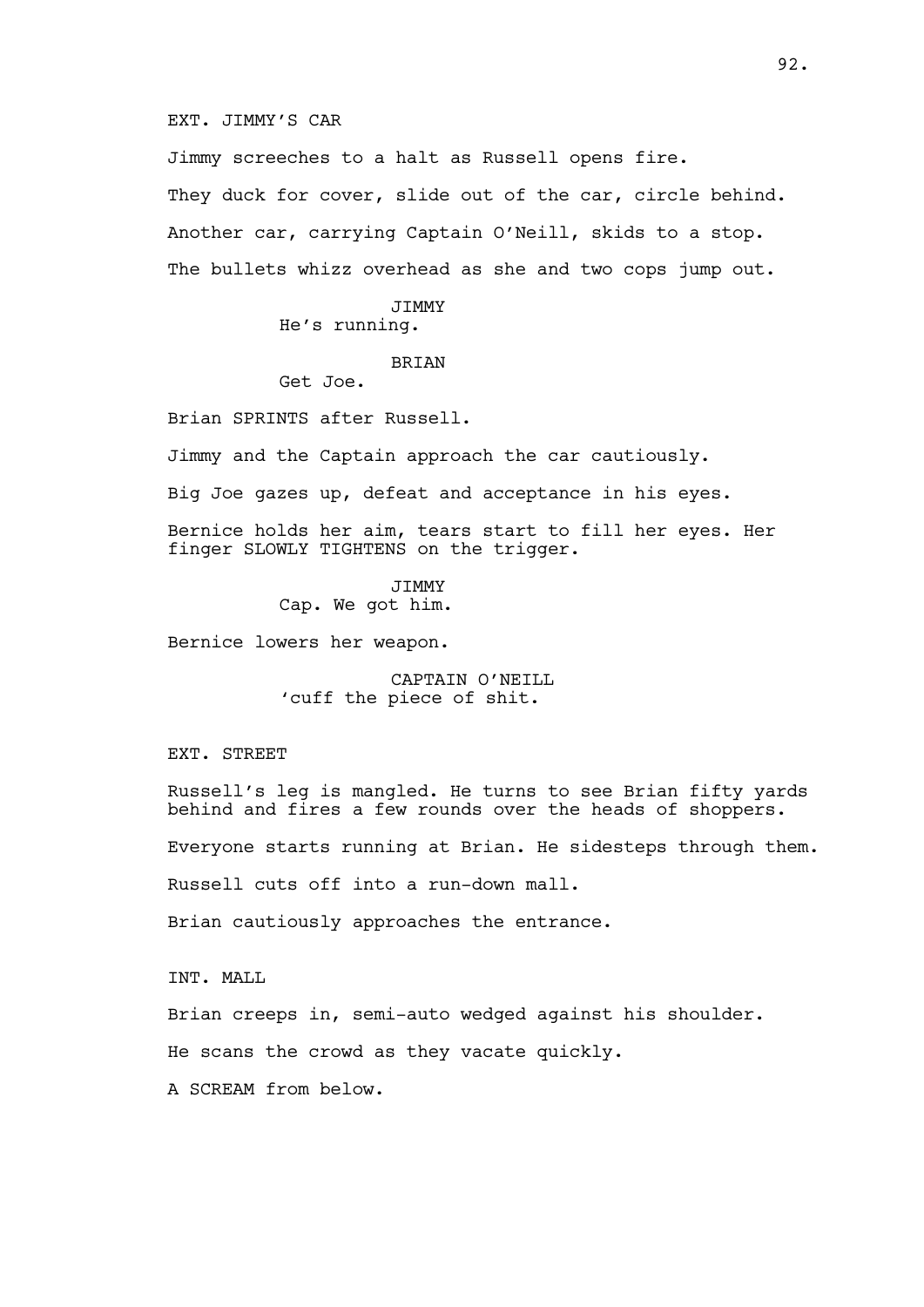Brian gingerly works his way to clear plastic barriers surrounding the escalators.

An OLD WOMAN is frozen in terror in front of a fountain. Sitting behind, on a marble wall, is a shattered Russell. He takes a deep breath, looks up at Brian.

#### RUSSELL Come on down.

Russell jabs the muzzle into the woman's neck.

BRIAN

Let her go.

Russell laughs, stands, and puts his arm around her. Brian ducks below the escalator handrail as he descends. He inches out at the bottom and takes a knee; aims.

> RUSSELL You really want her blood on your hands, as well as my sister's?

BRIAN That wasn't my fault.

### RUSSELL You betrayed us!

Brian lowers his weapon.

BRIAN I never took her into this life.

Guilt washes over Russell.

EXT. MALL

Jimmy jogs along the sidewalk, head on a swivel.

As he quickly glances down alleyways, his attention is drawn to SEVERAL PEOPLE streaming from a doorway.

INT. MALL

Russell composes himself.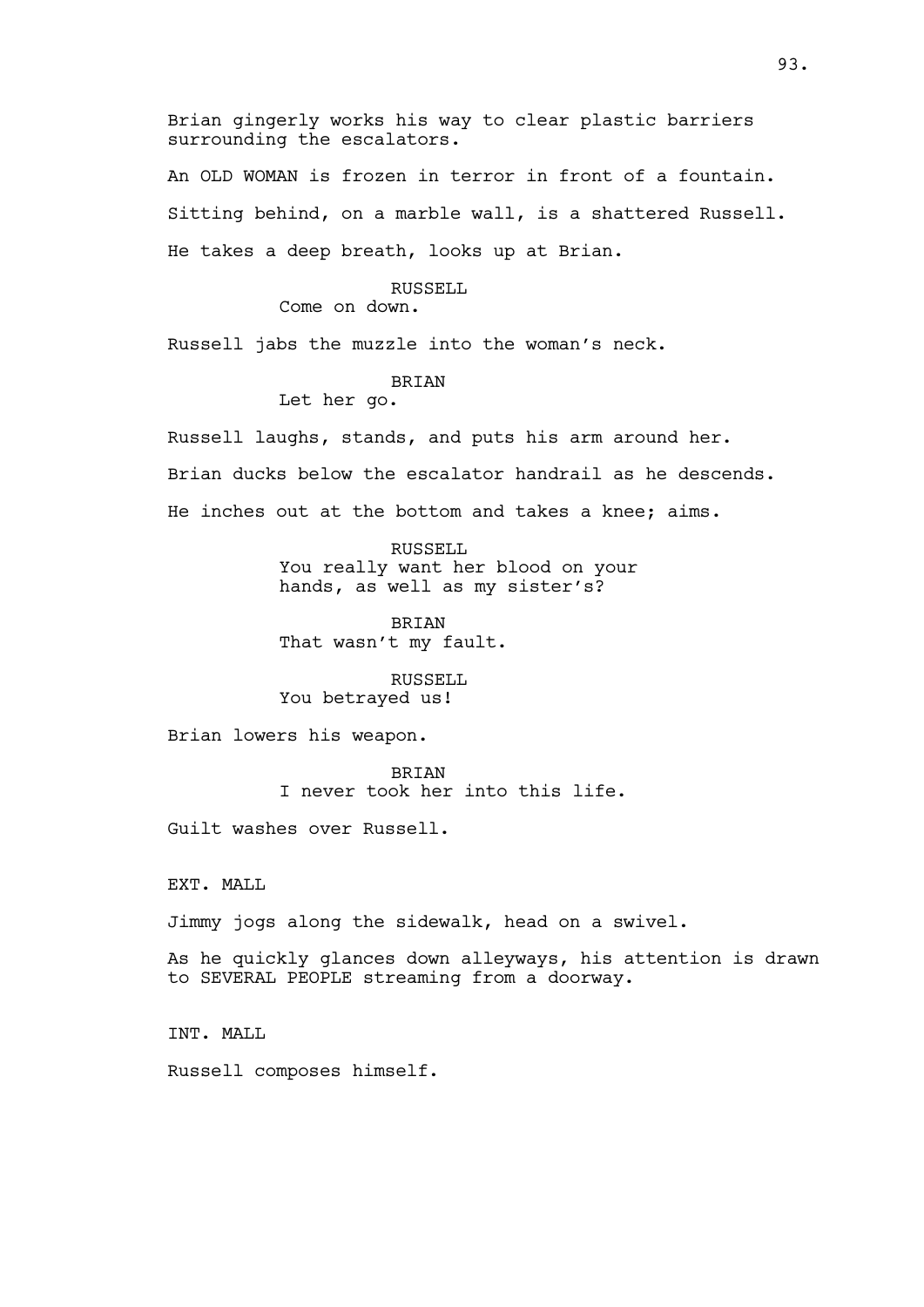Russell's head drops.

Brian circles briskly to a nearby stall.

**BRIAN** It's over Russ.

RUSSELL You know I won't go back. So what's this old girl's life matter?

He steps away and places the gun against her temple. She struggles to stand with the fear.

> **BRIAN** You don't have to do this.

Russell pulls her away from the fountain, towards the escalators.

> RUSSELL Only way she lives past the next five seconds is if you surrender.  $4.3.2 -$

#### BRIAN

-- Okay.

Brian places his weapon on the ground, kicks it away.

He steps out.

Russell shoves the elderly woman onto the ascending stairs.

Brian walks slowly towards Russell, arms raised.

Russell smirks.

As Brian reaches, Russell SMASHES HIM with the butt.

Brian's crumples under the force.

Russell kicks him in the ribs. Then the face.

Brian spits blood on the shiny floor.

He looks around as TERRIFIED PEOPLE watch on from stores.

Russell drags him to his knees.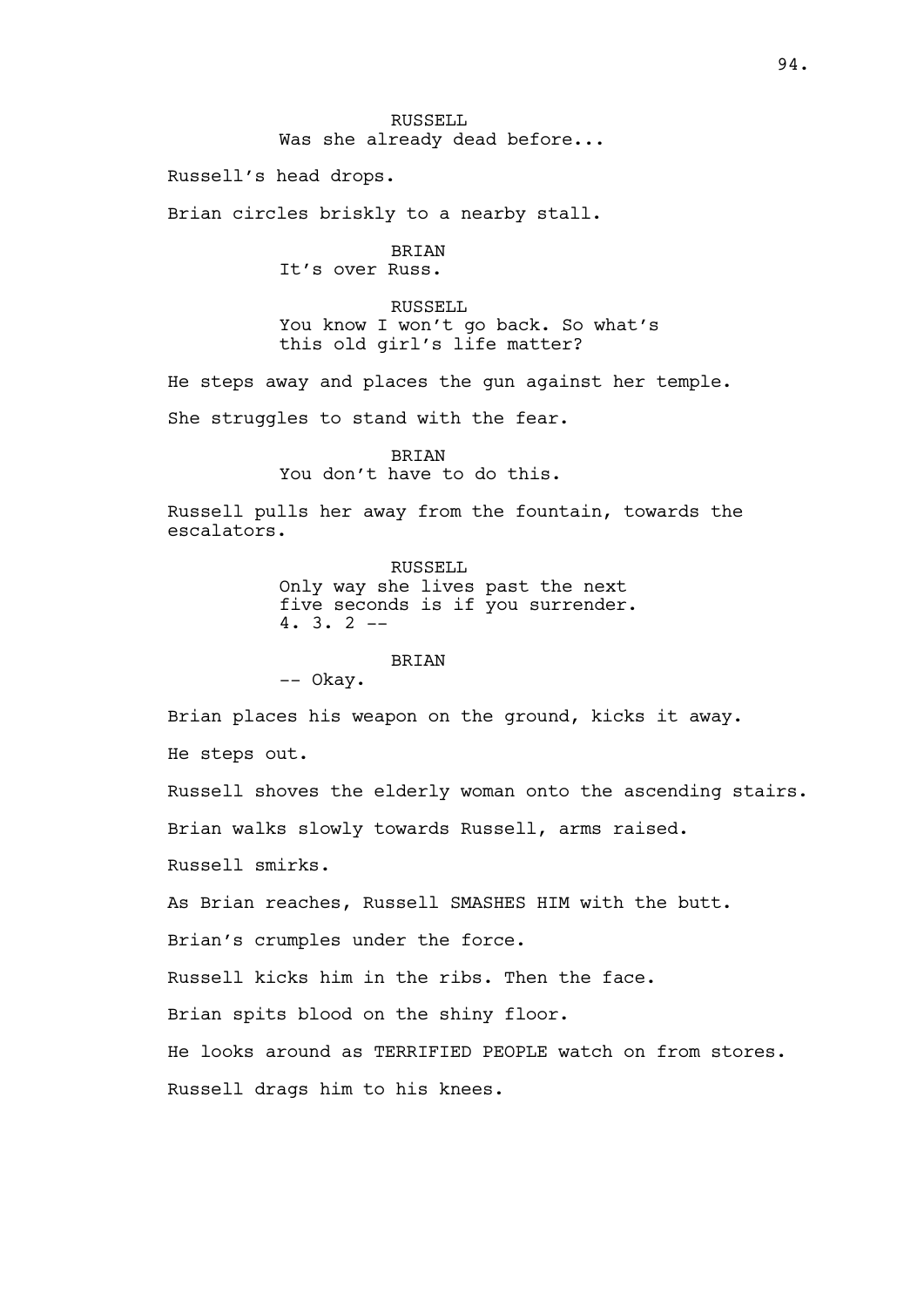RUSSELL My friends. Our friends. Dead!

Russell removes his jacket and pulls a large serrated blade from a sheath.

> RUSSELL (CONT'D) It's a risk we accept.

Russell stands behind Brian.

RUSSELL (CONT'D) But the way you delivered it?

He grabs a fistful of Brian's hair, pulls his head back.

RUSSELL (CONT'D) Say sorry to Liz.

Russell places the razor-sharp tip to his jugular.

He slices down the left side.

Blood pours out of the extending wound.

BANG!

Russell falls, a small red hole in his head.

As Brian drops onto his side he spots Jimmy above.

BRIAN'S POV: JIMMY LEAPS DOWN THE ESCALATOR. EVERYTHING GOES BLURRY, DARKENS.

FADE TO:

EXT. CHICAGO RIVER - SUMMER'S DAY

A temporary stage has been erected along the riverbank.

A few hundred EMERGENCY SERVICE WORKERS look on as Bernice speaks at a podium.

> CAPTAIN O'NEILL Due to his bravery, a major syndicate that plagued our cities for decades fell apart.

Detectives West and Weaver sit solemnly, alongside others in full dress blues.